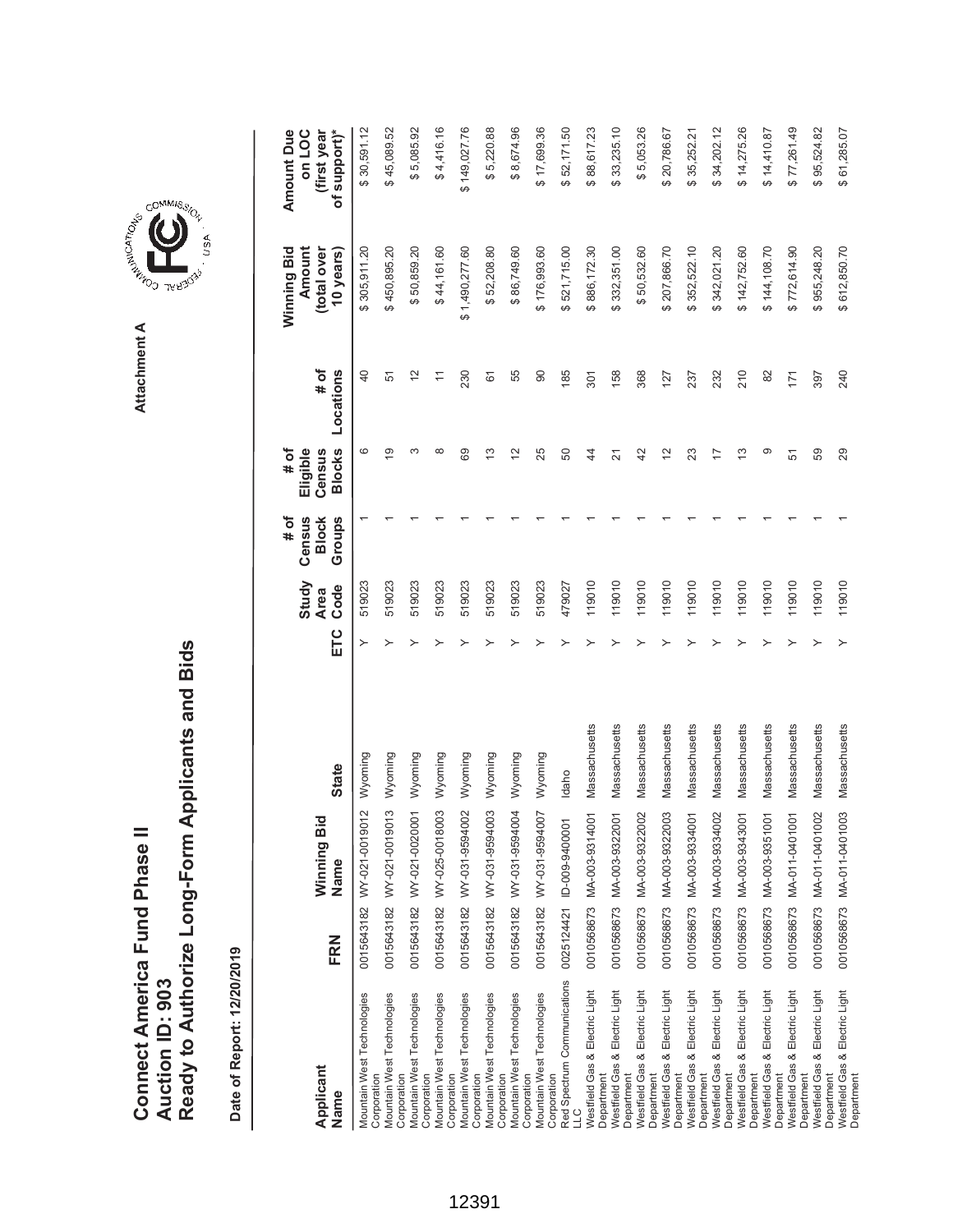|                               |                 | Ready to Authorize Long-Form Applicants and Bids |
|-------------------------------|-----------------|--------------------------------------------------|
| Connect America Fund Phase II | Auction ID: 903 |                                                  |

Date of Report: 12/20/2019 **Date of Report: 12/20/2019**

| Applicant<br>Name                                                     | FRN                  | ठ<br>Winning Bi<br>Name   | <b>State</b>    | ETC | Study<br>Code<br><b>Area</b> | Census<br># of<br><b>Block</b><br>Groups | <b>Blocks</b><br># of<br>Eligible<br>Census | # of<br>Locations | Amount<br>(total over<br>Winning Bid<br>10 years) | (first year<br>of support)*<br>on LOC<br><b>Amount Due</b> |
|-----------------------------------------------------------------------|----------------------|---------------------------|-----------------|-----|------------------------------|------------------------------------------|---------------------------------------------|-------------------|---------------------------------------------------|------------------------------------------------------------|
| Westfield Gas & Electric Light<br>Department                          |                      | 0010568673 MA-011-0402001 | Massachusetts   | ≻   | 119010                       |                                          | 24                                          | 128               | \$265,192.10                                      | \$26,519.21                                                |
| <b>Nestfield Gas &amp; Electric Light</b><br>Department               |                      | 0010568673 MA-011-0404003 | Massachusetts   |     | 119010                       |                                          | 46                                          | 346               | \$819,027.60                                      | \$81,902.76                                                |
| <b>Nestfield Gas &amp; Electric Light</b>                             |                      | 0010568673 MA-011-0406002 | Massachusetts   |     | 119010                       |                                          | 20                                          | 122               | \$147,055.20                                      | \$14,705.52                                                |
| Westfield Gas & Electric Light<br>Department<br>Department            | 0010568673           | MA-011-0406003            | Massachusetts   |     | 119010                       |                                          | 42                                          | 256               | \$520,110.50                                      | \$52,011.05                                                |
| Westfield Gas & Electric Light                                        |                      | 0010568673 MA-011-04150   | Massachusetts   |     | 119010                       |                                          | 30                                          | 169               | \$405,147.30                                      | \$40,514.73                                                |
| <b>Nestfield Gas &amp; Electric Light</b><br>Department<br>Department |                      | 0010568673 MA-011-0415012 | Massachusetts   |     | 119010                       |                                          | 57                                          | 232               | \$584,095.70                                      | \$58,409.57                                                |
| Westfield Gas & Electric Light                                        | 0010568673           | MA-013-8130004            | Massachusetts   |     | 119010                       |                                          | $\overline{40}$                             | 199               | \$1,028,761.60                                    | \$102,876.16                                               |
| Westfield Gas & Electric Light<br>Department                          |                      | 0010568673 MA-015-8226051 | Massachusetts   |     | 119010                       |                                          | 28                                          | 276               | \$584,457.80                                      | \$58,445.78                                                |
| <b>Nestfield Gas &amp; Electric Light</b><br>Department               | 0010568673           | MA-015-8226061            | Massachusetts   |     | 119010                       |                                          | 25                                          | 107               | \$261,762.80                                      | \$26,176.28                                                |
| Westfield Gas & Electric Light<br>Department                          | 0010568673           | MA-015-8227001            | Massachusetts   |     | 119010                       |                                          | 30                                          | 157               | \$430,686.00                                      | \$43,068.60                                                |
| Westfield Gas & Electric Light<br>Department<br>Department            |                      | 0010568673 MA-015-8227002 | Massachusetts   |     | 119010                       |                                          | 34                                          | 150               | \$383,613.00                                      | \$38,361.30                                                |
| Wisper ISP, Inc                                                       |                      | 0016278970 AR-021-9501001 | Arkansas        |     | 409047                       |                                          | 5                                           |                   | \$68,723.20                                       | \$6,872.32                                                 |
| Wisper ISP, Inc                                                       |                      | 0016278970 AR-021-9501002 | Arkansas        |     | 409047                       |                                          |                                             |                   | \$19,633.60                                       | \$1,963.36                                                 |
| Wisper ISP, Inc                                                       |                      | 0016278970 AR-021-9502001 | Arkansas        |     | 409047                       |                                          |                                             |                   | \$9,816.80                                        | \$981.68                                                   |
| Wisper ISP, Inc                                                       |                      | 0016278970 AR-021-9502002 | Arkansas        |     | 409047                       |                                          |                                             | 21                | \$142,878.40                                      | \$14,287.84                                                |
| Wisper ISP, Inc                                                       |                      | 0016278970 AR-021-9502003 | Arkansas        |     | 409047                       |                                          |                                             |                   | \$9,816.80                                        | \$981.68                                                   |
| Wisper ISP, Inc                                                       |                      | 0016278970 AR-021-9503003 | Arkansas        |     | 409047                       |                                          | 15                                          | 61                | \$132,641.60                                      | \$13,264.16                                                |
| Wisper ISP, Inc                                                       | 0016278970           | AR-021-9504003            | Arkansas        |     | 409047                       |                                          |                                             |                   | \$9,816.80                                        | \$981.68                                                   |
| Wisper ISP, Inc                                                       |                      | 0016278970 AR-055-4805002 | Arkansas        |     | 409047                       |                                          |                                             | $\infty$          | \$6,238.40                                        | \$623.84                                                   |
| Wisper ISP, Inc                                                       | 0016278970 IL Albion |                           | <b>Illinois</b> |     | 349045                       |                                          | 49                                          | 114               | \$978,807.50                                      | \$97,880.75                                                |



**Attachment A**

Attachment A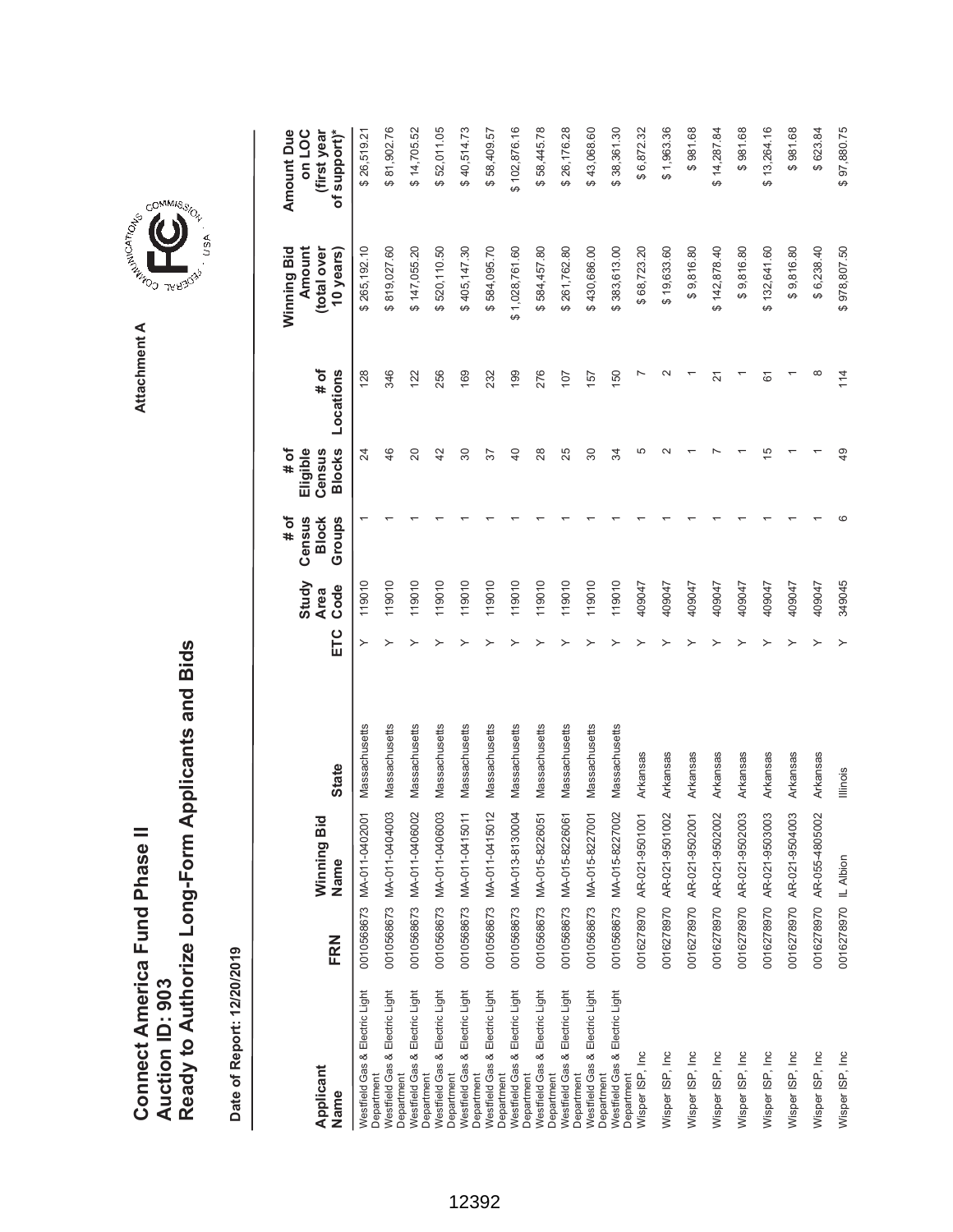Attachment A **Attachment A**



|                   |                      |                             |                 |     |                              | # of                             | # of                                |                    | Winning Bid                        | <b>Amount Due</b>                     |
|-------------------|----------------------|-----------------------------|-----------------|-----|------------------------------|----------------------------------|-------------------------------------|--------------------|------------------------------------|---------------------------------------|
| Applicant<br>Name | FRN                  | Winning Bid<br>Name         | <b>State</b>    | ETC | Study<br>Code<br><b>Area</b> | Census<br><b>Block</b><br>Groups | <b>Blocks</b><br>Eligible<br>Census | # of<br>Locations  | Amount<br>(total over<br>10 years) | of support)*<br>on LOC<br>(first year |
| Wisper ISP, Inc   | 0016278970 IL Carmi  |                             | Illinois        |     | 349045                       | $\overline{c}$                   | 110                                 | 240                | 2,067,156.00                       | \$206,715.60                          |
| Wisper ISP, Inc   |                      | 0016278970 IL Effingham     | Illinois        |     | 349045                       | ဖ                                | 33                                  | $\overline{\circ}$ | \$589,926.40                       | \$58,992.64                           |
| Wisper ISP, Inc   |                      | 0016278970 IL Lawrenceville | Illinois        |     | 349045                       | 5                                | 52                                  | 144                | \$1,108,724.50                     | \$110,872.45                          |
| Wisper ISP, Inc   | 0016278970 IL Newton |                             | Illinois        |     | 349045                       |                                  | 82                                  | 161                | \$1,580,684.00                     | \$158,068.40                          |
| Wisper ISP, Inc   |                      | 0016278970 IL Robionson     | lllinois        |     | 349045                       |                                  | $\overline{4}$                      | 36                 | \$242,065.60                       | \$24,206.56                           |
| Wisper ISP, Inc   |                      | 0016278970 IL-003-9576001   | lllinois        |     | 349045                       |                                  |                                     | $\sim$             | \$15,394.40                        | \$1,539.44                            |
| Wisper ISP, Inc   |                      | 0016278970 IL-003-9576002   | Illinois        |     | 349045                       |                                  |                                     | $\overline{2}$     | \$206,175.20                       | \$20,617.52                           |
| Wisper ISP, Inc.  |                      | 0016278970 IL-003-9576003   | Illinois        |     | 349045                       |                                  | 22                                  | 76                 | \$417,474.40                       | \$41,747.44                           |
| Wisper ISP, Inc   |                      | 0016278970 IL-003-9577001   | lllinois        |     | 349045                       |                                  | $\scriptstyle\sim$                  |                    | \$19,633.60                        | \$1,963.36                            |
| Wisper ISP, Inc   |                      | 0016278970 IL-003-9577002   | Illinois        |     | 349045                       |                                  | $\infty$                            |                    | \$103,073.60                       | \$10,307.36                           |
| Wisper ISP, Inc   |                      | 0016278970 IL-003-9578001   | Illinois        |     | 349045                       |                                  | 5                                   | $\frac{2}{3}$      | \$58,116.80                        | \$5,811.68                            |
| Wisper ISP, Inc   |                      | 0016278970 IL-005-9512001   | Illinois        |     | 349045                       |                                  | 5                                   | $\tilde{c}$        | \$117,812.80                       | \$11,781.28                           |
| Wisper ISP, Inc   |                      | 0016278970 IL-005-9514001   | lllinois        |     | 349045                       |                                  |                                     | ဖ                  | \$58,906.40                        | \$5,890.64                            |
| Wisper ISP, Inc   |                      | 0016278970 IL-005-9514002   | Illinois        |     | 349045                       |                                  |                                     |                    | \$9,816.80                         | \$981.68                              |
| Wisper ISP, Inc   |                      | 0016278970 IL-005-9515003   | Illinois        |     | 349045                       |                                  |                                     |                    | \$19,633.60                        | \$1,963.36                            |
| Wisper ISP, Inc   |                      | 0016278970 IL-013-9512001   | Illinois        |     | 349045                       |                                  | 63                                  | 306                | \$353,220.30                       | \$35,322.03                           |
| Wisper ISP, Inc   |                      | 0016278970 IL-013-9512002   | Illinois        |     | 349045                       |                                  | 7                                   | 48                 | \$39,312.00                        | \$3,931.20                            |
| Wisper ISP, Inc   |                      | 0016278970 IL-013-9512003   | Illinois        |     | 349045                       |                                  |                                     | တ                  | \$28,974.40                        | \$2,897.44                            |
| Wisper ISP, Inc   |                      | 0016278970 L-013-9513001    | Illinois        |     | 349045                       |                                  | 50                                  | 242                | \$179,329.50                       | \$17,932.95                           |
| Wisper ISP, Inc   |                      | 0016278970 IL-013-9513002   | <b>Illinois</b> |     | 349045                       |                                  | 57                                  | 309                | \$223,982.10                       | \$22,398.21                           |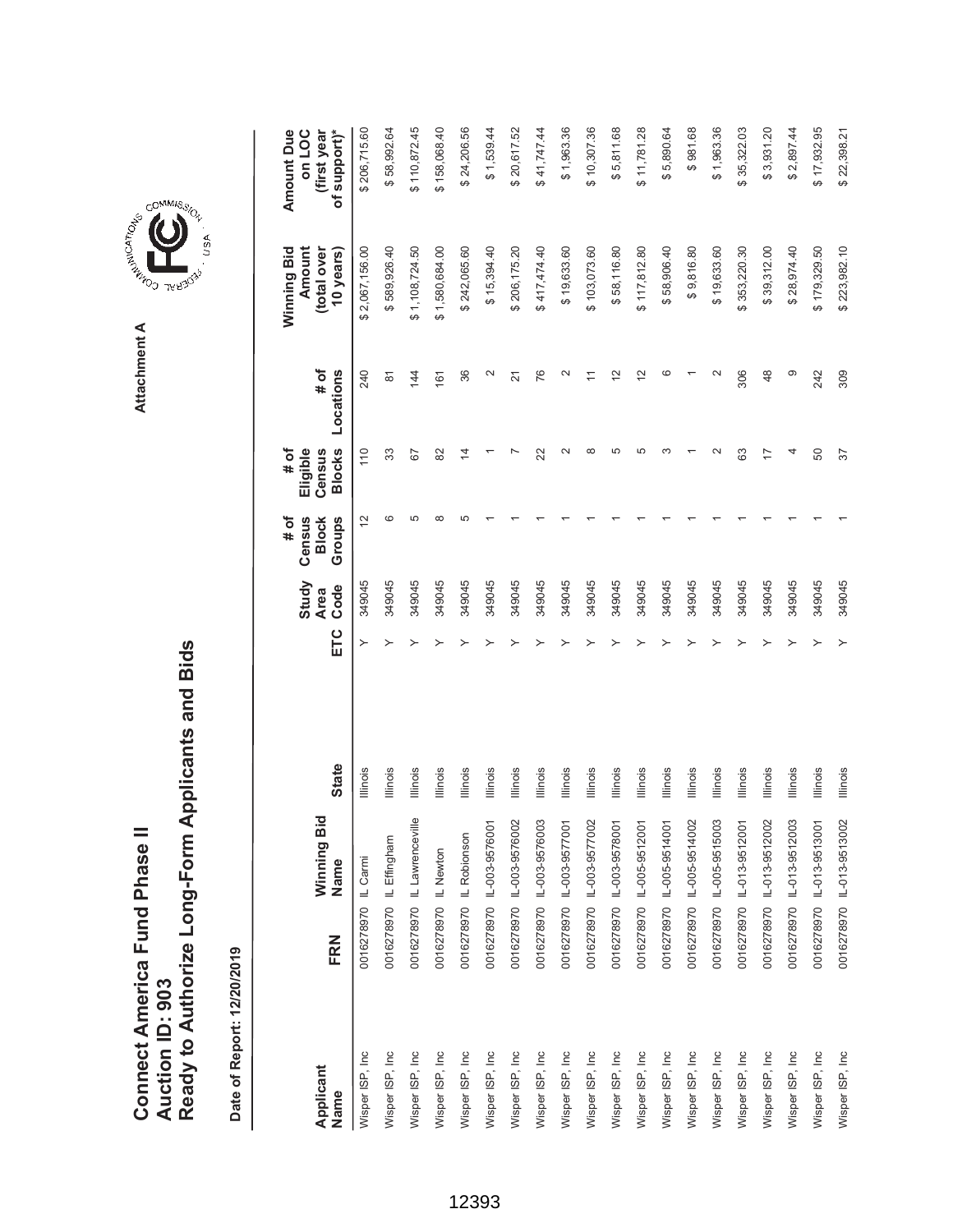**A A LAND THERE** Attachment A **Attachment A**

GOMMIS<sub>SION</sub>

, usA

| ź         |
|-----------|
|           |
| חריהמוימו |
| ۹         |
| è         |
|           |
|           |
|           |

| Applicant       |     | Winning Bid               |              |     | Study<br><b>Area</b> | Census<br># of<br><b>Block</b> | # of<br>Eligible<br>Census | $#$ of         | Winning Bid<br>Amount<br>(total over | Amount Due<br>on LOC<br>(first year |
|-----------------|-----|---------------------------|--------------|-----|----------------------|--------------------------------|----------------------------|----------------|--------------------------------------|-------------------------------------|
| Name            | FRN | Name                      | <b>State</b> | ETC | Code                 | Groups                         | <b>Blocks</b>              | Locations      | 10 years)                            | of support)*                        |
| Wisper ISP, Inc |     | 0016278970 L-025-9719001  | Illinois     | ≻   | 349045               |                                | $\widetilde{C}$            | $\frac{6}{5}$  | \$42,076.50                          | \$4,207.65                          |
| Wisper ISP, Inc |     | 0016278970 IL-025-9719002 | Illinois     |     | 349045               |                                | 5                          | $\tilde{c}$    | \$52,595.00                          | \$5,259.50                          |
| Wisper ISP, Inc |     | 0016278970 IL-027-9004011 | lllinois     |     | 349045               |                                | ca                         | $\frac{3}{2}$  | \$120,545.60                         | \$12,054.56                         |
| Wisper ISP, Inc |     | 0016278970 IL-027-9005005 | lllinois     |     | 349045               |                                |                            | ဖ              | \$14,324.80                          | \$1,432.48                          |
| Wisper ISP, Inc |     | 0016278970 IL-047-9569001 | Illinois     |     | 349045               |                                | ≌                          | 29             | \$19,864.00                          | \$1,986.40                          |
| Wisper ISP, Inc |     | 0016278970 IL-047-9569003 | lllinois     |     | 349045               |                                | 15                         | $\frac{4}{1}$  | \$24,159.00                          | \$2,415.90                          |
| Wisper ISP, Inc |     | 0016278970 IL-047-9570001 | Illinois     |     | 349045               |                                | ဖ                          | $\overline{1}$ | \$28,927.50                          | \$2,892.75                          |
| Wisper ISP, Inc |     | 0016278970 1L-049-9502003 | Illinois     |     | 349045               |                                | $\Rightarrow$              | $\overline{4}$ | \$75,259.80                          | \$7,525.98                          |
| Wisper ISP, Inc |     | 0016278970 IL-051-9505001 | llinois      |     | 349045               |                                | 30                         | $\overline{5}$ | \$808,104.00                         | \$80,810.40                         |
| Wisper ISP, Inc |     | 0016278970 IL-051-9505002 | Illinois     |     | 349045               |                                | $\overline{a}$             | 45             | \$103,174.50                         | \$10,317.45                         |
| Wisper ISP, Inc |     | 0016278970 IL-051-9506001 | lllinois     |     | 349045               |                                | 80                         | 100            | \$803,258.50                         | \$80,325.85                         |
| Wisper ISP, Inc |     | 0016278970 IL-051-9506002 | llinois      |     | 349045               |                                | 57                         | 120            | \$1,014,145.00                       | \$101,414.50                        |
| Wisper ISP, Inc |     | 0016278970 1L-051-9506003 | lllinois     |     | 349045               |                                | σ                          | 20             | \$150,947.50                         | \$15,094.75                         |
| Wisper ISP, Inc |     | 0016278970 IL-051-9507002 | Illinois     |     | 349045               |                                | Ю                          | 23             | \$225,814.40                         | \$22,581.44                         |
| Wisper ISP, Inc |     | 0016278970 1L-051-9507003 | lllinois     |     | 349045               |                                |                            | 5              | \$37,688.00                          | \$3,768.80                          |
| Wisper ISP, Inc |     | 0016278970 L-051-9507004  | lllinois     |     | 349045               |                                | c                          | 35             | \$100,820.50                         | \$10,082.05                         |
| Wisper ISP, Inc |     | 0016278970 IL-051-9508002 | Illinois     |     | 349045               |                                |                            |                | \$38,571.50                          | \$3,857.15                          |
| Wisper ISP, Inc |     | 0016278970 IL-051-9509003 | Illinois     |     | 349045               |                                |                            |                | \$9,641.50                           | \$964.15                            |
| Wisper ISP, Inc |     | 0016278970 1L-051-9510001 | Illinois     |     | 349045               |                                | ca                         | 52             | \$182,798.00                         | \$18,279.80                         |
| Wisper ISP, Inc |     | 0016278970 IL-051-9510002 | Illinois     | ≻   | 349045               |                                | ∞                          | $\overline{6}$ | \$186,541.60                         | \$18,654.16                         |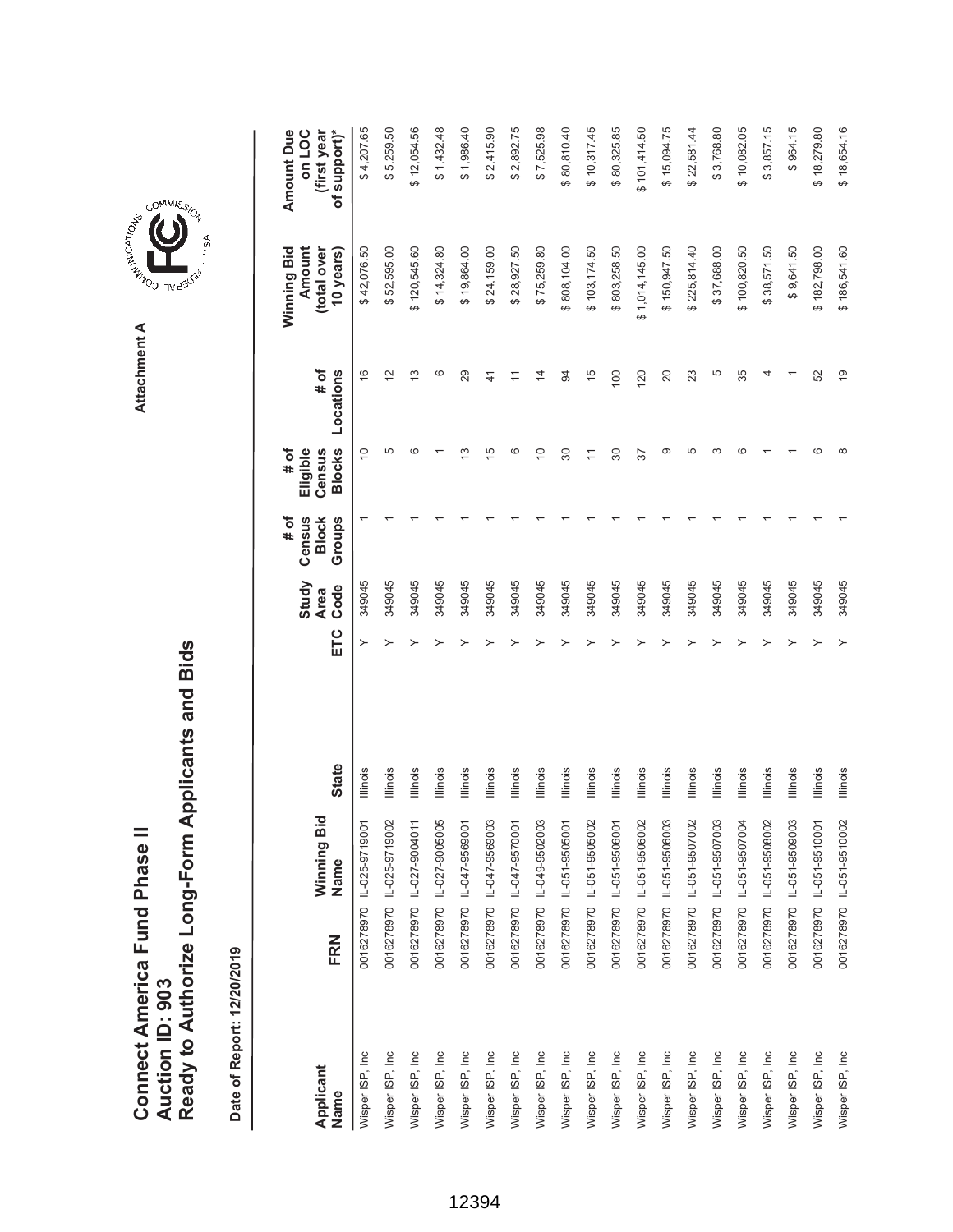|                                      |                 | Ready to Authorize Long-Form Applicants and Bids |
|--------------------------------------|-----------------|--------------------------------------------------|
|                                      |                 |                                                  |
| <b>Connect America Fund Phase II</b> |                 |                                                  |
|                                      |                 |                                                  |
|                                      | Auction ID: 903 |                                                  |
|                                      |                 |                                                  |



COMMIS<sub>SION</sub>

USA

|                   |     |                           |                 |     | Study               | Census<br># of         | # of<br>Eligible        |                   | Winning Bid<br>Amount    | <b>Amount Due</b><br>on LOC |
|-------------------|-----|---------------------------|-----------------|-----|---------------------|------------------------|-------------------------|-------------------|--------------------------|-----------------------------|
| Applicant<br>Name | FRN | Winning Bid<br>Name       | <b>State</b>    | ETC | Code<br><b>Area</b> | Groups<br><b>Block</b> | <b>Blocks</b><br>Census | Locations<br># of | (total over<br>10 years) | of support)*<br>(first year |
| Wisper ISP, Inc   |     | 0016278970 IL-051-9510003 | Illinois        | ≻   | 349045              |                        | $\tilde{0}$             | 55                | \$286,008.80             | \$28,600.88                 |
| Wisper ISP, Inc   |     | 0016278970 IL-051-9511001 | Illinois        |     | 349045              |                        | ∞                       | $\overline{4}$    | \$134,997.50             | \$13,499.75                 |
| Wisper ISP, Inc   |     | 0016278970 IL-051-9511002 | Illinois        |     | 349045              |                        | $\overline{\circ}$      | 42                | \$354,362.40             | \$35,436.24                 |
| Wisper ISP, Inc   |     | 0016278970 IL-055-0401001 | Illinois        |     | 349045              |                        | ო                       | $\frac{3}{2}$     | \$72,906.40              | \$7,290.64                  |
| Wisper ISP, Inc   |     | 0016278970 IL-055-0401002 | lllinois        |     | 349045              |                        | ო                       | $\overline{C}$    | \$35,823.20              | \$3,582.32                  |
| Wisper ISP, Inc   |     | 0016278970 IL-055-0402001 | lllinois        |     | 349045              |                        | ග                       | 49                | \$211,338.40             | \$21,133.84                 |
| Wisper ISP, Inc   |     | 0016278970 IL-055-0402003 | Illinois        |     | 349045              |                        |                         |                   | \$11,536.00              | \$1,153.60                  |
| Wisper ISP, Inc   |     | 0016278970 IL-055-0404005 | Illinois        |     | 349045              |                        |                         |                   | \$53,166.40              | \$5,316.64                  |
| Wisper ISP, Inc   |     | 0016278970 IL-055-0408002 | Illinois        |     | 349045              |                        |                         | 47                | \$48,154.40              | \$4,815.44                  |
| Wisper ISP, Inc   |     | 0016278970 IL-055-0412001 | Illinois        |     | 349045              |                        |                         | 68                | \$398,669.60             | \$39,866.96                 |
| Wisper ISP, Inc   |     | 0016278970 IL-055-0412002 | Illinois        |     | 349045              |                        | ო                       | 56                | \$188,613.60             | \$18,861.36                 |
| Wisper ISP, Inc   |     | 0016278970 IL-055-0412003 | lllinois        |     | 349045              |                        | ∞                       | 52                | \$131,672.80             | \$13,167.28                 |
| Wisper ISP, Inc   |     | 0016278970 IL-059-9727001 | Illinois        |     | 349045              |                        |                         | 45                | \$207,966.50             | \$20,796.65                 |
| Wisper ISP, Inc.  |     | 0016278970 IL-059-9727002 | Illinois        |     | 349045              |                        | $\infty$                | 23                | \$124,852.00             | \$12,485.20                 |
| Wisper ISP, Inc   |     | 0016278970 L-059-9727003  | lllinois        |     | 349045              |                        |                         | ω                 | \$19,868.80              | \$1,986.88                  |
| Wisper ISP, Inc   |     | 0016278970 1L-059-9728001 | Illinois        |     | 349045              |                        |                         | $\overline{4}$    | \$252,497.00             | \$25,249.70                 |
| Wisper ISP, Inc   |     | 0016278970 IL-059-9728002 | Illinois        |     | 349045              |                        | G                       | 28                | \$137,557.00             | \$13,755.70                 |
| Wisper ISP, Inc   |     | 0016278970 L-059-9728003  | lllinois        |     | 349045              |                        | $\infty$                | 34                | \$126,565.60             | \$12,656.56                 |
| Wisper ISP, Inc   |     | 0016278970 1L-061-9736001 | Illinois        |     | 349045              |                        | 33                      | 89                | \$284,776.00             | \$28,477.60                 |
| Wisper ISP, Inc   |     | 0016278970 IL-061-9736002 | <b>Illinois</b> |     | 349045              |                        |                         |                   | \$3,506.00               | \$350.60                    |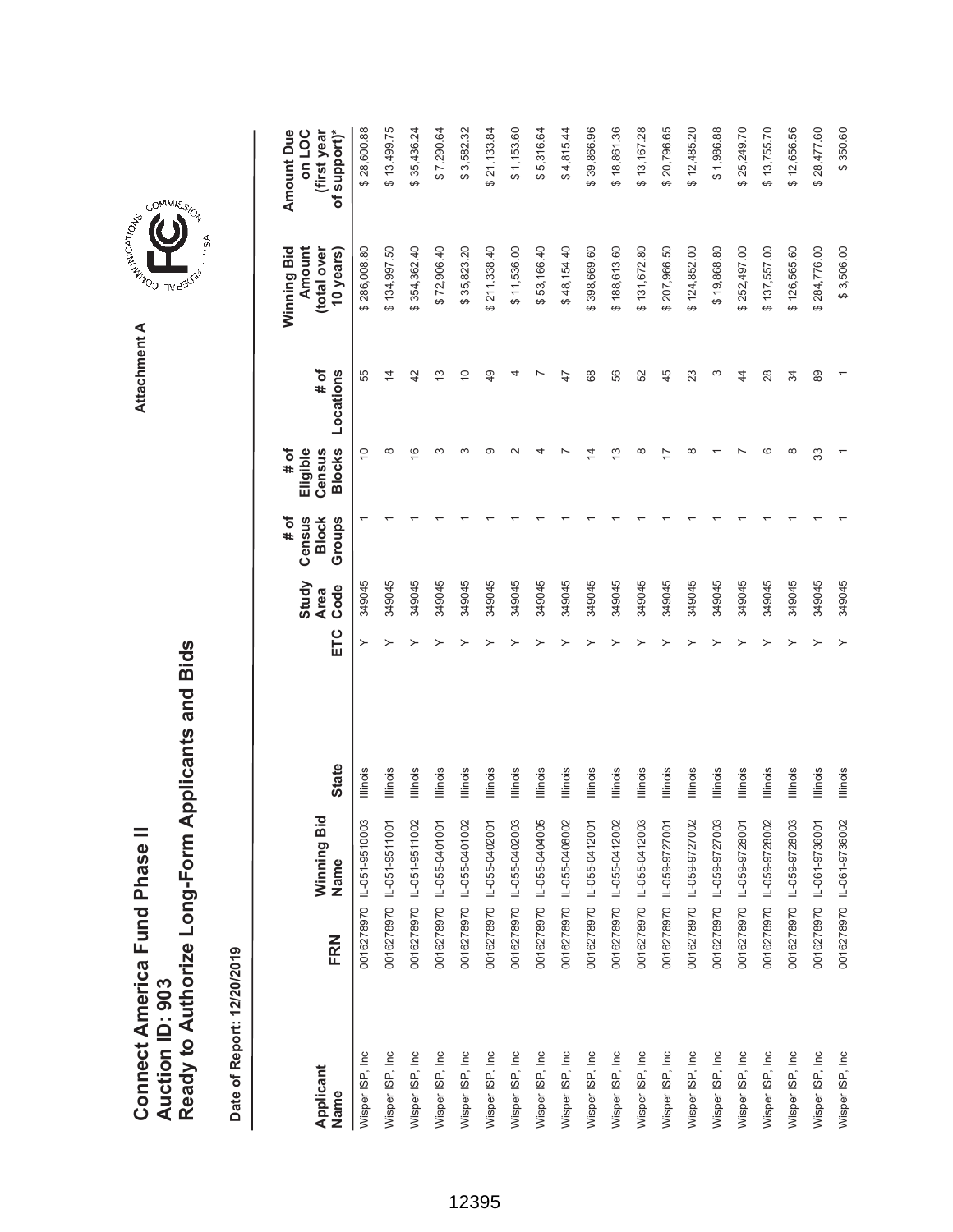| Connect America Fund Phase II |                 | Ready to Authorize Long-Form Applicants and Bids |
|-------------------------------|-----------------|--------------------------------------------------|
|                               | Auction ID: 903 |                                                  |

**COMMISSIC**<br>SIRING THESE Attachment A **Attachment A**

GOMMIS<sub>SION</sub>

USA

| Applicant<br>Name | FRN | Winning Bid<br>Name       | <b>State</b>    | ETC | Study<br>Code<br><b>Area</b> | # of<br>Census<br><b>Block</b><br>Groups | <b>Blocks</b><br># of<br>Eligible<br>Census | Locations<br># of | Winning Bid<br>Amount<br>(total over<br>10 years) | <b>Amount Due</b><br>of support)*<br>on LOC<br>(first year |
|-------------------|-----|---------------------------|-----------------|-----|------------------------------|------------------------------------------|---------------------------------------------|-------------------|---------------------------------------------------|------------------------------------------------------------|
|                   |     |                           |                 |     |                              |                                          |                                             |                   |                                                   |                                                            |
| Wisper ISP, Inc.  |     | 0016278970 L-061-9736004  | Illinois        | ≻   | 349045                       |                                          | $\overline{1}$                              | 26                | \$91,166.00                                       | \$9,116.60                                                 |
| Wisper ISP, Inc   |     | 0016278970 IL-061-9738001 | Illinois        |     | 349045                       |                                          | ග                                           | $\frac{5}{1}$     | \$52,596.00                                       | \$5,259.60                                                 |
| Wisper ISP, Inc.  |     | 0016278970 IL-061-9738002 | Illinois        |     | 349045                       |                                          | 24                                          | 39                | \$136,750.00                                      | \$13,675.00                                                |
| Wisper ISP, Inc   |     | 0016278970 IL-061-9738003 | Illinois        |     | 349045                       |                                          | Ξ                                           | 32                | \$112,204.00                                      | \$11,220.40                                                |
| Wisper ISP, Inc   |     | 0016278970 IL-061-9740001 | Illinois        |     | 349045                       |                                          |                                             |                   | \$7,012.00                                        | \$701.20                                                   |
| Wisper ISP, Inc   |     | 0016278970 IL-061-9740002 | lllinois        |     | 349045                       |                                          |                                             | ∞                 | \$28,052.00                                       | \$2,805.20                                                 |
| Wisper ISP, Inc   |     | 0016278970 1L-061-9740003 | lllinois        |     | 349045                       |                                          |                                             | 5                 | \$14,048.00                                       | \$1,404.80                                                 |
| Wisper ISP, Inc   |     | 0016278970 IL-061-9740004 | Illinois        |     | 349045                       |                                          |                                             | LO                | \$16,380.00                                       | \$1,638.00                                                 |
| Wisper ISP, Inc.  |     | 0016278970 IL-065-9732003 | <b>Illinois</b> |     | 349045                       |                                          |                                             | $\frac{3}{4}$     | \$384,109.60                                      | \$38,410.96                                                |
| Wisper ISP, Inc   |     | 0016278970 IL-077-0101001 | Illinois        |     | 349045                       |                                          |                                             | ∞                 | \$29,456.00                                       | \$2,945.60                                                 |
| Wisper ISP, Inc   |     | 0016278970 IL-077-0101002 | Illinois        |     | 349045                       |                                          | c                                           | $\frac{3}{2}$     | \$123,956.00                                      | \$12,395.60                                                |
| Wisper ISP, Inc   |     | 0016278970 IL-077-0101003 | Illinois        |     | 349045                       |                                          |                                             | 33                | \$310,055.20                                      | \$31,005.52                                                |
| Wisper ISP, Inc   |     | 0016278970 IL-077-0102002 | Illinois        |     | 349045                       |                                          | ო                                           | $\frac{4}{3}$     | \$133,509.60                                      | \$13,350.96                                                |
| Wisper ISP, Inc   |     | 0016278970 IL-077-0102003 | <b>Illinois</b> |     | 349045                       |                                          | ග                                           | 22                | \$101,326.40                                      | \$10,132.64                                                |
| Wisper ISP, Inc   |     | 0016278970 IL-077-0103001 | Illinois        |     | 349045                       |                                          | ∞                                           | $\overline{C}$    | \$21,729.10                                       | \$2,172.91                                                 |
| Wisper ISP, Inc   |     | 0016278970 IL-077-0103002 | Illinois        |     | 349045                       |                                          | ဖ                                           | $\overline{4}$    | \$56,565.60                                       | \$5,656.56                                                 |
| Wisper ISP, Inc   |     | 0016278970 IL-077-0103003 | Illinois        |     | 349045                       |                                          | 4                                           | 23                | \$193,368.00                                      | \$19,336.80                                                |
| Wisper ISP, Inc   |     | 0016278970 IL-077-0104001 | Illinois        |     | 349045                       |                                          |                                             |                   | \$9,816.80                                        | \$981.68                                                   |
| Wisper ISP, Inc   |     | 0016278970 IL-077-0104002 | Illinois        |     | 349045                       |                                          |                                             |                   | \$1,192.80                                        | \$119.28                                                   |
| Wisper ISP, Inc   |     | 0016278970 IL-077-0104003 | <b>Illinois</b> |     | 349045                       |                                          |                                             | ∞                 | \$8,271.20                                        | \$827.12                                                   |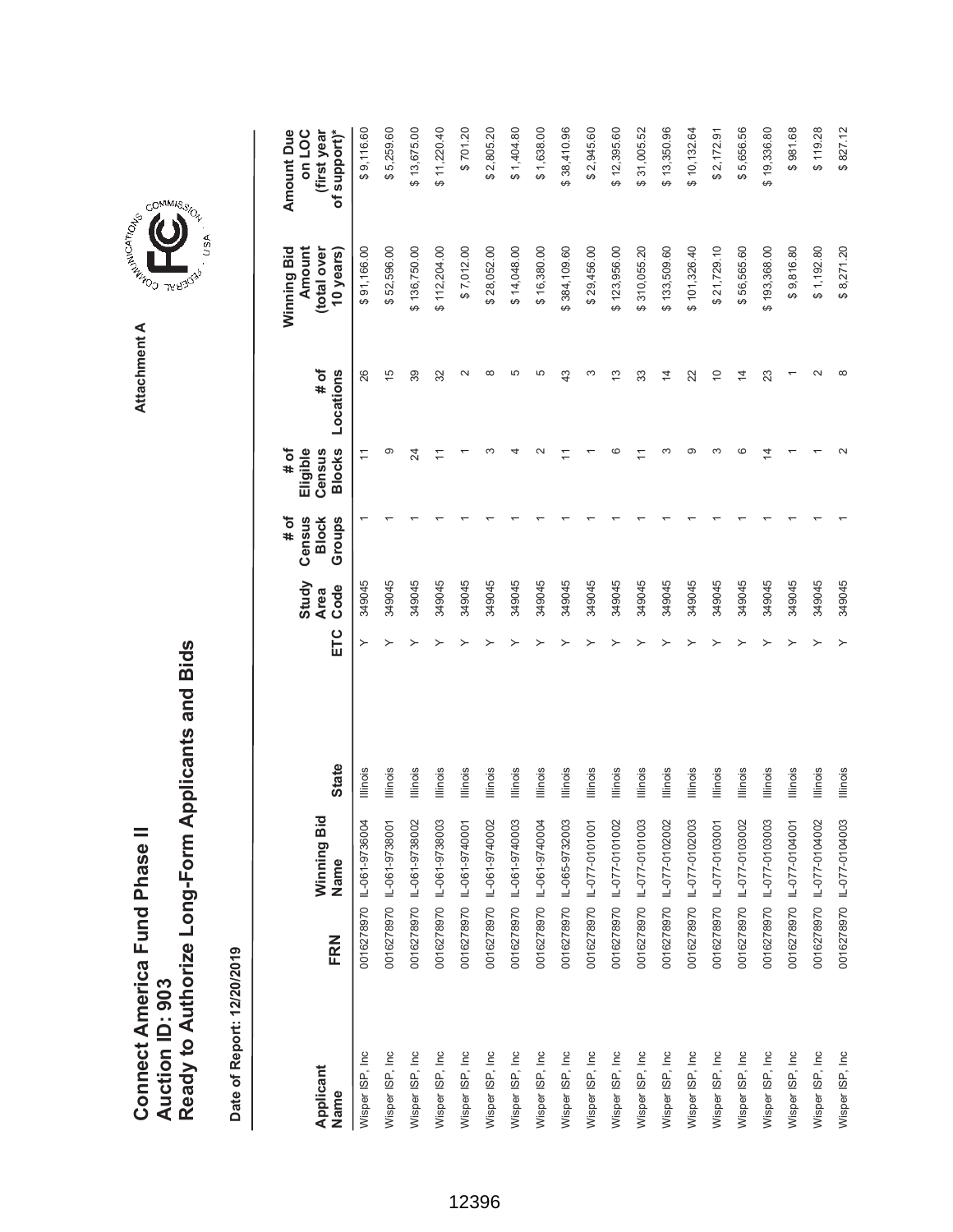|                                      |                 | Ready to Authorize Long-Form Applicants and Bids |
|--------------------------------------|-----------------|--------------------------------------------------|
| <b>Connect America Fund Phase II</b> | Auction ID: 903 |                                                  |

Date of Report: 12/20/2019 **Date of Report: 12/20/2019**

|                   |     |                           |                 |     | Study               | Census<br># of         | Eligible<br># of        |                   | Amount<br>Winning Bid    | <b>Amount Due</b><br>on LOC |
|-------------------|-----|---------------------------|-----------------|-----|---------------------|------------------------|-------------------------|-------------------|--------------------------|-----------------------------|
| Applicant<br>Name | FRN | Winning Bid<br>Name       | <b>State</b>    | ETC | Code<br><b>Area</b> | Groups<br><b>Block</b> | <b>Blocks</b><br>Census | # of<br>Locations | (total over<br>10 years) | (first year<br>of support)* |
| Wisper ISP, Inc   |     | 0016278970 IL-077-0106003 | Illinois        |     | 349045              |                        | ဖ                       | 142               | \$59,935.40              | \$5,993.54                  |
| Wisper ISP, Inc   |     | 0016278970 IL-077-0107005 | Illinois        |     | 349045              |                        |                         | $\overline{C}$    | \$36,265.60              | \$3,626.56                  |
| Wisper ISP, Inc   |     | 0016278970 L-077-0108001  | Illinois        |     | 349045              |                        |                         |                   | \$9,816.80               | \$981.68                    |
| Wisper ISP, Inc   |     | 0016278970 IL-077-0108004 | Illinois        |     | 349045              |                        |                         |                   | \$5,510.40               | \$551.04                    |
| Wisper ISP, Inc   |     | 0016278970 IL-077-0109001 | Illinois        |     | 349045              |                        |                         |                   | \$9,816.80               | \$981.68                    |
| Wisper ISP, Inc   |     | 0016278970 IL-077-0109002 | Illinois        |     | 349045              |                        |                         |                   | \$14,924.00              | $0 + 26 + 18$               |
| Wisper ISP, Inc   |     | 0016278970 IL-077-0110001 | Illinois        |     | 349045              |                        | Ю                       | 20                | \$15,898.40              | \$1,589.84                  |
| Wisper ISP, Inc   |     | 0016278970 IL-077-0110002 | Illinois        |     | 349045              |                        |                         |                   | \$1,730.40               | \$173.04                    |
| Wisper ISP, Inc   |     | 0016278970 IL-077-0112005 | <b>Illinois</b> |     | 349045              |                        |                         |                   | \$1,719.20               | \$171.92                    |
| Wisper ISP, Inc   |     | 0016278970 IL-077-0116001 | Illinois        |     | 349045              |                        |                         | 22                | \$51,525.60              | \$5,152.56                  |
| Wisper ISP, Inc.  |     | 0016278970 IL-077-0116002 | <b>Illinois</b> |     | 349045              |                        | c                       | 97                | \$202,602.40             | \$20,260.24                 |
| Wisper ISP, Inc   |     | 0016278970 IL-077-0116003 | <b>Illinois</b> |     | 349045              |                        |                         |                   | \$1,590.40               | \$159.04                    |
| Wisper ISP, Inc   |     | 0016278970 IL-077-0117003 | <b>Illinois</b> |     | 349045              |                        |                         |                   | \$8,995.70               | \$899.57                    |
| Wisper ISP, Inc.  |     | 0016278970 IL-079-9775005 | Illinois        |     | 349045              |                        |                         | 37                | \$179,351.70             | \$17,935.17                 |
| Wisper ISP, Inc   |     | 0016278970 IL-081-0502001 | Illinois        |     | 349045              |                        |                         |                   | \$9,816.80               | \$981.68                    |
| Wisper ISP, Inc   |     | 0016278970 IL-081-0503003 | Illinois        |     | 349045              |                        | σ.                      | 68                | \$446,124.00             | \$44,612.40                 |
| Wisper ISP, Inc   |     | 0016278970 IL-081-0504002 | Illinois        |     | 349045              |                        | S                       | 13                | \$91,980.00              | \$9,198.00                  |
| Wisper ISP, Inc   |     | 0016278970 IL-081-0504003 | Illinois        |     | 349045              |                        | $\sim$                  | ω                 | \$29,456.00              | \$2,945.60                  |
| Wisper ISP, Inc   |     | 0016278970 IL-083-0101001 | <b>Illinois</b> |     | 349045              |                        | 26                      | $\frac{1}{11}$    | \$633,444.00             | \$63,344.40                 |
| Wisper ISP, Inc   |     | 0016278970 IL-083-0102001 | <b>Illinois</b> |     | 349045              |                        |                         | 57                | \$50,372.00              | \$5,037.20                  |

**COMMISSION** Attachment A **Attachment A**

.<br>USA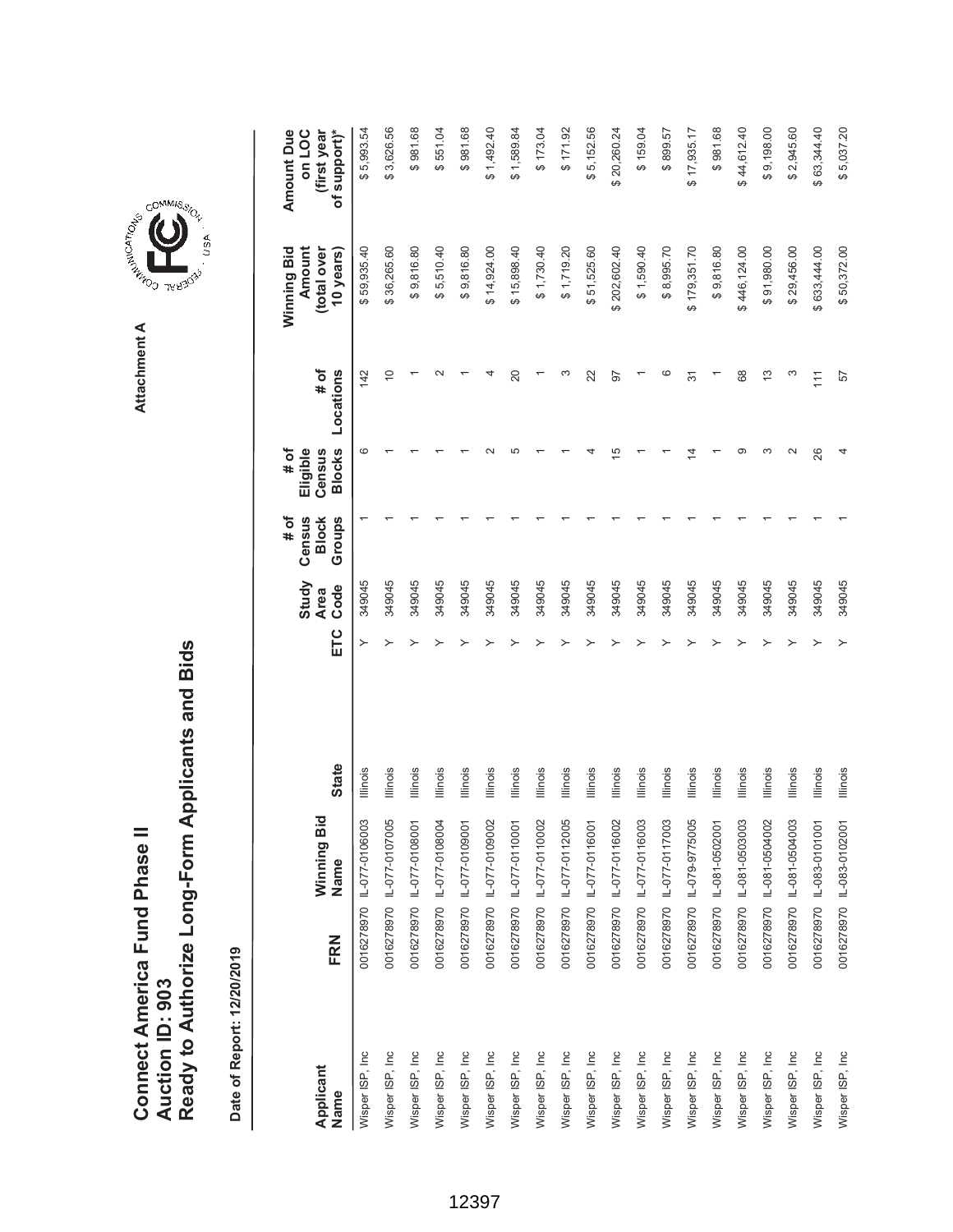|                               |                 | Ready to Authorize Long-Form Applicants and Bids |
|-------------------------------|-----------------|--------------------------------------------------|
| Connect America Fund Phase II |                 |                                                  |
|                               | Auction ID: 903 |                                                  |

COMMIS<sub>SION</sub>

USA

| Applicant        |     | Winning Bid               |                 |     | Study<br><b>Area</b> | # of<br>Census<br><b>Block</b> | # of<br>Eligible<br>Census | # of           | Winning Bid<br>Amount<br>(total over | <b>Amount Due</b><br>on LOC<br>(first year |
|------------------|-----|---------------------------|-----------------|-----|----------------------|--------------------------------|----------------------------|----------------|--------------------------------------|--------------------------------------------|
| Name             | FRN | Name                      | <b>State</b>    | ETC | Code                 | Groups                         | <b>Blocks</b>              | Locations      | 10 years)                            | of support)*                               |
| Wisper ISP, Inc  |     | 0016278970 IL-083-0104021 | Illinois        | ≻   | 349045               |                                | 5                          | $\infty$       | \$78,545.60                          | \$7,854.56                                 |
| Wisper ISP, Inc  |     | 0016278970 L-087-9776001  | Illinois        |     | 349045               |                                | $\frac{6}{5}$              | 80             | \$119,469.00                         | \$11,946.90                                |
| Wisper ISP, Inc  |     | 0016278970 IL-087-9776002 | Illinois        |     | 349045               |                                | $\overline{20}$            | 110            | \$155,333.50                         | \$15,533.35                                |
| Wisper ISP, Inc  |     | 0016278970 1L-087-9776005 | Illinois        |     | 349045               |                                | 23                         | 166            | 312,382.00                           | \$31,238.20                                |
| Wisper ISP, Inc  |     | 0016278970 L-087-9777001  | Illinois        |     | 349045               |                                | $\overline{1}$             | 35             | \$168,840.00                         | \$16,884.00                                |
| Wisper ISP, Inc  |     | 0016278970 L-087-9777002  | Illinois        |     | 349045               |                                | ∞                          | $\frac{5}{2}$  | \$2,786.00                           | \$278.60                                   |
| Wisper ISP, Inc  |     | 0016278970 1L-087-9777003 | lllinois        |     | 349045               |                                | 15                         | 81             | \$169,816.50                         | \$16,981.65                                |
| Wisper ISP, Inc  |     | 0016278970 L-087-9778001  | Illinois        |     | 349045               |                                | $\sim$                     | $\sim$         | \$10,852.80                          | \$1,085.28                                 |
| Wisper ISP, Inc  |     | 0016278970 IL-087-9778002 | Illinois        |     | 349045               |                                | $\sim$                     | 5              | \$49,089.60                          | \$4,908.96                                 |
| Wisper ISP, Inc  |     | 0016278970 1L-087-9778003 | Illinois        |     | 349045               |                                | 29                         | 181            | \$394,680.00                         | \$39,468.00                                |
| Wisper ISP, Inc  |     | 0016278970 IL-101-8808002 | Illinois        |     | 349045               |                                | ဖ                          | 24             | \$116,891.20                         | \$11,689.12                                |
| Wisper ISP, Inc  |     | 0016278970 1L-101-8808003 | Illinois        |     | 349045               |                                | 22                         | 98             | \$203,127.00                         | \$20,312.70                                |
| Wisper ISP, Inc. |     | 0016278970 L-101-8808004  | lllinois        |     | 349045               |                                |                            | $\overline{1}$ | \$74,536.20                          | \$7,453.62                                 |
| Wisper ISP, Inc  |     | 0016278970 1L-101-8809001 | Illinois        |     | 349045               |                                |                            |                | \$9,641.50                           | \$964.15                                   |
| Wisper ISP, Inc  |     | 0016278970 L-101-8811004  | Illinois        |     | 349045               |                                |                            |                | \$9,641.50                           | \$964.15                                   |
| Wisper ISP, Inc  |     | 0016278970 IL-117-9561001 | Illinois        |     | 349045               |                                |                            | 5              | \$11,654.50                          | \$1,165.45                                 |
| Wisper ISP, Inc  |     | 0016278970 IL-117-9561003 | <b>Illinois</b> |     | 349045               |                                | ග                          | $\frac{2}{3}$  | \$81,862.00                          | \$8,186.20                                 |
| Wisper ISP, Inc  |     | 0016278970 IL-117-9562001 | Illinois        |     | 349045               |                                | $\scriptstyle\sim$         |                | \$35,084.50                          | \$3,508.45                                 |
| Wisper ISP, Inc  |     | 0016278970 IL-117-9562003 | Illinois        |     | 349045               |                                | <u>ო</u>                   | 64             | \$365,667.50                         | \$36,566.75                                |
| Wisper ISP, Inc  |     | 0016278970 IL-117-9562004 | <b>Illinois</b> | ≻   | 349045               |                                | $\frac{5}{2}$              | 42             | \$364,386.00                         | \$36,438.60                                |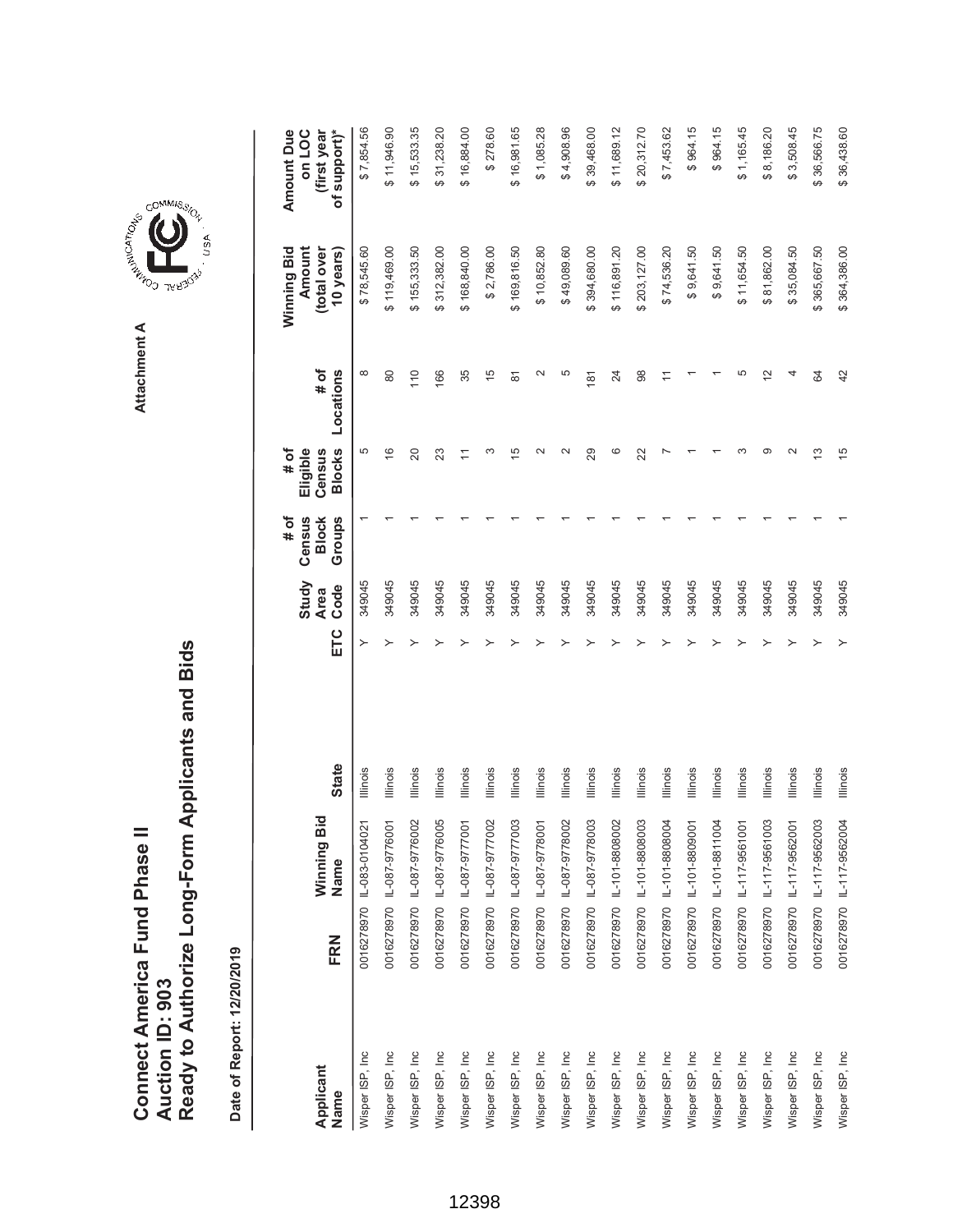|                               |                        | Ready to Authorize Long-Form Applicants and Bids |
|-------------------------------|------------------------|--------------------------------------------------|
| Connect America Fund Phase II |                        |                                                  |
|                               |                        |                                                  |
|                               | <b>Auction ID: 903</b> |                                                  |

Date of Report: 12/20/2019 **Date of Report: 12/20/2019**





GOMMIS<sub>SION</sub>

USA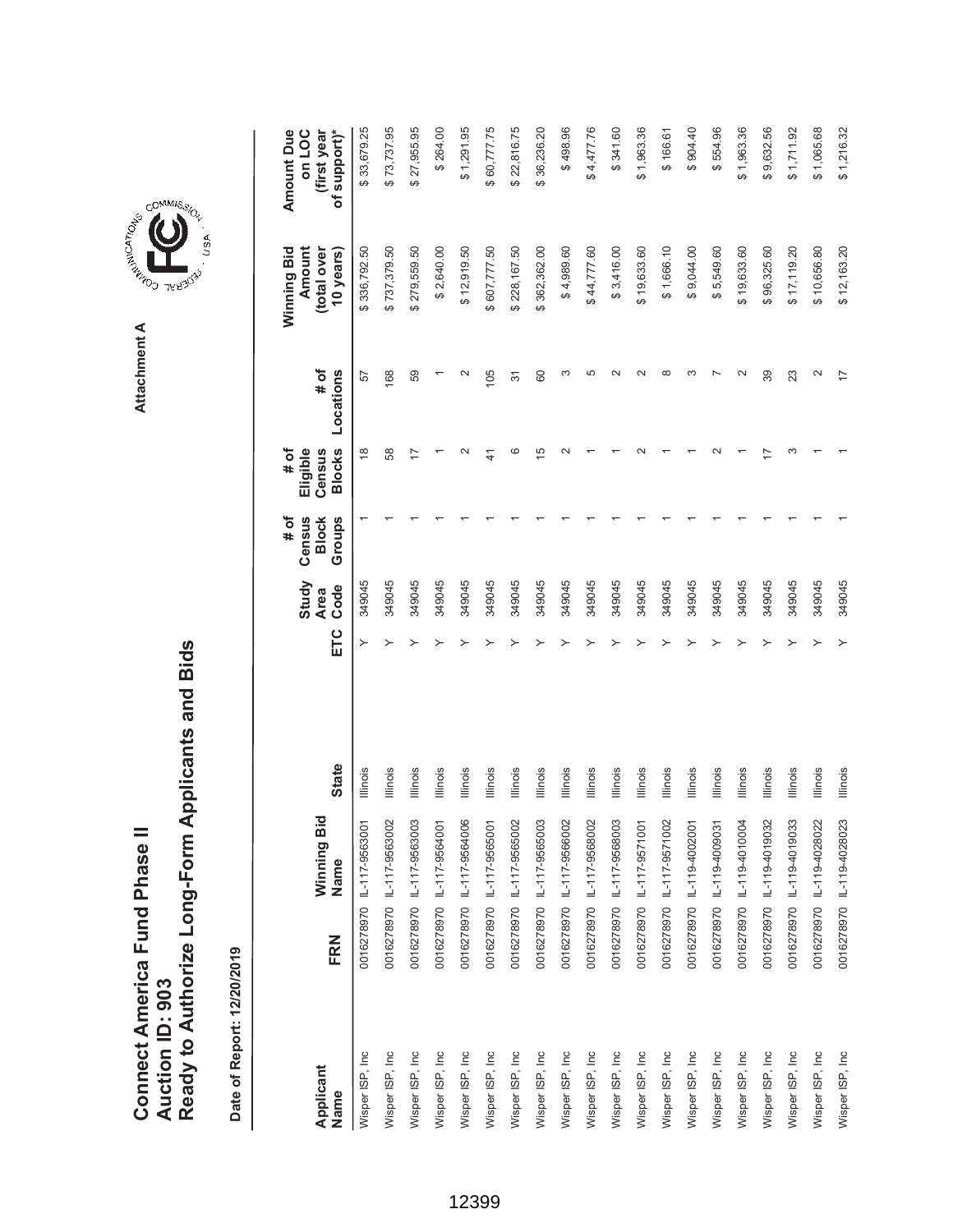Date of Report: 12/20/2019 **Date of Report: 12/20/2019**

|                   |     |                           |                 |     | Study               | Census<br># of         | Eligible<br># of        |                   | Winning Bid<br>Amount    | on LOC<br>Amount Due        |
|-------------------|-----|---------------------------|-----------------|-----|---------------------|------------------------|-------------------------|-------------------|--------------------------|-----------------------------|
| Applicant<br>Name | FRN | Winning Bid<br>Name       | <b>State</b>    | ETC | Code<br><b>Area</b> | <b>Block</b><br>Groups | <b>Blocks</b><br>Census | # of<br>Locations | (total over<br>10 years) | (first year<br>of support)* |
| Wisper ISP, Inc   |     | 0016278970 IL-119-4028032 | Illinois        |     | 349045              |                        |                         | $\sim$            | \$2,357.60               | \$235.76                    |
| Wisper ISP, Inc   |     | 0016278970 IL-119-4031011 | Illinois        |     | 349045              |                        | 5                       | $\overline{4}$    | \$65,100.00              | \$6,510.00                  |
| Wisper ISP, Inc   |     | 0016278970 IL-119-4034024 | Illinois        |     | 349045              |                        |                         | 5                 | \$1,482.40               | \$148.24                    |
| Wisper ISP, Inc   |     | 0016278970 IL-119-4038023 | Illinois        |     | 349045              |                        |                         | $\mathbf{\Omega}$ | \$1,556.80               | \$155.68                    |
| Wisper ISP, Inc   |     | 0016278970 IL-119-4038024 | Illinois        |     | 349045              |                        |                         | ග                 | \$20,333.60              | \$2,033.36                  |
| Wisper ISP, Inc   |     | 0016278970 IL-119-4041002 | Illinois        |     | 349045              |                        |                         | 50                | \$72,464.00              | \$7,246.40                  |
| Wisper ISP, Inc   |     | 0016278970 IL-121-9516002 | Illinois        |     | 349045              |                        |                         |                   | \$6,135.50               | \$613.55                    |
| Wisper ISP, Inc   |     | 0016278970 L-121-9517001  | Illinois        |     | 349045              |                        |                         | ო                 | \$71,816.50              | \$7,181.65                  |
| Wisper ISP, Inc   |     | 0016278970 IL-121-9517002 | Illinois        |     | 349045              |                        |                         | c                 | \$58,906.40              | \$5,890.64                  |
| Wisper ISP, Inc   |     | 0016278970 IL-121-9517003 | Illinois        |     | 349045              |                        |                         |                   | \$9,816.80               | \$981.68                    |
| Wisper ISP, Inc   |     | 0016278970 IL-121-9522001 | <b>Illinois</b> |     | 349045              |                        |                         |                   | \$1,753.00               | \$175.30                    |
| Wisper ISP, Inc   |     | 0016278970 IL-121-9522004 | Illinois        |     | 349045              |                        |                         |                   | \$39,272.80              | \$3,927.28                  |
| Wisper ISP, Inc   |     | 0016278970 IL-121-9527001 | Illinois        |     | 349045              |                        |                         |                   | \$5,398.40               | \$539.84                    |
| Wisper ISP, Inc   |     | 0016278970 IL-121-9527002 | <b>Illinois</b> |     | 349045              |                        |                         | ∞                 | \$1,843.50               | \$184.35                    |
| Wisper ISP, Inc   |     | 0016278970 IL-127-9701001 | Illinois        |     | 349045              |                        |                         | c                 | \$58,906.40              | \$5,890.64                  |
| Wisper ISP, Inc   |     | 0016278970 IL-127-9703001 | <b>Illinois</b> |     | 349045              |                        |                         |                   | \$9,816.80               | \$981.68                    |
| Wisper ISP, Inc   |     | 0016278970 IL-135-9573003 | Illinois        |     | 349045              |                        | 4                       | 61                | \$466,065.60             | \$46,606.56                 |
| Wisper ISP, Inc   |     | 0016278970 IL-135-9575003 | Illinois        |     | 349045              |                        |                         |                   | \$39,272.80              | \$3,927.28                  |
| Wisper ISP, Inc   |     | 0016278970 IL-135-9576001 | <b>Illinois</b> |     | 349045              |                        | ဖ                       | $\overline{c}$    | \$117,812.80             | \$11,781.28                 |
| Wisper ISP, Inc   |     | 0016278970 IL-135-9576003 | <b>Illinois</b> |     | 349045              |                        | 15                      | 24                | \$235,631.20             | \$23,563.12                 |



, usA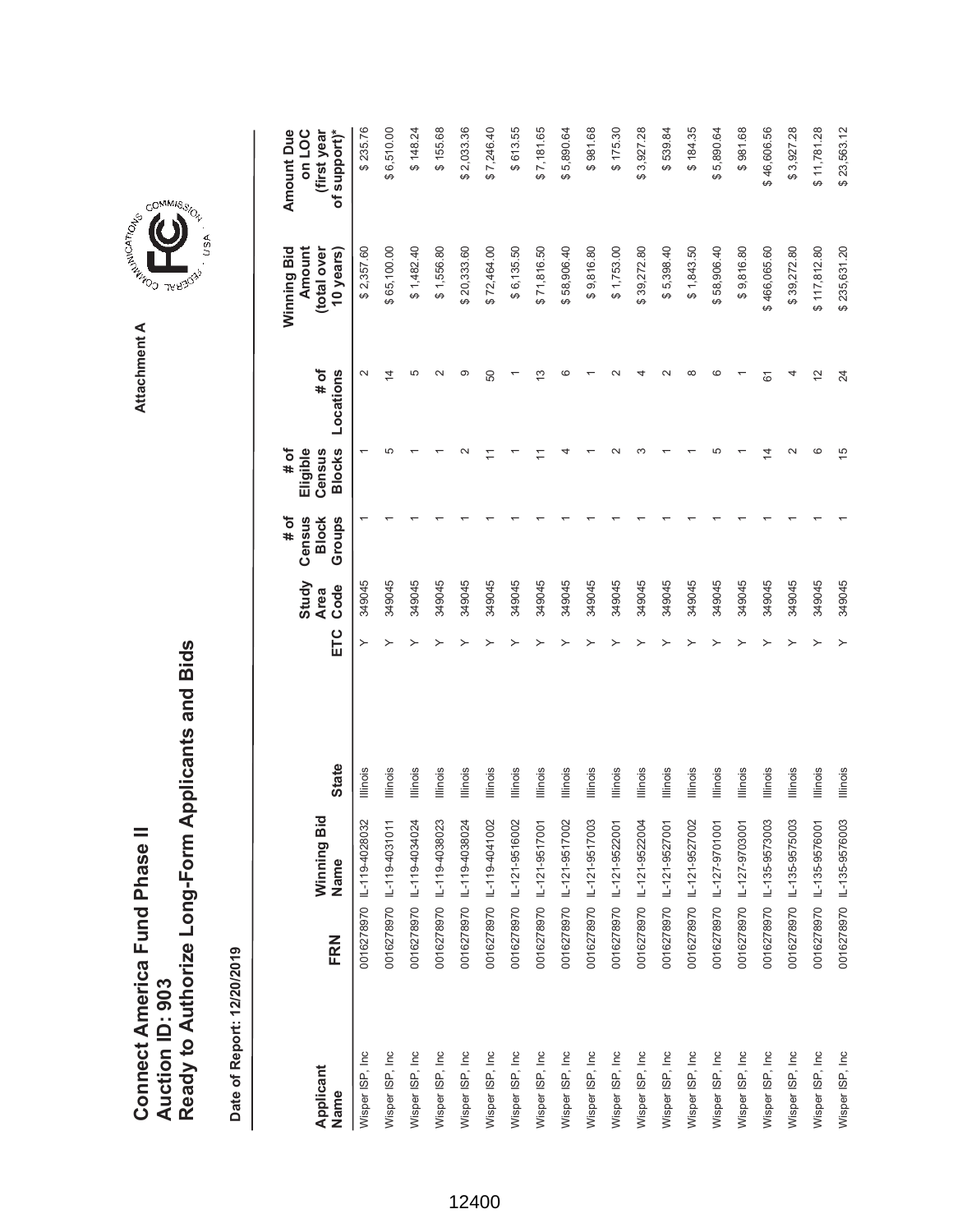| Connect America Fund Phase II |                 | Ready to Authorize Long-Form Applicants and Bids |
|-------------------------------|-----------------|--------------------------------------------------|
|                               | Auction ID: 903 |                                                  |



GOMMIS<sub>SION</sub>

USA

|                   |     |                           |                 |     | Study               | Census<br># of         | Eligible<br># of        |                   | Winning Bid<br>Amount    | <b>Amount Due</b><br>on LOC |
|-------------------|-----|---------------------------|-----------------|-----|---------------------|------------------------|-------------------------|-------------------|--------------------------|-----------------------------|
| Applicant<br>Name | FRN | Winning Bid<br>Name       | <b>State</b>    | ETC | Code<br><b>Area</b> | Groups<br><b>Block</b> | <b>Blocks</b><br>Census | Locations<br># of | (total over<br>10 years) | of support)*<br>(first year |
| Wisper ISP, Inc   |     | 0016278970 L-135-9579001  | Illinois        |     | 349045              |                        |                         | $\mathbf{\Omega}$ | \$19,633.60              | \$1,963.36                  |
| Wisper ISP, Inc   |     | 0016278970 IL-135-9580003 | Illinois        |     | 349045              |                        |                         |                   | \$39,272.80              | \$3,927.28                  |
| Wisper ISP, Inc   |     | 0016278970 IL-137-9514001 | Illinois        |     | 349045              |                        | $\frac{3}{4}$           | 152               | \$173,515.00             | \$17,351.50                 |
| Wisper ISP, Inc.  |     | 0016278970 L-137-9514002  | Illinois        |     | 349045              |                        | $\frac{6}{5}$           | 48                | \$62,076.00              | \$6,207.60                  |
| Wisper ISP, Inc   |     | 0016278970 1L-137-9514003 | Illinois        |     | 349045              |                        | $\overline{4}$          | 30                | \$26,992.00              | \$2,699.20                  |
| Wisper ISP, Inc   |     | 0016278970 IL-137-9515001 | Illinois        |     | 349045              |                        | S                       | $\overline{1}$    | \$83,605.50              | \$8,360.55                  |
| Wisper ISP, Inc   |     | 0016278970 IL-137-9515003 | Illinois        |     | 349045              |                        | 22                      | 88                | \$94,410.00              | \$9,441.00                  |
| Wisper ISP, Inc.  |     | 0016278970 L-137-9520001  | Illinois        |     | 349045              |                        |                         | $\mathbf{\Omega}$ | \$44.30                  | \$4.43                      |
| Wisper ISP, Inc   |     | 0016278970 IL-137-9522001 | Illinois        |     | 349045              |                        | S                       | 24                | \$68,970.00              | \$6,897.00                  |
| Wisper ISP, Inc   |     | 0016278970 IL-137-9522002 | Illinois        |     | 349045              |                        | $\sim$                  | ග                 | \$13,398.00              | \$1,339.80                  |
| Wisper ISP, Inc   |     | 0016278970 IL-137-9523001 | lllinois        |     | 349045              |                        |                         | S                 | \$10,520.00              | \$1,052.00                  |
| Wisper ISP, Inc   |     | 0016278970 IL-137-9523002 | Illinois        |     | 349045              |                        |                         | 5                 | \$36,842.40              | \$3,684.24                  |
| Wisper ISP, Inc   |     | 0016278970 1L-145-0301001 | Illinois        |     | 349045              |                        |                         | 25                | \$193,810.40             | \$19,381.04                 |
| Wisper ISP, Inc   |     | 0016278970 1L-145-0301004 | Illinois        |     | 349045              |                        | $\infty$                | $\overline{4}$    | \$137,452.00             | \$13,745.20                 |
| Wisper ISP, Inc   |     | 0016278970 L-145-0303001  | Illinois        |     | 349045              |                        | $\frac{6}{2}$           | 38                | \$372,769.60             | \$37,276.96                 |
| Wisper ISP, Inc   |     | 0016278970 IL-145-0305001 | Illinois        |     | 349045              |                        | 21                      | $\overline{4}$    | \$276,584.00             | \$27,658.40                 |
| Wisper ISP, Inc   |     | 0016278970 IL-145-0305002 | Illinois        |     | 349045              |                        | ᠬ                       | $\tilde{c}$       | \$73,964.80              | \$7,396.48                  |
| Wisper ISP, Inc   |     | 0016278970 L-151-9712001  | Illinois        |     | 349045              |                        |                         | ග                 | \$69,328.00              | \$6,932.80                  |
| Wisper ISP, Inc   |     | 0016278970 L-151-9713001  | Illinois        |     | 349045              |                        |                         |                   | \$9,816.80               | \$981.68                    |
| Wisper ISP, Inc   |     | 0016278970 IL-153-9710001 | <b>Illinois</b> |     | 349045              |                        |                         |                   | \$6,490.40               | \$649.04                    |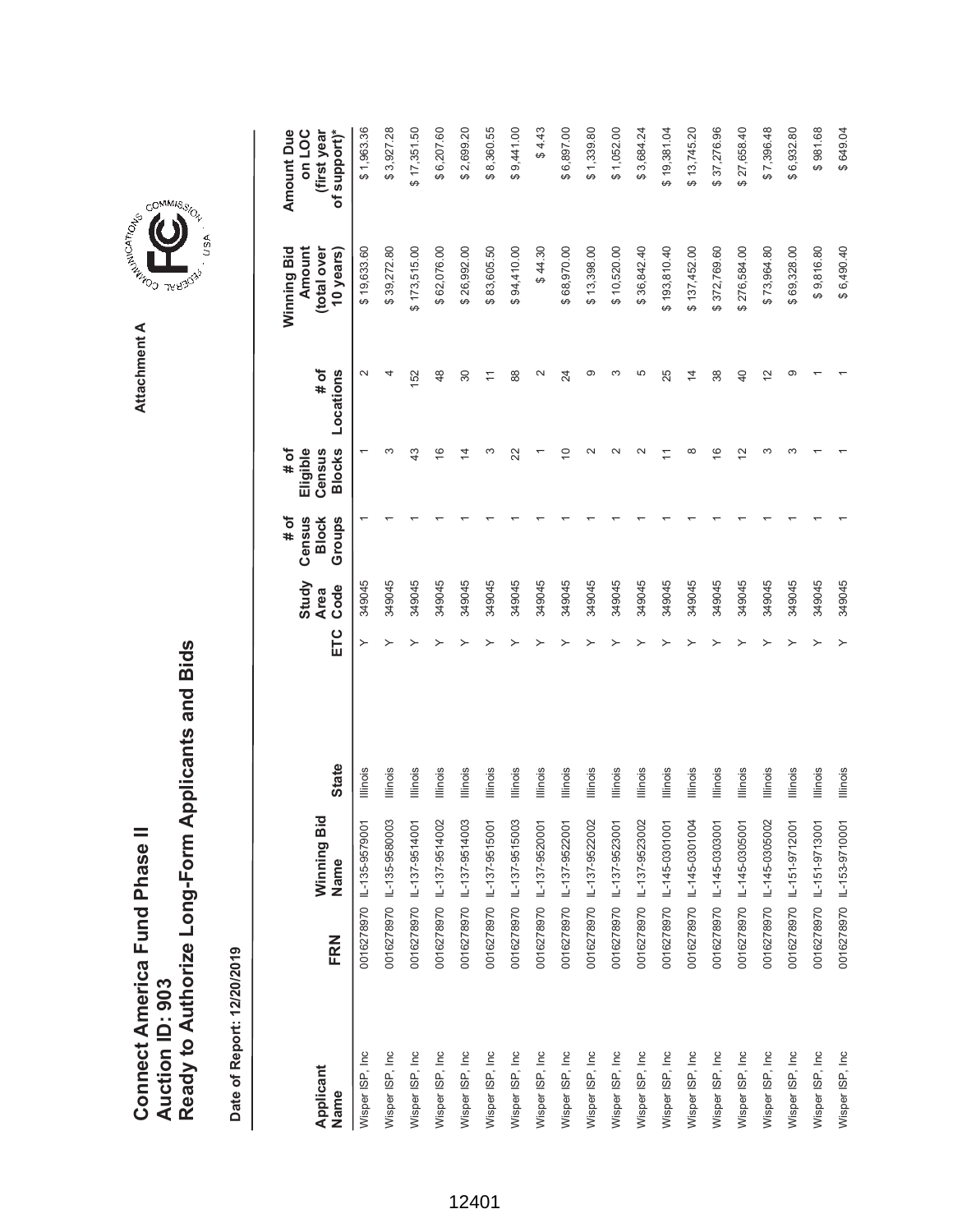**AREA COMMISSION** Attachment A **Attachment A**

COMMIS<sub>SION</sub>

, USA

| Applicant       |     | Winning Bid               |                 |     | Study<br><b>Area</b> | <b>Block</b><br># of<br>Census | Eligible<br>Census<br># of | # of                     | Winning Bid<br>Amount<br>(total over | <b>Amount Due</b><br>on LOC<br>(first year |
|-----------------|-----|---------------------------|-----------------|-----|----------------------|--------------------------------|----------------------------|--------------------------|--------------------------------------|--------------------------------------------|
| Name            | FRN | Name                      | <b>State</b>    | ETC | Code                 | Groups                         | <b>Blocks</b>              | Locations                | 10 years)                            | of support)*                               |
| Wisper ISP, Inc |     | 0016278970 IL-153-9710002 | Illinois        | ≻   | 349045               |                                | $\sim$                     | S                        | \$29,456.00                          | \$2,945.60                                 |
| Wisper ISP, Inc |     |                           | Illinois        |     | 349045               |                                |                            | 4                        | \$130,009.60                         | \$13,000.96                                |
| Wisper ISP, Inc |     | 0016278970 1L-153-9710004 | Illinois        |     | 349045               |                                |                            | တ                        | \$19,062.40                          | \$1,906.24                                 |
| Wisper ISP, Inc |     | 0016278970 L-153-9711001  | Illinois        |     | 349045               |                                |                            |                          | \$68,723.20                          | \$6,872.32                                 |
| Wisper ISP, Inc |     | 0016278970 L-153-9711002  | Illinois        |     | 349045               |                                | c                          | 22                       | \$109,390.40                         | \$10,939.04                                |
| Wisper ISP, Inc |     | 0016278970 L-153-9711003  | lllinois        |     | 349045               |                                |                            | $\sim$                   | \$19,633.60                          | \$1,963.36                                 |
| Wisper ISP, Inc |     | 0016278970 L-153-9711004  | Illinois        |     | 349045               |                                |                            | 5                        | \$15,148.00                          | \$1,514.80                                 |
| Wisper ISP, Inc |     | 0016278970 IL-157-9505002 | Illinois        |     | 349045               |                                |                            |                          | \$39,272.80                          | \$3,927.28                                 |
| Wisper ISP, Inc |     | 0016278970 L-157-9505003  | Illinois        |     | 349045               |                                |                            |                          | \$39,272.80                          | \$3,927.28                                 |
| Wisper ISP, Inc |     | 0016278970 IL-157-9507002 | Illinois        |     | 349045               |                                |                            |                          | \$68,723.20                          | \$6,872.32                                 |
| Wisper ISP, Inc |     | 0016278970 1L-157-9509003 | Illinois        |     | 349045               |                                |                            |                          | \$19,633.60                          | \$1,963.36                                 |
| Wisper ISP, Inc |     |                           | Illinois        |     | 349045               |                                | 5                          |                          | \$68,723.20                          | \$6,872.32                                 |
| Wisper ISP, Inc |     | 0016278970 1L-157-9512001 | lllinois        |     | 349045               |                                |                            | 45                       | \$208,544.00                         | \$20,854.40                                |
| Wisper ISP, Inc |     | 0016278970 L-159-9779002  | <b>Illinois</b> |     | 349045               |                                | $\scriptstyle\sim$         | $\scriptstyle\sim$       | \$8,500.00                           | \$850.00                                   |
| Wisper ISP, Inc |     | 0016278970 L-159-9779003  | Illinois        |     | 349045               |                                | ഇ                          | 57                       | \$291,308.50                         | \$29,130.85                                |
| Wisper ISP, Inc |     | 0016278970 L-159-9779004  | Illinois        |     | 349045               |                                | $\widetilde{C}$            | 51                       | \$12,214.00                          | \$1,221.40                                 |
| Wisper ISP, Inc |     | 0016278970 1L-159-9783001 | Illinois        |     | 349045               |                                | 5                          | $\overline{1}$           | \$163,922.00                         | \$16,392.20                                |
| Wisper ISP, Inc |     | 0016278970 IL-159-9783002 | Illinois        |     | 349045               |                                |                            | $\scriptstyle\mathtt{N}$ | \$7,147.50                           | \$714.75                                   |
| Wisper ISP, Inc |     | 0016278970 1L-159-9783003 | Illinois        |     | 349045               |                                | 57                         | 126                      | \$74,983.00                          | \$7,498.30                                 |
| Wisper ISP, Inc |     | 0016278970 IL-159-9783004 | <b>Illinois</b> |     | 349045               |                                | 27                         | 100                      | \$208,927.50                         | \$20,892.75                                |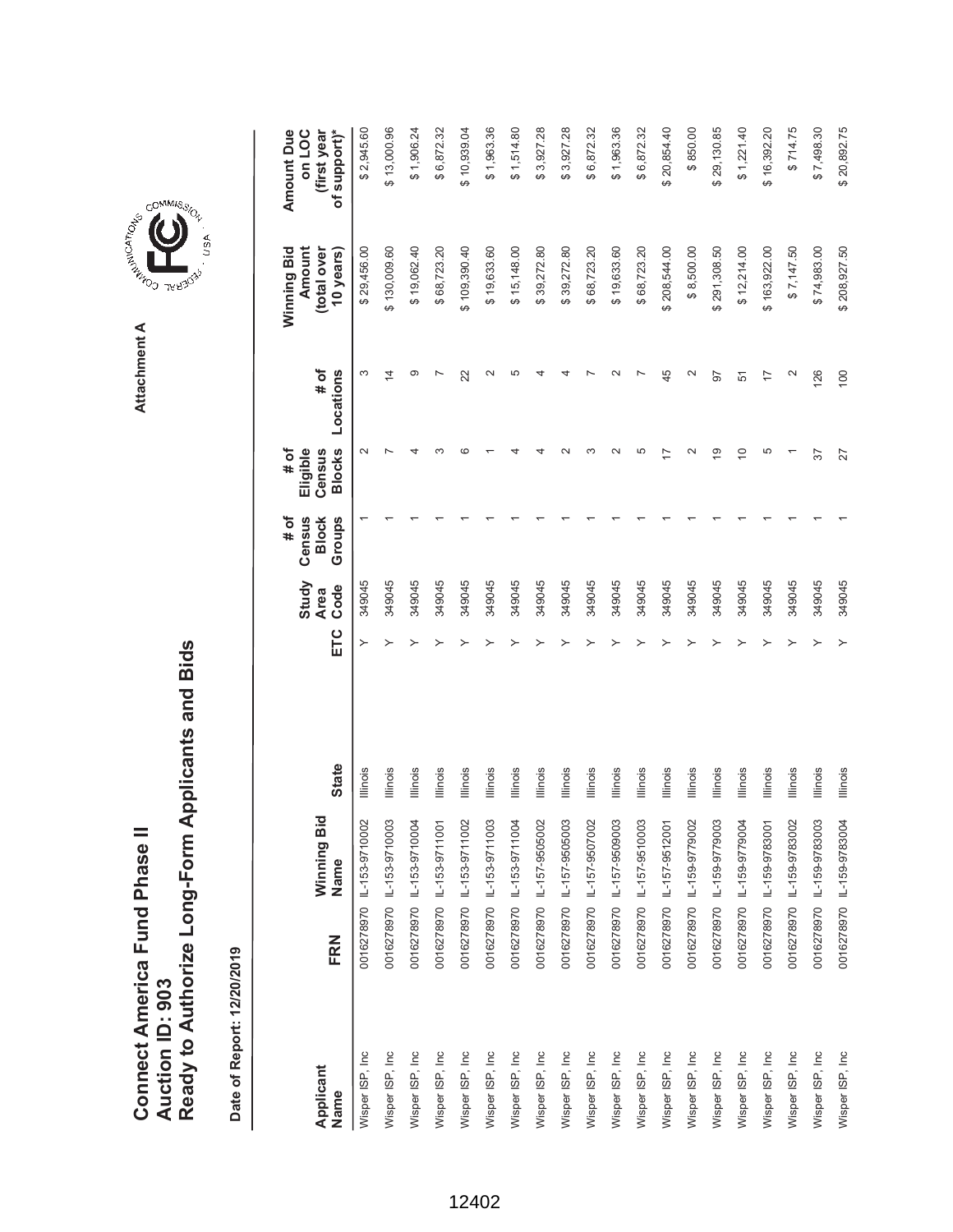| Connect America Fund Phase II |                 | Ready to Authorize Long-Form Applicants and Bids |
|-------------------------------|-----------------|--------------------------------------------------|
|                               | Auction ID: 903 |                                                  |

| Applicant        |     | Winning Bid               |                 |     | Study<br><b>Area</b> | Census<br># of<br><b>Block</b> | Eligible<br>Census<br># of | # of           | Amount<br>Winning Bid<br>(total over | <b>Amount Due</b><br>on LOC<br>(first year |
|------------------|-----|---------------------------|-----------------|-----|----------------------|--------------------------------|----------------------------|----------------|--------------------------------------|--------------------------------------------|
| Name             | FRN | Name                      | <b>State</b>    | ETC | Code                 | Groups                         | <b>Blocks</b>              | Locations      | 10 years)                            | of support)*                               |
| Wisper ISP, Inc  |     | 0016278970 IL-163-5034122 | Illinois        |     | 349045               |                                |                            |                | \$4,463.20                           | \$446.32                                   |
| Wisper ISP, Inc  |     | 0016278970 IL-165-9551001 | Illinois        |     | 349045               |                                |                            |                | \$655.20                             | \$65.52                                    |
| Wisper ISP, Inc  |     | 0016278970 IL-165-9556001 | Illinois        |     | 349045               |                                | တ                          | 38             | \$25,164.00                          | \$2,516.40                                 |
| Wisper ISP, Inc  |     | 0016278970 IL-165-9556002 | Illinois        |     | 349045               |                                | 29                         | 137            | \$477,579.20                         | \$47,757.92                                |
| Wisper ISP, Inc  |     | 0016278970 IL-165-9556003 | Illinois        |     | 349045               |                                |                            | 48             | \$185,214.40                         | \$18,521.44                                |
| Wisper ISP, Inc  |     | 0016278970 IL-165-9557001 | Illinois        |     | 349045               |                                |                            |                | \$17,427.20                          | \$1,742.72                                 |
| Wisper ISP, Inc  |     | 0016278970 IL-165-9557002 | <b>Illinois</b> |     | 349045               |                                | 39                         | 166            | \$589,652.00                         | 58,965.20<br>ക                             |
| Wisper ISP, Inc  |     | 0016278970 IL-165-9557003 | Illinois        |     | 349045               |                                | 4                          | 50             | \$244,871.00                         | \$24,487.10                                |
| Wisper ISP, Inc  |     | 0016278970 IL-165-9558003 | Illinois        |     | 349045               |                                |                            |                | \$2,223.20                           | \$222.32                                   |
| Wisper ISP, Inc  |     | 0016278970 IL-165-9559001 | <b>Illinois</b> |     | 349045               |                                |                            |                | \$614.50                             | \$61.45                                    |
| Wisper ISP, Inc  |     | 0016278970 IL-165-9559003 | Illinois        |     | 349045               |                                |                            |                | \$257.60                             | \$25.76                                    |
| Wisper ISP, Inc  |     | 0016278970 IL-165-9562001 | Illinois        |     | 349045               |                                |                            |                | \$23,066.40                          | \$2,306.64                                 |
| Wisper ISP, Inc  |     | 0016278970 IL-165-9562002 | <b>Illinois</b> |     | 349045               |                                |                            |                | \$9,816.80                           | \$981.68                                   |
| Wisper ISP, Inc  |     | 0016278970 IL-165-9562003 | Illinois        |     | 349045               |                                |                            | 57             | \$64,788.00                          | \$6,478.80                                 |
| Wisper ISP, Inc  |     | 0016278970 IL-165-9562004 | Illinois        |     | 349045               |                                |                            | 5              | \$49,089.60                          | \$4,908.96                                 |
| Wisper ISP, Inc  |     | 0016278970 IL-167-0036012 | Illinois        |     | 349045               |                                |                            |                | \$32,440.80                          | \$3,244.08                                 |
| Wisper ISP, Inc  |     | 0016278970 IL-171-9706001 | <b>Illinois</b> |     | 349045               |                                | 4                          | 70             | \$71,292.00                          | \$7,129.20                                 |
| Wisper ISP, Inc  |     | 0016278970 IL-171-9706002 | Illinois        |     | 349045               |                                |                            | 156            | \$225,850.50                         | \$22,585.05                                |
| Wisper ISP, Inc. |     | 0016278970 IL-171-9707001 | Illinois        |     | 349045               |                                | တ                          | 23             | \$30,252.00                          | \$3,025.20                                 |
| Wisper ISP, Inc  |     | 0016278970 IL-171-9707002 | Illinois        | ≻   | 349045               |                                | 22                         | $\overline{8}$ | \$162,045.00                         | \$16,204.50                                |

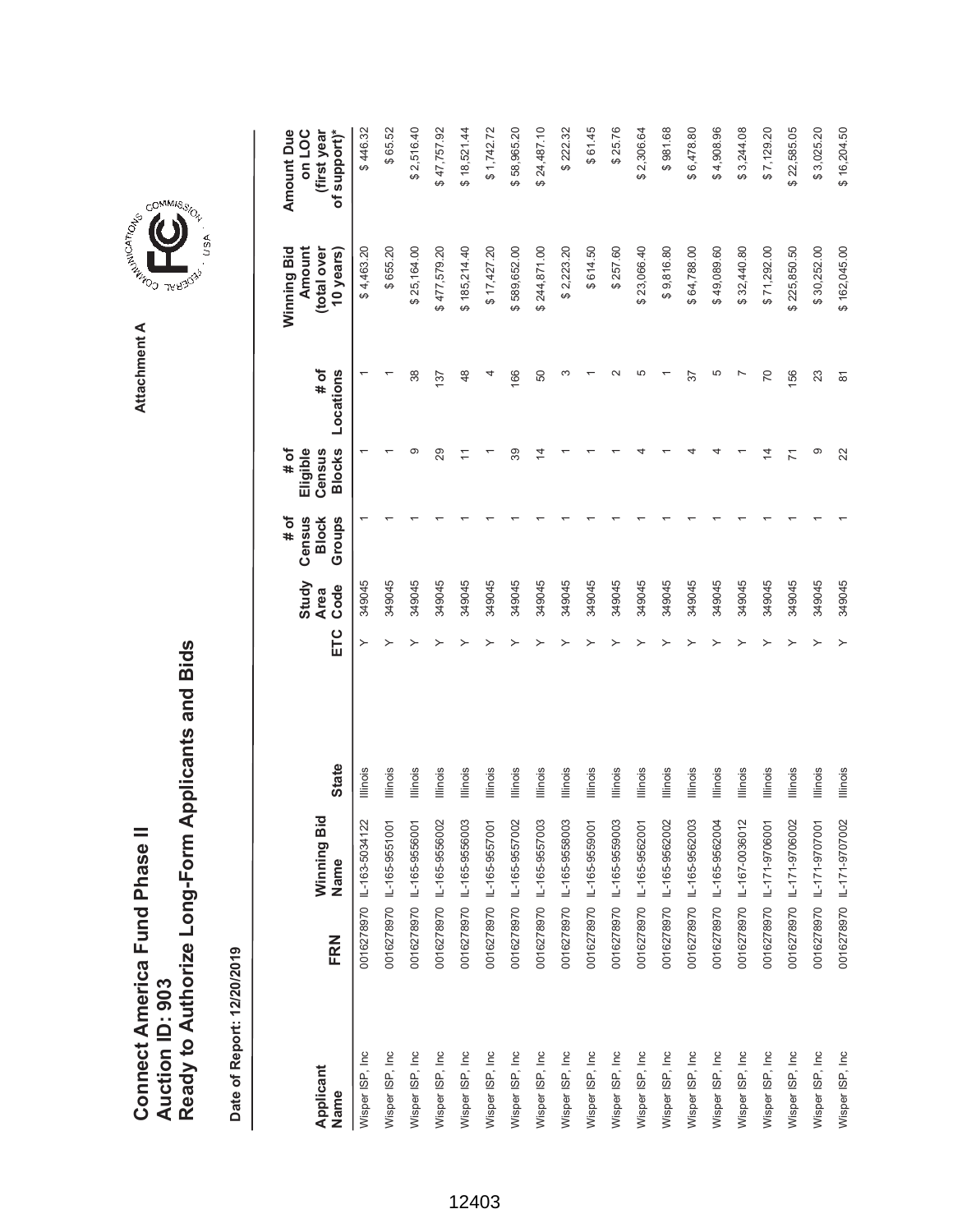**AREA COMMISSION** Attachment A **Attachment A**

COMMIS<sub>SION</sub>

, USA

| Applicant       |     | Winning Bid               |                 |     | Study<br><b>Area</b> | # of<br>Census<br><b>Block</b> | Eligible<br># of<br>Census | # of           | Winning Bid<br>Amount<br>(total over | <b>Amount Due</b><br>on LOC<br>(first year |
|-----------------|-----|---------------------------|-----------------|-----|----------------------|--------------------------------|----------------------------|----------------|--------------------------------------|--------------------------------------------|
| Name            | FRN | Name                      | <b>State</b>    | ETC | Code                 | Groups                         | <b>Blocks</b>              | Locations      | 10 years)                            | of support)*                               |
| Wisper ISP, Inc |     | 0016278970 IL-171-9707003 | Illinois        | ≻   | 349045               |                                | $\overline{9}$             | 80             | \$73,080.00                          | \$7,308.00                                 |
| Wisper ISP, Inc |     | 0016278970 IL-181-9501001 | Illinois        |     | 349045               |                                | $\infty$                   | 95             | \$458,046.40                         | \$45,804.64                                |
| Wisper ISP, Inc |     | 0016278970 L-181-9501002  | llinois         |     | 349045               |                                |                            | 34             | \$214,037.60                         | \$21,403.76                                |
| Wisper ISP, Inc |     | 0016278970 L-181-9502001  | Illinois        |     | 349045               |                                | ო                          | $\overline{C}$ | \$35,078.40                          | \$3,507.84                                 |
| Wisper ISP, Inc |     | 0016278970 IL-181-9502002 | Illinois        |     | 349045               |                                | ო                          | 24             | \$192,976.00                         | \$19,297.60                                |
| Wisper ISP, Inc |     | 0016278970 L-181-9505001  | lllinois        |     | 349045               |                                |                            | ග              | \$88,362.40                          | \$8,836.24                                 |
| Wisper ISP, Inc |     | 0016278970 IL-181-9505002 | lllinois        |     | 349045               |                                |                            |                | \$39,272.80                          | \$3,927.28                                 |
| Wisper ISP, Inc |     | 0016278970 L-181-9505004  | Illinois        |     | 349045               |                                | 5                          |                | \$68,723.20                          | \$6,872.32                                 |
| Wisper ISP, Inc |     | 0016278970 IL-189-9501002 | <b>Illinois</b> |     | 349045               |                                | ∞                          | 34             | \$243,017.60                         | \$24,301.76                                |
| Wisper ISP, Inc |     | 0016278970 L-189-9501003  | Illinois        |     | 349045               |                                | $\scriptstyle\sim$         |                | \$39,272.80                          | \$3,927.28                                 |
| Wisper ISP, Inc |     | 0016278970 L-189-9501004  | Illinois        |     | 349045               |                                |                            | 5              | \$49,089.60                          | \$4,908.96                                 |
| Wisper ISP, Inc |     | 0016278970 L-189-9501005  | Illinois        |     | 349045               |                                |                            | 5              | \$147,268.80                         | \$14,726.88                                |
| Wisper ISP, Inc |     | 0016278970 IL-189-9502001 | Illinois        |     | 349045               |                                |                            |                | \$9,816.80                           | \$981.68                                   |
| Wisper ISP, Inc |     | 0016278970 IL-189-9502004 | Illinois        |     | 349045               |                                |                            |                | \$19,633.60                          | \$1,963.36                                 |
| Wisper ISP, Inc |     | 0016278970 IL-189-9502005 | Illinois        |     | 349045               |                                |                            |                | \$11,105.30                          | \$1,110.53                                 |
| Wisper ISP, Inc |     | 0016278970 IL-189-9504002 | Illinois        |     | 349045               |                                |                            | $\infty$       | \$176,724.80                         | \$17,672.48                                |
| Wisper ISP, Inc |     | 0016278970 IL-189-9504003 | <b>Illinois</b> |     | 349045               |                                | $\scriptstyle\sim$         | $\sim$         | \$19,633.60                          | \$1,963.36                                 |
| Wisper ISP, Inc |     | 0016278970 IL-199-0201003 | Illinois        |     | 349045               |                                |                            | 5              | \$8,204.00                           | \$820.40                                   |
| Wisper ISP, Inc |     | 0016278970 IL-199-0201004 | Illinois        |     | 349045               |                                |                            |                | \$1,164.80                           | \$116.48                                   |
| Wisper ISP, Inc |     | 0016278970 IL-199-0208001 | <b>Illinois</b> |     | 349045               |                                | 26                         | 187            | \$435,072.00                         | \$43,507.20                                |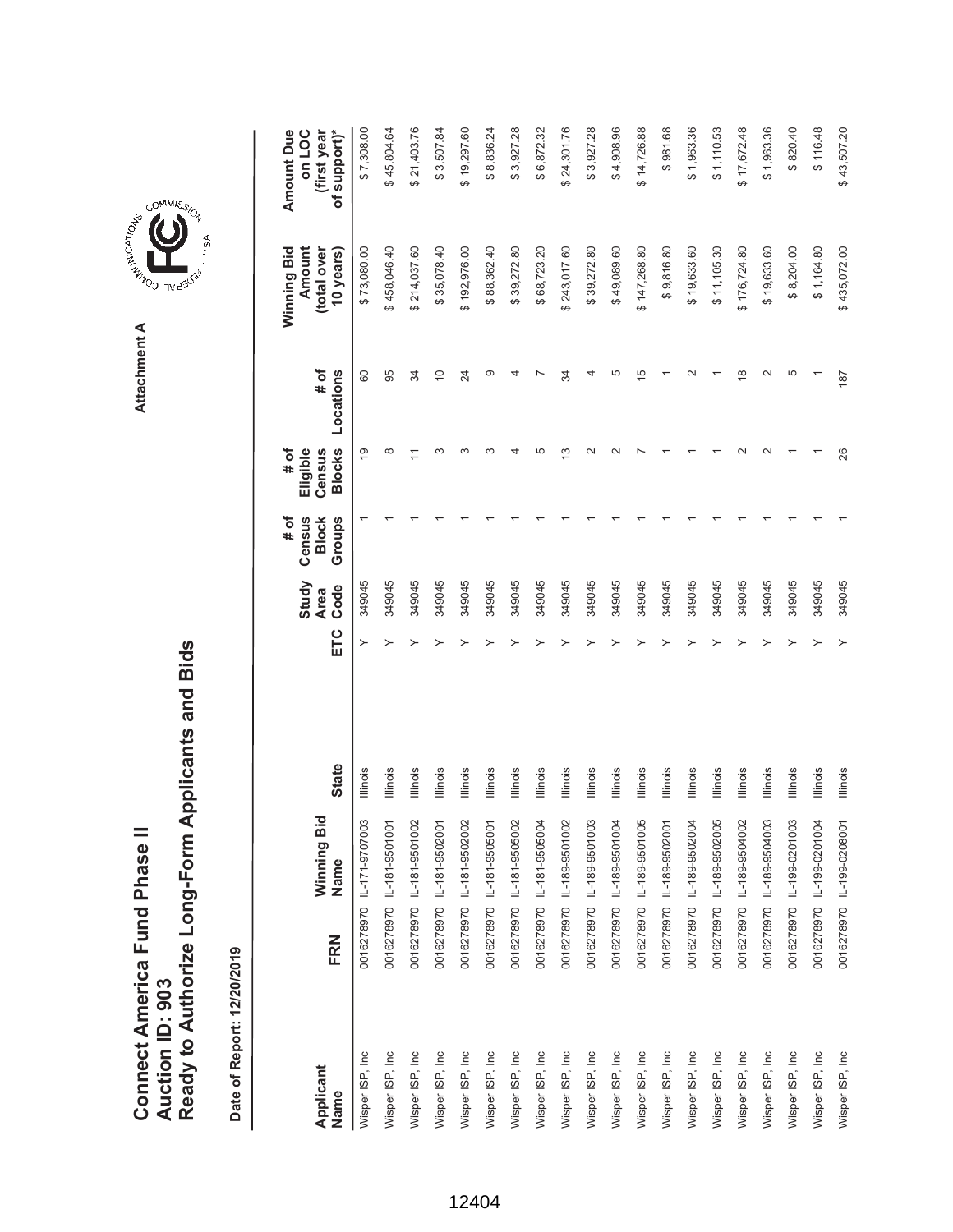|                                      |                 | Ready to Authorize Long-Form Applicants and Bids |
|--------------------------------------|-----------------|--------------------------------------------------|
| <b>Connect America Fund Phase II</b> |                 |                                                  |
|                                      | Auction ID: 903 |                                                  |
|                                      |                 |                                                  |

Date of Report: 12/20/2019 **Date of Report: 12/20/2019**



## **COMMISSION** USA

GOMMIS<sub>SION</sub>

**Attachment A**

Attachment A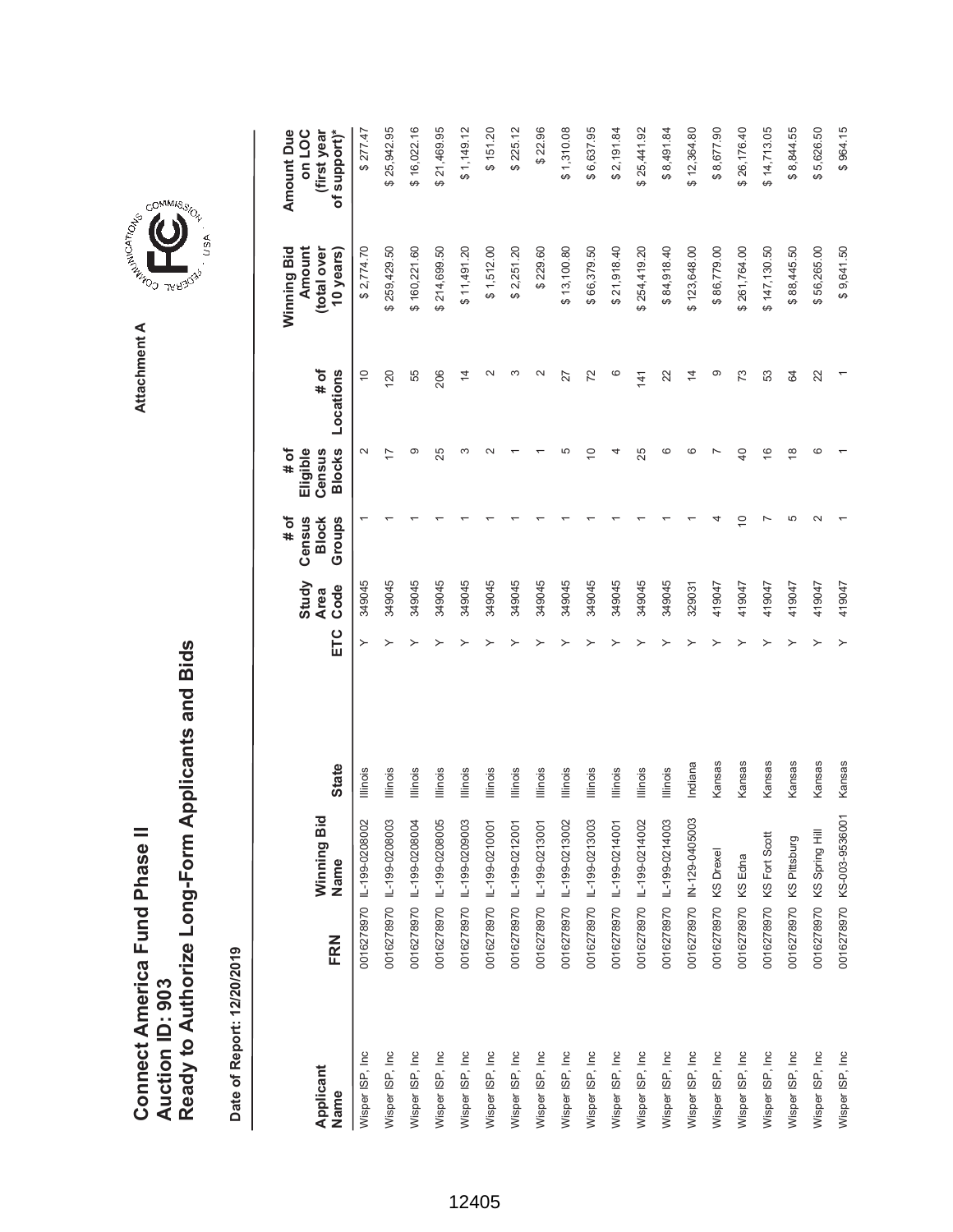**A A LAND THERE** Attachment A **Attachment A**

GOMMIS<sub>SION</sub>

, usA

|                   |     |                           |              |     | Study               | Census<br># of         | Eligible<br># of        |                    | Winning Bid<br>Amount    | Amount Due<br>on LOC        |
|-------------------|-----|---------------------------|--------------|-----|---------------------|------------------------|-------------------------|--------------------|--------------------------|-----------------------------|
| Applicant<br>Name | FRN | Winning Bid<br>Name       | <b>State</b> | ETC | Code<br><b>Area</b> | <b>Block</b><br>Groups | <b>Blocks</b><br>Census | # of<br>Locations  | (total over<br>10 years) | of support)*<br>(first year |
| Wisper ISP, Inc   |     | 0016278970 KS-003-9537003 | Kansas       | ≻   | 419047              |                        |                         |                    | \$5,269.00               | \$526.90                    |
| Wisper ISP, Inc   |     | 0016278970 KS-011-9556002 | Kansas       |     | 419047              |                        |                         |                    | \$38,571.50              | \$3,857.15                  |
| Wisper ISP, Inc   |     | 0016278970 KS-021-9581001 | Kansas       |     | 419047              |                        |                         |                    | \$9,641.50               | \$964.15                    |
| Wisper ISP, Inc   |     | 0016278970 KS-021-9582002 | Kansas       |     | 419047              |                        | ⋣                       | 49                 | \$207,069.50             | \$20,706.95                 |
| Wisper ISP, Inc   |     | 0016278970 KS-021-9585001 | Kansas       |     | 419047              |                        |                         | ဖ                  | \$17,220.50              | \$1,722.05                  |
| Wisper ISP, Inc   |     | 0016278970 KS-021-9585002 | Kansas       |     | 419047              |                        |                         |                    | \$19,283.00              | \$1,928.30                  |
| Wisper ISP, Inc   |     | 0016278970 KS-021-9585004 | Kansas       |     | 419047              |                        |                         | 4                  | \$14,514.50              | \$1,451.45                  |
| Wisper ISP, Inc   |     | 0016278970 KS-091-0533011 | Kansas       |     | 419047              |                        |                         |                    | \$15,777.00              | \$1,577.70                  |
| Wisper ISP, Inc   |     | 0016278970 KS-091-0538012 | Kansas       |     | 419047              |                        |                         | $\scriptstyle\sim$ | \$1,624.50               | \$162.45                    |
| Wisper ISP, Inc   |     | 0016278970 KS-091-0538041 | Kansas       |     | 419047              |                        |                         |                    | \$688.50                 | \$68.85                     |
| Wisper ISP, Inc   |     | 0016278970 KS-099-9505003 | Kansas       |     | 419047              |                        | $\overline{6}$          | ဖ                  | \$79,062.40              | \$7,906.24                  |
| Wisper ISP, Inc   |     | 0016278970 KS-099-9505004 | Kansas       |     | 419047              |                        |                         |                    | \$5,434.30               | \$543.43                    |
| Wisper ISP, Inc   |     | 0016278970 KS-099-9506003 | Kansas       |     | 419047              |                        | ∞                       |                    | \$43,480.60              | \$4,348.06                  |
| Wisper ISP, Inc   |     | 0016278970 KS-099-9507003 | Kansas       |     | 419047              |                        |                         |                    | \$5,434.30               | \$543.43                    |
| Wisper ISP, Inc   |     | 0016278970 KS-099-9508001 | Kansas       |     | 419047              |                        | ഥ                       |                    | \$27,174.60              | \$2,717.46                  |
| Wisper ISP, Inc   |     | 0016278970 KS-107-9551001 | Kansas       |     | 419047              |                        | ო                       |                    | \$38,571.50              | \$3,857.15                  |
| Wisper ISP, Inc   |     | 0016278970 KS-107-9551002 | Kansas       |     | 419047              |                        | ო                       |                    | \$21,070.50              | \$2,107.05                  |
| Wisper ISP, Inc   |     | 0016278970 KS-107-9551005 | Kansas       |     | 419047              |                        |                         | 30                 | \$153,483.00             | \$15,348.30                 |
| Wisper ISP, Inc   |     | 0016278970 KS-107-9552001 | Kansas       |     | 419047              |                        | $\frac{8}{1}$           | 22                 | \$185,399.50             | \$18,539.95                 |
| Wisper ISP, Inc   |     | 0016278970 KS-107-9552002 | Kansas       | ≻   | 419047              |                        | ω                       | ω                  | \$28,930.00              | \$2,893.00                  |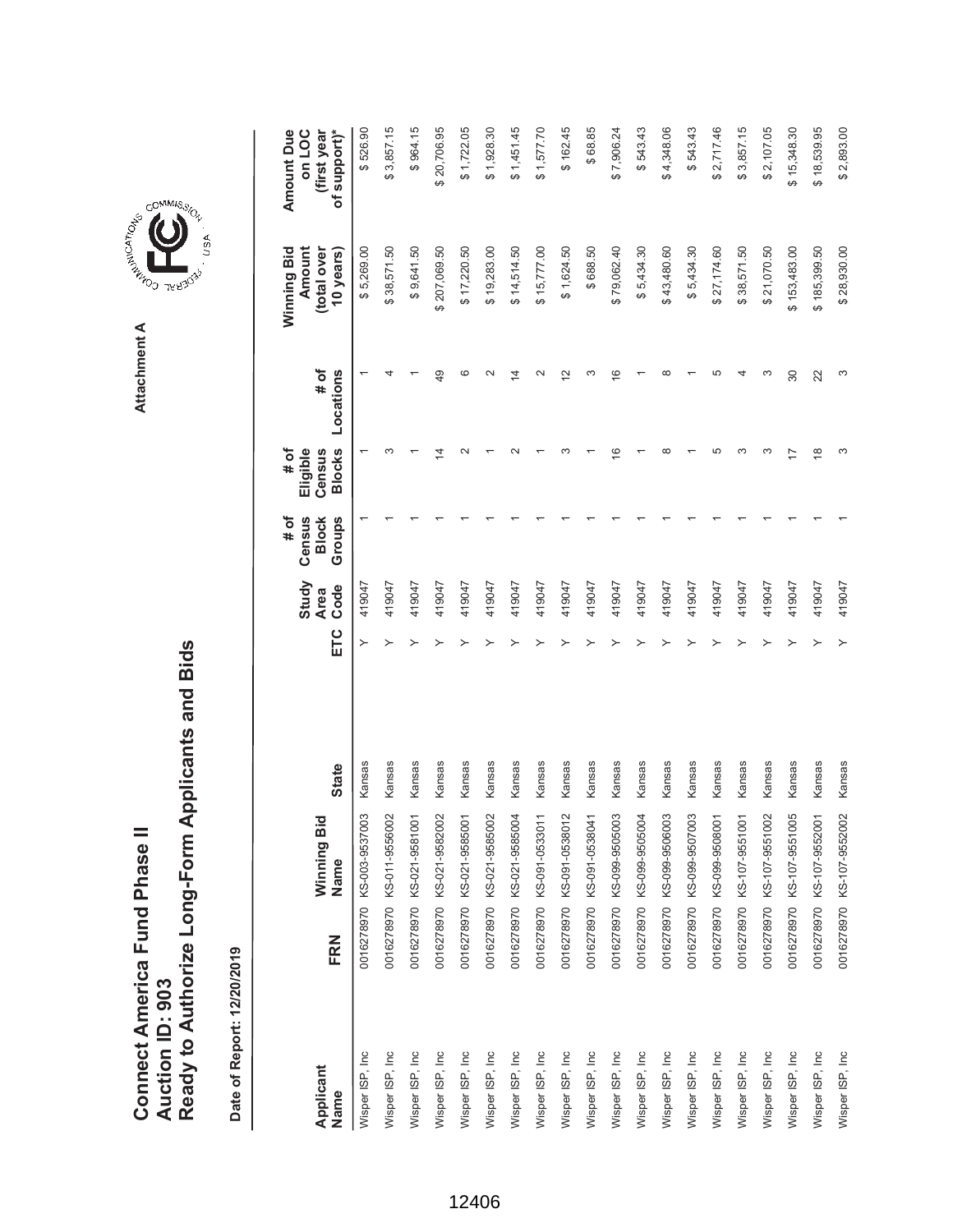| Connect America Fund Phase II |                 | Ready to Authorize Long-Form Applicants and Bids |
|-------------------------------|-----------------|--------------------------------------------------|
|                               | Auction ID: 903 |                                                  |

COMMIS<sub>SION</sub>

USA

|                   |                                                         |                                                               |              | Study                      | Census<br># of          | # of<br>Eligible                                              |                   | Winning Bid<br>Amount    | <b>Amount Due</b><br>on LOC |
|-------------------|---------------------------------------------------------|---------------------------------------------------------------|--------------|----------------------------|-------------------------|---------------------------------------------------------------|-------------------|--------------------------|-----------------------------|
| Applicant<br>Name | FRN                                                     | Winning Bid<br>Name                                           | <b>State</b> | Code<br><b>Area</b><br>ETC | Groups<br><b>Block</b>  | <b>Blocks</b><br>Census                                       | # of<br>Locations | (total over<br>10 years) | of support)*<br>(first year |
| Wisper ISP, Inc   |                                                         | 0016278970 KS-107-9552005                                     | Kansas       | 419047<br>≻                |                         | S                                                             | S                 | \$28,930.00              | \$2,893.00                  |
| Wisper ISP, Inc   |                                                         | 0016278970 KS-125-9507005                                     | Kansas       | 419047                     |                         |                                                               |                   | \$10,868.60              | \$1,086.86                  |
| Wisper ISP, Inc   | 0016278970 MO Bays                                      |                                                               | Missouri     | 429045                     | $\overline{\mathbf{C}}$ | 99                                                            | 1,056             | \$1,403,921.40           | \$140,392.14                |
| Wisper ISP, Inc   |                                                         |                                                               | Missouri     | 429045                     | $\frac{5}{2}$           | 464                                                           | 2,427             | \$8,842,883.60           | \$884,288.36                |
| Wisper ISP, Inc   | 0016278970 MO Bowling<br>Green<br>0016278970 MO Clinton |                                                               | Missouri     | 429045                     | ග                       | S3                                                            | 80                | \$710,712.80             | \$71,071.28                 |
| Wisper ISP, Inc   |                                                         |                                                               | Missouri     | 429045                     | $\mathbf{\Omega}$       | 88                                                            | 502               | \$656,166.80             | \$65,616.68                 |
| Wisper ISP, Inc   |                                                         | 0016278970 MO Excelsior<br>Springs<br>0016278970 MO Foristell | Missouri     | 429045                     | $\sim$                  | 4                                                             | $\frac{5}{5}$     | \$37,408.00              | \$3,740.80                  |
| Wisper ISP, Inc   |                                                         | 0016278970 MO Freeburg                                        | Missouri     | 429045                     | 5                       | 147                                                           | 1,144             | \$3,603,935.90           | \$360,393.59                |
| Wisper ISP, Inc   | 0016278970 MO Henley                                    |                                                               | Missouri     | 429045                     |                         | 184                                                           | 1,779             | \$2,540,736.70           | \$254,073.67                |
| Wisper ISP, Inc   |                                                         | 0016278970 MO Hermann                                         | Missouri     | 429045                     |                         | $\stackrel{\textstyle\scriptstyle\smile}{\scriptstyle\!\sim}$ | $\tilde{c}$       | \$116,519.20             | \$11,651.92                 |
| Wisper ISP, Inc   | 0016278970 MO Hickory                                   |                                                               | Missouri     | 429045                     | ာ                       | 89                                                            | 228               | \$1,706,720.90           | \$170,672.09                |
| Wisper ISP, Inc   | 0016278970 MO Holden                                    |                                                               | Missouri     | 429045                     | $\subseteq$             | 59                                                            | 78                | \$804,621.20             | \$80,462.12                 |
| Wisper ISP, Inc   |                                                         | 0016278970 MO Jefferson City                                  | Missouri     | 429045                     | ග                       | 57                                                            | 206               | \$137,013.30             | \$13,701.33                 |
| Wisper ISP, Inc   | 0016278970 MO Lincoln                                   |                                                               | Missouri     | 429045                     | $\sim$                  | 20                                                            | 27                | \$260,858.60             | \$26,085.86                 |
| Wisper ISP, Inc   | 0016278970 MO Linn                                      |                                                               | Missouri     | 429045                     | ග                       | 230                                                           | 1,884             | \$4,031,775.00           | \$403,177.50                |
| Wisper ISP, Inc   | 0016278970 MO St Clair                                  |                                                               | Missouri     | 429045                     | ∞                       | 327                                                           | 4,463             | \$7,681,116.50           | \$768,111.65                |
| Wisper ISP, Inc   | 0016278970 MO Vienna                                    |                                                               | Missouri     | 429045                     | ဖ                       | 204                                                           | 1,074             | \$3,707,804.20           | \$370,780.42                |
| Wisper ISP, Inc   |                                                         | 0016278970 MO Whiteman                                        | Missouri     | 429045                     | $\subseteq$             | 254                                                           | 1,039             | \$3,465,458.00           | \$346,545.80                |
| Wisper ISP, Inc   |                                                         | 0016278970 MO-009-9601001                                     | Missouri     | 429045                     |                         | 78                                                            | 254               | \$545,450.00             | \$54,545.00                 |
| Wisper ISP, Inc   |                                                         | 0016278970 MO-009-9601002                                     | Missouri     | 429045<br>≻                |                         | $\overline{5}$                                                | 56                | \$135,702.50             | \$13,570.25                 |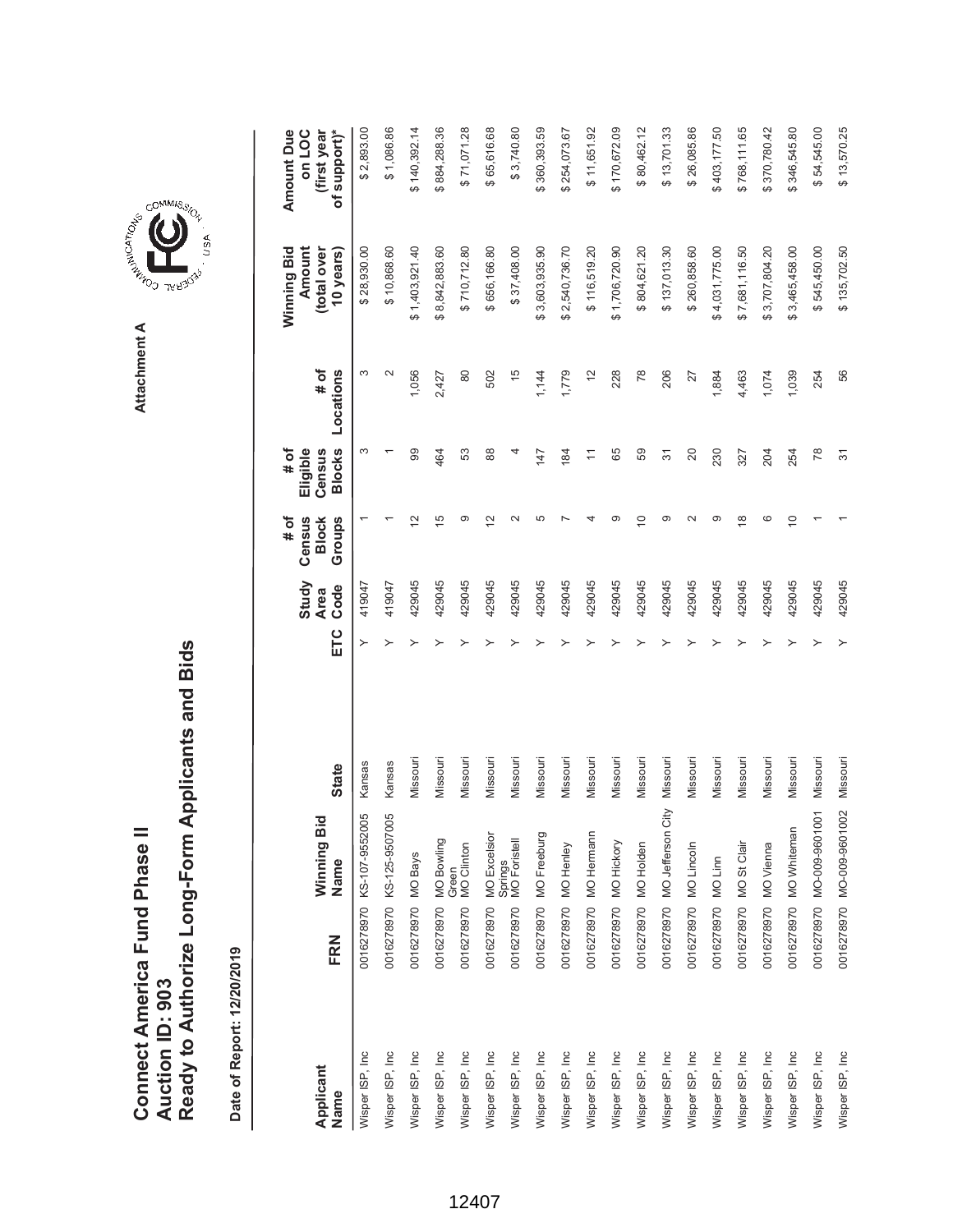| Connect America Fund Phase II |                 | Ready to Authorize Long-Form Applicants and Bids |
|-------------------------------|-----------------|--------------------------------------------------|
|                               | Auction ID: 903 |                                                  |

GOMMIS<sub>SION</sub>

USA

| Applicant<br>Name | FRN | Winning Bic<br>Name       | <b>State</b> | ETC | Study<br>Code<br><b>Area</b> | # of<br>Groups<br>Census<br><b>Block</b> | <b>Blocks</b><br># of<br>Eligible<br>Census | # of<br>Locations | Winning Bid<br>Amount<br>(total over<br>10 years) | <b>Amount Due</b><br>of support)*<br>on LOC<br>(first year |
|-------------------|-----|---------------------------|--------------|-----|------------------------------|------------------------------------------|---------------------------------------------|-------------------|---------------------------------------------------|------------------------------------------------------------|
| Wisper ISP, Inc   |     | 0016278970 MO-009-9601004 | Missouri     | ≻   | 429045                       |                                          | $\Rightarrow$                               | 34                | \$93,979.70                                       | \$9,397.97                                                 |
| Wisper ISP, Inc   |     | 0016278970 MO-009-9602001 | Missouri     |     | 429045                       |                                          | Σ                                           | 288               | \$487,050.00                                      | \$48,705.00                                                |
| Wisper ISP, Inc   |     | 0016278970 MO-009-9602003 | Missouri     |     | 429045                       |                                          | 32                                          | 136               | \$381,550.40                                      | \$38,155.04                                                |
| Wisper ISP, Inc   |     | 0016278970 MO-009-9603004 | Missouri     |     | 429045                       |                                          | ග                                           | 23                | \$43,075.20                                       | \$4,307.52                                                 |
| Wisper ISP, Inc   |     | 0016278970 MO-009-9603005 | Missouri     |     | 429045                       |                                          | ဖ                                           | $\frac{5}{1}$     | \$25,754.40                                       | \$2,575.44                                                 |
| Wisper ISP, Inc   |     | 0016278970 MO-009-9604011 | Missouri     |     | 429045                       |                                          | 30                                          | 189               | \$222,740.00                                      | \$22,274.00                                                |
| Wisper ISP, Inc   |     | 0016278970 MO-009-9606001 | Missouri     |     | 429045                       |                                          | 4                                           |                   | \$6,339.20                                        | \$633.92                                                   |
| Wisper ISP, Inc.  |     | 0016278970 MO-009-9606002 | Missouri     |     | 429045                       |                                          | 80                                          | 147               | \$397,012.00                                      | \$39,701.20                                                |
| Wisper ISP, Inc   |     | 0016278970 MO-011-9601001 | Missouri     |     | 429045                       |                                          | 8                                           | 423               | \$2,117,724.00                                    | \$211,772.40                                               |
| Wisper ISP, Inc   |     | 0016278970 MO-011-9601002 | Missouri     |     | 429045                       |                                          | æ                                           | 289               | \$1,693,428.80                                    | \$169,342.88                                               |
| Wisper ISP, Inc   |     | 0016278970 MO-011-9601003 | Missouri     |     | 429045                       |                                          |                                             | $\overline{4}$    | \$88,472.90                                       | \$8,847.29                                                 |
| Wisper ISP, Inc   |     | 0016278970 MO-011-9602001 | Missouri     |     | 429045                       |                                          | 95                                          | 323               | \$2,300,256.00                                    | \$230,025.60                                               |
| Wisper ISP, Inc   |     | 0016278970 MO-011-9602002 | Missouri     |     | 429045                       |                                          | $\overline{40}$                             | 131               | \$892,007.20                                      | \$89,200.72                                                |
| Wisper ISP, Inc   |     | 0016278970 MO-011-9602004 | Missouri     |     | 429045                       |                                          | 28                                          | 234               | \$1,392,171.20                                    | \$139,217.12                                               |
| Wisper ISP, Inc   |     | 0016278970 MO-011-9603001 | Missouri     |     | 429045                       |                                          | $\Rightarrow$                               | 57                | \$96,650.40                                       | \$9,665.04                                                 |
| Wisper ISP, Inc   |     | 0016278970 MO-011-9603002 | Missouri     |     | 429045                       |                                          | 2                                           | $\overline{2}$    | \$12,910.70                                       | \$1,291.07                                                 |
| Wisper ISP, Inc   |     | 0016278970 MO-011-9603003 | Missouri     |     | 429045                       |                                          | 13                                          | 45                | \$55,361.60                                       | \$5,536.16                                                 |
| Wisper ISP, Inc   |     | 0016278970 MO-011-9603004 | Missouri     |     | 429045                       |                                          |                                             | $\overline{0}$    | \$38,791.20                                       | \$3,879.12                                                 |
| Wisper ISP, Inc   |     | 0016278970 MO-013-0701001 | Missouri     |     | 429045                       |                                          | 135                                         | 693               | \$3,617,952.80                                    | \$361,795.28                                               |
| Wisper ISP, Inc   |     | 0016278970 MO-013-0701002 | Missouri     |     | 429045                       |                                          | 45                                          | 113               | \$912,329.60                                      | \$91,232.96                                                |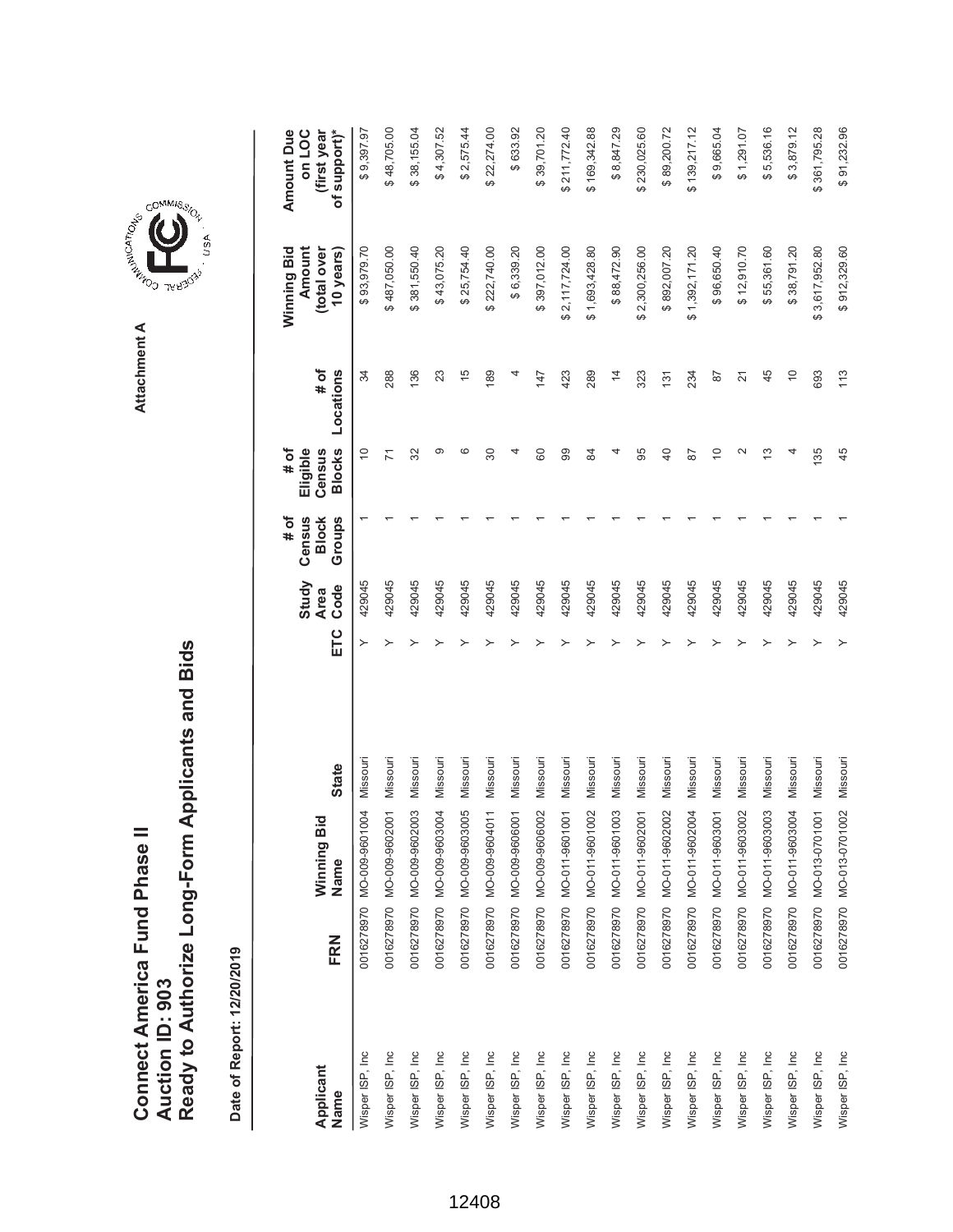| Connect America Fund Phase II |                 | Ready to Authorize Long-Form Applicants and Bids |
|-------------------------------|-----------------|--------------------------------------------------|
|                               | Auction ID: 903 |                                                  |

COMMIS<sub>SION</sub>

USA

| Applicant       |     | Winning Bid               |              |     | Study<br><b>Area</b> | # of<br>Census<br><b>Block</b> | # of<br>Eligible<br>Census | # of          | Winning Bid<br>Amount<br>total over | <b>Amount Due</b><br>on LOC<br>(first year |
|-----------------|-----|---------------------------|--------------|-----|----------------------|--------------------------------|----------------------------|---------------|-------------------------------------|--------------------------------------------|
| Name            | FRN | Name                      | <b>State</b> | ETC | Code                 | Groups                         | <b>Blocks</b>              | Locations     | 10 years)                           | of support)*                               |
| Wisper ISP, Inc |     | 0016278970 MO-013-0701003 | Missouri     | ≻   | 429045               |                                | 5                          | 25            | \$169,422.40                        | \$16,942.24                                |
| Wisper ISP, Inc |     | 0016278970 MO-013-0702001 | Missouri     |     | 429045               |                                |                            |               | \$37,906.40                         | \$3,790.64                                 |
| Wisper ISP, Inc |     | 0016278970 MO-013-0702002 | Missouri     |     | 429045               |                                | Ю                          |               | \$75,116.90                         | \$7,511.69                                 |
| Wisper ISP, Inc |     | 0016278970 MO-013-0702003 | Missouri     |     | 429045               |                                | 13                         | 42            | \$407,493.30                        | \$40,749.33                                |
| Wisper ISP, Inc |     | 0016278970 MO-013-0702004 | Missouri     |     | 429045               |                                | ≌                          | 83            | \$506,318.40                        | \$50,631.84                                |
| Wisper ISP, Inc |     | 0016278970 MO-013-0703002 | Missouri     |     | 429045               |                                |                            |               | \$29,898.40                         | \$2,989.84                                 |
| Wisper ISP, Inc |     | 0016278970 MO-013-0703003 | Missouri     |     | 429045               |                                |                            |               | \$1,052.80                          | \$105.28                                   |
| Wisper ISP, Inc |     | 0016278970 MO-013-0704001 | Missouri     |     | 429045               |                                | 15                         | 27            | \$289,743.70                        | \$28,974.37                                |
| Wisper ISP, Inc |     | 0016278970 MO-013-0704003 | Missouri     |     | 429045               |                                | တ                          | $\frac{2}{3}$ | \$128,773.60                        | \$12,877.36                                |
| Wisper ISP, Inc |     | 0016278970 MO-015-4608003 | Missouri     |     | 429045               |                                | $\frac{3}{4}$              | 215           | \$1,015,329.00                      | \$101,532.90                               |
| Wisper ISP, Inc |     | 0016278970 MO-015-4608004 | Missouri     |     | 429045               |                                | 57                         | 258           | \$569,807.00                        | \$56,980.70                                |
| Wisper ISP, Inc |     | 0016278970 MO-017-9501004 | Missouri     |     | 429045               |                                | 47                         | 366           | \$1,352,747.20                      | \$135,274.72                               |
| Wisper ISP, Inc |     | 0016278970 MO-017-9502001 | Missouri     |     | 429045               |                                | 17                         | 140           | \$335,042.40                        | \$33,504.24                                |
| Wisper ISP, Inc |     | 0016278970 MO-017-9502004 | Missouri     |     | 429045               |                                | 13                         | 114           | \$322,945.60                        | \$32,294.56                                |
| Wisper ISP, Inc |     | 0016278970 MO-017-9503001 | Missouri     |     | 429045               |                                | $\frac{15}{2}$             | 36            | \$204,159.80                        | \$20,415.98                                |
| Wisper ISP, Inc |     | 0016278970 MO-017-9503002 | Missouri     |     | 429045               |                                | 36                         | 354           | \$1,947,444.80                      | \$194,744.48                               |
| Wisper ISP, Inc |     | 0016278970 MO-017-9503003 | Missouri     |     | 429045               |                                | ဖ                          | 24            | \$115,768.80                        | \$11,576.88                                |
| Wisper ISP, Inc |     | 0016278970 MO-019-0016022 | Missouri     |     | 429045               |                                | $\sim$                     | 104           | \$78,598.30                         | \$7,859.83                                 |
| Wisper ISP, Inc |     | 0016278970 MO-019-0017011 | Missouri     |     | 429045               |                                | 5                          | 27            | \$55,776.00                         | \$5,577.60                                 |
| Wisper ISP, Inc |     | 0016278970 MO-019-0017013 | Missouri     | ≻   | 429045               |                                | $\infty$                   | 297           | \$282,973.60                        | \$28,297.36                                |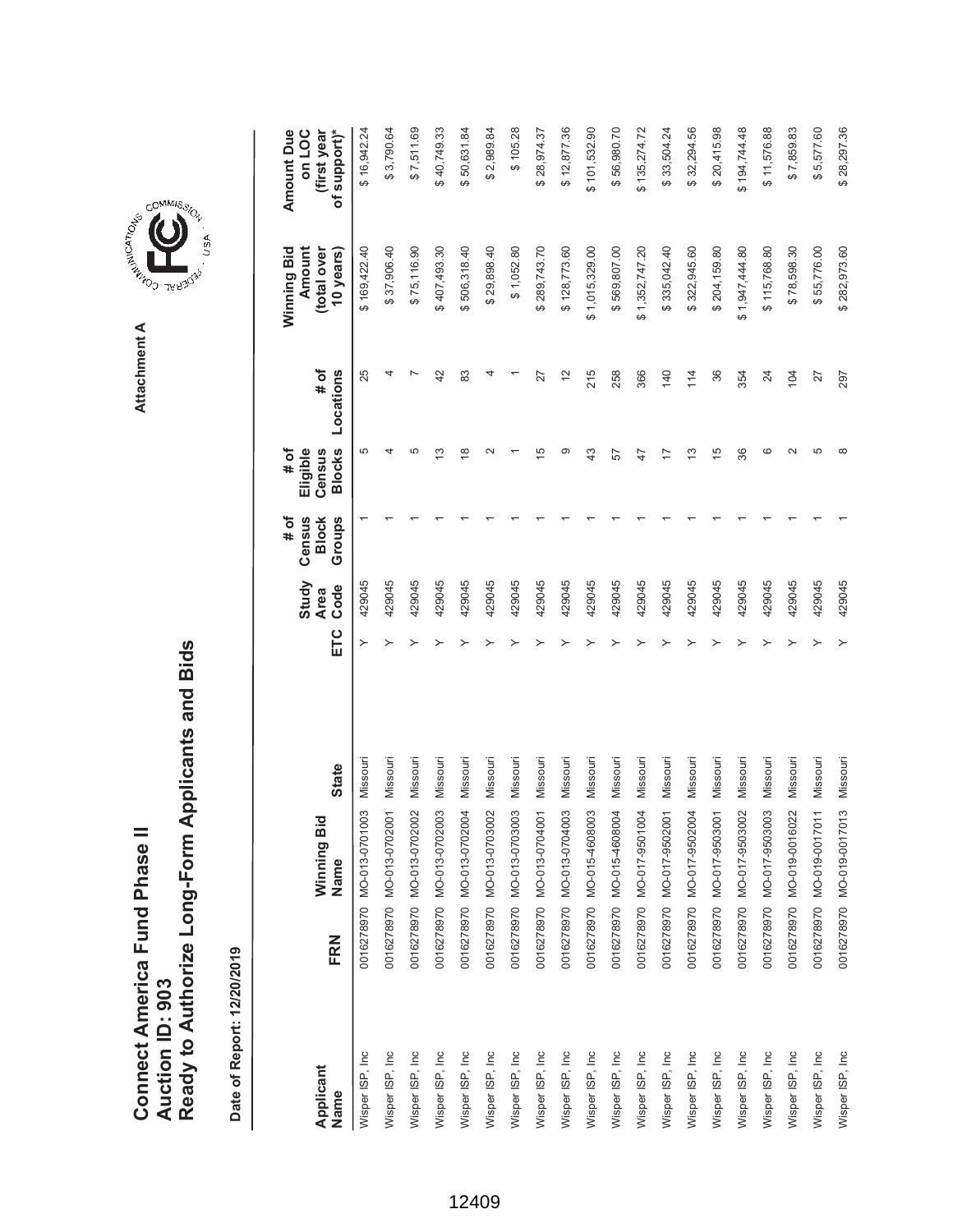Ready to Authorize Long-Form Applicants and Bids **Ready to Authorize Long-Form Applicants and Bids Connect America Fund Phase II**<br>Auction ID: 903 **Connect America Fund Phase II Auction ID: 903**

|                   |     |                                            |              |     |                              | # of                             | # of                                       |                   | Winning Bid                        | Amount Due                            |
|-------------------|-----|--------------------------------------------|--------------|-----|------------------------------|----------------------------------|--------------------------------------------|-------------------|------------------------------------|---------------------------------------|
| Applicant<br>Name | FRN | ਹ<br>Winning Bi<br>Name                    | <b>State</b> | ETC | Study<br>Code<br><b>Area</b> | Census<br><b>Block</b><br>Groups | <b>Blocks</b><br>Eligible<br>Census        | # of<br>Locations | Amount<br>(total over<br>10 years) | of support)*<br>(first year<br>on LOC |
| Wisper ISP, Inc.  |     | 22<br>0016278970 MO-019-00170              | Missour      | ≻   | 429045                       |                                  | $\sim$                                     | 55                | \$26,207.90                        | \$2,620.79                            |
| Wisper ISP, Inc   |     | 0016278970 MO-023-9501001                  | Missouri     |     | 429045                       |                                  |                                            |                   | \$1,494.10                         | \$149.41                              |
| Wisper ISP, Inc   |     | 0016278970 MO-023-9501002                  | Missouri     |     | 429045                       |                                  | 57                                         | 92                | \$170,108.30                       | \$17,010.83                           |
| Wisper ISP, Inc   |     | 0016278970 MO-023-9501003                  | Missouri     |     | 429045                       |                                  |                                            | $\frac{6}{1}$     | \$38,716.60                        | \$3,871.66                            |
| Wisper ISP, Inc   |     | 0016278970 MO-023-9502011                  | Missouri     |     | 429045                       |                                  | $\bar{\mathbin{\scriptstyle{\mathsf{2}}}}$ | 65                | \$114,400.50                       | \$11,440.05                           |
| Wisper ISP, Inc   |     | 0016278970 MO-023-9502012                  | Missouri     |     | 429045                       |                                  |                                            | 5                 | \$15,883.40                        | \$1,588.34                            |
| Wisper ISP, Inc   |     | 0016278970 MO-023-9502013                  | Missouri     |     | 429045                       |                                  | 4                                          | 32                | \$122,087.30                       | \$12,208.73                           |
| Wisper ISP, Inc   |     | 0016278970 MO-023-9502021                  | Missouri     |     | 429045                       |                                  | $\vec{4}$                                  | 5                 | \$78,539.30                        | \$7,853.93                            |
| Wisper ISP, Inc.  |     | 22<br>0016278970 MO-023-95020              | Missouri     |     | 429045                       |                                  | $\overline{6}$                             | 104               | \$151,932.30                       | \$15,193.23                           |
| Wisper ISP, Inc   |     | $\overline{23}$<br>0016278970 MO-023-95020 | Missouri     |     | 429045                       |                                  |                                            | 54                | \$95,126.20                        | \$9,512.62                            |
| Wisper ISP, Inc   |     | 0016278970 MO-023-9503002                  | Missouri     |     | 429045                       |                                  |                                            | $\mathbf{\sim}$   | \$3,416.40                         | \$341.64                              |
| Wisper ISP, Inc   |     | 0016278970 MO-023-9503003                  | Missouri     |     | 429045                       |                                  |                                            | $\frac{6}{5}$     | \$9,604.40                         | \$960.44                              |
| Wisper ISP, Inc   |     | 0016278970 MO-023-9506003                  | Missouri     |     | 429045                       |                                  | r8                                         | 265               | \$1,421,436.80                     | \$142,143.68                          |
| Wisper ISP, Inc   |     | 0016278970 MO-023-9506004                  | Missouri     |     | 429045                       |                                  | 26                                         | 73                | \$470,790.60                       | \$47,079.06                           |
| Wisper ISP, Inc   |     | 0016278970 MO-023-9507001                  | Missouri     |     | 429045                       |                                  |                                            |                   | \$6,249.60                         | \$624.96                              |
| Wisper ISP, Inc   |     | 0016278970 MO-023-9507002                  | Missouri     |     | 429045                       |                                  | 5                                          |                   | \$14,128.80                        | \$1,412.88                            |
| Wisper ISP, Inc   |     | 0016278970 MO-023-9508002                  | Missouri     |     | 429045                       |                                  |                                            |                   | \$6,988.80                         | \$698.88                              |
| Wisper ISP, Inc   |     | 0016278970 MO-023-9509001                  | Missouri     |     | 429045                       |                                  | ഇ                                          | 26                | \$145,051.20                       | \$14,505.12                           |
| Wisper ISP, Inc   |     | 0016278970 MO-023-9509002                  | Missouri     |     | 429045                       |                                  | 29                                         | 139               | \$293,042.40                       | \$29,304.24                           |
| Wisper ISP, Inc   |     | 0016278970 MO-023-9509003                  | Missouri     |     | 429045                       |                                  | $\frac{8}{1}$                              | $\frac{4}{1}$     | \$405,669.30                       | \$40,566.93                           |

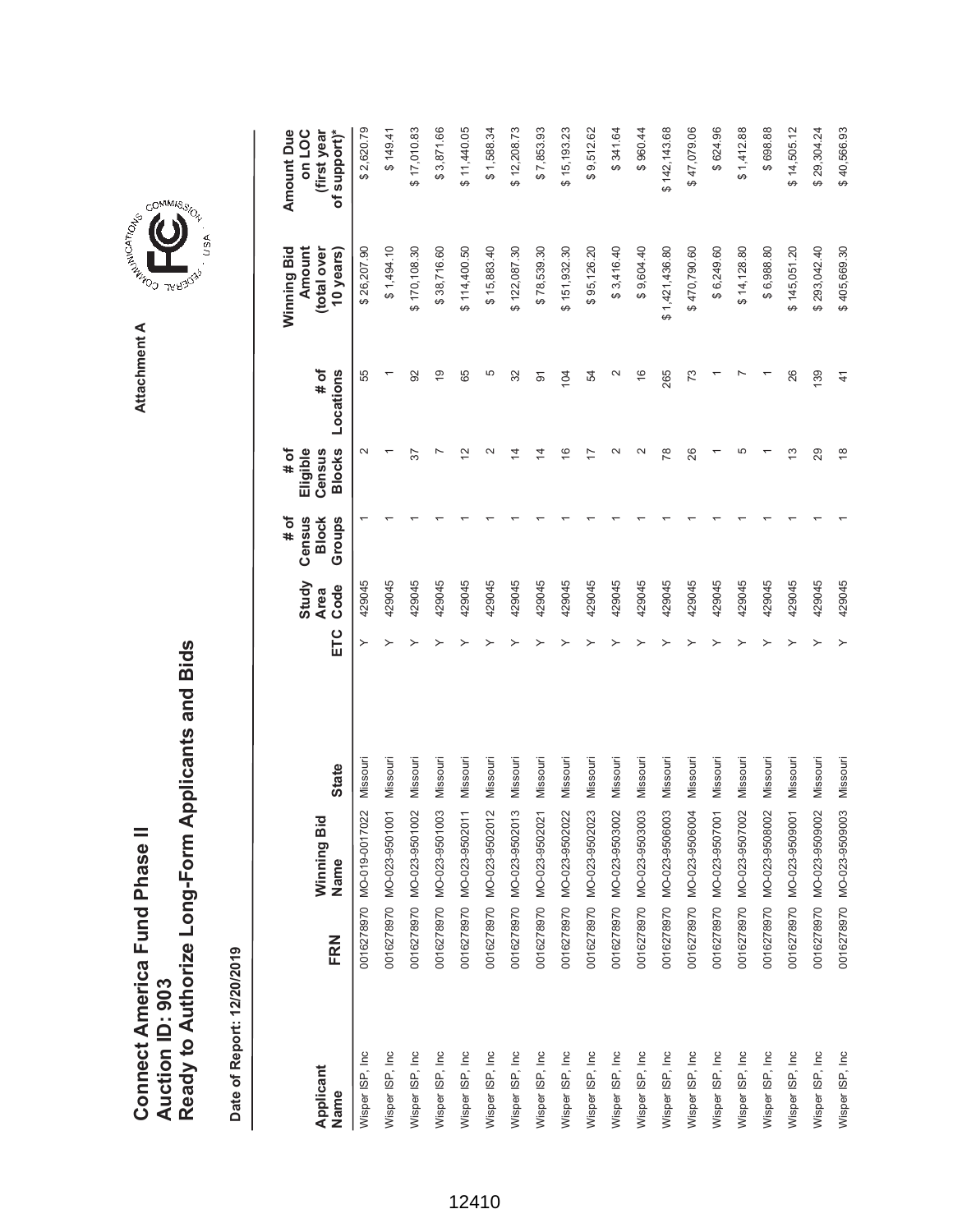| Connect America Fund Phase II |                 | Ready to Authorize Long-Form Applicants and Bids |
|-------------------------------|-----------------|--------------------------------------------------|
|                               | Auction ID: 903 |                                                  |



GOMMIS<sub>SION</sub>

USA

| Applicant<br>Name | FRN | Winning Bid<br>Name       | <b>State</b> | ETC | Study<br>Code<br><b>Area</b> | Groups<br># of<br>Census<br><b>Block</b> | <b>Blocks</b><br># of<br>Eligible<br>Census | # of<br>Locations | Winning Bid<br>Amount<br>(total over<br>10 years) | of support)*<br>Amount Due<br>on LOC<br>(first year |
|-------------------|-----|---------------------------|--------------|-----|------------------------------|------------------------------------------|---------------------------------------------|-------------------|---------------------------------------------------|-----------------------------------------------------|
| Wisper ISP, Inc   |     | 0016278970 MO-023-9509004 | Missouri     |     | 429045                       |                                          |                                             |                   | \$52,187.60                                       | \$5,218.76                                          |
| Wisper ISP, Inc   |     | 0016278970 MO-027-0703002 | Missouri     | ≻   | 429045                       |                                          |                                             |                   | \$7,886.70                                        | \$788.67                                            |
| Wisper ISP, Inc.  |     | 0016278970 MO-027-0704003 | Missouri     |     | 429045                       |                                          |                                             |                   | \$126.00                                          | \$12.60                                             |
| Wisper ISP, Inc   |     | 0016278970 MO-027-0707002 | Missouri     |     | 429045                       |                                          |                                             |                   | \$265.40                                          | \$26.54                                             |
| Wisper ISP, Inc   |     | 0016278970 MO-027-0708001 | Missouri     |     | 429045                       |                                          |                                             | 63                | \$93,489.20                                       | \$9,348.92                                          |
| Wisper ISP, Inc   |     | 0016278970 MO-029-9501001 | Missouri     |     | 429045                       |                                          |                                             | S                 | \$456.10                                          | \$45.61                                             |
| Wisper ISP, Inc   |     | 0016278970 MO-029-9503001 | Missouri     |     | 429045                       |                                          | ഇ                                           | 27                | \$21,812.00                                       | \$2,181.20                                          |
| Wisper ISP, Inc   |     | 0016278970 MO-029-9503002 | Missouri     |     | 429045                       |                                          | $\frac{6}{5}$                               | 172               | \$127,304.80                                      | \$12,730.48                                         |
| Wisper ISP, Inc   |     | 0016278970 MO-029-9504001 | Missouri     |     | 429045                       |                                          |                                             | $\overline{2}$    | \$8,812.00                                        | \$881.20                                            |
| Wisper ISP, Inc   |     | 0016278970 MO-029-9504002 | Missouri     |     | 429045                       |                                          |                                             | $\overline{4}$    | \$25,687.20                                       | \$2,568.72                                          |
| Wisper ISP, Inc   |     | 0016278970 MO-029-9505002 | Missouri     |     | 429045                       |                                          |                                             |                   | \$173.60                                          | \$17.36                                             |
| Wisper ISP, Inc   |     | 0016278970 MO-029-9506002 | Missouri     |     | 429045                       |                                          | 28                                          | 227               | \$377,098.40                                      | \$37,709.84                                         |
| Wisper ISP, Inc   |     | 0016278970 MO-029-9507001 | Missouri     |     | 429045                       |                                          | 42                                          | 606               | \$454,062.00                                      | \$45,406.20                                         |
| Wisper ISP, Inc   |     | 0016278970 MO-029-9507002 | Missouri     |     | 429045                       |                                          | 36                                          | 412               | \$813,512.00                                      | \$81,351.20                                         |
| Wisper ISP, Inc   |     | 0016278970 MO-029-9507003 | Missouri     |     | 429045                       |                                          | 26                                          | 319               | \$505,607.20                                      | \$50,560.72                                         |
| Wisper ISP, Inc   |     | 0016278970 MO-029-9508001 | Missouri     |     | 429045                       |                                          | 23                                          | 373               | \$873,751.20                                      | \$87,375.12                                         |
| Wisper ISP, Inc   |     | 0016278970 MO-029-9508002 | Missouri     |     | 429045                       |                                          | 43                                          | 495               | \$1,508,108.00                                    | \$150,810.80                                        |
| Wisper ISP, Inc.  |     | 0016278970 MO-029-9508003 | Missouri     |     | 429045                       |                                          | $\ddot{4}$                                  | 357               | \$649,527.20                                      | \$64,952.72                                         |
| Wisper ISP, Inc   |     | 0016278970 MO-029-9508004 | Missouri     |     | 429045                       |                                          | क्र                                         | 341               | \$1,017,391.20                                    | \$101,739.12                                        |
| Wisper ISP, Inc   |     | 0016278970 MO-029-9508005 | Missouri     |     | 429045                       |                                          | 17                                          | 113               | \$171,589.60                                      | \$17,158.96                                         |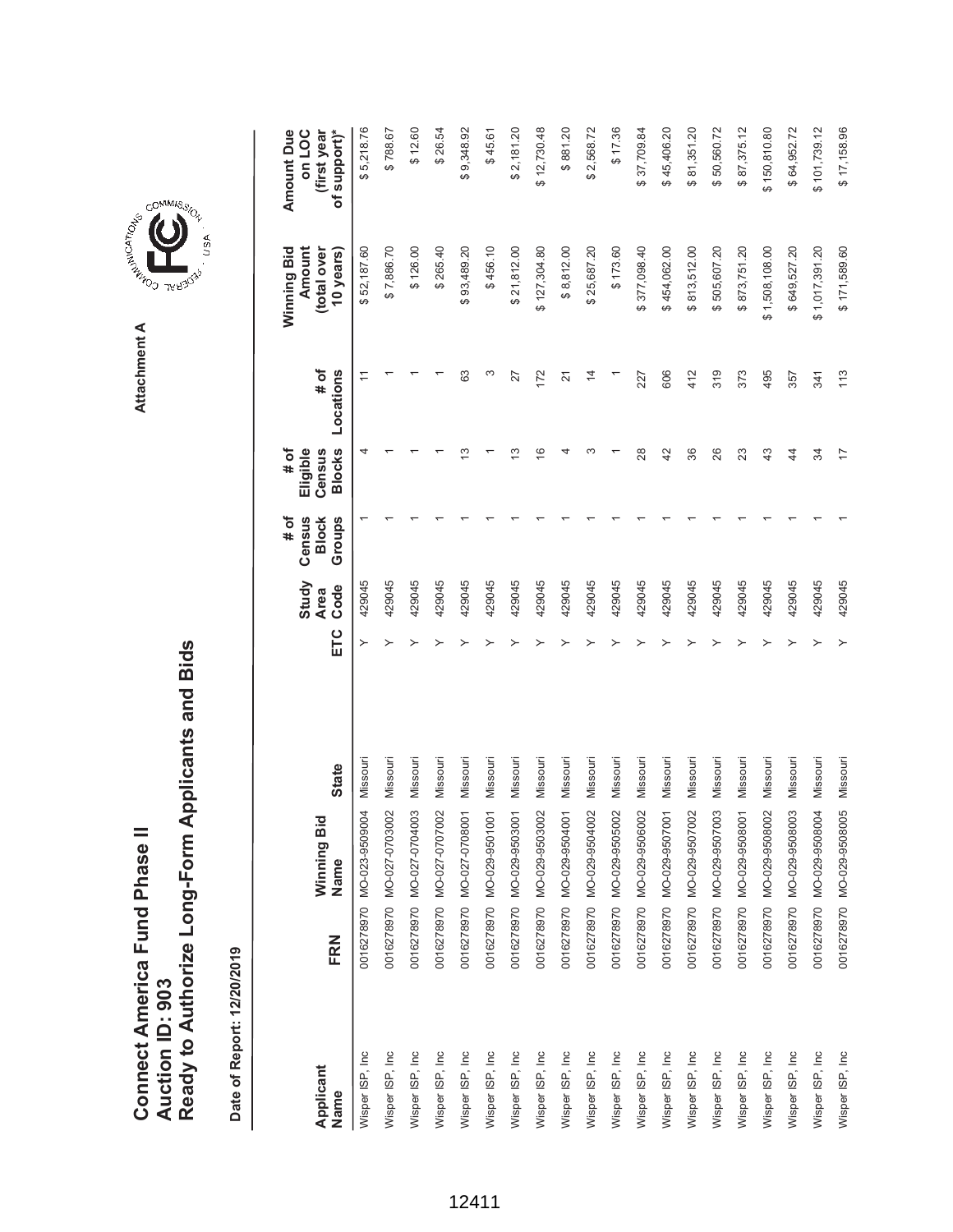Ready to Authorize Long-Form Applicants and Bids **Ready to Authorize Long-Form Applicants and Bids Connect America Fund Phase II**<br>Auction ID: 903 **Connect America Fund Phase II Auction ID: 903**

Date of Report: 12/20/2019

**Date of Report: 12/20/2019**

|                   |     |                           |              |     | Study               | # of                             | # of                                |                   | Winning Bid                        | Amount Due                            |
|-------------------|-----|---------------------------|--------------|-----|---------------------|----------------------------------|-------------------------------------|-------------------|------------------------------------|---------------------------------------|
| Applicant<br>Name | FRN | Winning Bid<br>Name       | <b>State</b> | ETC | Code<br><b>Area</b> | Census<br>Groups<br><b>Block</b> | <b>Blocks</b><br>Eligible<br>Census | # of<br>Locations | Amount<br>(total over<br>10 years) | of support)*<br>on LOC<br>(first year |
| Wisper ISP, Inc   |     | 0016278970 MO-029-9509001 | Missouri     |     | 429045              |                                  | 57                                  | 342               | \$1,247,203.10                     | \$124,720.31                          |
| Wisper ISP, Inc   |     | 0016278970 MO-029-9509002 | Missouri     |     | 429045              |                                  |                                     | ග                 | \$49,414.80                        | \$4,941.48                            |
| Wisper ISP, Inc   |     | 0016278970 MO-029-9511002 | Missouri     |     | 429045              |                                  | $\scriptstyle\sim$                  | $\frac{6}{5}$     | \$840.00                           | \$84.00                               |
| Wisper ISP, Inc   |     | 0016278970 MO-031-8801005 | Missouri     |     | 429045              |                                  | 23                                  | 149               | \$352,390.70                       | 35,239.07<br>ക                        |
| Wisper ISP, Inc   |     | 0016278970 MO-031-8802001 | Missouri     |     | 429045              |                                  | 45                                  | 450               | \$994,588.00                       | \$99,458.80                           |
| Wisper ISP, Inc   |     | 0016278970 MO-031-8802003 | Missouri     |     | 429045              |                                  | 5                                   | 67                | \$19,087.40                        | \$1,908.74                            |
| Wisper ISP, Inc   |     | 0016278970 MO-031-8803004 | Missouri     |     | 429045              |                                  | 57                                  | 349               | \$453,598.70                       | \$45,359.87                           |
| Wisper ISP, Inc   |     | 0016278970 MO-031-8804001 | Missouri     |     | 429045              |                                  | $\scriptstyle\sim$                  | ∞                 | \$10,972.20                        | \$1,097.22                            |
| Wisper ISP, Inc   |     | 0016278970 MO-031-8804002 | Missouri     |     | 429045              |                                  | $\scriptstyle\sim$                  | တ                 | \$19,678.40                        | \$1,967.84                            |
| Wisper ISP, Inc   |     | 0016278970 MO-031-8804003 | Missouri     |     | 429045              |                                  |                                     | 62                | \$28,393.50                        | \$2,839.35                            |
| Wisper ISP, Inc.  |     | 0016278970 MO-031-8805001 | Missouri     |     | 429045              |                                  |                                     |                   | \$22,215.20                        | \$2,221.52                            |
| Wisper ISP, Inc   |     | 0016278970 MO-031-8805002 | Missouri     |     | 429045              |                                  |                                     | $\infty$          | \$18,580.80                        | \$1,858.08                            |
| Wisper ISP, Inc   |     | 0016278970 MO-031-8806001 | Missouri     |     | 429045              |                                  | 12                                  | 5                 | \$67,879.50                        | \$6,787.95                            |
| Wisper ISP, Inc.  |     | 0016278970 MO-031-8806002 | Missouri     |     | 429045              |                                  | 28                                  | 205               | \$179,850.70                       | \$17,985.07                           |
| Wisper ISP, Inc   |     | 0016278970 MO-031-8806004 | Missouri     |     | 429045              |                                  | $\overline{5}$                      | 102               | \$320,163.20                       | \$32,016.32                           |
| Wisper ISP, Inc   |     | 0016278970 MO-031-8812005 | Missouri     |     | 429045              |                                  |                                     |                   | \$1,142.40                         | \$114.24                              |
| Wisper ISP, Inc   |     | 0016278970 MO-031-8814002 | Missouri     |     | 429045              |                                  |                                     |                   | \$8,808.80                         | \$880.88                              |
| Wisper ISP, Inc   |     | 0016278970 MO-031-8815001 | Missouri     |     | 429045              |                                  | $\scriptstyle\sim$                  |                   | \$10,096.80                        | \$1,009.68                            |
| Wisper ISP, Inc   |     | 0016278970 MO-031-8815002 | Missouri     |     | 429045              |                                  | 4                                   | 49                | \$203,565.60                       | \$20,356.56                           |
| Wisper ISP, Inc   |     | 0016278970 MO-037-0600011 | Missouri     |     | 429045              |                                  |                                     |                   | \$9,732.80                         | \$973.28                              |

**A REPORT OF SUITE ASSISTANCE** Attachment A **Attachment A**

GOMMIS<sub>SION</sub>

U<sub>SA</sub>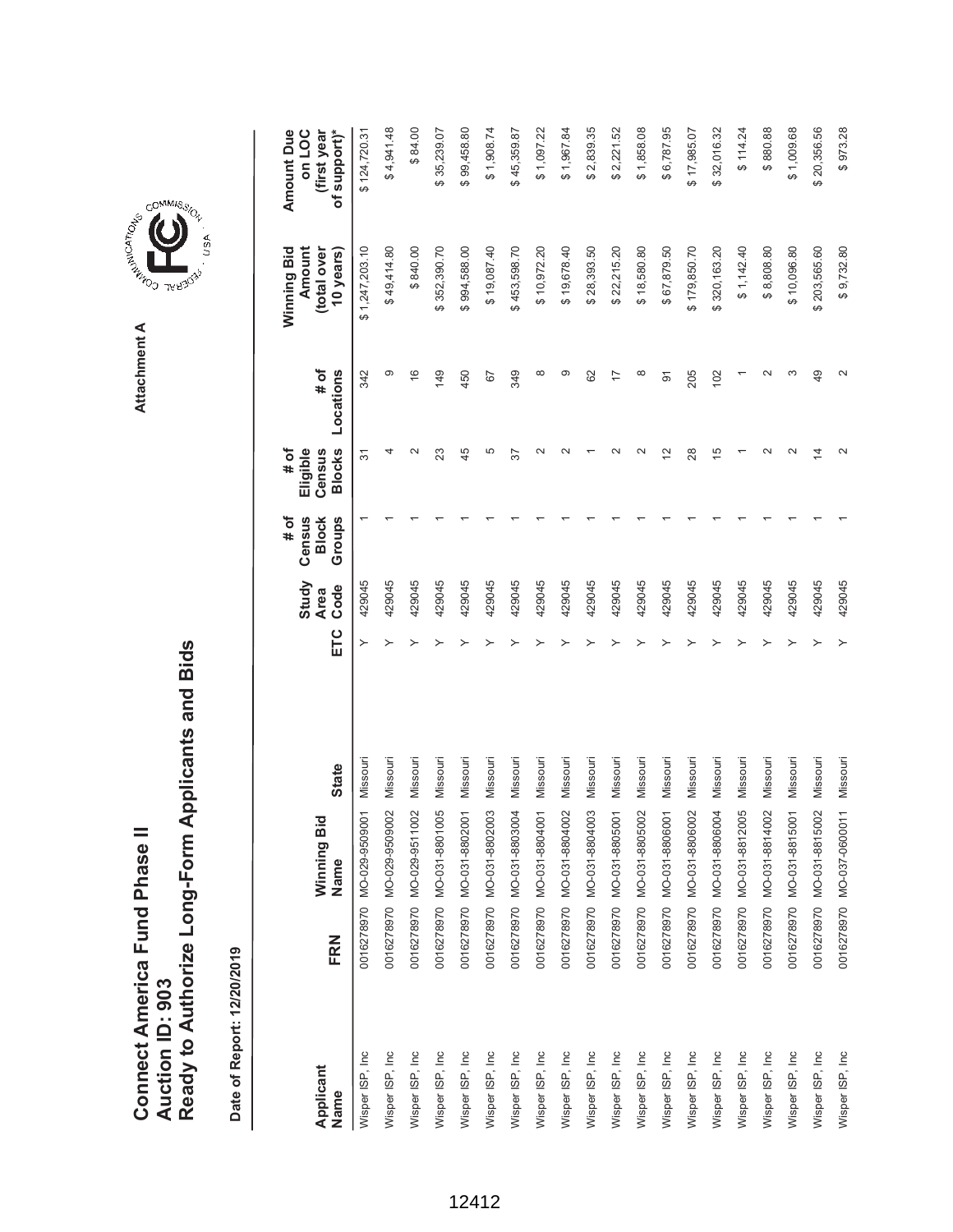Ready to Authorize Long-Form Applicants and Bids **Ready to Authorize Long-Form Applicants and Bids** Connect America Fund Phase II **Connect America Fund Phase II Auction ID: 903 Auction ID: 903**

Date of Report: 12/20/2019 **Date of Report: 12/20/2019**

\$554.95  $$337.12$ \$1,078.56 \$472.64  $$1,152.48$ \$298.48 **ETC Ode Oode Slocks Locations Blows Blows Sears)**  $$1,963.36$  $$3,795.12$ \$376.30 \$136.64 2,046.24  $$4,315.92$ \$2,209.01 \$635.60 \$4,265.99 \$232.96 \$7,935.20 \$981.68 \$981.68 **(first year** Wisper ISP, Inc 0016278970 MO-037-0600013 Missouri Y \$ 19,633.60 \$ 1,963.36 429045 1 1 2 Wisper ISP, Inc 0016278970 MO-037-0601001 Missouri Y \$ 37,951.20 \$ 3,795.12 429045 1 4 5 Wisper ISP, Inc 0016278970 MO-037-0601002 Missouri Y \$ 10,785.60 \$ 1,078.56 429045 1 1 2 Wisper ISP, Inc 0016278970 MO-037-0602021 Missouri Y \$ 3,763.00 \$ 376.30 429045 1 2 28 Wisper ISP, Inc 0016278970 MO-037-0603012 Missouri Y \$ 1,366.40 \$ 136.64 429045 1 1 1 で27.9も0.76 OP:29セ(02, SQ SQ D U U U UPD627 A SQ DD6227 A DD630000-250-000 OL682.252.00 2,095.02.020 DDF LSD D Windows Outled States of the Stock V and Stock of the Stock of the Stock of the Stock of the Stock of the Stock of the Stock of the Stock of the Stock of the Stock of the Stock of the Stock of the Stock of the Stock of t SPS4548970 2 2 12 2 1 2 2 1 2 35550 N 1 2 2 35550 N 554.050000 12.00000 12.0000 12.000 12.000 12.000 1 2 2 12. Wisper ISP, ISP, ISP, ISP, ISP, ISP, ISP, 2016, ISP, 2016, 2016, 2017, 2017, 2017, 2017, 2017, 2017, 2017, 201 N 20151513548970 MP 1 2 42,159.2010 DL682232000 2 4 1 43,159.92 4 42,159.92 4 4 42,159.20 429 4291 4 429 4 42 Wisper ISP, Inc 0016278970 MO-037-0606003 Missouri Y \$ 6,356.00 \$ 635.60 429045 1 1 2 Wisper ISP, Inc 0016278970 MO-037-0608001 Missouri Y \$ 3,371.20 \$ 337.12 429045 1 1 3 Wisper ISP, Inc 0016278970 MO-037-0608002 Missouri Y \$ 42,659.90 \$ 4,265.99 429045 1 9 19 Wisper ISP, Inc 0016278970 MO-037-0608003 Missouri Y \$ 2,984.80 \$ 298.48 429045 1 2 4 Wisper ISP, Inc 0016278970 MO-037-0609041 Missouri Y \$ 2,329.60 \$ 232.96 429045 1 2 6 Wisper ISP, Inc 0016278970 MO-037-0610011 Missouri Y \$ 79,352.00 \$ 7,935.20 429045 1 3 10  $$416.84$ Wisper ISP, Inc 0016278970 MO-037-0610012 Missouri Y \$ 4,168.40 \$ 416.84 429045 1 1 12 Wisper ISP, Inc 0016278970 MO-037-0610021 Missouri Y \$ 9,816.80 \$ 981.68 429045 1 1 1 Wisper ISP, Inc 0016278970 MO-037-0610023 Missouri Y \$ 9,816.80 \$ 981.68 429045 1 1 1 Amount Due **Amount Due on LOC** Wisper ISP, Inc 0016278970 MO-037-0604002 Missouri Y \$ 22,090.10 \$ 2,209.01 429045 1 3 30 **(total over**  \$19,633.60 \$37,951.20 \$10,785.60 \$3,763.00  $$1,366.40$ \$20,462.40 \$4,726.40 \$11,524.80 \$43,159.20 \$22,090.10 \$2,329.60 **Amount** total over \$5,549.50 \$6,356.00  $$3,371.20$ \$42,659.90 \$2,984.80 \$79,352.00 \$4,168.40 \$9,816.80 \$9,816.80 Winning Bid **Winning Bid 10 years) # of**  $\sim$ ယ  $\sim$ မာ  $\circ$  $\tilde{c}$  $\sim$  $\sim$  $\infty$  $\overline{6}$  $\overline{4}$  $\circ$  $\overline{C}$ Locations 28  $42$  $\tilde{c}$ **Locations**  $30^{\circ}$ **Eligible # of Census Blocks**  $\circ$  $\sim$  $\sim$  $\infty$ **# of Groups Census Block Study** 429045 429045 429045 429045 429045 429045 429045 429045 429045 429045 429045 429045 429045 429045 429045 429045 429045 429045 429045 429045 **Code Area** ETC  $\,>\,$  $\rightarrow$ Missouri Missouri Missouri Missouri Missouri Missouri Missouri Missouri Missouri Missouri Missouri Missouri Missouri Missouri Missouri Missouri Missouri Missouri Missouri Missouri **State Name State** 016278970 MO-037-0600013 MO-037-0601001 MO-037-0603012 MO-037-0603021 MO-037-0603022 MO-037-0603023 MO-037-0603051 MO-037-0604001 MO-037-0606003 MO-037-0608001 MO-037-0609041 MO-037-0610011 MO-037-0610012 0016278970 MO-037-0610023 MO-037-0601002 MO-037-0602021 MO-037-0604002 MO-037-0608002 MO-037-0608003 MO-037-0610021 Winning Bid **Winning Bid** Name 0016278970 0016278970 0016278970 0016278970 0016278970 0016278970 0016278970 0016278970 0016278970 0016278970 0016278970 0016278970 0016278970 0016278970 0016278970 0016278970 0016278970 0016278970 FRN **Name FRN** Nisper ISP, Inc Wisper ISP, Inc. Wisper ISP, Inc. Wisper ISP, Inc. Wisper ISP, Inc. Wisper ISP, Inc. Wisper ISP, Inc. Wisper ISP, Inc. Wisper ISP, Inc. Wisper ISP, Inc. Wisper ISP, Inc. Wisper ISP, Inc. Wisper ISP, Inc Wisper ISP, Inc Wisper ISP, Inc Wisper ISP, Inc Wisper ISP, Inc Wisper ISP, Inc Wisper ISP, Inc Wisper ISP, Inc **Applicant** Name



**Attachment A**

Attachment A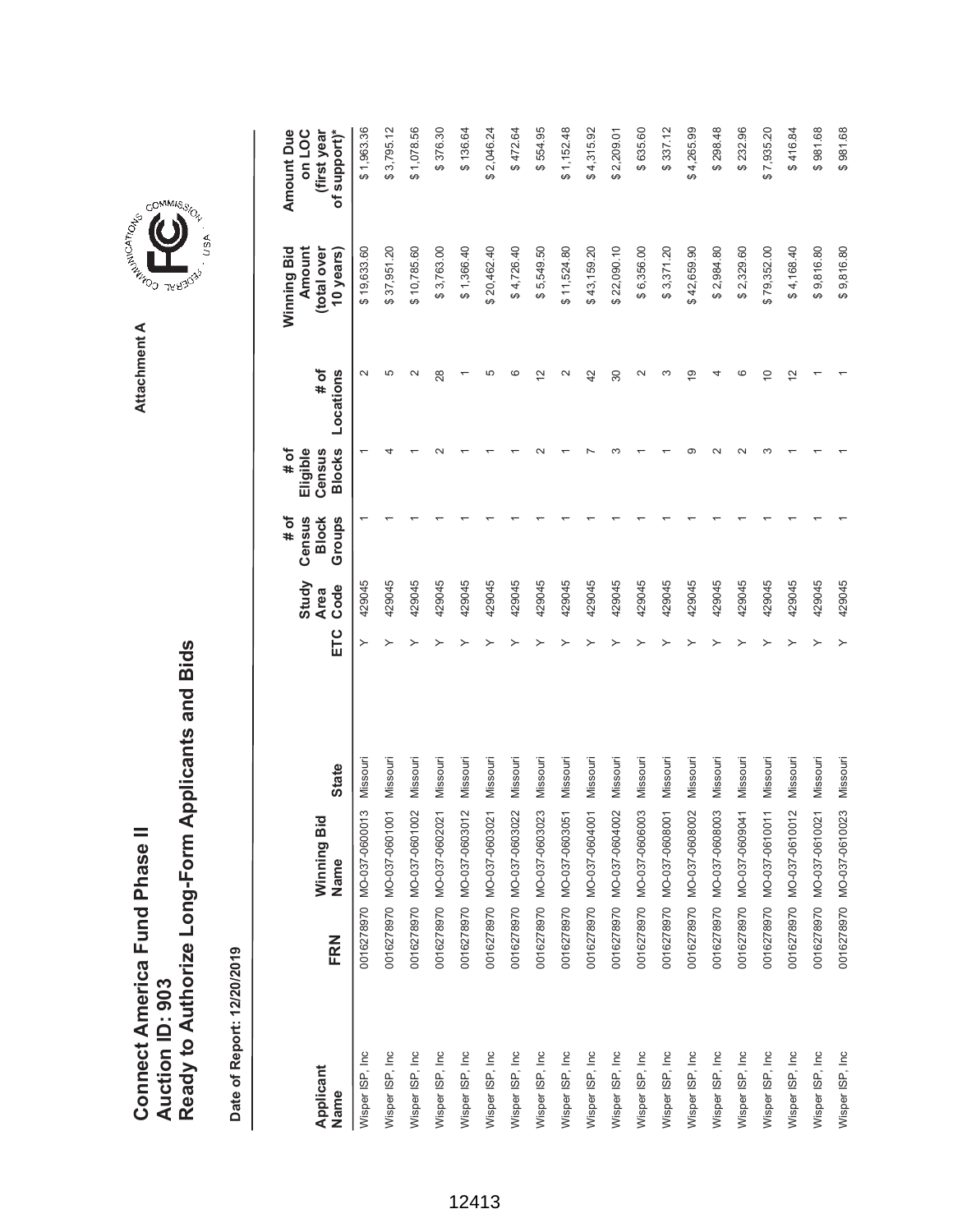Ready to Authorize Long-Form Applicants and Bids **Ready to Authorize Long-Form Applicants and Bids** Connect America Fund Phase II **Connect America Fund Phase II Auction ID: 903 Auction ID: 903**

Date of Report: 12/20/2019 **Date of Report: 12/20/2019**

 $$4,053.13$  $$6,511.12$ **ETC Ode Oode Slocks Locations Blows Blows Sears)** \$96,801.60 \$168.56 \$40,592.02 \$60,735.92 \$54,119.52 \$14,261.32  $$1,460.47$  $$1,073.01$ \$34,272.09 \$10,418.80 \$2,317.84 \$9,884.00 \$3,530.24  $$717.65$ **(first year** \$29,202.07 Wisper ISP, Inc 0016278970 MO-037-0611002 Missouri Y \$ 292,020.70 \$ 29,202.07 429045 1 8 47  $$1,073.01$ Wisper ISP, Inc 0016278970 MO-037-0612002 Missouri Y \$ 968,016.00 \$ 96,801.60 429045 1 44 240 \$13,799.52 Wisper ISP, Inc 0016278970 MO-037-0612003 Missouri Y \$ 137,995.20 \$ 13,799.52 429045 1 8 45 Wisper ISP, Inc 0016278970 MO-037-0614001 Missouri Y \$ 1,685.60 \$ 168.56 429045 1 1 2 Wisper ISP, Inc 0016278970 MO-039-8701001 Missouri Y \$ 405,920.20 \$ 40,592.02 429045 1 17 53 Wisper ISP, Inc 0016278970 MO-039-8701002 Missouri Y \$ 607,359.20 \$ 60,735.92 429045 1 26 108 Wisper ISP, Inc 0016278970 MO-039-8701003 Missouri Y \$ 541,195.20 \$ 54,119.52 429045 1 22 87 Wisper ISP, Inc 0016278970 MO-039-8701004 Missouri Y \$ 142,613.20 \$ 14,261.32 429045 1 7 17 Wisper ISP, Inc 0016278970 MO-039-8701005 Missouri Y \$ 14,604.70 \$ 1,460.47 429045 1 2 2 Wisper ISP, Inc 0016278970 MO-039-8703002 Missouri Y \$ 342,720.90 \$ 34,272.09 429045 1 9 36 Wisper ISP, Inc 0016278970 MO-043-0201011 Missouri Y \$ 40,531.30 \$ 4,053.13 429045 1 7 21 N.1.2.1.2.5 Soft 0.000 MO-04202 Missouri A 9 2010012 12.010201012 12.010201010101 020202010101 9 26,521.12 9 26 Wisper ISP, Inc 0016278970 MO-043-0201013 Missouri Y \$ 104,188.00 \$ 10,418.80 429045 1 14 30 Wisper ISP, Inc 0016278970 MO-043-0201021 Missouri Y \$ 23,178.40 \$ 2,317.84 429045 1 4 14 Wisper ISP, Inc 0016278970 MO-043-0201022 Missouri Y \$ 98,840.00 \$ 9,884.00 429045 1 15 28 Wisper ISP, Inc 0016278970 MO-043-0202011 Missouri Y \$ 35,302.40 \$ 3,530.24 429045 1 6 12 Wisper ISP, Inc 0016278970 MO-047-0206024 Missouri Y \$ 7,176.50 \$ 717.65 429045 1 3 4 \$340.07 Wisper ISP, Inc 0016278970 MO-047-0206033 Missouri Y \$ 3,400.70 \$ 340.07 429045 1 1 1 **Amount Due Amount Due on LOC** Wisper ISP, Inc 0016278970 MO-037-0612001 Missouri Y \$ 10,730.10 \$ 1,073.01 429045 1 1 1 USER ISP 2019021914 Missouri T T T SPD627 A 3 10,8820 20189228-660-004 0268223100 Due du du du du du (total over **(total over**   $$10,730.10$ 968,016.00 \$137,995.20 \$1,685.60 405,920.20 \$607,359.20 541, 195.20 \$14,604.70 \$10,730.10 \$23,178.40 **Amount** \$292,020.70 \$142,613.20 342,720.90  $$40,531.30$ \$65,111.20 \$104,188.00 \$98,840.00 \$35,302.40 \$7,176.50 Winning Bid **Winning Bid 10 years)**  $$3,400.70$ **# of** 45  $\sim$ Locations  $240$ 53  $\overline{0}8$  $\sim$ 36 26  $\overline{4}$ 28  $\frac{2}{3}$  $\overline{4}$ **Locations**  $47$  $\overline{8}$  $\overline{1}$  $\overline{2}1$  $\mathcal{S}^{\circ}$ **Eligible # of Census Blocks**  $\infty$  $\infty$  $\sim$  $\circ$  $\overline{a}$  $\circ$  $\vec{z}$  $\overline{4}$  $\overline{5}$  $\circ$  $\infty$ 4  $\overline{1}$ 26  $22$ **# of Groups Census Block Study** 429045 429045 429045 429045 429045 429045 429045 429045 429045 429045 429045 429045 429045 429045 429045 429045 429045 429045 429045 429045 **Code Area** ETC  $\,>\,$  $\rightarrow$ Missouri Missouri Missouri Missouri Missouri Missouri Missouri Missouri Missouri Missouri Missouri Missouri Missouri Missouri Missouri Missouri Missouri Missouri Missouri Missouri **State Name State** 0016278970 MO-047-0206033 0016278970 MO-037-0611002 MO-037-0612001 MO-039-8701003 MO-039-8701004 MO-039-8701005 MO-039-8702003 MO-039-8703002 MO-043-0201011 MO-043-0201012 MO-043-0201013 MO-037-0612002 MO-037-0612003 MO-037-0614001 MO-039-8701001 MO-039-8701002 MO-043-0201021 MO-043-0201022 MO-043-0202011 MO-047-0206024 Winning Bid **Winning Bid** Name 0016278970 0016278970 0016278970 0016278970 0016278970 0016278970 0016278970 0016278970 0016278970 0016278970 0016278970 0016278970 0016278970 0016278970 0016278970 0016278970 0016278970 0016278970 FRN **Name FRN** Wisper ISP, Inc. Wisper ISP, Inc. Wisper ISP, Inc. Wisper ISP, Inc. Wisper ISP, Inc. Wisper ISP, Inc. Wisper ISP, Inc. Wisper ISP, Inc. Wisper ISP, Inc. Wisper ISP, Inc. Wisper ISP, Inc. Wisper ISP, Inc Wisper ISP, Inc Wisper ISP, Inc Wisper ISP, Inc Wisper ISP, Inc Wisper ISP, Inc. Wisper ISP, Inc Wisper ISP, Inc Wisper ISP, Inc **Applicant** Name



**Attachment A**

Attachment A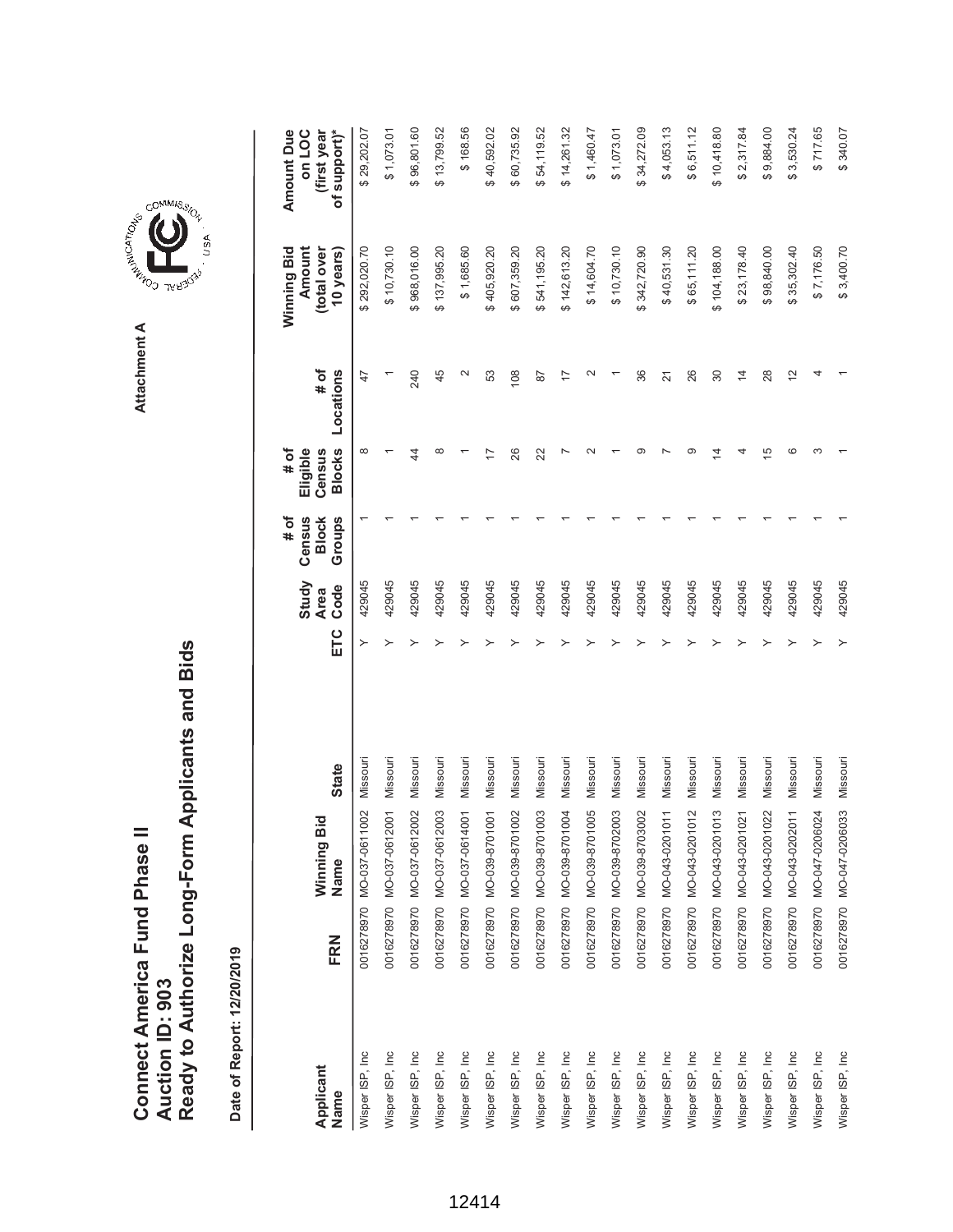| Connect America Fund Phase II |                 | Ready to Authorize Long-Form Applicants and Bids |
|-------------------------------|-----------------|--------------------------------------------------|
|                               | Auction ID: 903 |                                                  |



GOMMIS<sub>SION</sub>

USA

|                   |     |                           |          |     | Study               | # of<br>Census         | # of<br>Eligible        |                     | Winning Bid<br>Amount    | Amount Due<br>on LOC        |
|-------------------|-----|---------------------------|----------|-----|---------------------|------------------------|-------------------------|---------------------|--------------------------|-----------------------------|
| Applicant<br>Name | FRN | Winning Bid<br>Name       | State    | ETC | Code<br><b>Area</b> | Groups<br><b>Block</b> | <b>Blocks</b><br>Census | $#$ of<br>Locations | (total over<br>10 years) | of support)*<br>(first year |
| Wisper ISP, Inc   |     | 0016278970 MO-047-0206041 | Missouri | ≻   | 429045              |                        |                         |                     | \$564.20                 | \$56.42                     |
| Wisper ISP, Inc   |     | 0016278970 MO-047-0213031 | Missouri |     | 429045              |                        |                         |                     | \$8,351.40               | \$835.14                    |
| Wisper ISP, Inc   |     | 0016278970 MO-047-0213052 | Missouri |     | 429045              |                        |                         |                     | \$2,157.60               | \$215.76                    |
| Wisper ISP, Inc.  |     | 0016278970 MO-047-0218043 | Missouri |     | 429045              |                        | CO                      | 26                  | \$7,911.20               | \$791.12                    |
| Wisper ISP, Inc   |     | 0016278970 MO-047-0219002 | Missouri |     | 429045              |                        | ග                       | 45                  | \$22,506.00              | \$2,250.60                  |
| Wisper ISP, Inc   |     | 0016278970 MO-047-0220001 | Missouri |     | 429045              |                        |                         | 23                  | \$1,885.60               | \$188.56                    |
| Wisper ISP, Inc   |     | 0016278970 MO-047-0220002 | Missouri |     | 429045              |                        | ∞                       | 36                  | \$2,850.40               | \$285.04                    |
| Wisper ISP, Inc   |     | 0016278970 MO-047-0221002 | Missouri |     | 429045              |                        | 5                       | 71                  | \$17,570.80              | \$1,757.08                  |
| Wisper ISP, Inc   |     | 0016278970 MO-047-0222002 | Missouri |     | 429045              |                        |                         | 83                  | \$129,090.20             | \$12,909.02                 |
| Wisper ISP, Inc   |     | 0016278970 MO-047-0223021 | Missouri |     | 429045              |                        |                         |                     | \$5,434.30               | \$543.43                    |
| Wisper ISP, Inc   |     | 0016278970 MO-049-9604003 | Missouri |     | 429045              |                        |                         |                     | \$10,868.60              | \$1,086.86                  |
| Wisper ISP, Inc   |     | 0016278970 MO-051-0203001 | Missouri |     | 429045              |                        | $\overline{C}$          | 114                 | \$79,697.50              | \$7,969.75                  |
| Wisper ISP, Inc   |     | 0016278970 MO-051-0204002 | Missouri |     | 429045              |                        | $\mathbf{\Omega}$       | $\mathbf{\Omega}$   | \$6,750.00               | \$675.00                    |
| Wisper ISP, Inc   |     | 0016278970 MO-051-0205001 | Missouri |     | 429045              |                        | 57                      | 423                 | \$260,200.00             | \$26,020.00                 |
| Wisper ISP, Inc   |     | 0016278970 MO-051-0205002 | Missouri |     | 429045              |                        | 57                      | 287                 | \$262,027.50             | \$26,202.75                 |
| Wisper ISP, Inc   |     | 0016278970 MO-051-0206003 | Missouri |     | 429045              |                        | ග                       | 39                  | \$38,600.00              | \$3,860.00                  |
| Wisper ISP, Inc   |     | 0016278970 MO-053-9503001 | Missouri |     | 429045              |                        | ∞                       | 25                  | \$19,426.40              | \$1,942.64                  |
| Wisper ISP, Inc   |     | 0016278970 MO-053-9504002 | Missouri |     | 429045              |                        |                         |                     | \$6,036.80               | \$603.68                    |
| Wisper ISP, Inc   |     | 0016278970 MO-055-4501011 | Missouri |     | 429045              |                        | Ю                       | 5                   | \$23,813.20              | \$2,381.32                  |
| Wisper ISP, Inc   |     | 0016278970 MO-055-4501012 | Missouri |     | 429045              |                        |                         |                     | \$5,471.10               | \$547.11                    |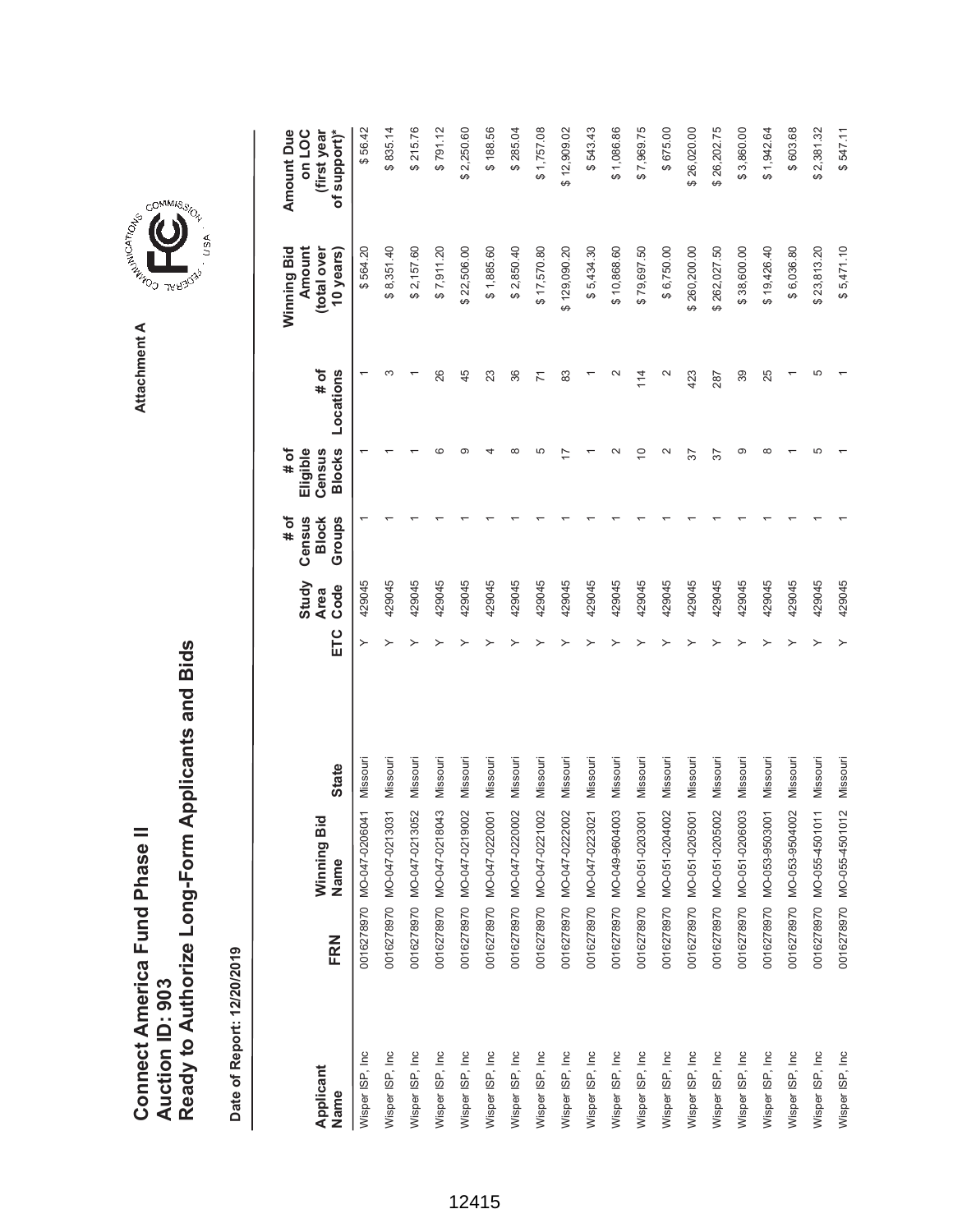| Connect America Fund Phase II |                 | Ready to Authorize Long-Form Applicants and Bids |
|-------------------------------|-----------------|--------------------------------------------------|
|                               | Auction ID: 903 |                                                  |



GOMMIS<sub>SION</sub>

USA

| Applicant       | FRN | Winning Bid               | <b>State</b> | ETC | Study<br>Code<br><b>Area</b> | # of<br>Census<br><b>Block</b> | <b>Blocks</b><br># of<br>Eligible<br>Census | # of           | Winning Bid<br>Amount<br>(total over | <b>Amount Due</b><br>on LOC<br>(first year |
|-----------------|-----|---------------------------|--------------|-----|------------------------------|--------------------------------|---------------------------------------------|----------------|--------------------------------------|--------------------------------------------|
| Name            |     | Name                      |              |     |                              | Groups                         |                                             | Locations      | 10 years)                            | of support)*                               |
| Wisper ISP, Inc |     | 0016278970 MO-055-4501021 | Missouri     | ≻   | 429045                       |                                | $\infty$                                    | 133            | \$144,785.70                         | \$14,478.57                                |
| Wisper ISP, Inc |     | 0016278970 MO-055-4501022 | Missouri     |     | 429045                       |                                |                                             |                | \$9,516.00                           | \$951.60                                   |
| Wisper ISP, Inc |     | 0016278970 MO-055-4501023 | Missouri     |     | 429045                       |                                |                                             | $\overline{C}$ | \$3,408.40                           | \$340.84                                   |
| Wisper ISP, Inc |     | 0016278970 MO-055-4501024 | Missouri     |     | 429045                       |                                |                                             |                | \$878.80                             | \$87.88                                    |
| Wisper ISP, Inc |     | 0016278970 MO-055-4502002 | Missouri     |     | 429045                       |                                |                                             |                | \$5,471.10                           | \$547.11                                   |
| Wisper ISP, Inc |     | 0016278970 MO-055-4503011 | Missouri     |     | 429045                       |                                |                                             |                | \$4,557.80                           | \$455.78                                   |
| Wisper ISP, Inc |     | 0016278970 MO-055-4503021 | Missouri     |     | 429045                       |                                |                                             | 22             | \$8,367.50                           | \$836.75                                   |
| Wisper ISP, Inc |     | 0016278970 MO-055-4504002 | Missouri     |     | 429045                       |                                |                                             |                | \$10,942.20                          | \$1,094.22                                 |
| Wisper ISP, Inc |     | 0016278970 MO-055-4504003 | Missouri     |     | 429045                       |                                |                                             |                | \$16.70                              | \$1.67                                     |
| Wisper ISP, Inc |     | 0016278970 MO-057-4801001 | Missouri     |     | 429045                       |                                | 27                                          | 87             | \$402,617.60                         | \$40,261.76                                |
| Wisper ISP, Inc |     | 0016278970 MO-057-4801002 | Missouri     |     | 429045                       |                                | $\mathbf{\Omega}$                           | $\frac{5}{1}$  | \$67,872.00                          | \$6,787.20                                 |
| Wisper ISP, Inc |     | 0016278970 MO-057-4801004 | Missouri     |     | 429045                       |                                | 25                                          | 59             | \$408,721.60                         | \$40,872.16                                |
| Wisper ISP, Inc |     | 0016278970 MO-057-4801005 | Missouri     |     | 429045                       |                                |                                             | $\overline{C}$ | \$78,342.70                          | \$7,834.27                                 |
| Wisper ISP, Inc |     | 0016278970 MO-057-4802001 | Missouri     |     | 429045                       |                                | 35                                          | 76             | \$763,362.20                         | \$76,336.22                                |
| Wisper ISP, Inc |     | 0016278970 MO-057-4802002 | Missouri     |     | 429045                       |                                | 59                                          | 126            | \$1,291,347.40                       | \$129,134.74                               |
| Wisper ISP, Inc |     | 0016278970 MO-057-4802003 | Missouri     |     | 429045                       |                                | 85                                          | 216            | \$1,834,593.60                       | \$183,459.36                               |
| Wisper ISP, Inc |     | 0016278970 MO-057-4802004 | Missouri     |     | 429045                       |                                | $\mathbf{\Omega}$                           | $\tilde{c}$    | \$32,460.50                          | \$3,246.05                                 |
| Wisper ISP, Inc |     | 0016278970 MO-059-4801001 | Missouri     |     | 429045                       |                                | 22                                          | 49             | \$371,067.30                         | \$37,106.73                                |
| Wisper ISP, Inc |     | 0016278970 MO-059-4801002 | Missouri     |     | 429045                       |                                |                                             |                | \$10,730.10                          | \$1,073.01                                 |
| Wisper ISP, Inc |     | 0016278970 MO-059-4801003 | Missouri     |     | 429045                       |                                | 13                                          | 25             | \$88,832.80                          | \$8,883.28                                 |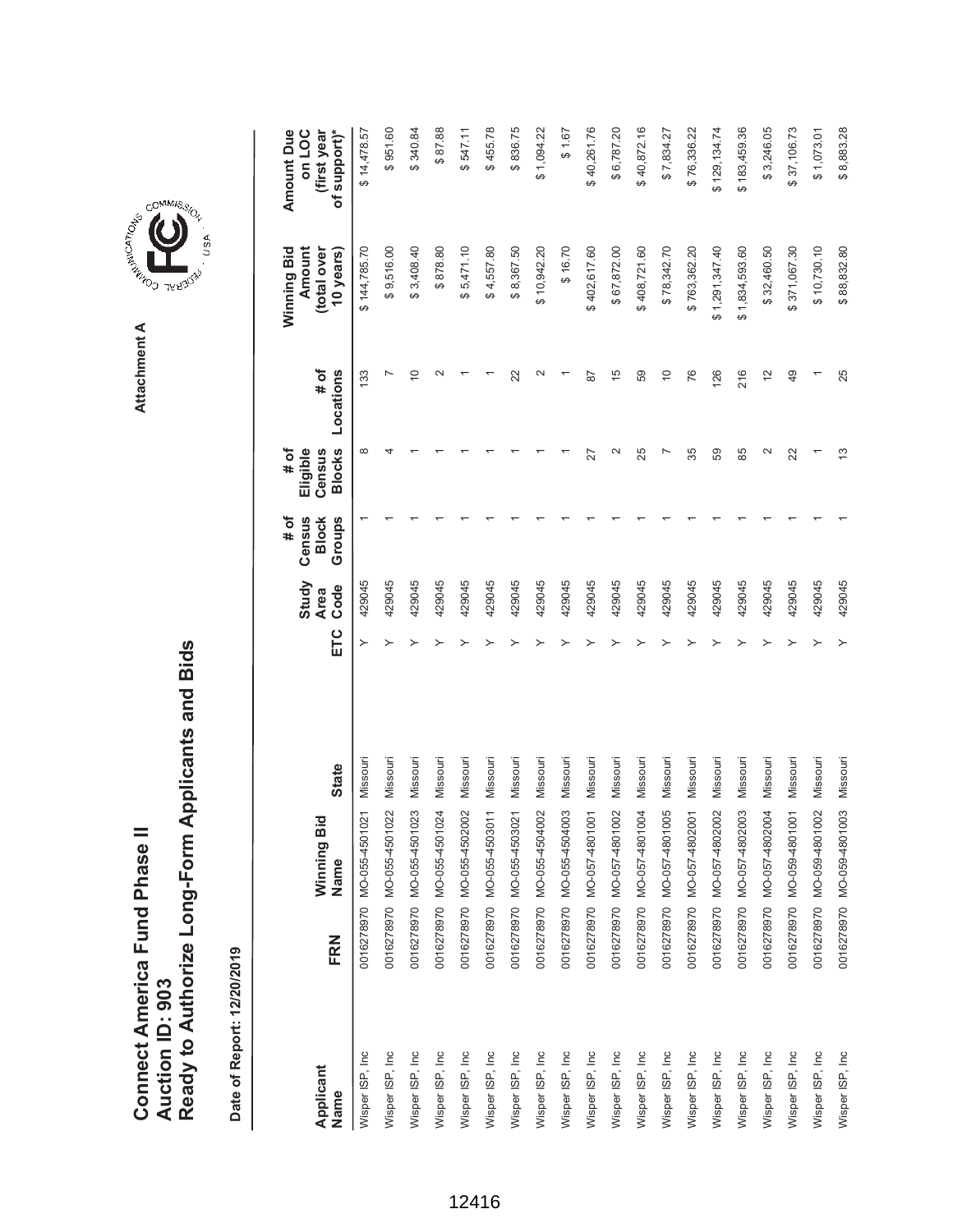|                   |     |                                            |              |     | Study               | Census<br># of         | Eligible<br># of        |                   | Winning Bid<br>Amount    | <b>Amount Due</b><br>on LOC |
|-------------------|-----|--------------------------------------------|--------------|-----|---------------------|------------------------|-------------------------|-------------------|--------------------------|-----------------------------|
| Applicant<br>Name | FRN | ਹ<br>Winning Bi<br>Name                    | <b>State</b> | ETC | Code<br><b>Area</b> | Groups<br><b>Block</b> | <b>Blocks</b><br>Census | # of<br>Locations | (total over<br>10 years) | (first year<br>of support)* |
| Wisper ISP, Inc   |     | $\approx$<br>0016278970 MO-059-48030       | Missour      | ≻   | 429045              |                        | ဖ                       | $\frac{5}{1}$     | \$47,113.40              | \$4,711.34                  |
| Wisper ISP, Inc   |     | $\overline{9}$<br>0016278970 MO-059-48030  | Missouri     |     | 429045              |                        |                         | 4                 | \$34,400.00              | \$3,440.00                  |
| Wisper ISP, Inc   |     | $\overline{6}$<br>0016278970 MO-059-48030  | Missouri     |     | 429045              |                        |                         | $\sim$            | \$12,398.40              | \$1,239.84                  |
| Wisper ISP, Inc   |     | 0016278970 MO-059-4803006                  | Missouri     |     | 429045              |                        |                         | œ                 | \$53,188.80              | \$5,318.88                  |
| Wisper ISP, Inc   |     | 0016278970 MO-069-3609001                  | Missouri     |     | 429045              |                        |                         |                   | \$10,730.10              | \$1,073.01                  |
| Wisper ISP, Inc   |     | $\approx$<br>0016278970 MO-069-36090       | Missouri     |     | 429045              |                        |                         |                   | \$26,331.20              | \$2,633.12                  |
| Wisper ISP, Inc   |     | $\overline{0}$<br>0016278970 MO-069-36090  | Missouri     |     | 429045              |                        |                         | $\mathbf{\Omega}$ | \$1,132.40               | \$113.24                    |
| Wisper ISP, Inc   |     | 0016278970 MO-069-3610001                  | Missouri     |     | 429045              |                        | 15                      | 27                | \$232,775.50             | \$23,277.55                 |
| Wisper ISP, Inc   |     | $\overline{5}$<br>0016278970 MO-071-80010  | Missouri     |     | 429045              |                        | $\frac{6}{2}$           | 161               | \$289,895.20             | \$28,989.52                 |
| Wisper ISP, Inc   |     | 0016278970 MO-071-8001002                  | Missouri     |     | 429045              |                        | ≌                       | 32                | \$51,464.00              | \$5,146.40                  |
| Wisper ISP, Inc   |     | 03<br>0016278970 MO-071-80010              | Missouri     |     | 429045              |                        |                         | 36                | \$54,230.40              | \$5,423.04                  |
| Wisper ISP, Inc   |     | $\overline{9}$<br>0016278970 MO-071-80010  | Missouri     |     | 429045              |                        | ഥ                       | 199               | \$208,336.80             | \$20,833.68                 |
| Wisper ISP, Inc   |     | $\overline{11}$<br>0016278970 MO-071-80020 | Missouri     |     | 429045              |                        |                         |                   | \$1,926.40               | \$192.64                    |
| Wisper ISP, Inc   |     | 0016278970 MO-071-8002012                  | Missouri     |     | 429045              |                        |                         | ∞                 | \$3,059.80               | \$305.98                    |
| Wisper ISP, Inc   |     | $\overline{2}$<br>0016278970 MO-071-80020  | Missouri     |     | 429045              |                        |                         |                   | \$700.00                 | \$70.00                     |
| Wisper ISP, Inc   |     | 22<br>0016278970 MO-071-80020              | Missouri     |     | 429045              |                        |                         | 56                | \$74,373.60              | \$7,437.36                  |
| Wisper ISP, Inc   |     | 0016278970 MO-071-8003001                  | Missouri     |     | 429045              |                        |                         | $\frac{6}{5}$     | \$58,187.00              | \$5,818.70                  |
| Wisper ISP, Inc   |     | 13<br>0016278970 MO-071-80040              | Missouri     |     | 429045              |                        |                         | 168               | \$130,786.10             | \$13,078.61                 |
| Wisper ISP, Inc   |     | $\tilde{2}$<br>0016278970 MO-071-80040     | Missouri     |     | 429045              |                        |                         | 36                | \$105,585.40             | \$10,558.54                 |
| Wisper ISP, Inc   |     | 0016278970 MO-071-8004022                  | Missouri     |     | 429045              |                        | 26                      | 227               | \$325,270.60             | \$32,527.06                 |

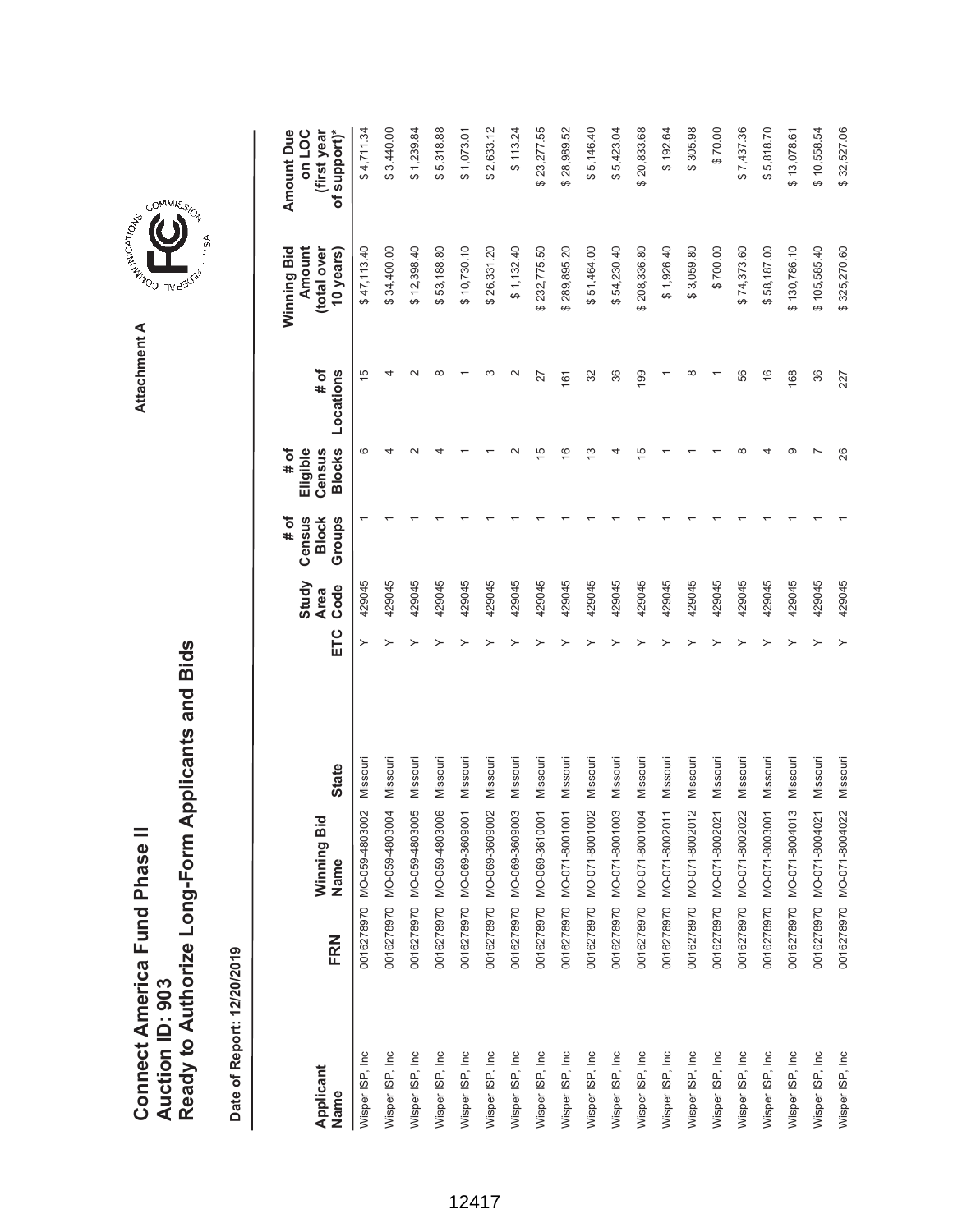Ready to Authorize Long-Form Applicants and Bids **Ready to Authorize Long-Form Applicants and Bids** Connect America Fund Phase II **Connect America Fund Phase II Auction ID: 903 Auction ID: 903**

Date of Report: 12/20/2019 **Date of Report: 12/20/2019**

\$70,580.72  $$1,107.12$ \$608.16 **ETC Ode Oode Slocks Locations Blows Blows Sears)** \$43,930.88 \$935.76 \$6,295.09 \$12,460.95 \$5,862.41  $$217.84$ 6 20,034.00  $$1,087.72$ \$17,778.32 \$539.28 \$9,337.44 \$240.80  $$1,207.36$  $$4.48$ \$63.98 \$556.08 **(first year** Wisper ISP, Inc 0016278970 MO-071-8004023 Missouri Y \$ 439,308.80 \$ 43,930.88 429045 1 30 340 Wisper ISP, Inc 0016278970 MO-071-8004024 Missouri Y \$ 705,807.20 \$ 70,580.72 429045 1 35 285 Wisper ISP, Inc 0016278970 MO-071-8006012 Missouri Y \$ 11,071.20 \$ 1,107.12 429045 1 3 19 Wisper ISP, Inc 0016278970 MO-071-8006014 Missouri Y \$ 9,357.60 \$ 935.76 429045 1 1 1 Wisper ISP, Inc 0016278970 MO-071-8006021 Missouri Y \$ 62,950.90 \$ 6,295.09 429045 1 7 154 Wisper ISP, Inc 0016278970 MO-071-8006023 Missouri Y \$ 124,609.50 \$ 12,460.95 429045 1 9 167 Wisper ISP, Inc 0016278970 MO-071-8007011 Missouri Y \$ 6,081.60 \$ 608.16 429045 1 1 2 Wisper ISP, Inc 0016278970 MO-071-8007012 Missouri Y \$ 2,178.40 \$ 217.84 429045 1 1 2 Wisper ISP, Inc 0016278970 MO-071-8007013 Missouri Y \$ 200,340.00 \$ 20,034.00 429045 1 2 39 7.2.2001 \$ 1,09.72.8.01 \$ 1 4 4 4 5 10,0000 12,00000 12,00000 12,00000 12,00000 12,0000 1,092.000 1 4 4 4 4 4 4 Wisper ISP, Inc 0016278970 MO-071-8008001 Missouri Y \$ 177,783.20 \$ 17,778.32 429045 1 3 107 Wisper ISP, Inc 0016278970 MO-073-9605002 Missouri Y \$ 5,392.80 \$ 539.28 429045 1 1 1 Wisper ISP, Inc 0016278970 MO-073-9605004 Missouri Y \$ 93,374.40 \$ 9,337.44 429045 1 3 19  $$189.84$ Wisper ISP, Inc 0016278970 MO-077-0006001 Missouri Y \$ 1,898.40 \$ 189.84 429045 1 1 1 Wisper ISP, Inc 0016278970 MO-077-0006003 Missouri Y \$ 2,408.00 \$ 240.80 429045 1 1 6 Wisper ISP, Inc 0016278970 MO-077-0007003 Missouri Y \$ 12,073.60 \$ 1,207.36 429045 1 2 2 Wisper ISP, Inc 0016278970 MO-077-0018002 Missouri Y \$ 44.80 \$ 4.48 429045 1 1 1 86:69 \$ 63.969 \$ 6 \$ 640000 \$ 6 \$ 640020 \$ 6400220 \$ 640022001 Missouri Wisport A 631.98.920 22902200 22902201 Wisper ISP 2 2 2 2 1 2 355.09 NO 2 2 355.0222007-120−077 2 2 2 2 2 2 2 2 2 2 2 2 355.56 356.08 2017/ Amount Due **Amount Due on LOC** Wisper ISP, Inc 0016278970 MO-071-8006024 Missouri Y \$ 58,624.10 \$ 5,862.41 429045 1 5 96 (total over **(total over**  \$439,308.80 \$705,807.20  $$11,071.20$ \$9,357.60 \$62,950.90 \$124,609.50 \$58,624.10 \$6,081.60  $$2,178.40$ 200,340.00 \$93,374.40 \$1,898.40  $$44.80$ \$639.80 **Amount** \$10,877.20 \$177,783.20 \$5,392.80 \$2,408.00 \$12,073.60 Winning Bid **Winning Bid 10 years)** \$5,560.80 **# of**  $\sim$  $\circ$  $\sim$  $\circ$  $\sim$ Locations  $\overline{9}$  $\sim$  $39$  $\overline{9}$ **Locations** 340 285  $54$ 67 96  $34$  $107$ **Eligible # of Census Blocks** 35 က  $\infty$ ယ  $\sim$  $\sim$  $80\,$ **# of Groups Census Block Study** 429045 429045 429045 429045 429045 429045 429045 429045 429045 429045 429045 429045 429045 429045 429045 429045 429045 429045 429045 429045 **Code Area** ETC  $\rightarrow$ Missouri Missouri Missouri Missouri Missouri Missouri Missouri Missouri Missouri Missouri Missouri Missouri Missouri Missouri Missouri Missouri Missouri Missouri Missouri 0016278970 MO-077-0022002 Missouri **State Name State** 0016278970 MO-071-8004023 0016278970 MO-071-8004024 MO-071-8006023 MO-071-8007011 MO-071-8007013 0016278970 MO-071-8008001 MO-077-0006001 MO-077-0006003 MO-077-0007003 MO-071-8006012 MO-071-8006014 MO-071-8006021 MO-071-8006024 MO-071-8007012 MO-071-8007021 0016278970 MO-073-9605002 MO-073-9605004 MO-077-0018002 MO-077-0022001 Winning Bid **Winning Bid** Name 0016278970 0016278970 0016278970 0016278970 0016278970 0016278970 0016278970 0016278970 0016278970 0016278970 0016278970 0016278970 0016278970 0016278970 0016278970 FRN **Name FRN** Wisper ISP, Inc. Wisper ISP, Inc. Wisper ISP, Inc. Wisper ISP, Inc. Wisper ISP, Inc. Wisper ISP, Inc. Wisper ISP, Inc. Wisper ISP, Inc. Wisper ISP, Inc. Wisper ISP, Inc. Wisper ISP, Inc. Wisper ISP, Inc. Wisper ISP, Inc Wisper ISP, Inc Wisper ISP, Inc Wisper ISP, Inc Wisper ISP, Inc Wisper ISP, Inc Wisper ISP, Inc Wisper ISP, Inc **Applicant** Name



**Attachment A**

Attachment A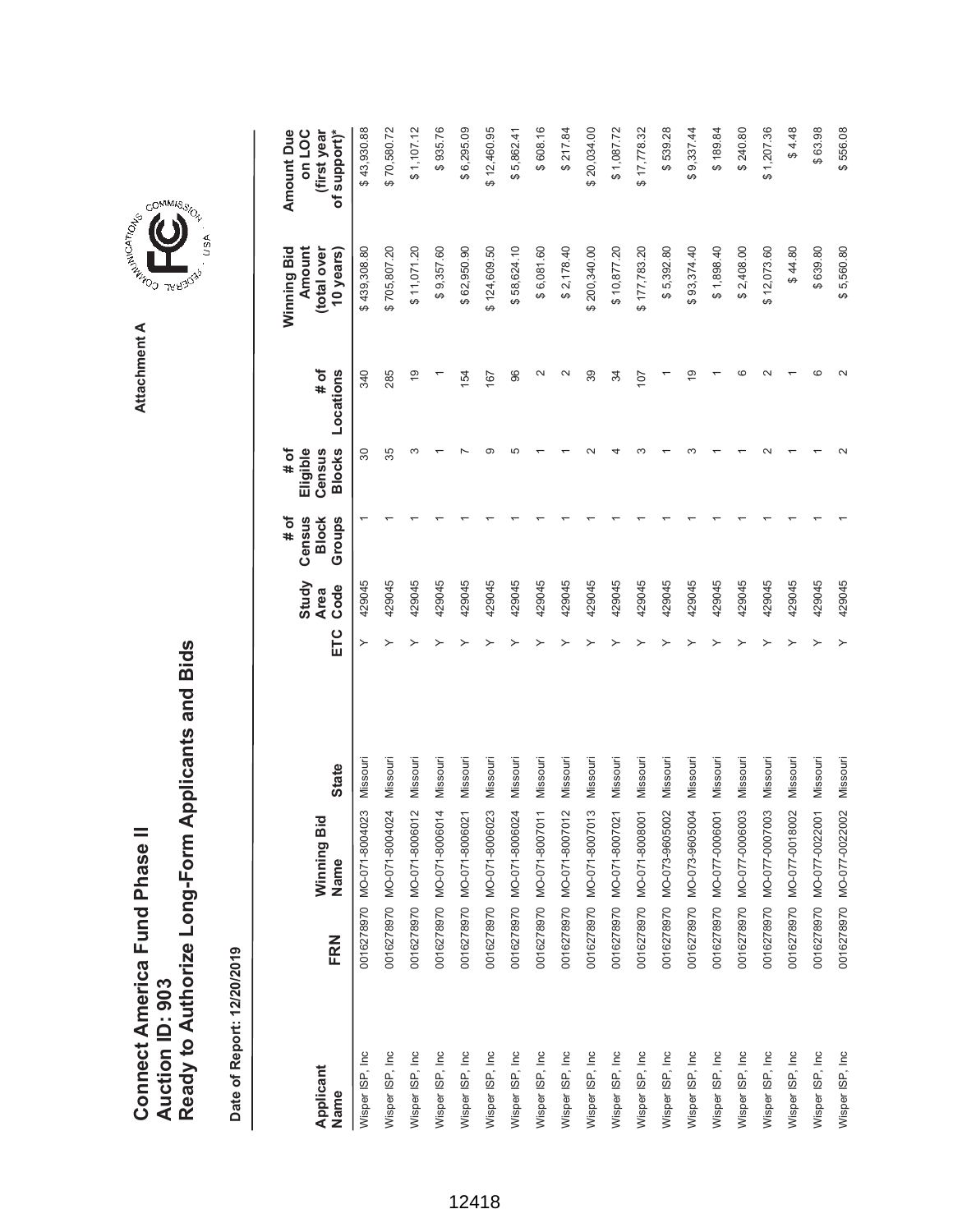| Connect America Fund Phase I. | Auction ID: 903 | Ready to Authorize Long-Form Applicants and Bids |
|-------------------------------|-----------------|--------------------------------------------------|
|                               |                 |                                                  |

**COMMISSION** Attachment A **Attachment A**

USA

| Applicant<br>Name | FRN | Winning Bid<br>Name       | <b>State</b> | ETC | Study<br>Code<br><b>Area</b> | # of<br>Census<br>Groups<br><b>Block</b> | <b>Blocks</b><br># of<br>Eligible<br>Census | # of<br>Locations | Winning Bid<br>Amount<br>(total over<br>10 years) | Amount Due<br>of support)*<br>on LOC<br>(first year |
|-------------------|-----|---------------------------|--------------|-----|------------------------------|------------------------------------------|---------------------------------------------|-------------------|---------------------------------------------------|-----------------------------------------------------|
| Wisper ISP, Inc   |     | 0016278970 MO-077-0027001 | Missouri     | ≻   | 429045                       |                                          | 3                                           | 4                 | \$7,235.00                                        | \$723.50                                            |
| Wisper ISP, Inc   |     | 0016278970 MO-077-0029002 | Missouri     |     | 429045                       |                                          |                                             |                   | \$19.00                                           | 06.130                                              |
| Wisper ISP, Inc   |     | 0016278970 MO-077-0030021 | Missouri     |     | 429045                       |                                          |                                             |                   | \$9,094.40                                        | \$909.44                                            |
| Wisper ISP, Inc.  |     | 0016278970 MO-077-0032001 | Missouri     |     | 429045                       |                                          |                                             |                   | \$3,544.80                                        | \$354.48                                            |
| Wisper ISP, Inc   |     | 0016278970 MO-077-0033003 | Missouri     |     | 429045                       |                                          |                                             |                   | \$2,682.40                                        | \$268.24                                            |
| Wisper ISP, Inc.  |     | 0016278970 MO-077-0037001 | Missouri     |     | 429045                       |                                          | 4                                           | 20                | \$27,977.60                                       | \$2,797.76                                          |
| Wisper ISP, Inc   |     | 0016278970 MO-077-0038001 | Missouri     |     | 429045                       |                                          |                                             | ო                 | \$7,968.80                                        | \$796.88                                            |
| Wisper ISP, Inc   |     | 0016278970 MO-077-0038002 | Missouri     |     | 429045                       |                                          |                                             | 4                 | \$6,277.60                                        | \$627.76                                            |
| Wisper ISP, Inc.  |     | 0016278970 MO-077-0038003 | Missouri     |     | 429045                       |                                          |                                             |                   | \$4,256.00                                        | \$425.60                                            |
| Wisper ISP, Inc   |     | 0016278970 MO-077-0038004 | Missouri     |     | 429045                       |                                          |                                             |                   | \$1,814.40                                        | \$181.44                                            |
| Wisper ISP, Inc   |     | 0016278970 MO-077-0040011 | Missouri     |     | 429045                       |                                          |                                             |                   | \$2,840.10                                        | \$284.01                                            |
| Wisper ISP, Inc.  |     | 0016278970 MO-077-0040032 | Missouri     |     | 429045                       |                                          |                                             | $\overline{6}$    | \$16,620.80                                       | \$1,662.08                                          |
| Wisper ISP, Inc   |     | 0016278970 MO-077-0041011 | Missouri     |     | 429045                       |                                          |                                             | $\overline{0}$    | \$24,068.80                                       | \$2,406.88                                          |
| Wisper ISP, Inc   |     | 0016278970 MO-077-0041012 | Missouri     |     | 429045                       |                                          |                                             |                   | \$448.00                                          | \$44.80                                             |
| Wisper ISP, Inc.  |     | 0016278970 MO-077-0041022 | Missouri     |     | 429045                       |                                          |                                             |                   | \$1,943.20                                        | \$194.32                                            |
| Wisper ISP, Inc   |     | 0016278970 MO-077-0041031 | Missouri     |     | 429045                       |                                          |                                             |                   | \$3,360.00                                        | \$336.00                                            |
| Wisper ISP, Inc   |     | 0016278970 MO-077-0042012 | Missouri     |     | 429045                       |                                          |                                             |                   | \$4,709.60                                        | \$470.96                                            |
| Wisper ISP, Inc.  |     | 0016278970 MO-077-0042022 | Missouri     |     | 429045                       |                                          |                                             | œ                 | \$53,004.00                                       | \$5,300.40                                          |
| Wisper ISP, Inc   |     | 0016278970 MO-077-0043012 | Missouri     |     | 429045                       |                                          |                                             | တ                 | \$32,412.80                                       | \$3,241.28                                          |
| Wisper ISP, Inc   |     | 0016278970 MO-077-0043021 | Missouri     |     | 429045                       |                                          | $\overline{4}$                              | 25                | \$54,443.20                                       | \$5,444.32                                          |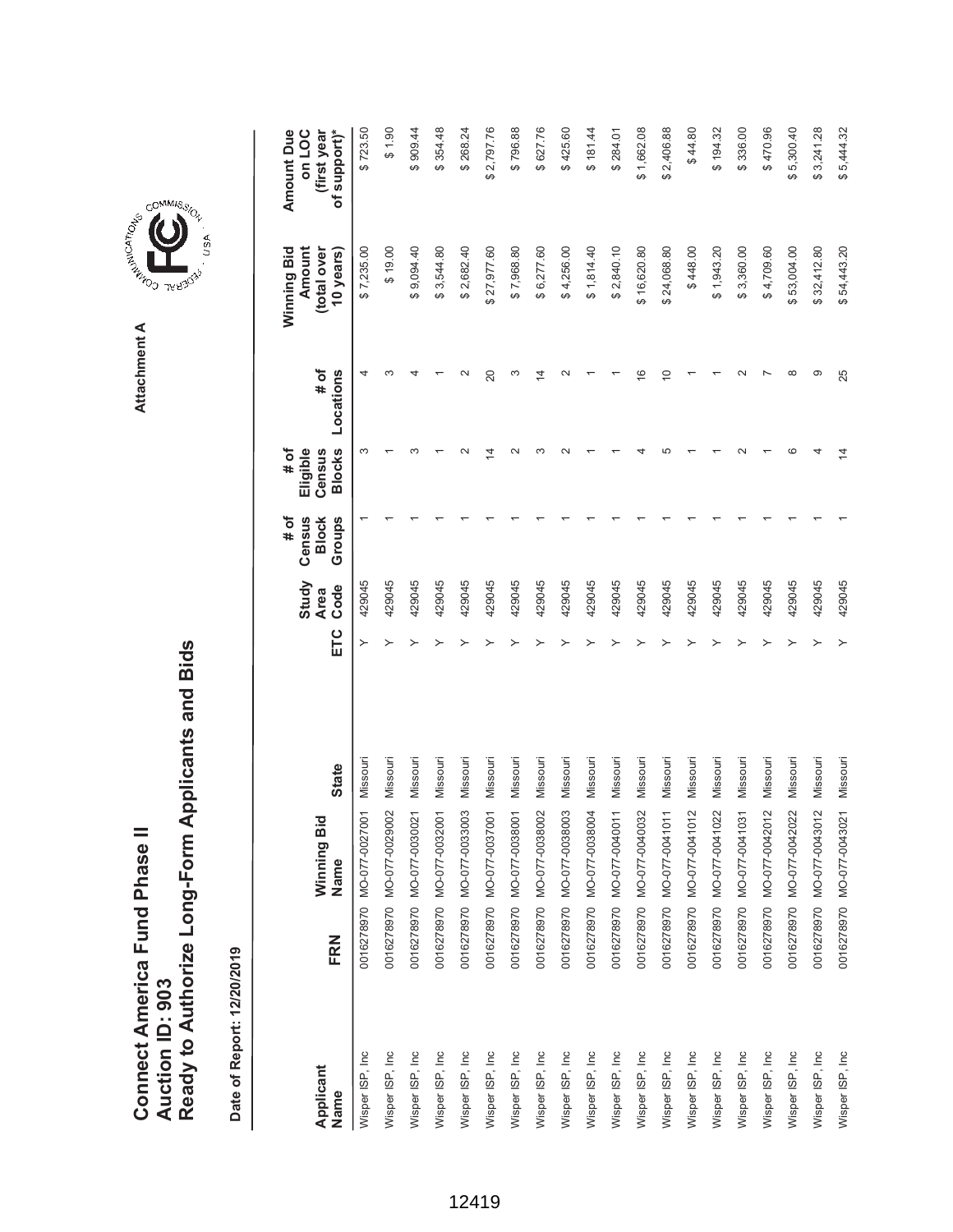**AREA COMMISSION** Attachment A **Attachment A**

COMMIS<sub>SION</sub>

, USA

|                   |     |                           |              |     | Study               | # of<br>Census         | # of<br>Eligible        |                   | Winning Bid<br>Amount    | <b>Amount Due</b><br>on LOC |
|-------------------|-----|---------------------------|--------------|-----|---------------------|------------------------|-------------------------|-------------------|--------------------------|-----------------------------|
| Applicant<br>Name | FRN | Winning Bid<br>Name       | <b>State</b> | ETC | Code<br><b>Area</b> | <b>Block</b><br>Groups | <b>Blocks</b><br>Census | Locations<br># of | (total over<br>10 years) | of support)*<br>(first year |
| Wisper ISP, Inc   |     | 0016278970 MO-077-0043022 | Missouri     | ≻   | 429045              |                        | 5                       | $\infty$          | \$10,942.40              | \$1,094.24                  |
| Wisper ISP, Inc   |     | 0016278970 MO-077-0044002 | Missouri     |     | 429045              |                        |                         |                   | \$10,869.60              | \$1,086.96                  |
| Wisper ISP, Inc   |     | 0016278970 MO-077-0044004 | Missouri     |     | 429045              |                        |                         | $\sim$            | \$4,132.80               | \$413.28                    |
| Wisper ISP, Inc   |     | 0016278970 MO-077-0045002 | Missouri     |     | 429045              |                        | Ю                       | 15                | \$15,432.10              | \$1,543.21                  |
| Wisper ISP, Inc   |     | 0016278970 MO-077-0048011 | Missouri     |     | 429045              |                        | $\infty$                | 32                | \$51,867.20              | \$5,186.72                  |
| Wisper ISP, Inc   |     | 0016278970 MO-077-0048012 | Missouri     |     | 429045              |                        | 23                      | 72                | \$133,302.40             | \$13,330.24                 |
| Wisper ISP, Inc   |     | 0016278970 MO-077-0048013 | Missouri     |     | 429045              |                        |                         | 48                | \$30,682.40              | \$3,068.24                  |
| Wisper ISP, Inc   |     | 0016278970 MO-077-0048021 | Missouri     |     | 429045              |                        |                         |                   | \$168.00                 | \$16.80                     |
| Wisper ISP, Inc   |     | 0016278970 MO-077-0048022 | Missouri     |     | 429045              |                        |                         |                   | \$2,581.60               | \$258.16                    |
| Wisper ISP, Inc   |     | 0016278970 MO-077-0048031 | Missouri     |     | 429045              |                        | c                       | 32                | \$20,115.20              | \$2,011.52                  |
| Wisper ISP, Inc   |     | 0016278970 MO-077-0048032 | Missouri     |     | 429045              |                        |                         |                   | \$520.80                 | \$52.08                     |
| Wisper ISP, Inc   |     | 0016278970 MO-077-0049001 | Missouri     |     | 429045              |                        | ∞                       |                   | \$4,524.80               | \$452.48                    |
| Wisper ISP, Inc   |     | 0016278970 MO-077-0049002 | Missouri     |     | 429045              |                        | 26                      | 68                | \$146,693.30             | \$14,669.33                 |
| Wisper ISP, Inc   |     | 0016278970 MO-077-0049003 | Missouri     |     | 429045              |                        | 24                      | 77                | \$171,266.70             | \$17,126.67                 |
| Wisper ISP, Inc   |     | 0016278970 MO-077-0050011 | Missouri     |     | 429045              |                        | 29                      | 150               | \$357,672.00             | \$35,767.20                 |
| Wisper ISP, Inc   |     | 0016278970 MO-077-0050012 | Missouri     |     | 429045              |                        | 25                      | 56                | \$340,732.00             | \$34,073.20                 |
| Wisper ISP, Inc   |     | 0016278970 MO-077-0050022 | Missouri     |     | 429045              |                        | $\frac{8}{3}$           | 214               | \$496,680.80             | \$49,668.08                 |
| Wisper ISP, Inc   |     | 0016278970 MO-077-0051001 | Missouri     |     | 429045              |                        | 28                      | 168               | \$400,080.80             | \$40,008.08                 |
| Wisper ISP, Inc   |     | 0016278970 MO-077-0051002 | Missouri     |     | 429045              |                        | 4                       | $\frac{6}{5}$     | \$12,264.00              | \$1,226.40                  |
| Wisper ISP, Inc   |     | 0016278970 MO-077-0052001 | Missouri     |     | 429045              |                        |                         | ω                 | \$4,890.60               | \$489.06                    |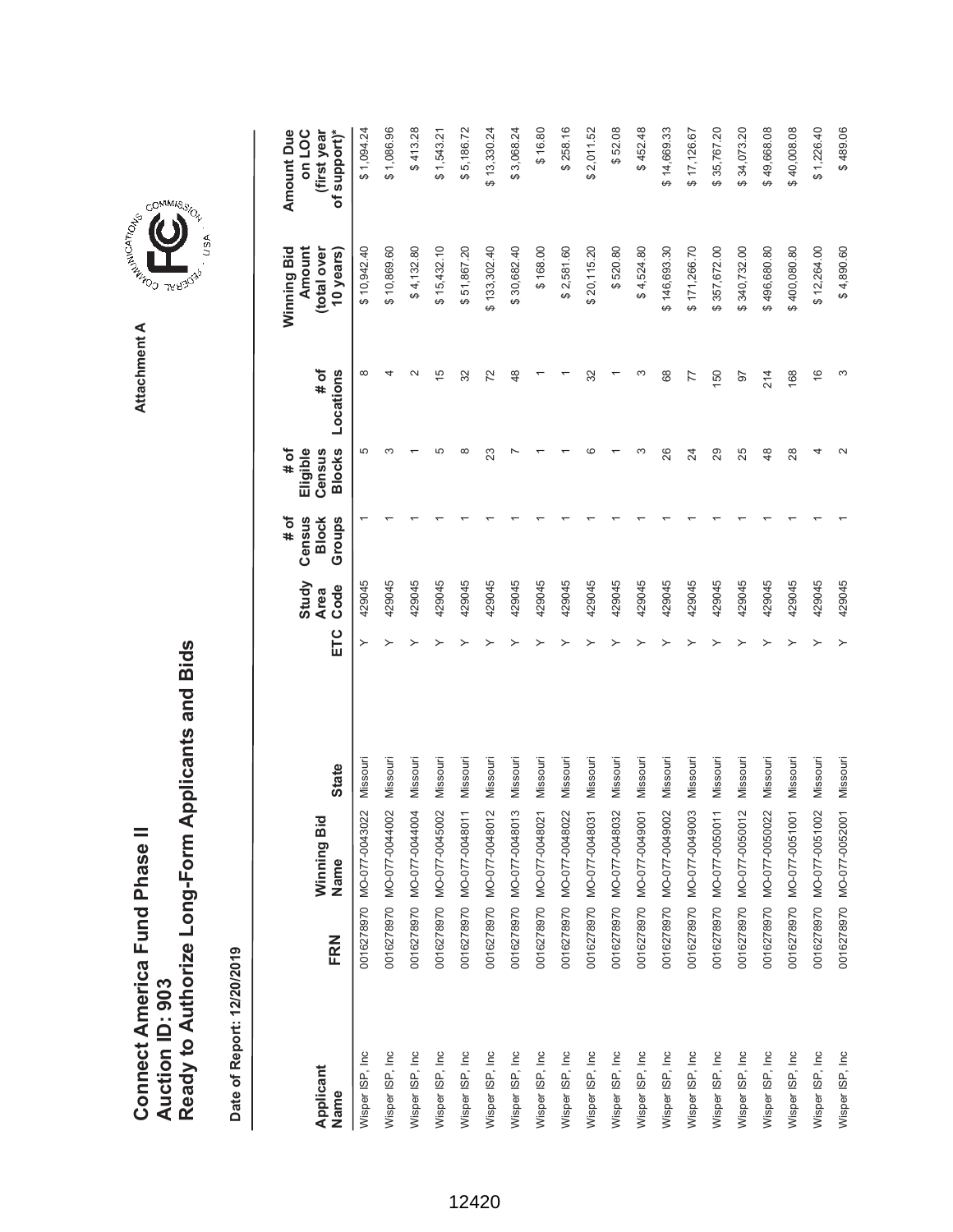**COMMISSION** Attachment A **Attachment A**

GOMMIS<sub>SION</sub>

, usA

|                   |     |                           |              |     | Study               | Census<br># of         | Eligible<br># of        |                   | Winning Bid<br>Amount    | Amount Due<br>on LOC        |
|-------------------|-----|---------------------------|--------------|-----|---------------------|------------------------|-------------------------|-------------------|--------------------------|-----------------------------|
| Applicant<br>Name | FRN | Winning Bid<br>Name       | <b>State</b> | ETC | Code<br><b>Area</b> | Groups<br><b>Block</b> | <b>Blocks</b><br>Census | # of<br>Locations | (total over<br>10 years) | of support)*<br>(first year |
| Wisper ISP, Inc   |     | 0016278970 MO-077-0052002 | Missouri     | ≻   | 429045              |                        | 23                      | 80                | \$110,634.40             | \$11,063.44                 |
| Wisper ISP, Inc   |     | 0016278970 MO-077-0052003 | Missouri     |     | 429045              |                        | $\frac{6}{5}$           | $\overline{4}$    | \$38,687.50              | \$3,868.75                  |
| Wisper ISP, Inc   |     | 0016278970 MO-077-0052004 | Missouri     |     | 429045              |                        | 20                      | 57                | \$80,150.40              | \$8,015.04                  |
| Wisper ISP, Inc   |     | 0016278970 MO-077-0056001 | Missouri     |     | 429045              |                        | $\mathbf{\Omega}$       | $\mathbf{\Omega}$ | \$9,839.20               | \$983.92                    |
| Wisper ISP, Inc   |     | 0016278970 MO-077-0058002 | Missouri     |     | 429045              |                        | $\sim$                  |                   | \$3,824.80               | \$382.48                    |
| Wisper ISP, Inc   |     | 0016278970 MO-093-9502002 | Missouri     |     | 429045              |                        | $\epsilon$              | 55                | \$95,352.80              | \$9,535.28                  |
| Wisper ISP, Inc   |     | 0016278970 MO-093-9503002 | Missouri     |     | 429045              |                        |                         | 24                | \$19,920.00              | \$1,992.00                  |
| Wisper ISP, Inc   |     | 0016278970 MO-095-0011002 | Missouri     |     | 429045              |                        |                         |                   | \$6,132.00               | \$613.20                    |
| Wisper ISP, Inc   |     | 0016278970 MO-095-0020001 | Missouri     |     | 429045              |                        |                         |                   | \$1,372.00               | \$137.20                    |
| Wisper ISP, Inc   |     | 0016278970 MO-095-0021001 | Missouri     |     | 429045              |                        |                         | 26                | \$39,110.40              | \$3,911.04                  |
| Wisper ISP, Inc   |     | 0016278970 MO-095-0105001 | Missouri     |     | 429045              |                        |                         |                   | \$6,081.60               | \$608.16                    |
| Wisper ISP, Inc   |     | 0016278970 MO-095-0105003 | Missouri     |     | 429045              |                        |                         |                   | \$7,834.40               | \$783.44                    |
| Wisper ISP, Inc   |     | 0016278970 MO-095-0113001 | Missouri     |     | 429045              |                        |                         |                   | \$1,500.80               | \$150.08                    |
| Wisper ISP, Inc   |     | 0016278970 MO-095-0114013 | Missouri     |     | 429045              |                        |                         |                   | \$2,021.60               | \$202.16                    |
| Wisper ISP, Inc   |     | 0016278970 MO-095-0114014 | Missouri     |     | 429045              |                        |                         |                   | \$3,270.40               | \$327.04                    |
| Wisper ISP, Inc   |     | 0016278970 MO-095-0124001 | Missouri     |     | 429045              |                        |                         |                   | \$1,732.20               | \$173.22                    |
| Wisper ISP, Inc   |     | 0016278970 MO-095-0126004 | Missouri     |     | 429045              |                        |                         |                   | \$414.40                 | \$41.44                     |
| Wisper ISP, Inc   |     | 0016278970 MO-095-0129064 | Missouri     |     | 429045              |                        |                         |                   | \$5,201.00               | \$520.10                    |
| Wisper ISP, Inc   |     | 0016278970 MO-095-0132101 | Missouri     |     | 429045              |                        |                         |                   | \$4,376.50               | \$437.65                    |
| Wisper ISP, Inc   |     | 0016278970 MO-095-0133132 | Missouri     |     | 429045              |                        |                         |                   | \$3,976.00               | \$397.60                    |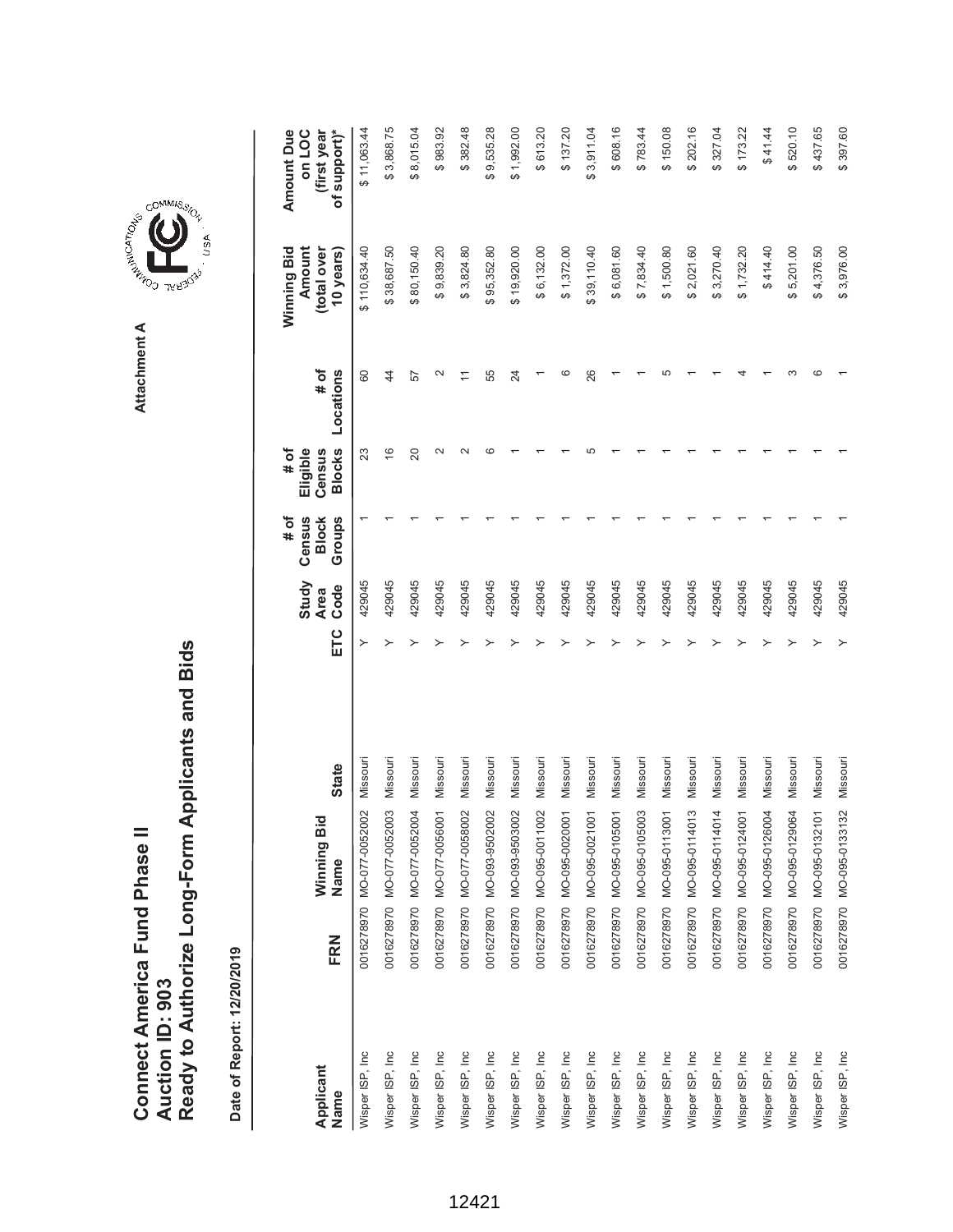| Connect America Fund Phase II | Auction ID: 903 | Ready to Authorize Long-Form Applicants and Bids |
|-------------------------------|-----------------|--------------------------------------------------|
|                               |                 |                                                  |

**A REAGAN AND SITE** Attachment A **Attachment A**

GOMMIS<sub>SION</sub>

USA

| Applicant<br>Name | FRN | Winning Bid<br>Name       | <b>State</b> | ETC | Study<br>Code<br><b>Area</b> | # of<br>Census<br>Groups<br><b>Block</b> | <b>Blocks</b><br># of<br>Eligible<br>Census | Locations<br># of | Winning Bid<br>Amount<br>(total over<br>10 years) | Amount Due<br>of support)*<br>on LOC<br>(first year |
|-------------------|-----|---------------------------|--------------|-----|------------------------------|------------------------------------------|---------------------------------------------|-------------------|---------------------------------------------------|-----------------------------------------------------|
| Wisper ISP, Inc   |     | 0016278970 MO-095-0134053 | Missouri     | ≻   | 429045                       |                                          | တ                                           | 35                | \$146,484.80                                      | \$14,648.48                                         |
| Wisper ISP, Inc   |     | 0016278970 MO-095-0135041 | Missouri     |     | 429045                       |                                          |                                             | $\infty$          | \$5,376.00                                        | \$537.60                                            |
| Wisper ISP, Inc   |     | 0016278970 MO-095-0135042 | Missouri     |     | 429045                       |                                          |                                             |                   | \$19,773.60                                       | \$1,977.36                                          |
| Wisper ISP, Inc   |     | 0016278970 MO-095-0136061 | Missouri     |     | 429045                       |                                          |                                             |                   | \$5,992.00                                        | \$599.20                                            |
| Wisper ISP, Inc   |     | 0016278970 MO-095-0137043 | Missouri     |     | 429045                       |                                          |                                             |                   | \$8,752.80                                        | \$875.28                                            |
| Wisper ISP, Inc   |     | 0016278970 MO-095-0138024 | Missouri     |     | 429045                       |                                          |                                             |                   | \$13,944.00                                       | 04.394.40                                           |
| Wisper ISP, Inc   |     | 0016278970 MO-095-0139012 | Missouri     |     | 429045                       |                                          | 15                                          | 63                | \$111,288.80                                      | \$11,128.88                                         |
| Wisper ISP, Inc   |     | 0016278970 MO-095-0139013 | Missouri     |     | 429045                       |                                          |                                             |                   | \$5,062.40                                        | \$506.24                                            |
| Wisper ISP, Inc   |     | 0016278970 MO-095-0139043 | Missouri     |     | 429045                       |                                          |                                             |                   | \$3,858.00                                        | \$385.80                                            |
| Wisper ISP, Inc   |     | 0016278970 MO-095-0140021 | Missouri     |     | 429045                       |                                          |                                             |                   | \$15,125.60                                       | \$1,512.56                                          |
| Wisper ISP, Inc   |     | 0016278970 MO-095-0140022 | Missouri     |     | 429045                       |                                          |                                             | 38                | \$44,928.80                                       | \$4,492.88                                          |
| Wisper ISP, Inc   |     | 0016278970 MO-095-0140041 | Missouri     |     | 429045                       |                                          |                                             |                   | \$9,816.80                                        | \$981.68                                            |
| Wisper ISP, Inc   |     | 0016278970 MO-095-0141011 | Missouri     |     | 429045                       |                                          |                                             | œ                 | \$6,378.40                                        | \$637.84                                            |
| Wisper ISP, Inc   |     | 0016278970 MO-095-0141051 | Missouri     |     | 429045                       |                                          |                                             | 5                 | \$3,830.40                                        | \$383.04                                            |
| Wisper ISP, Inc   |     | 0016278970 MO-095-0141055 | Missouri     |     | 429045                       |                                          |                                             | $\mathbf{\Omega}$ | \$10,528.00                                       | \$1,052.80                                          |
| Wisper ISP, Inc   |     | 0016278970 MO-095-0141111 | Missouri     |     | 429045                       |                                          |                                             | 55                | \$18,815.00                                       | \$1,881.50                                          |
| Wisper ISP, Inc   |     | 0016278970 MO-095-0141121 | Missouri     |     | 429045                       |                                          |                                             | 69                | \$54,874.40                                       | \$5,487.44                                          |
| Wisper ISP, Inc   |     | 0016278970 MO-095-0141142 | Missouri     |     | 429045                       |                                          |                                             | $\infty$          | \$4,956.00                                        | \$495.60                                            |
| Wisper ISP, Inc   |     | 0016278970 MO-095-0141201 | Missouri     |     | 429045                       |                                          |                                             | 34                | \$32,362.40                                       | \$3,236.24                                          |
| Wisper ISP, Inc.  |     | 0016278970 MO-095-0143002 | Missouri     |     | 429045                       |                                          |                                             | 20                | \$12,012.00                                       | \$1,201.20                                          |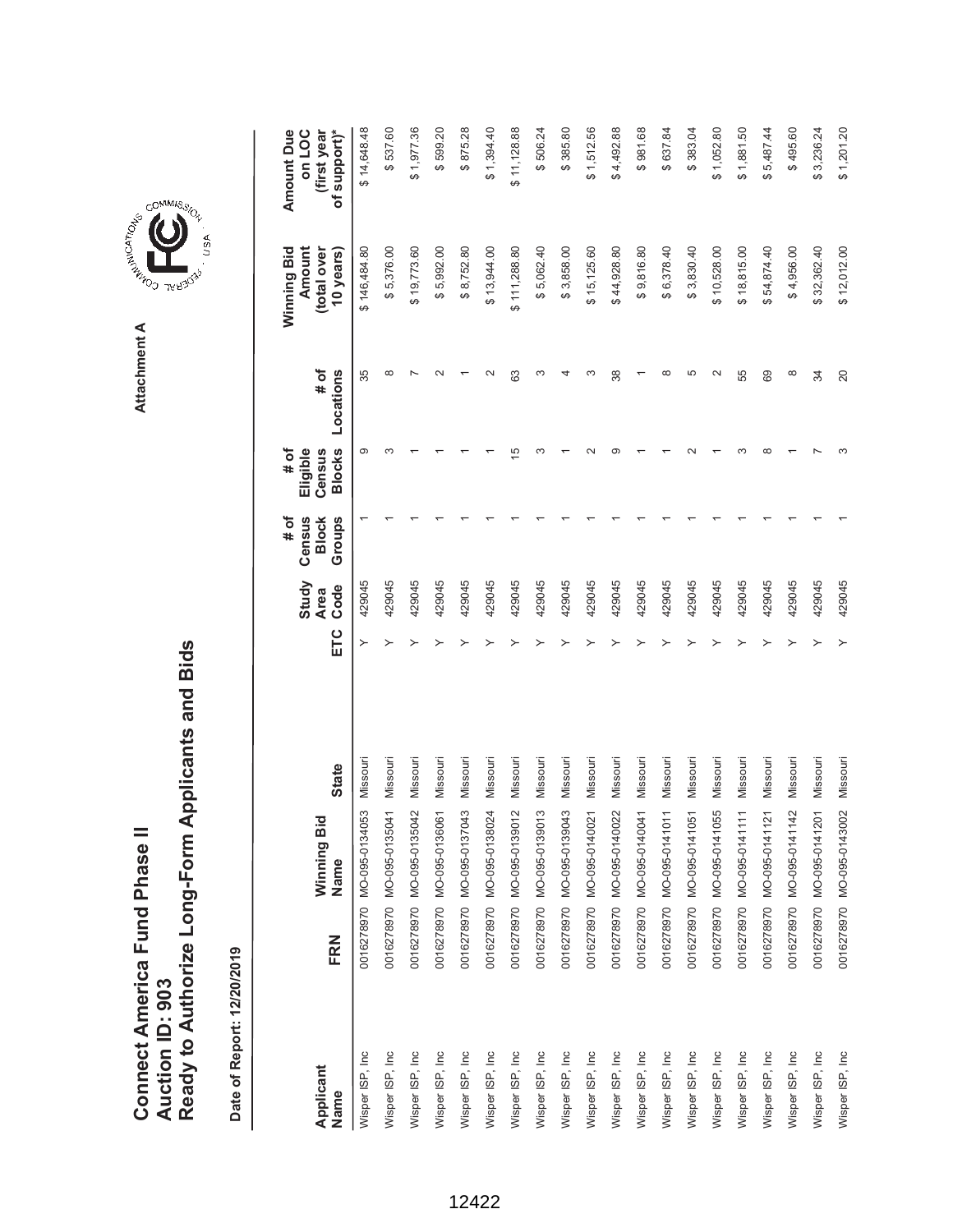| Connect America Fund Phase II | Auction ID: 903 | Ready to Authorize Long-Form Applicants and Bids |
|-------------------------------|-----------------|--------------------------------------------------|
|                               |                 |                                                  |



GOMMIS<sub>SION</sub>

USA

| Applicant<br>Name | FRN | Winning Bic<br>Name                | <b>State</b> | ETC | Study<br>Code<br><b>Area</b> | # of<br>Groups<br>Census<br><b>Block</b> | <b>Blocks</b><br># of<br>Eligible<br>Census | # of<br>Locations | Winning Bid<br>Amount<br>(total over<br>10 years) | <b>Amount Due</b><br>of support)*<br>on LOC<br>(first year |
|-------------------|-----|------------------------------------|--------------|-----|------------------------------|------------------------------------------|---------------------------------------------|-------------------|---------------------------------------------------|------------------------------------------------------------|
| Wisper ISP, Inc   |     | ღ<br>0016278970 MO-095-014300      | Missouri     | ≻   | 429045                       |                                          | ဖ                                           | 57                | \$33,191.20                                       | \$3,319.12                                                 |
| Wisper ISP, Inc   |     | $\sim$<br>0016278970 MO-095-014501 | Missouri     |     | 429045                       |                                          |                                             |                   | \$7,974.40                                        | \$797.44                                                   |
| Wisper ISP, Inc   |     | 0016278970 MO-095-0145022          | Missouri     |     | 429045                       |                                          |                                             |                   | \$5,460.00                                        | \$546.00                                                   |
| Wisper ISP, Inc   |     | 0016278970 MO-095-0146043          | Missouri     |     | 429045                       |                                          |                                             |                   | \$1,316.00                                        | \$131.60                                                   |
| Wisper ISP, Inc   |     | 0016278970 MO-095-0147011          | Missouri     |     | 429045                       |                                          |                                             |                   | \$5,376.00                                        | \$537.60                                                   |
| Wisper ISP, Inc   |     | 0016278970 MO-095-0147021          | Missouri     |     | 429045                       |                                          |                                             |                   | \$18,580.80                                       | \$1,858.08                                                 |
| Wisper ISP, Inc   |     | 0016278970 MO-095-0148061          | Missouri     |     | 429045                       |                                          |                                             |                   | \$1,551.20                                        | \$155.12                                                   |
| Wisper ISP, Inc   |     | 0016278970 MO-095-0148062          | Missouri     |     | 429045                       |                                          |                                             |                   | \$375.20                                          | \$37.52                                                    |
| Wisper ISP, Inc   |     | 0016278970 MO-095-0149032          | Missouri     |     | 429045                       |                                          |                                             |                   | \$52,584.00                                       | \$5,258.40                                                 |
| Wisper ISP, Inc   |     | 0016278970 MO-095-0149052          | Missouri     |     | 429045                       |                                          |                                             |                   | \$2,335.20                                        | \$233.52                                                   |
| Wisper ISP, Inc   |     | 0016278970 MO-095-0151001          | Missouri     |     | 429045                       |                                          |                                             | 66                | \$121,878.40                                      | \$12,187.84                                                |
| Wisper ISP, Inc   |     | 0016278970 MO-095-0152001          | Missouri     |     | 429045                       |                                          |                                             |                   | \$9,940.00                                        | \$994.00                                                   |
| Wisper ISP, Inc   |     | 0016278970 MO-095-0153002          | Missouri     |     | 429045                       |                                          |                                             |                   | \$918.40                                          | \$91.84                                                    |
| Wisper ISP, Inc   |     | 0016278970 MO-095-0154001          | Missouri     |     | 429045                       |                                          |                                             |                   | \$19.00                                           | 06.14                                                      |
| Wisper ISP, Inc   |     | 0016278970 MO-095-0155002          | Missouri     |     | 429045                       |                                          |                                             | 35                | \$43,937.60                                       | \$4,393.76                                                 |
| Wisper ISP, Inc   |     | 0016278970 MO-095-0156001          | Missouri     |     | 429045                       |                                          |                                             | 5                 | \$13,120.80                                       | \$1,312.08                                                 |
| Wisper ISP, Inc   |     | 0016278970 MO-095-0158002          | Missouri     |     | 429045                       |                                          |                                             |                   | \$1,192.80                                        | \$119.28                                                   |
| Wisper ISP, Inc   |     | 0016278970 MO-095-0161001          | Missouri     |     | 429045                       |                                          |                                             |                   | \$1,892.80                                        | \$189.28                                                   |
| Wisper ISP, Inc   |     | 0016278970 MO-095-0163001          | Missouri     |     | 429045                       |                                          |                                             | $\frac{6}{5}$     | \$7,773.00                                        | \$777.30                                                   |
| Wisper ISP, Inc   |     | 0016278970 MO-095-0163002          | Missouri     |     | 429045                       |                                          |                                             |                   | \$5,090.40                                        | \$509.04                                                   |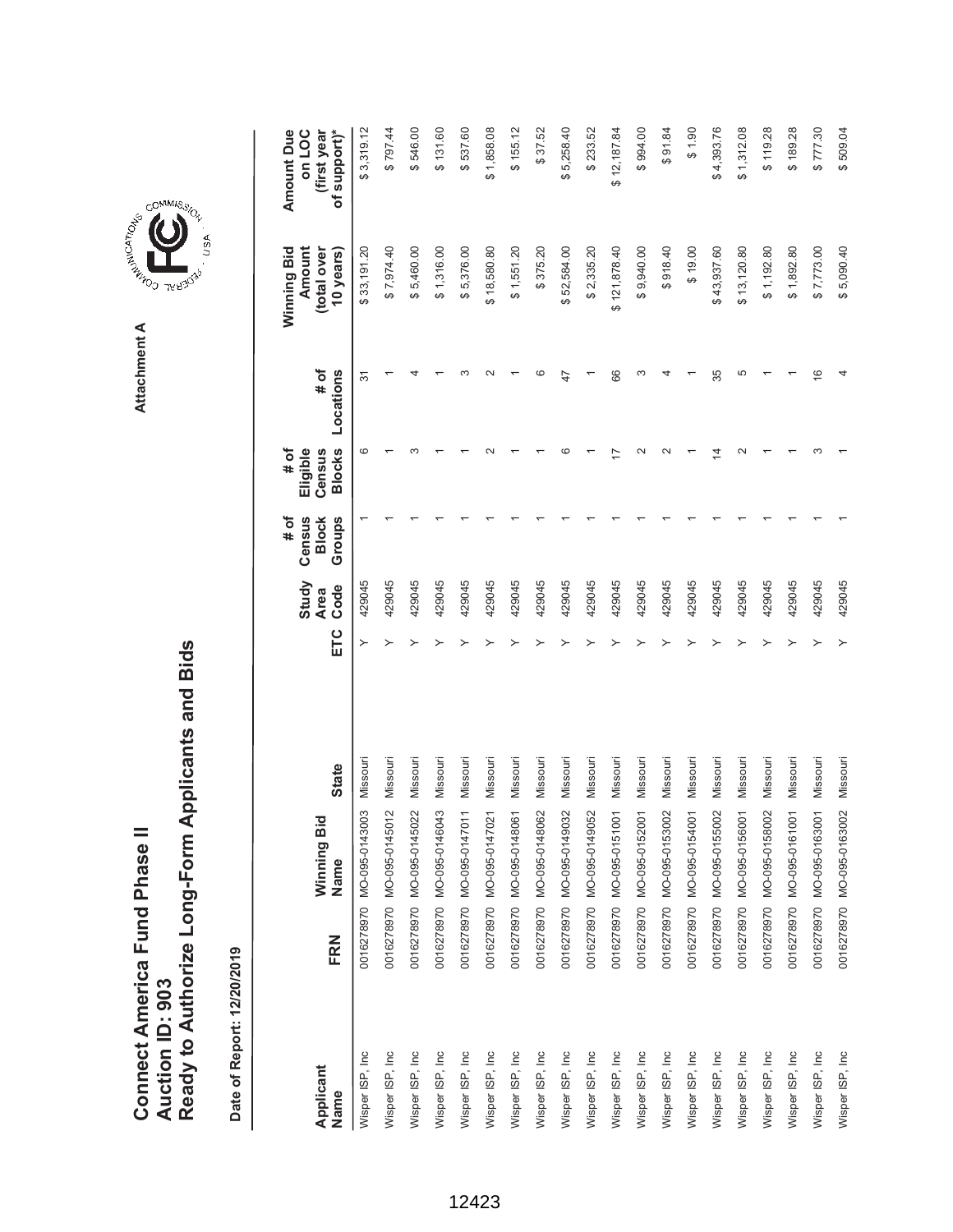|                               |                 | Ready to Authorize Long-Form Applicants and Bids |
|-------------------------------|-----------------|--------------------------------------------------|
| Connect America Fund Phase II |                 |                                                  |
|                               | Auction ID: 903 |                                                  |

**COMMISSIC**<br>SIRING THESE Attachment A **Attachment A**

GOMMIS<sub>SION</sub>

USA

| Applicant<br>Name | FRN | Winning Bid<br>Name       | <b>State</b> | ETC | Study<br>Code<br><b>Area</b> | # of<br>Groups<br>Census<br><b>Block</b> | <b>Blocks</b><br># of<br>Eligible<br>Census | # of<br>Locations | Winning Bid<br>Amount<br>(total over<br>10 years) | <b>Amount Due</b><br>of support)*<br>on LOC<br>(first year |
|-------------------|-----|---------------------------|--------------|-----|------------------------------|------------------------------------------|---------------------------------------------|-------------------|---------------------------------------------------|------------------------------------------------------------|
| Wisper ISP, Inc   |     | 0016278970 MO-095-0171002 | Missouri     | ≻   | 429045                       |                                          |                                             | 4                 | \$4,250.80                                        | \$425.08                                                   |
| Wisper ISP, Inc   |     | 0016278970 MO-095-0174002 | Missouri     |     | 429045                       |                                          |                                             |                   | \$4,181.10                                        | \$418.11                                                   |
| Wisper ISP, Inc.  |     | 0016278970 MO-095-0175003 | Missouri     |     | 429045                       |                                          |                                             |                   | \$2,863.40                                        | \$286.34                                                   |
| Wisper ISP, Inc   |     | 0016278970 MO-095-0176004 | Missouri     |     | 429045                       |                                          |                                             | S                 | \$1,767.50                                        | \$176.75                                                   |
| Wisper ISP, Inc   |     | 0016278970 MO-095-0177001 | Missouri     |     | 429045                       |                                          |                                             | ∞                 | \$29,456.00                                       | \$2,945.60                                                 |
| Wisper ISP, Inc   |     | 0016278970 MO-095-0177003 | Missouri     |     | 429045                       |                                          |                                             | $\overline{5}$    | \$20,406.40                                       | \$2,040.64                                                 |
| Wisper ISP, Inc   |     | 0016278970 MO-095-0179002 | Missouri     |     | 429045                       |                                          |                                             | S                 | \$7,481.60                                        | \$748.16                                                   |
| Wisper ISP, Inc   |     | 0016278970 MO-095-0181003 | Missouri     |     | 429045                       |                                          |                                             | 24                | \$20,481.10                                       | \$2,048.11                                                 |
| Wisper ISP, Inc   |     | 0016278970 MO-095-0182001 | Missouri     |     | 429045                       |                                          |                                             | 46                | \$53,900.00                                       | \$5,390.00                                                 |
| Wisper ISP, Inc   |     | 0016278970 MO-095-0193003 | Missouri     |     | 429045                       |                                          |                                             |                   | \$179.20                                          | \$17.92                                                    |
| Wisper ISP, Inc   |     | 0016278970 MO-095-9801011 | Missouri     |     | 429045                       |                                          |                                             |                   | \$4,200.10                                        | \$420.01                                                   |
| Wisper ISP, Inc   |     | 0016278970 MO-095-9808021 | Missouri     |     | 429045                       |                                          |                                             |                   | \$18,250.40                                       | \$1,825.04                                                 |
| Wisper ISP, Inc   |     | 0016278970 MO-095-9883001 | Missouri     |     | 429045                       |                                          |                                             | ဖ                 | \$17,085.50                                       | \$1,708.55                                                 |
| Wisper ISP, Inc   |     | 0016278970 MO-095-989100  | Missouri     |     | 429045                       |                                          |                                             | ග                 | \$35,005.60                                       | \$3,500.56                                                 |
| Wisper ISP, Inc   |     | 0016278970 MO-095-9892001 | Missouri     |     | 429045                       |                                          |                                             |                   | \$1,121.30                                        | \$112.13                                                   |
| Wisper ISP, Inc   |     | 0016278970 MO-097-0120002 | Missouri     |     | 429045                       |                                          | 29                                          | 192               | \$224,417.40                                      | \$22,441.74                                                |
| Wisper ISP, Inc   |     | 0016278970 MO-097-0120003 | Missouri     |     | 429045                       |                                          | $\Rightarrow$                               | 26                | \$59,035.90                                       | \$5,903.59                                                 |
| Wisper ISP, Inc.  |     | 0016278970 MO-097-0121001 | Missouri     |     | 429045                       |                                          | 52                                          | 247               | \$1,592,684.80                                    | \$159,268.48                                               |
| Wisper ISP, Inc   |     | 0016278970 MO-097-0121002 | Missouri     |     | 429045                       |                                          | $\overline{2}$                              | 55                | \$136,950.00                                      | \$13,695.00                                                |
| Wisper ISP, Inc   |     | 0016278970 MO-097-0121003 | Missouri     |     | 429045                       |                                          | 29                                          | 186               | \$501,452.00                                      | \$50,145.20                                                |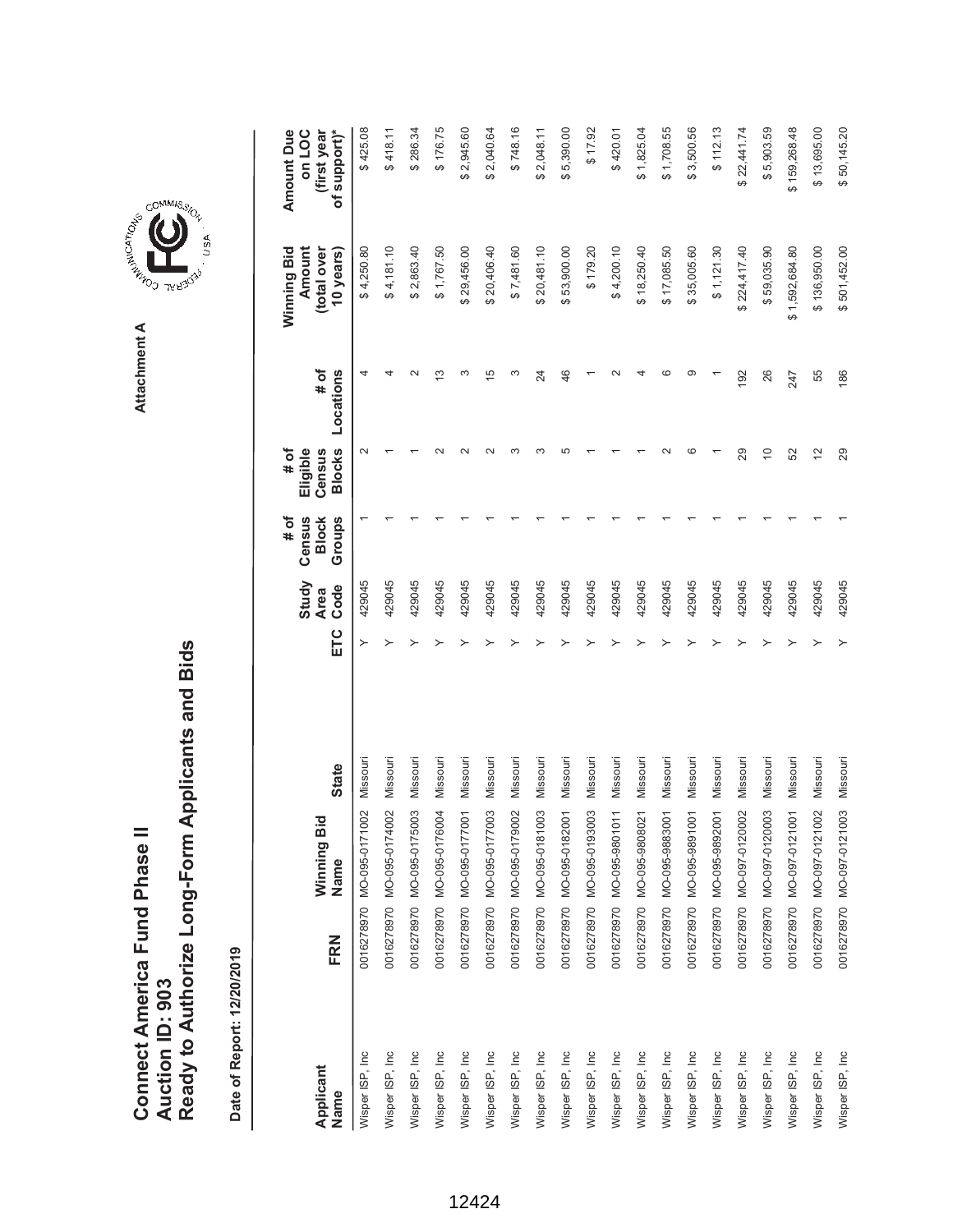| Connect America Fund Phase II | Auction ID: 903 | Ready to Authorize Long-Form Applicants and Bids |
|-------------------------------|-----------------|--------------------------------------------------|
|                               |                 |                                                  |

**A REAGAN AND SITE** Attachment A **Attachment A**

GOMMIS<sub>SION</sub>

USA

|                   |     |                           |              |     | Study               | # of<br>Census         | # of<br>Eligible        |                    | Winning Bid<br>Amount   | <b>Amount Due</b><br>on LOC |
|-------------------|-----|---------------------------|--------------|-----|---------------------|------------------------|-------------------------|--------------------|-------------------------|-----------------------------|
| Applicant<br>Name | FRN | Winning Bid<br>Name       | <b>State</b> | ETC | Code<br><b>Area</b> | <b>Block</b><br>Groups | <b>Blocks</b><br>Census | Locations<br># of  | total over<br>10 years) | of support)*<br>(first year |
| Wisper ISP, Inc   |     | 0016278970 MO-097-0122001 | Missouri     | ≻   | 429045              |                        |                         | $\frac{8}{1}$      | \$61,504.80             | \$6,150.48                  |
| Wisper ISP, Inc   |     | 0016278970 MO-097-0122003 | Missouri     |     | 429045              |                        |                         | $\overline{C}$     | \$83,490.40             | \$8,349.04                  |
| Wisper ISP, Inc   |     | 0016278970 MO-097-0122004 | Missouri     |     | 429045              |                        |                         | $\infty$           | \$60,451.00             | \$6,045.10                  |
| Wisper ISP, Inc   |     | 0016278970 MO-097-0122005 | Missouri     |     | 429045              |                        |                         |                    | \$72,116.80             | \$7,211.68                  |
| Wisper ISP, Inc   |     | 0016278970 MO-099-7001071 | Missouri     |     | 429045              |                        |                         |                    | \$4,206.40              | \$420.64                    |
| Wisper ISP, Inc   |     | 0016278970 MO-099-7001152 | Missouri     |     | 429045              |                        |                         |                    | \$765.10                | \$76.51                     |
| Wisper ISP, Inc   |     | 0016278970 MO-099-7002091 | Missouri     |     | 429045              |                        |                         | 23                 | \$33,605.60             | \$3,360.56                  |
| Wisper ISP, Inc   |     | 0016278970 MO-099-7002111 | Missouri     |     | 429045              |                        |                         | $\scriptstyle\sim$ | \$991.20                | \$99.12                     |
| Wisper ISP, Inc   |     | 0016278970 MO-099-7003021 | Missouri     |     | 429045              |                        |                         | $\sim$             | \$10,063.20             | \$1,006.32                  |
| Wisper ISP, Inc   |     | 0016278970 MO-099-7003041 | Missouri     |     | 429045              |                        |                         | ∞                  | \$912.80                | \$91.28                     |
| Wisper ISP, Inc   |     | 0016278970 MO-099-7004011 | Missouri     |     | 429045              |                        | 4                       | 309                | \$101,284.00            | \$10,128.40                 |
| Wisper ISP, Inc   |     | 0016278970 MO-099-7004013 | Missouri     |     | 429045              |                        | $\frac{6}{2}$           | 409                | \$271,828.50            | \$27,182.85                 |
| Wisper ISP, Inc   |     | 0016278970 MO-099-7005021 | Missouri     |     | 429045              |                        | $\overline{C}$          | 29                 | \$62,916.00             | \$6,291.60                  |
| Wisper ISP, Inc   |     | 0016278970 MO-099-7005023 | Missouri     |     | 429045              |                        | $\scriptstyle\sim$      | 5                  | \$943.90                | \$94.39                     |
| Wisper ISP, Inc   |     | 0016278970 MO-099-7005024 | Missouri     |     | 429045              |                        |                         | 56                 | \$66,922.90             | \$6,692.29                  |
| Wisper ISP, Inc   |     | 0016278970 MO-099-7005031 | Missouri     |     | 429045              |                        |                         | 4                  | \$7,088.90              | \$708.89                    |
| Wisper ISP, Inc   |     | 0016278970 MO-099-7005032 | Missouri     |     | 429045              |                        | $\infty$                | 82                 | \$49,254.60             | \$4,925.46                  |
| Wisper ISP, Inc   |     | 0016278970 MO-099-7005041 | Missouri     |     | 429045              |                        |                         |                    | \$2,256.80              | \$225.68                    |
| Wisper ISP, Inc   |     | 0016278970 MO-099-7006012 | Missouri     |     | 429045              |                        | 12                      | 5                  | \$59,309.60             | \$5,930.96                  |
| Wisper ISP, Inc   |     | 0016278970 MO-099-7006014 | Missouri     |     | 429045              |                        |                         | $\scriptstyle\sim$ | \$19,633.60             | \$1,963.36                  |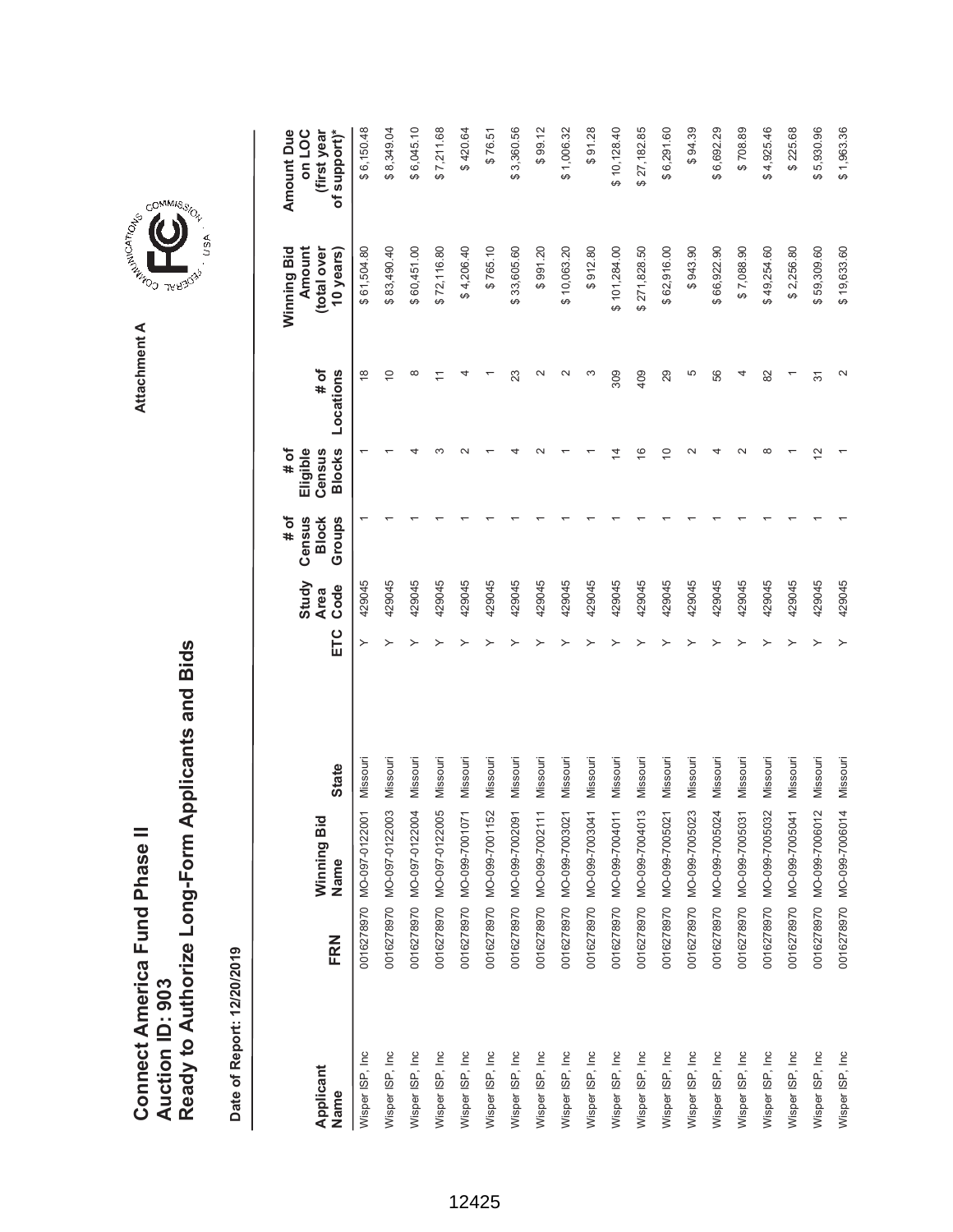**COMMISSION** Attachment A **Attachment A**

GOMMIS<sub>SION</sub>

, usA

| Applicant        |     | Winning Bid               |              |     | Study<br><b>Area</b> | Census<br># of<br><b>Block</b> | Eligible<br>Census<br># of | # of      | Winning Bid<br>Amount<br>(total over | Amount Due<br>on LOC<br>(first year |
|------------------|-----|---------------------------|--------------|-----|----------------------|--------------------------------|----------------------------|-----------|--------------------------------------|-------------------------------------|
| Name             | FRN | Name                      | <b>State</b> | ETC | Code                 | Groups                         | <b>Blocks</b>              | Locations | 10 years)                            | of support)*                        |
| Wisper ISP, Inc  |     | 0016278970 MO-099-7006031 | Missouri     |     | 429045               |                                |                            |           | \$1,086.40                           | \$108.64                            |
| Wisper ISP, Inc  |     | 0016278970 MO-099-7006032 | Missouri     |     | 429045               |                                |                            | 92        | \$50,661.00                          | \$5,066.10                          |
| Wisper ISP, Inc  |     | 0016278970 MO-099-7006033 | Missouri     |     | 429045               |                                |                            | ග         | \$5,302.40                           | \$530.24                            |
| Wisper ISP, Inc  |     | 0016278970 MO-099-7006041 | Missouri     |     | 429045               |                                |                            |           | \$12,079.20                          | \$1,207.92                          |
| Wisper ISP, Inc  |     | 0016278970 MO-099-7006042 | Missouri     |     | 429045               |                                |                            | 20        | \$32,150.10                          | \$3,215.01                          |
| Wisper ISP, Inc  |     | 0016278970 MO-099-7006051 | Missouri     |     | 429045               |                                |                            | 61        | \$106,024.80                         | \$10,602.48                         |
| Wisper ISP, Inc  |     | 0016278970 MO-099-7006052 | Missouri     |     | 429045               |                                | $\infty$                   | 32        | \$44,357.60                          | \$4,435.76                          |
| Wisper ISP, Inc  |     | 0016278970 MO-099-7006054 | Missouri     |     | 429045               |                                |                            | ග         | \$22,892.80                          | \$2,289.28                          |
| Wisper ISP, Inc. |     | 0016278970 MO-099-7007005 | Missouri     |     | 429045               |                                |                            |           | \$3,780.00                           | \$378.00                            |
| Wisper ISP, Inc  |     | 0016278970 MO-099-7008021 | Missouri     |     | 429045               |                                |                            | ∞         | \$24,313.70                          | \$2,431.37                          |
| Wisper ISP, Inc  |     | 0016278970 MO-099-7009003 | Missouri     |     | 429045               |                                |                            | 25        | \$44,559.20                          | \$4,455.92                          |
| Wisper ISP, Inc  |     | 0016278970 MO-099-7010001 | Missouri     |     | 429045               |                                | Ю                          | 44        | \$47,740.60                          | \$4,774.06                          |
| Wisper ISP, Inc  |     | 0016278970 MO-099-7010002 | Missouri     |     | 429045               |                                |                            | ဖ         | \$24,046.40                          | \$2,404.64                          |
| Wisper ISP, Inc  |     | 0016278970 MO-099-7010003 | Missouri     |     | 429045               |                                |                            | တ         | \$11,877.60                          | \$1,187.76                          |
| Wisper ISP, Inc  |     | 0016278970 MO-099-7010004 | Missouri     |     | 429045               |                                |                            |           | \$5,331.20                           | \$533.12                            |
| Wisper ISP, Inc  |     | 0016278970 MO-099-7010006 | Missouri     |     | 429045               |                                |                            | ∞         | \$21,968.80                          | \$2,196.88                          |
| Wisper ISP, Inc  |     | 0016278970 MO-099-7011011 | Missouri     |     | 429045               |                                |                            | 291       | \$250,961.00                         | \$25,096.10                         |
| Wisper ISP, Inc  |     | 0016278970 MO-099-7011012 | Missouri     |     | 429045               |                                | ⋣                          | 441       | \$486,312.60                         | \$48,631.26                         |
| Wisper ISP, Inc  |     | 0016278970 MO-099-7011013 | Missouri     |     | 429045               |                                | <u>ო</u>                   | 135       | \$185,362.10                         | \$18,536.21                         |
| Wisper ISP, Inc  |     | 0016278970 MO-099-7011021 | Missouri     |     | 429045               |                                |                            | 20        | \$21,298.30                          | \$2,129.83                          |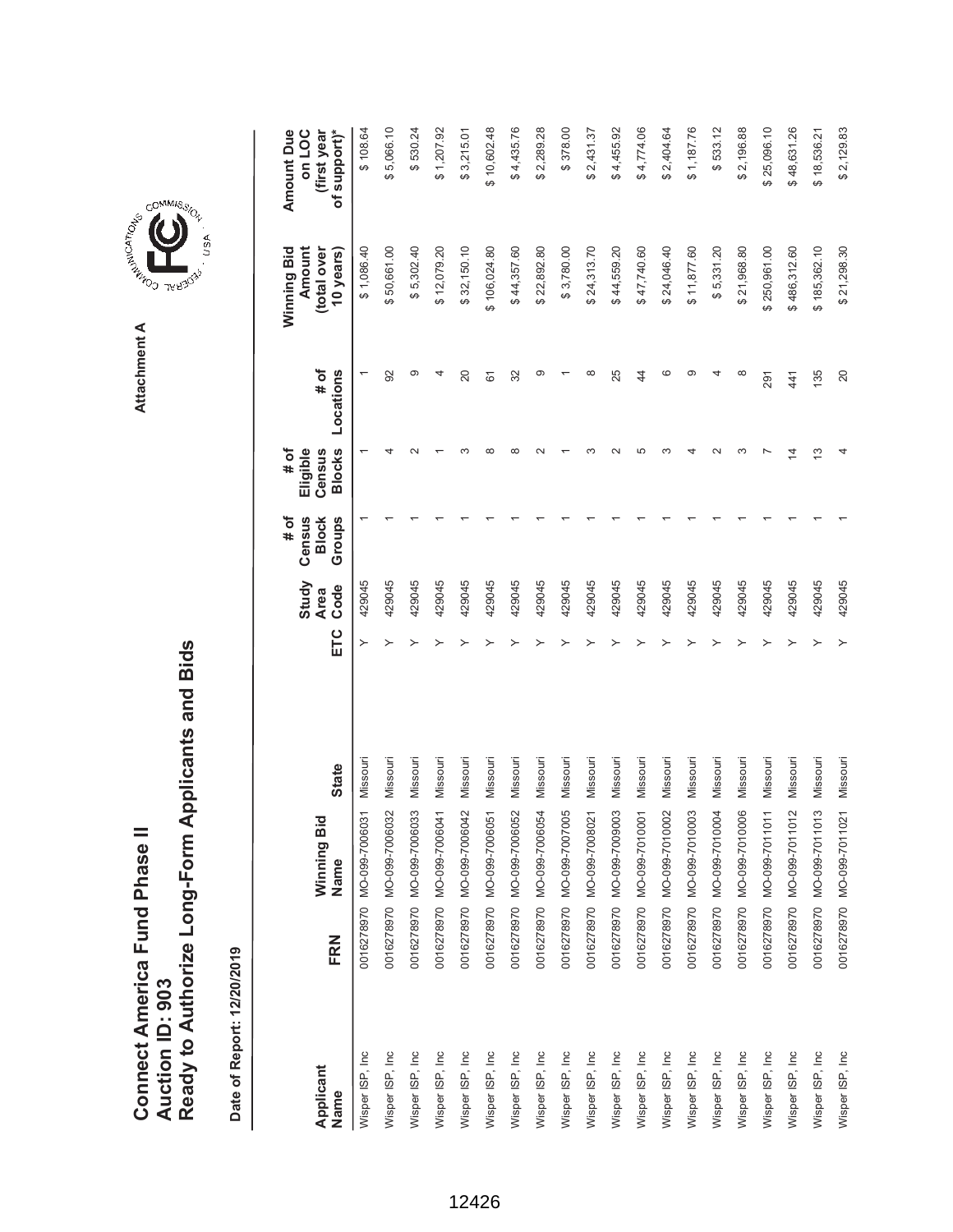Attachment A **Attachment A**

GOMMIS<sub>SION</sub>

, usA

**COMMISSION** 



| Applicant        |     | Winning Bid               |              |     | Study<br><b>Area</b> | Census<br># of<br><b>Block</b> | # of<br>Eligible<br>Census | # of          | Winning Bid<br>Amount<br>(total over | <b>Amount Due</b><br>on LOC<br>(first year |
|------------------|-----|---------------------------|--------------|-----|----------------------|--------------------------------|----------------------------|---------------|--------------------------------------|--------------------------------------------|
| Name             | FRN | Name                      | <b>State</b> | ETC | Code                 | Groups                         | <b>Blocks</b>              | Locations     | 10 years)                            | of support)*                               |
| Wisper ISP, Inc  |     | 0016278970 MO-099-7011022 | Missouri     |     | 429045               |                                | $\mathbf{\Omega}$          | တ             | \$13,792.80                          | \$1,379.28                                 |
| Wisper ISP, Inc  |     | 0016278970 MO-099-7011023 | Missouri     |     | 429045               |                                | $\tilde{C}$                | 302           | \$237,714.50                         | \$23,771.45                                |
| Wisper ISP, Inc  |     | 0016278970 MO-099-7011024 | Missouri     |     | 429045               |                                | $\widetilde{C}$            | 346           | \$389,450.50                         | \$38,945.05                                |
| Wisper ISP, Inc. |     | 0016278970 MO-099-7011025 | Missouri     |     | 429045               |                                | 27                         | 417           | \$1,276,940.00                       | \$127,694.00                               |
| Wisper ISP, Inc  |     | 0016278970 MO-099-7011026 | Missouri     |     | 429045               |                                | 29                         | 435           | \$1,268,332.80                       | \$126,833.28                               |
| Wisper ISP, Inc  |     | 0016278970 MO-099-7012006 | Missouri     |     | 429045               |                                | တ                          | 148           | \$94,733.60                          | \$9,473.36                                 |
| Wisper ISP, Inc  |     | 0016278970 MO-099-7013002 | Missouri     |     | 429045               |                                |                            | S             | \$7,209.20                           | \$720.92                                   |
| Wisper ISP, Inc  |     | 0016278970 MO-099-7013003 | Missouri     |     | 429045               |                                |                            | 5             | \$5,942.20                           | \$594.22                                   |
| Wisper ISP, Inc. |     | 0016278970 MO-099-7014011 | Missouri     |     | 429045               |                                | 24                         | 243           | \$620,513.60                         | \$62,051.36                                |
| Wisper ISP, Inc  |     | 0016278970 MO-099-7014012 | Missouri     |     | 429045               |                                | 29                         | 250           | \$371,345.00                         | \$37,134.50                                |
| Wisper ISP, Inc  |     | 0016278970 MO-099-7014031 | Missouri     |     | 429045               |                                | $\Rightarrow$              | 164           | \$230,898.10                         | \$23,089.81                                |
| Wisper ISP, Inc  |     | 0016278970 MO-099-7014032 | Missouri     |     | 429045               |                                | 51                         | 347           | \$910,776.60                         | \$91,077.66                                |
| Wisper ISP, Inc  |     | 0016278970 MO-099-7014041 | Missouri     |     | 429045               |                                | 5                          | 20            | \$20,329.00                          | \$2,032.90                                 |
| Wisper ISP, Inc  |     | 0016278970 MO-099-7014042 | Missouri     |     | 429045               |                                |                            | $\frac{5}{1}$ | \$6,183.00                           | \$618.30                                   |
| Wisper ISP, Inc  |     | 0016278970 MO-099-7014043 | Missouri     |     | 429045               |                                | $\circ$                    | 98            | \$178,520.30                         | \$17,852.03                                |
| Wisper ISP, Inc  |     | 0016278970 MO-101-9601003 | Missouri     |     | 429045               |                                | ග                          | 29            | \$98,854.20                          | \$9,885.42                                 |
| Wisper ISP, Inc  |     | 0016278970 MO-101-9603004 | Missouri     |     | 429045               |                                |                            |               | \$2,251.20                           | \$225.12                                   |
| Wisper ISP, Inc  |     | 0016278970 MO-105-9601001 | Missouri     |     | 429045               |                                |                            |               | \$32,196.50                          | \$3,219.65                                 |
| Wisper ISP, Inc. |     | 0016278970 MO-105-9601003 | Missouri     |     | 429045               |                                |                            | ო             | \$84,843.20                          | \$8,484.32                                 |
| Wisper ISP, Inc  |     | 0016278970 MO-105-9602981 | Missouri     |     | 429045               |                                |                            |               | \$49,935.10                          | \$4,993.51                                 |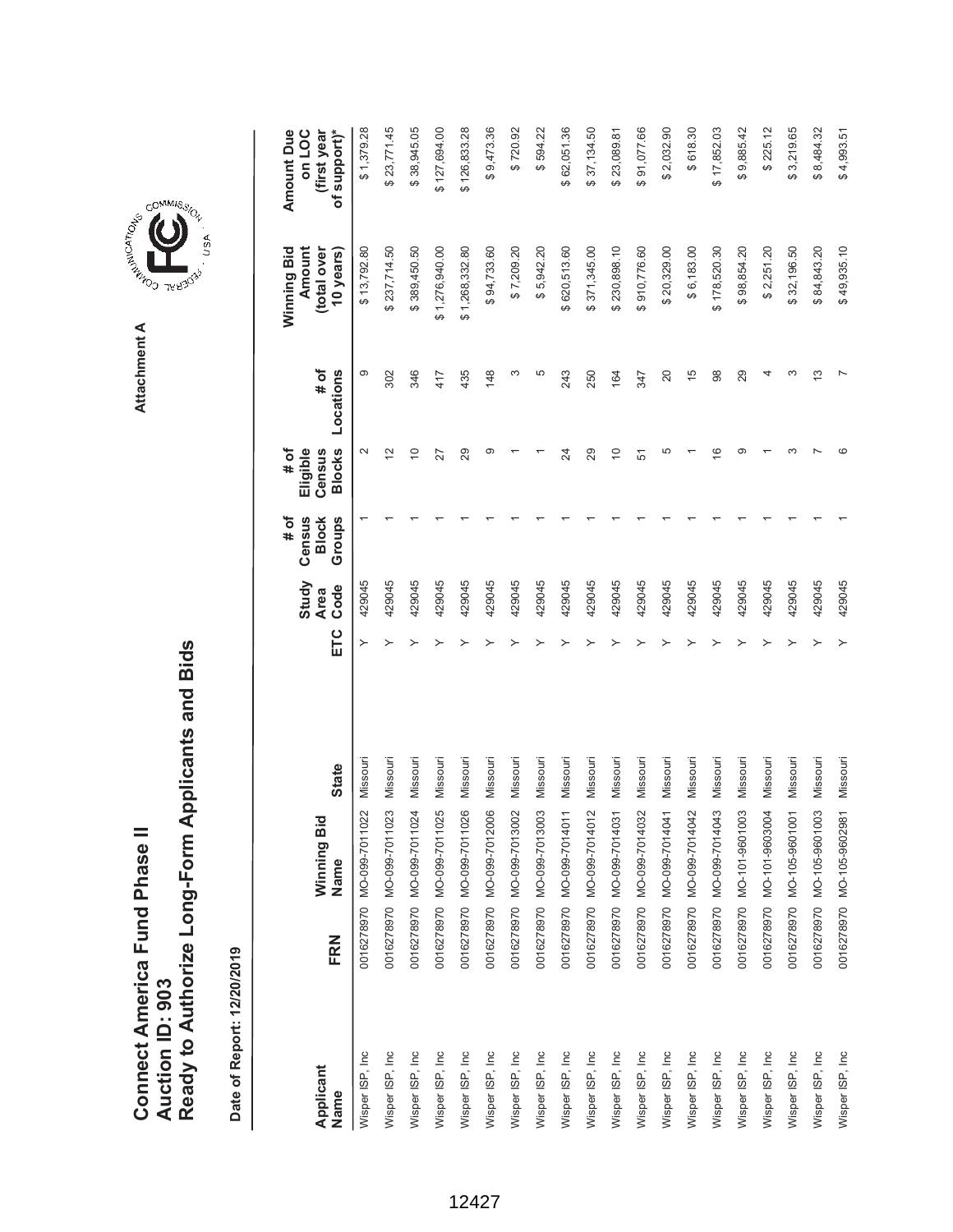**AREA COMMISSION** Attachment A **Attachment A**

COMMIS<sub>SION</sub>

, USA

| Applicant<br>Name | FRN | Winning Bid<br>Name       | <b>State</b> | ETC | Study<br>Code<br><b>Area</b> | # of<br>Census<br>Groups<br><b>Block</b> | <b>Blocks</b><br>$#$ of<br>Eligible<br>Census | $\frac{4}{10}$<br>Locations | Winning Bid<br>(total over<br>Amount<br>10 years) | Amount Due<br>of support)*<br>on LOC<br>(first year |
|-------------------|-----|---------------------------|--------------|-----|------------------------------|------------------------------------------|-----------------------------------------------|-----------------------------|---------------------------------------------------|-----------------------------------------------------|
| Wisper ISP, Inc   |     | 0016278970 MO-105-9602982 | Missouri     | ≻   | 429045                       |                                          | $\overline{1}$                                | $\overline{ }$              | \$99,460.10                                       | \$9,946.01                                          |
| Wisper ISP, Inc   |     | 0016278970 MO-105-9602983 | Missouri     |     | 429045                       |                                          | 21                                            | 26                          | \$195,706.70                                      | \$19,570.67                                         |
| Wisper ISP, Inc.  |     | 0016278970 MO-105-9602984 | Missouri     |     | 429045                       |                                          |                                               | $\infty$                    | \$85,853.10                                       | \$8,585.31                                          |
| Wisper ISP, Inc   |     | 0016278970 MO-105-9602985 | Missouri     |     | 429045                       |                                          |                                               | 21                          | \$152,737.30                                      | \$15,273.73                                         |
| Wisper ISP, Inc   |     | 0016278970 MO-105-9602986 | Missouri     |     | 429045                       |                                          |                                               |                             | \$32,196.50                                       | \$3,219.65                                          |
| Wisper ISP, Inc   |     | 0016278970 MO-105-9603004 | Missouri     |     | 429045                       |                                          |                                               |                             | \$9,816.80                                        | \$981.68                                            |
| Wisper ISP, Inc   |     | 0016278970 MO-105-9605003 | Missouri     |     | 429045                       |                                          |                                               |                             | \$3,164.00                                        | \$316.40                                            |
| Wisper ISP, Inc   |     | 0016278970 MO-107-0901001 | Missouri     |     | 429045                       |                                          |                                               |                             | \$58,906.40                                       | \$5,890.64                                          |
| Wisper ISP, Inc.  |     | 0016278970 MO-107-0901002 | Missouri     |     | 429045                       |                                          |                                               |                             | \$32,196.50                                       | \$3,219.65                                          |
| Wisper ISP, Inc   |     | 0016278970 MO-107-0901003 | Missouri     |     | 429045                       |                                          |                                               |                             | \$10,730.10                                       | \$1,073.01                                          |
| Wisper ISP, Inc   |     | 0016278970 MO-107-0901004 | Missouri     |     | 429045                       |                                          |                                               |                             | \$11,866.40                                       | \$1,186.64                                          |
| Wisper ISP, Inc   |     | 0016278970 MO-107-0902005 | Missouri     |     | 429045                       |                                          |                                               |                             | \$9,816.80                                        | \$981.68                                            |
| Wisper ISP, Inc   |     | 0016278970 MO-107-0903001 | Missouri     |     | 429045                       |                                          |                                               |                             | \$75,116.90                                       | \$7,511.69                                          |
| Wisper ISP, Inc   |     | 0016278970 MO-107-0904002 | Missouri     |     | 429045                       |                                          |                                               |                             | \$42,926.60                                       | \$4,292.66                                          |
| Wisper ISP, Inc   |     | 0016278970 MO-107-0905002 | Missouri     |     | 429045                       |                                          |                                               |                             | \$10,730.10                                       | \$1,073.01                                          |
| Wisper ISP, Inc   |     | 0016278970 MO-107-0906013 | Missouri     |     | 429045                       |                                          |                                               |                             | \$9,816.80                                        | \$981.68                                            |
| Wisper ISP, Inc.  |     | 0016278970 MO-107-0906023 | Missouri     |     | 429045                       |                                          |                                               |                             | \$9,816.80                                        | \$981.68                                            |
| Wisper ISP, Inc.  |     | 0016278970 MO-109-4701001 | Missouri     |     | 429045                       |                                          | ഉ                                             | 43                          | \$460,935.80                                      | \$46,093.58                                         |
| Wisper ISP, Inc   |     | 0016278970 MO-109-4701003 | Missouri     |     | 429045                       |                                          |                                               |                             | \$7,728.00                                        | \$772.80                                            |
| Wisper ISP, Inc   |     | 0016278970 MO-109-4701004 | Missouri     |     | 429045                       |                                          |                                               | 15                          | \$86,363.20                                       | \$8,636.32                                          |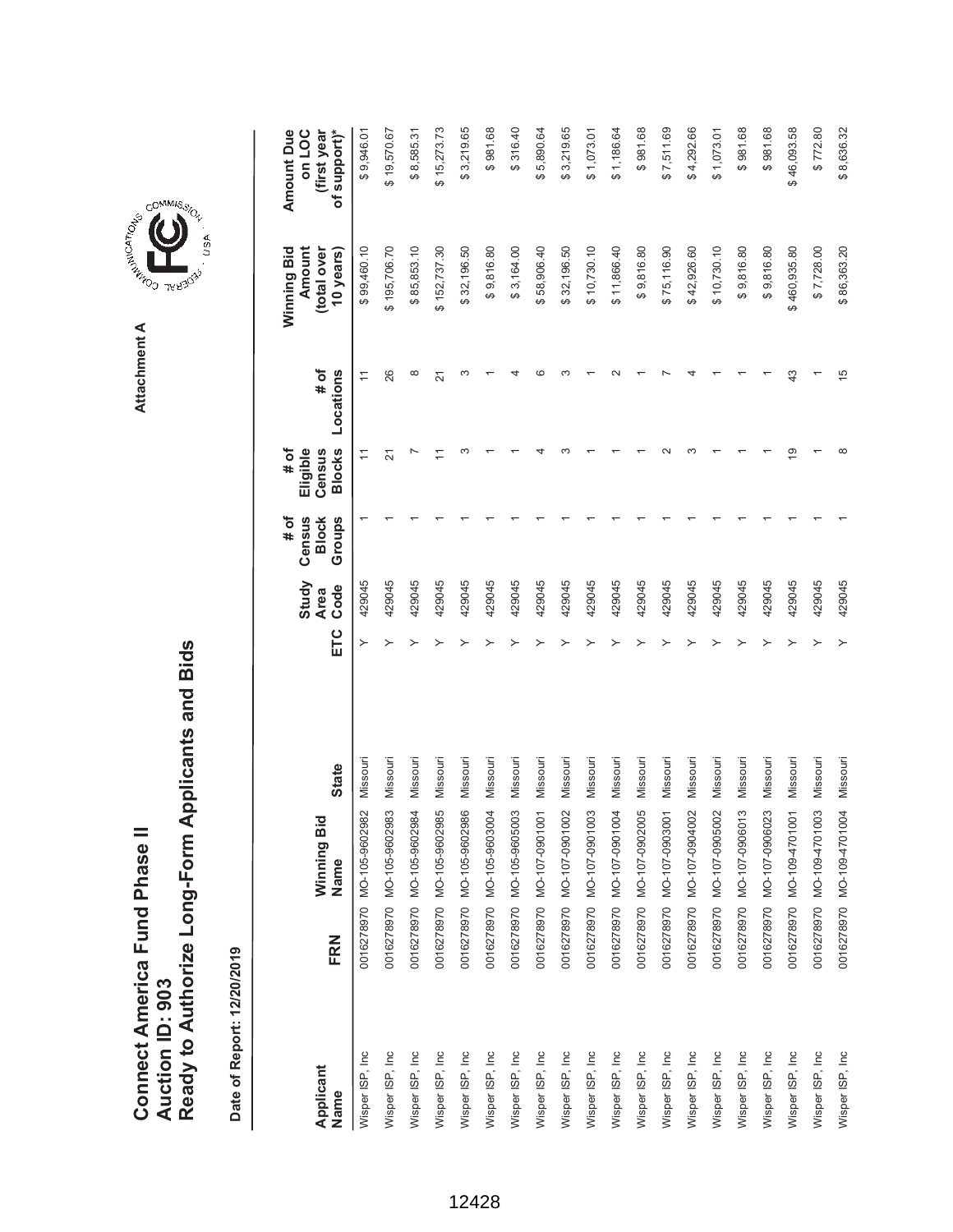|                               |                 | Ready to Authorize Long-Form Applicants and Bids |
|-------------------------------|-----------------|--------------------------------------------------|
| Connect America Fund Phase II |                 |                                                  |
|                               | Auction ID: 903 |                                                  |



GOMMIS<sub>SION</sub>

USA

| Applicant<br>Name | FRN | Winning Bid<br>Name       | <b>State</b> | ETC | Study<br>Code<br><b>Area</b> | # of<br>Census<br><b>Block</b><br>Groups | <b>Blocks</b><br># of<br>Census<br>Eligible | Locations<br># of | Winning Bid<br>(total over<br>Amount<br>10 years) | Amount Due<br>of support)*<br>on LOC<br>(first year |
|-------------------|-----|---------------------------|--------------|-----|------------------------------|------------------------------------------|---------------------------------------------|-------------------|---------------------------------------------------|-----------------------------------------------------|
| Wisper ISP, Inc   |     | 0016278970 MO-109-4702003 | Missouri     | ≻   | 429045                       |                                          |                                             | 5                 | \$56,106.40                                       | \$5,610.64                                          |
| Wisper ISP, Inc   |     | 0016278970 MO-109-4702004 | Missouri     |     | 429045                       |                                          |                                             |                   | \$3,074.40                                        | \$307.44                                            |
| Wisper ISP, Inc.  |     | 0016278970 MO-109-4702005 | Missouri     |     | 429045                       |                                          |                                             |                   | \$76.00                                           | \$7.60                                              |
| Wisper ISP, Inc   |     | 0016278970 MO-109-4702006 | Missouri     |     | 429045                       |                                          |                                             | ∞                 | \$316.80                                          | \$31.68                                             |
| Wisper ISP, Inc   |     | 0016278970 MO-109-4703001 | Missouri     |     | 429045                       |                                          | ഇ                                           | 55                | \$242,771.20                                      | \$24,277.12                                         |
| Wisper ISP, Inc   |     | 0016278970 MO-109-4703002 | Missouri     |     | 429045                       |                                          | ω                                           | 5                 | \$22,461.60                                       | \$2,246.16                                          |
| Wisper ISP, Inc   |     | 0016278970 MO-109-4703003 | Missouri     |     | 429045                       |                                          | $\frac{6}{5}$                               | 35                | 214,798.10                                        | \$21,479.81                                         |
| Wisper ISP, Inc   |     | 0016278970 MO-1094703004  | Missouri     |     | 429045                       |                                          | 27                                          | 142               | \$408,411.10                                      | \$40,841.11                                         |
| Wisper ISP, Inc   |     | 0016278970 MO-109-4704001 | Missouri     |     | 429045                       |                                          | 32                                          | 109               | \$308,963.20                                      | \$30,896.32                                         |
| Wisper ISP, Inc   |     | 0016278970 MO-109-4704002 | Missouri     |     | 429045                       |                                          | $\sim$                                      | $\frac{2}{3}$     | \$25,468.80                                       | \$2,546.88                                          |
| Wisper ISP, Inc   |     | 0016278970 MO-109-4704003 | Missouri     |     | 429045                       |                                          |                                             | $\sim$            | \$3,348.80                                        | \$334.88                                            |
| Wisper ISP, Inc   |     | 0016278970 MO-109-4704004 | Missouri     |     | 429045                       |                                          |                                             | S                 | \$95.00                                           | \$9.50                                              |
| Wisper ISP, Inc   |     | 0016278970 MO-109-4705001 | Missouri     |     | 429045                       |                                          | ₽                                           | 46                | \$90,826.40                                       | \$9,082.64                                          |
| Wisper ISP, Inc   |     | 0016278970 MO-109-4705002 | Missouri     |     | 429045                       |                                          |                                             | 17                | \$63,677.60                                       | \$6,367.76                                          |
| Wisper ISP, Inc   |     | 0016278970 MO-109-4705003 | Missouri     |     | 429045                       |                                          |                                             | 28                | \$87,326.40                                       | \$8,732.64                                          |
| Wisper ISP, Inc   |     | 0016278970 MO-109-4705004 | Missouri     |     | 429045                       |                                          |                                             | $\frac{8}{3}$     | \$6,860.80                                        | \$686.08                                            |
| Wisper ISP, Inc   |     | 0016278970 MO-109-4706013 | Missouri     |     | 429045                       |                                          |                                             |                   | \$836.20                                          | \$83.62                                             |
| Wisper ISP, Inc   |     | 0016278970 MO-113-8101001 | Missouri     |     | 429045                       |                                          | 36                                          | 423               | \$690,603.70                                      | \$69,060.37                                         |
| Wisper ISP, Inc   |     | 0016278970 MO-113-8101002 | Missouri     |     | 429045                       |                                          | $\overline{5}$                              | 312               | \$914,060.00                                      | \$91,406.00                                         |
| Wisper ISP, Inc   |     | 0016278970 MO-113-8101003 | Missouri     |     | 429045                       |                                          | $\sim$                                      | $\mathbf{\sim}$   | \$544.80                                          | \$54.48                                             |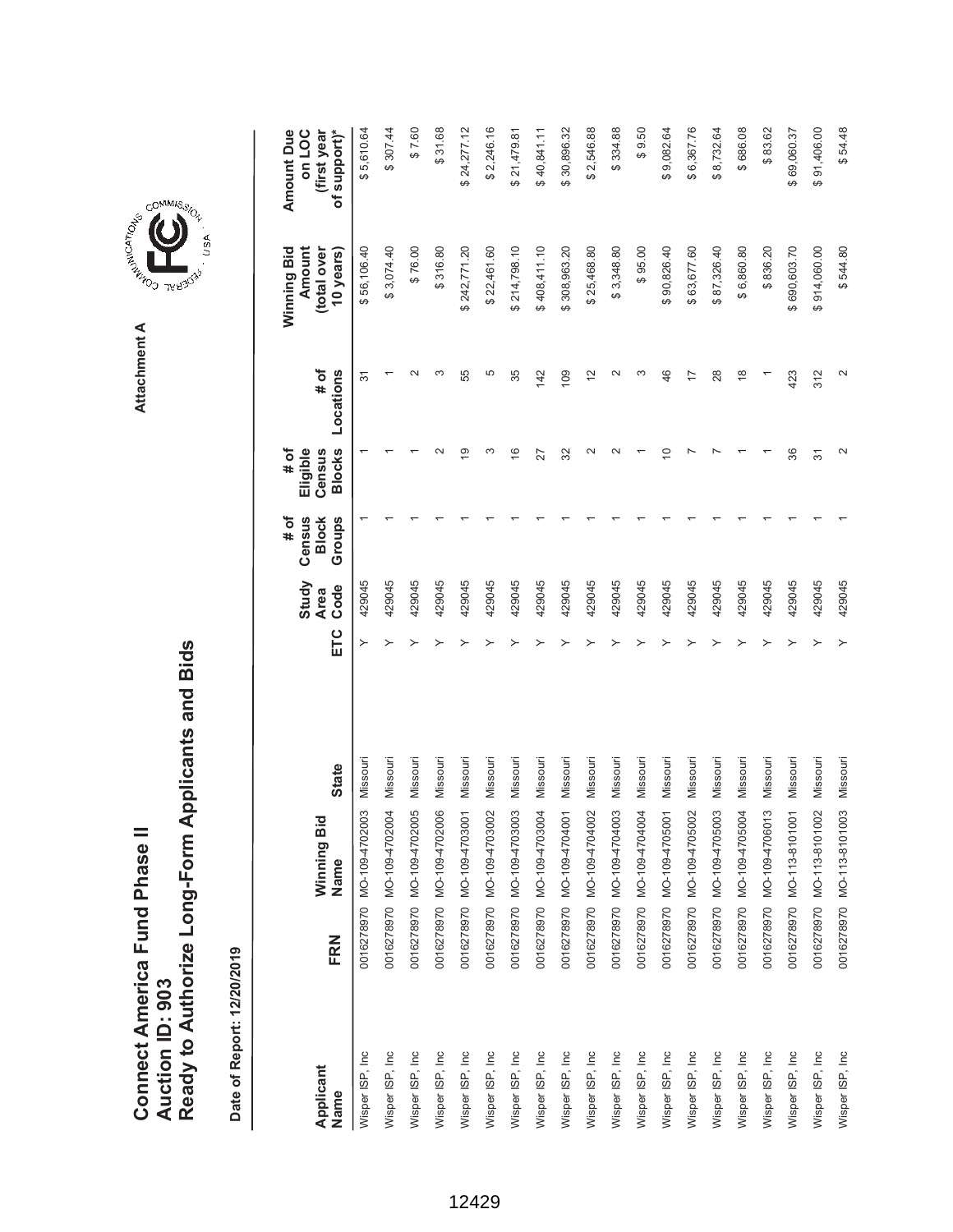| Connect America Fund Phase II |                 | Ready to Authorize Long-Form Applicants and Bids |
|-------------------------------|-----------------|--------------------------------------------------|
|                               | Auction ID: 903 |                                                  |

**COMMISSIC**<br>SIRING THESE Attachment A **Attachment A**

GOMMIS<sub>SION</sub>

USA

|                   |     |                           |              | Study                      |        | # of<br>Census         | # of<br>Eligible        |                   | Winning Bid<br>Amount    | Amount Due<br>on LOC        |
|-------------------|-----|---------------------------|--------------|----------------------------|--------|------------------------|-------------------------|-------------------|--------------------------|-----------------------------|
| Applicant<br>Name | FRN | Winning Bid<br>Name       | <b>State</b> | Code<br><b>Area</b><br>ETC |        | Groups<br><b>Block</b> | <b>Blocks</b><br>Census | Locations<br># of | (total over<br>10 years) | of support)*<br>(first year |
| Wisper ISP, Inc   |     | 0016278970 MO-113-8102022 | Missouri     |                            | 429045 |                        |                         | $\sim$            | \$4,033.70               | \$403.37                    |
| Wisper ISP, Inc   |     | 0016278970 MO-113-8102023 | Missouri     |                            | 429045 |                        |                         |                   | \$15,645.30              | \$1,564.53                  |
| Wisper ISP, Inc   |     | 0016278970 MO-113-8102025 | Missouri     |                            | 429045 |                        |                         |                   | \$10,730.10              | \$1,073.01                  |
| Wisper ISP, Inc   |     | 0016278970 MO-113-8103011 | Missouri     |                            | 429045 |                        |                         |                   | \$6,428.80               | \$642.88                    |
| Wisper ISP, Inc   |     | 0016278970 MO-113-8103031 | Missouri     |                            | 429045 |                        |                         |                   | \$145.60                 | \$14.56                     |
| Wisper ISP, Inc   |     | 0016278970 MO-113-8103041 | Missouri     |                            | 429045 |                        |                         | 5                 | \$7,308.00               | \$730.80                    |
| Wisper ISP, Inc   |     | 0016278970 MO-113-8103042 | Missouri     |                            | 429045 |                        | 15                      | $\overline{8}$    | \$92,586.00              | \$9,258.60                  |
| Wisper ISP, Inc   |     | 0016278970 MO-113-8104001 | Missouri     |                            | 429045 |                        |                         | 22                | \$56,112.00              | \$5,611.20                  |
| Wisper ISP, Inc   |     | 0016278970 MO-113-8104004 | Missouri     |                            | 429045 |                        |                         | ო                 | \$5,498.80               | \$549.88                    |
| Wisper ISP, Inc   |     | 0016278970 MO-123-9601001 | Missouri     |                            | 429045 |                        | 56                      | 389               | \$1,176,358.40           | \$117,635.84                |
| Wisper ISP, Inc   |     | 0016278970 MO-123-9601002 | Missouri     |                            | 429045 |                        | 57                      | 286               | \$1,902,370.40           | \$190,237.04                |
| Wisper ISP, Inc   |     | 0016278970 MO-123-9601003 | Missouri     |                            | 429045 |                        | 55                      | 465               | \$1,188,566.40           | \$118,856.64                |
| Wisper ISP, Inc   |     | 0016278970 MO-123-9601004 | Missouri     |                            | 429045 |                        | 89                      | 433               | \$2,107,616.00           | \$210,761.60                |
| Wisper ISP, Inc   |     | 0016278970 MO-123-9602001 | Missouri     |                            | 429045 |                        |                         |                   | \$1,075.20               | \$107.52                    |
| Wisper ISP, Inc   |     | 0016278970 MO-123-9602002 | Missouri     |                            | 429045 |                        | σ.                      | 73                | \$55,703.20              | \$5,570.32                  |
| Wisper ISP, Inc   |     | 0016278970 MO-123-9602004 | Missouri     |                            | 429045 |                        | $\mathbf{\sim}$         |                   | \$18,306.40              | \$1,830.64                  |
| Wisper ISP, Inc   |     | 0016278970 MO-123-9603001 | Missouri     |                            | 429045 |                        | 23                      | 262               | \$449,568.00             | \$44,956.80                 |
| Wisper ISP, Inc   |     | 0016278970 MO-123-9603002 | Missouri     |                            | 429045 |                        | $\frac{4}{3}$           | 280               | \$1,294,036.80           | \$129,403.68                |
| Wisper ISP, Inc   |     | 0016278970 MO-123-9603003 | Missouri     |                            | 429045 |                        | R,                      | 449               | \$1,553,518.40           | \$155,351.84                |
| Wisper ISP, Inc   |     | 0016278970 MO-131-9625003 | Missouri     |                            | 429045 |                        | 80                      | 72                | \$289,785.60             | \$28,978.56                 |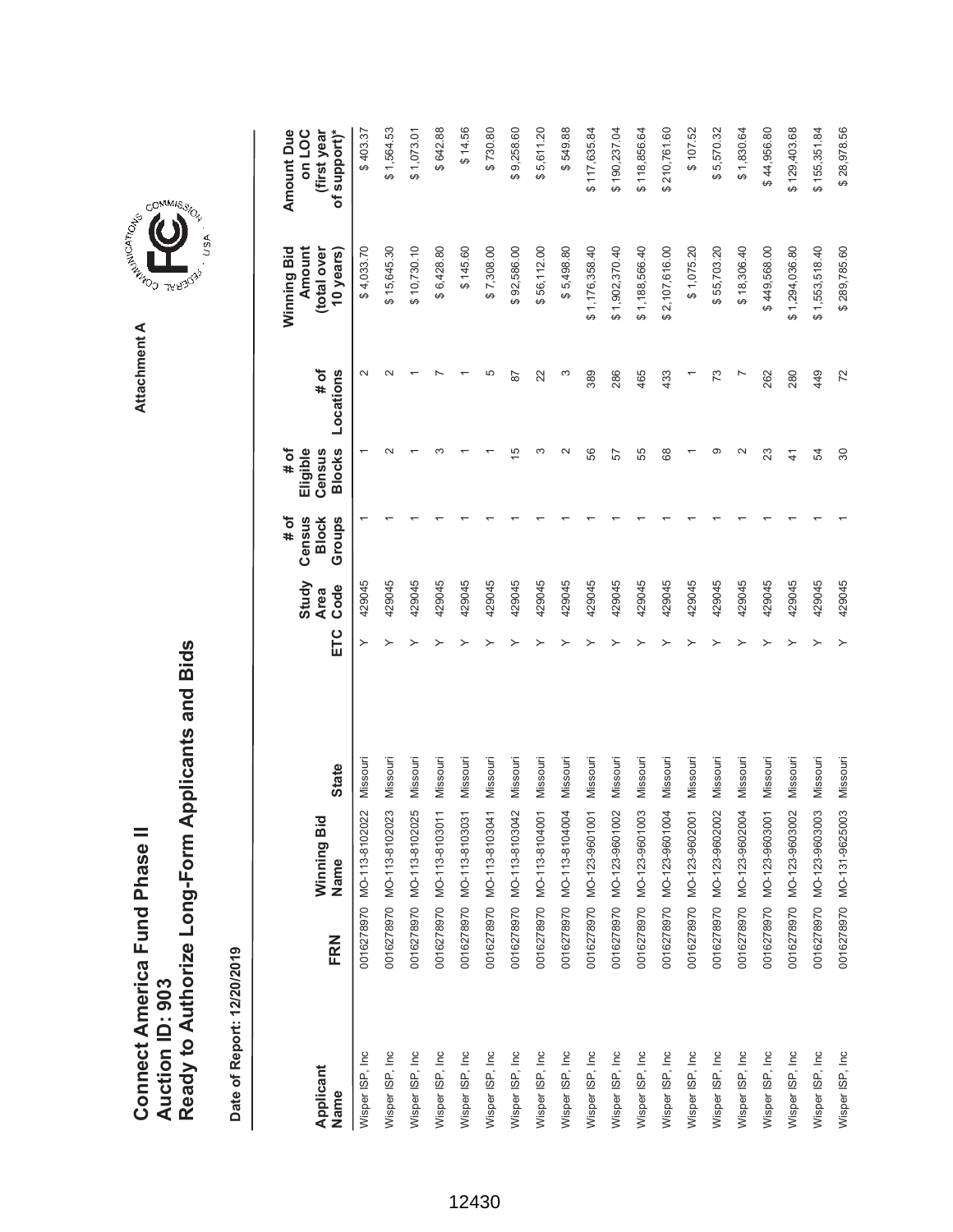| Connect America Fund Phase II |                 | Ready to Authorize Long-Form Applicants and Bids |
|-------------------------------|-----------------|--------------------------------------------------|
|                               | Auction ID: 903 |                                                  |

Date of Report: 12/20/2019 **Date of Report: 12/20/2019**

| Applicant       |     | ਠ<br>Winning Bi                            |              |     | Study<br><b>Area</b> | Census<br># of<br><b>Block</b> | Eligible<br># of<br>Census | # of           | Winning Bid<br>Amount<br>(total over | (first year<br><b>Amount Due</b><br>on LOC |
|-----------------|-----|--------------------------------------------|--------------|-----|----------------------|--------------------------------|----------------------------|----------------|--------------------------------------|--------------------------------------------|
| Name            | FRN | Name                                       | <b>State</b> | ETC | Code                 | Groups                         | <b>Blocks</b>              | Locations      | 10 years)                            | of support)*                               |
| Wisper ISP, Inc |     | 90<br>0016278970 MO-131-96250              | Missour      |     | 429045               |                                | 15                         | 67             | \$162,013.00                         | \$16,201.30                                |
| Wisper ISP, Inc |     | $\overline{0}$<br>0016278970 MO-131-96250  | Missouri     |     | 429045               |                                | 4                          | တ              | \$69,568.00                          | \$6,956.80                                 |
| Wisper ISP, Inc |     | $\overline{6}$<br>0016278970 MO-131-96260  | Missouri     |     | 429045               |                                | 27                         | 175            | \$195,569.60                         | \$19,556.96                                |
| Wisper ISP, Inc |     | 02<br>0016278970 MO-131-96260              | Missouri     |     | 429045               |                                | $\overline{\mathcal{Z}}$   | 289            | \$237,864.60                         | \$23,786.46                                |
| Wisper ISP, Inc |     | $\overline{9}$<br>0016278970 MO-131-96260  | Missouri     |     | 429045               |                                | 21                         | 217            | \$136,640.50                         | \$13,664.05                                |
| Wisper ISP, Inc |     | $\overline{6}$<br>0016278970 MO-131-96270  | Missouri     |     | 429045               |                                | ω                          | ∞              | \$12,223.80                          | \$1,222.38                                 |
| Wisper ISP, Inc |     | 0016278970 MO-131-9627002                  | Missouri     |     | 429045               |                                | 63                         | 495            | \$497,355.50                         | \$49,735.55                                |
| Wisper ISP, Inc |     | $\overline{5}$<br>0016278970 MO-131-96280  | Missouri     |     | 429045               |                                | 78                         | 494            | \$1,076,921.10                       | \$107,692.11                               |
| Wisper ISP, Inc |     | $\approx$<br>0016278970 MO-131-96280       | Missouri     |     | 429045               |                                | $\overline{9}$             | 142            | \$168,487.60                         | \$16,848.76                                |
| Wisper ISP, Inc |     | $\overline{0}3$<br>0016278970 MO-131-96280 | Missouri     |     | 429045               |                                | 47                         | 364            | \$771,340.10                         | \$77,134.01                                |
| Wisper ISP, Inc |     | $\overline{5}$<br>0016278970 MO-131-96290  | Missouri     |     | 429045               |                                |                            | 5              | \$908.80                             | \$90.88                                    |
| Wisper ISP, Inc |     | 05<br>0016278970 MO-131-96290              | Missouri     |     | 429045               |                                |                            | $\frac{6}{5}$  | \$16,992.70                          | \$1,699.27                                 |
| Wisper ISP, Inc |     | $\overline{5}$<br>0016278970 MO-141-47030  | Missouri     |     | 429045               |                                |                            | 23             | \$9,299.40                           | \$929.94                                   |
| Wisper ISP, Inc |     | 0016278970 MO-141-4703002                  | Missouri     |     | 429045               |                                | 5                          | 54             | \$28,307.70                          | \$2,830.77                                 |
| Wisper ISP, Inc |     | $\overline{0}3$<br>0016278970 MO-141-47030 | Missouri     |     | 429045               |                                | 5                          | 51             | \$34,979.70                          | \$3,497.97                                 |
| Wisper ISP, Inc |     | $\overline{5}$<br>0016278970 MO-141-47040  | Missouri     |     | 429045               |                                | $\overline{a}$             | 376            | \$464,283.30                         | \$46,428.33                                |
| Wisper ISP, Inc |     | 0016278970 MO-141-4704002                  | Missouri     |     | 429045               |                                |                            | $\overline{4}$ | \$9,618.90                           | \$961.89                                   |
| Wisper ISP, Inc |     | $\overline{0}$<br>0016278970 MO-141-47040  | Missouri     |     | 429045               |                                |                            | $\tilde{c}$    | \$9,025.00                           | \$902.50                                   |
| Wisper ISP, Inc |     | $\overline{0}$<br>0016278970 MO-141-47050  | Missouri     |     | 429045               |                                |                            |                | \$877.30                             | \$87.73                                    |
| Wisper ISP, Inc |     | 0016278970 MO-143-9604002                  | Missouri     |     | 429045               |                                |                            |                | \$32,196.50                          | \$3,219.65                                 |



USA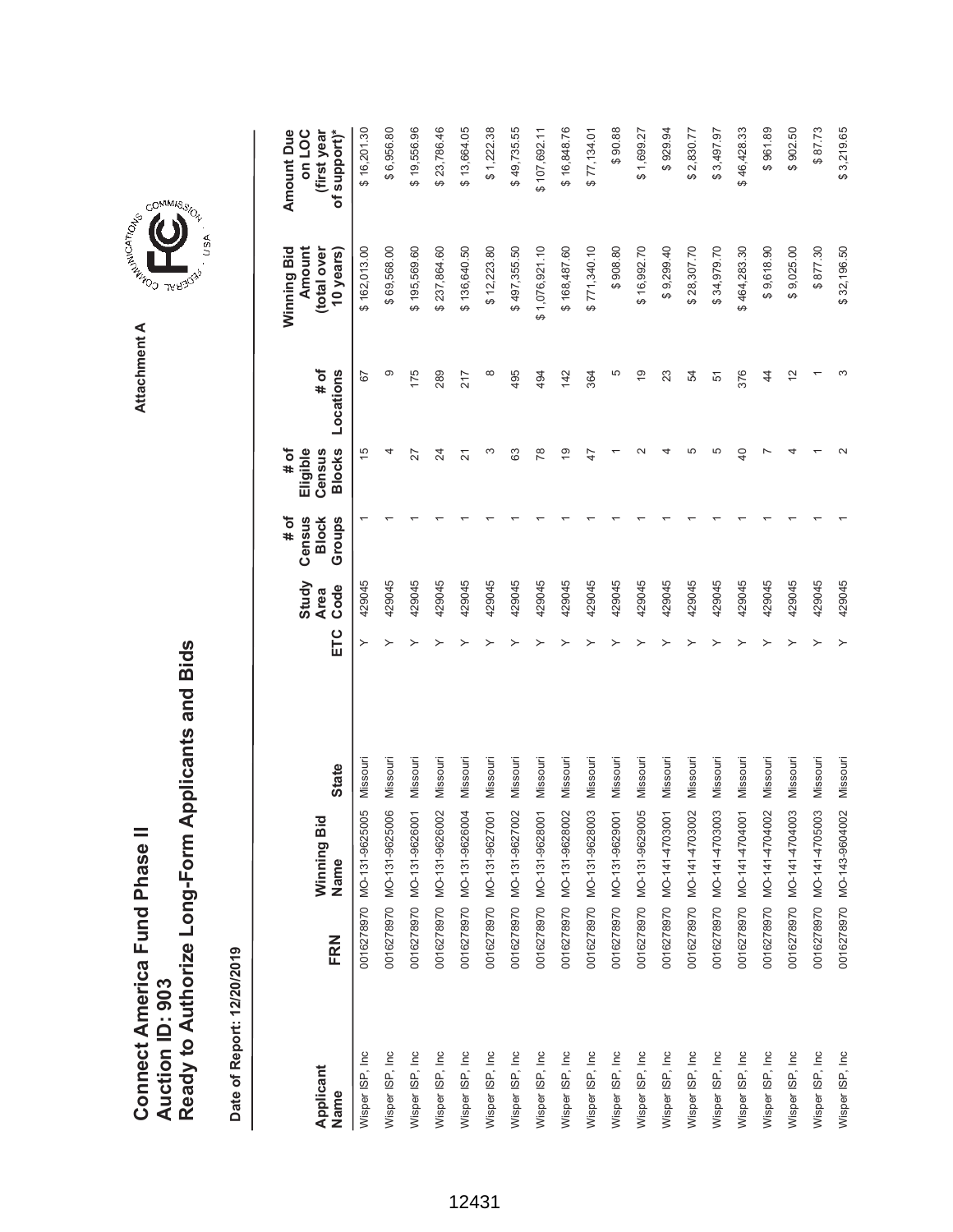Ready to Authorize Long-Form Applicants and Bids **Ready to Authorize Long-Form Applicants and Bids** Connect America Fund Phase II **Connect America Fund Phase II Auction ID: 903 Auction ID: 903**

Date of Report: 12/20/2019 **Date of Report: 12/20/2019**

 $$187,797.12$  $$575.12$  $$155,471.12$ \$136,478.16 **ETC Ode Oode Slocks Locations Blows Blows Sears)** \$5,196.80 \$32,852.96 \$328.70 \$101,625.44 \$103,602.24 \$84,547.12 \$38,936.18 \$31,940.72 \$124,529.44 \$61,074.00 105,612.80 \$61,759.20  $$17,371.20$ **(first year** Wisper ISP, Inc 0016278970 MO-145-0204005 Missouri Y \$ 51,968.00 \$ 5,196.80 429045 1 2 14 \$18,422.32 Wisper ISP, Inc 0016278970 MO-145-0204006 Missouri Y \$ 184,223.20 \$ 18,422.32 429045 1 13 47 Wisper ISP, Inc 0016278970 MO-145-0210001 Missouri Y \$ 328,529.60 \$ 32,852.96 429045 1 18 133 Wisper ISP, Inc 0016278970 MO-155-4705001 Missouri Y \$ 3,287.00 \$ 328.70 429045 1 1 3 τις 2015/19101 Missouri Sa 1020 Ot Γ βτ062τ λ Ξηρωες του ΣΑΣ 1,021014 1,0210101 21,020123100 20102 1 41,020100 र2:209:601 \$ 00122019:601 \$ 1,036 De a 1,040021 > 1,040021 2,036,020 1,036,020 1,036,020 1 401,092.02 0,082.29100 Wisper ISP, Inc 0016278970 MO-157-4701003 Missouri Y \$ 845,471.20 \$ 84,547.12 429045 1 55 362 Wisper ISP, Inc 0016278970 MO-157-4702001 Missouri Y \$ 389,361.80 \$ 38,936.18 429045 1 32 314 Wisper ISP, Inc 0016278970 MO-157-4702002 Missouri Y \$ 319,407.20 \$ 31,940.72 429045 1 25 211 Wisper ISP, Inc 0016278970 MO-157-4702003 Missouri Y \$ 1,877,971.20 \$ 187,797.12 429045 1 77 748 Wisper ISP, Inc 0016278970 MO-157-4704003 Missouri Y \$ 5,751.20 \$ 575.12 429045 1 1 1 Wisper ISP, Inc 0016278970 MO-157-4705001 Missouri Y \$ 1,554,711.20 \$ 155,471.12 429045 1 80 303 Wisper ISP, Inc 0016278970 MO-157-4705002 Missouri Y \$ 1,364,781.60 \$ 136,478.16 429045 1 56 454 Wisper ISP, Inc 0016278970 MO-157-4705003 Missouri Y \$ 1,245,294.40 \$ 124,529.44 429045 1 62 570 Wisper ISP, Inc 0016278970 MO-159-4801001 Missouri Y \$ 610,740.00 \$ 61,074.00 429045 1 62 379 O8/25/0504 SO 884 N T → StO62t X → Emerical 200108469-OM O268223100 No.62.20100 - 201-658.00 AS8.02. Wisper ISP, Inc 0016278970 MO-159-4801003 Missouri Y \$ 617,592.00 \$ 61,759.20 429045 1 53 173 \$88,883.60 Wisper ISP, Inc 0016278970 MO-159-4802001 Missouri Y \$ 888,836.00 \$ 88,883.60 429045 1 84 349 Wisper ISP, Inc 0016278970 MO-159-4802003 Missouri Y \$ 173,712.00 \$ 17,371.20 429045 1 11 85 \$61,237.55 Wisper ISP, Inc 0016278970 MO-159-4803001 Missouri Y \$ 612,375.50 \$ 61,237.55 429045 1 35 217 **Amount Due Amount Due on LOC** (total over **(total over**  \$51,968.00 \$328,529.60 \$1,016,254.40 \$1,036,022.40 \$845,471.20 \$389,361.80 \$319,407.20 \$1,877,971.20 \$1,364,781.60 \$1,245,294.40 **Amount** \$184,223.20 \$3,287.00  $$5,751.20$ \$1,554,711.20 \$610,740.00 \$1,056,128.00 \$617,592.00 \$888,836.00 Winning Bid **Winning Bid 10 years)**  $$173,712.00$ \$612,375.50 **# of**  $\infty$ Locations  $\overline{4}$ 133 303 570 379 349 85 **Locations**  $\overline{4}$ 250 381 362  $314$  $211$  $748$ 454 188 **173**  $217$ **Eligible # of Census Blocks**  $\sim$  $\frac{1}{2}$  $\frac{8}{1}$  $\overline{a}$  $\overline{a}$ 25 35 55  $\mathfrak{B}$  $\overline{7}$  $\pmb{\mathbb{S}}$ 56 62 62  $\overline{r}$ 53  $\mathfrak{A}$  $\overline{z}$ **# of Groups Census Block Study** 429045 429045 429045 429045 429045 429045 429045 429045 429045 429045 429045 429045 429045 429045 429045 429045 429045 429045 429045 429045 **Code Area** ETC  $\rightarrow$ Missouri Missouri Missouri Missouri Missouri Missouri Missouri Missouri Missouri Missouri Missouri Missouri Missouri Missouri Missouri Missouri Missouri Missouri Missouri 0016278970 MO-159-4803001 Missouri **State Name State** 0016278970 MO-145-0204005 MO-157-4702001 MO-157-4702003 MO-145-0204006 MO-145-0210001 MO-155-4705001 MO-157-4701001 MO-157-4701003 MO-157-4704003 0016278970 MO-157-4705001 0016278970 MO-157-4705002 MO-159-4801002 MO-159-4801003 MO-159-4802001 MO-157-4701002 MO-157-4702002 MO-157-4705003 MO-159-4801001 MO-159-4802003 Winning Bid **Winning Bid** Name 0016278970 0016278970 0016278970 0016278970 0016278970 0016278970 0016278970 0016278970 0016278970 0016278970 0016278970 0016278970 0016278970 0016278970 0016278970 0016278970 FRN **Name FRN** Wisper ISP, Inc. Wisper ISP, Inc. Wisper ISP, Inc. Wisper ISP, Inc. Wisper ISP, Inc. Wisper ISP, Inc. Wisper ISP, Inc. Wisper ISP, Inc. Wisper ISP, Inc Wisper ISP, Inc. Wisper ISP, Inc Wisper ISP, Inc Wisper ISP, Inc Wisper ISP, Inc Wisper ISP, Inc Wisper ISP, Inc Wisper ISP, Inc. Wisper ISP, Inc Wisper ISP, Inc Wisper ISP, Inc **Applicant** Name



GOMMIS<sub>SION</sub>

Attachment A **Attachment A**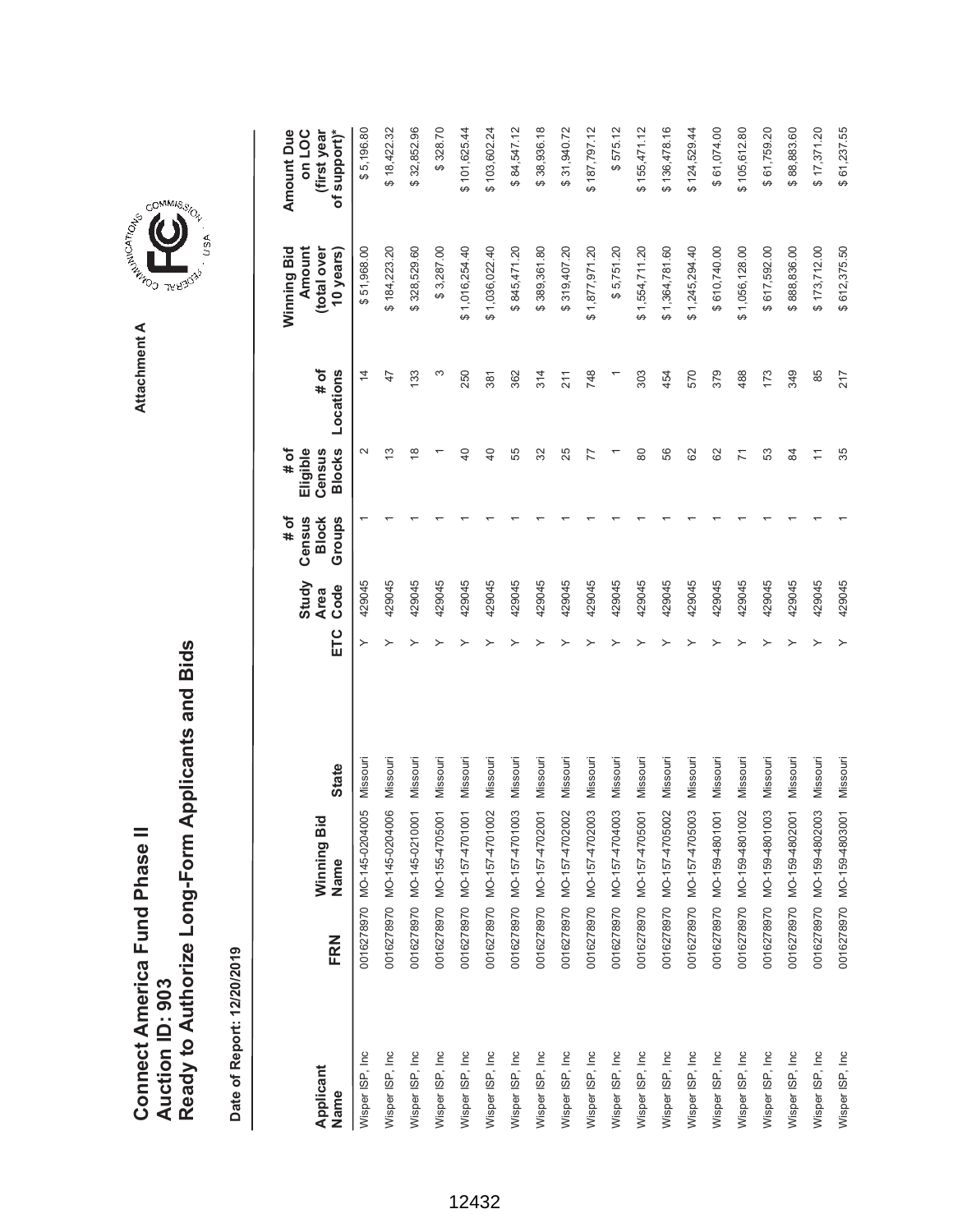Ready to Authorize Long-Form Applicants and Bids **Ready to Authorize Long-Form Applicants and Bids** Connect America Fund Phase II **Connect America Fund Phase II Auction ID: 903 Auction ID: 903**

Date of Report: 12/20/2019 **Date of Report: 12/20/2019**

\$371.38  $$2,430.45$ \$4,048.55 \$286.75 \$7,832.16 **ETC Ode Oode Slocks Locations Blows Blows Sears)** \$50,370.10 \$28,372.85 \$5,222.80 \$3,674.00 \$245.85  $$1,158.47$  $$124.93$  $$124.93$ \$5,434.92 \$2,142.72 \$40,360.14 \$5,963.78  $$4,531.89$ \$543.43  $$751.96$ **(first year** Wisper ISP, Inc 0016278970 MO-159-4803003 Missouri Y \$ 503,701.00 \$ 50,370.10 429045 1 37 376 Wisper ISP, Inc 0016278970 MO-159-4804002 Missouri Y \$ 283,728.50 \$ 28,372.85 429045 1 21 86 Wisper ISP, Inc 0016278970 MO-159-4804003 Missouri Y \$ 52,228.00 \$ 5,222.80 429045 1 6 19 Wisper ISP, Inc 0016278970 MO-159-4804004 Missouri Y \$ 24,304.50 \$ 2,430.45 429045 1 4 8 Wisper ISP, Inc 0016278970 MO-159-4805001 Missouri Y \$ 36,740.00 \$ 3,674.00 429045 1 5 5 9505945910 MD-15945910101 Missouri T T T St0627 X JunissiM UDI2084F991-OM OL682L32100 Due LSL Junissouri De L Wisper ISP, ISP, ISP, 2016, ISP, 2016, 2017, 2016, 2017, 2017, 2017, 2017, 2017, 2017, 2017, 2017, 2017, 2017, 2017, 2017, 2017, 2017, 2017, 2017, 2017, 2017, 2017, 2017, 2017, 2017, 2017, 2017, 2017, 2017, 2017, 2017, 2 Wisper ISP, Inc 0016278970 MO-165-0300021 Missouri Y \$ 2,867.50 \$ 286.75 429045 1 1 1 Wisper ISP, Inc 0016278970 MO-165-0301012 Missouri Y \$ 11,584.70 \$ 1,158.47 429045 1 2 8 Wisper ISP, Inc 0016278970 MO-165-0302011 Missouri Y \$ 1,249.30 \$ 124.93 429045 1 2 2 80.1721 \$ 20.6972.11 \$ 1 \$ 1,269260+39-020 \$ 1,269200-09-020 1,269220100 1,249.30 1,249.30 1,249.30 1 \$ 124.9 Wisper ISP, Inc 0016278970 MO-165-0303063 Missouri Y \$ 3,713.80 \$ 371.38 429045 1 1 2 26.1454's\$P\$(\*\$ \$ 54,349.201 \$ 54,0621 A 54,0624 A 5,1089000-990-000 DL682.20100 DL682.20100 DL61.451.949.92 4 Wisper ISP, Inc 0016278970 MO-165-0303082 Missouri Y \$ 21,427.20 \$ 2,142.72 429045 1 4 11 τ1.096.0τ\$ 0τ.091.60τ\$ 921 501 502 1 9τ062τ1 λ = 19π062τ1 21.098.021.0201001091-000 02.682.231.000 0 041.09.601.791.00 Wisper ISP, Inc 0016278970 MO-165-0304014 Missouri Y \$ 59,637.80 \$ 5,963.78 429045 1 21 102 Wisper ISP, Inc 0016278970 MO-165-0306002 Missouri Y \$ 78,321.60 \$ 7,832.16 429045 1 12 157 Wisper ISP, Inc 0016278970 MO-165-0306006 Missouri Y \$ 45,318.90 \$ 4,531.89 429045 1 11 44 Wisper ISP, Inc 0016278970 MO-165-0307002 Missouri Y \$ 5,434.30 \$ 543.43 429045 1 1 1 Wisper ISP, Inc 0016278970 MO-167-9601001 Missouri Y \$ 7,519.60 \$ 751.96 429045 1 1 5 **Amount Due Amount Due on LOC (total over**  \$503,701.00 \$52,228.00 \$24,304.50 \$36,740.00 \$2,867.50 \$11,584.70 \$403,601.40 **Amount** total over \$283,728.50 \$40,485.50 \$2,458.50  $$1,249.30$  $$1,249.30$ \$3,713.80 \$54,349.20  $$21,427.20$ \$59,637.80 \$78,321.60 \$45,318.90  $$5,434.30$ Winning Bid **Winning Bid 10 years)**  $$7,519.60$ **# of**  $\infty$ မာ မာ  $\infty$  $\sim$  $\overline{a}$  $\sim$  $\overline{0}$ Ю Locations  $\overline{9}$  $\overline{a}$ 55 **Locations** 376 86  $\infty$ 57  $44$ **Eligible # of Census Blocks**  $\circ$  $\overline{a}$ Ю  $\sim$  $\sim$ ന  $\overline{4}$ 25  $\tilde{c}$  $57$  $\overline{2}$  $\overline{z}$  $\overline{ }$ **# of Groups Census Block Study** 429045 429045 429045 429045 429045 429045 429045 429045 429045 429045 429045 429045 429045 429045 429045 429045 429045 429045 429045 429045 **Code Area** ETC  $\rightarrow$ Missouri Missouri Missouri Missouri Missouri Missouri Missouri Missouri Missouri Missouri Missouri Missouri Missouri Missouri Missouri Missouri Missouri Missouri Missouri 0016278970 MO-167-9601001 Missouri **State Name State** 0016278970 MO-159-4803003 MO-159-4804002 MO-159-4807001 MO-159-4807002 MO-165-0300021 MO-165-0301012 MO-165-0302011 0016278970 MO-165-0303063 MO-165-0303071 MO-165-0304014 MO-159-4804003 MO-159-4804004 MO-159-4805001 MO-165-0303054 MO-165-0303082 MO-165-0304013 MO-165-0306002 MO-165-0306006 MO-165-0307002 Winning Bid **Winning Bid** Name 0016278970 0016278970 0016278970 0016278970 0016278970 0016278970 0016278970 0016278970 0016278970 0016278970 0016278970 0016278970 0016278970 0016278970 0016278970 0016278970 0016278970 FRN **Name FRN** Wisper ISP, Inc. Wisper ISP, Inc. Wisper ISP, Inc. Wisper ISP, Inc. Wisper ISP, Inc. Wisper ISP, Inc. Wisper ISP, Inc. Wisper ISP, Inc. Wisper ISP, Inc. Wisper ISP, Inc. Wisper ISP, Inc. Wisper ISP, Inc. Wisper ISP, Inc Wisper ISP, Inc Wisper ISP, Inc Wisper ISP, Inc Wisper ISP, Inc Wisper ISP, Inc Wisper ISP, Inc Wisper ISP, Inc **Applicant** Name



**Attachment A**

Attachment A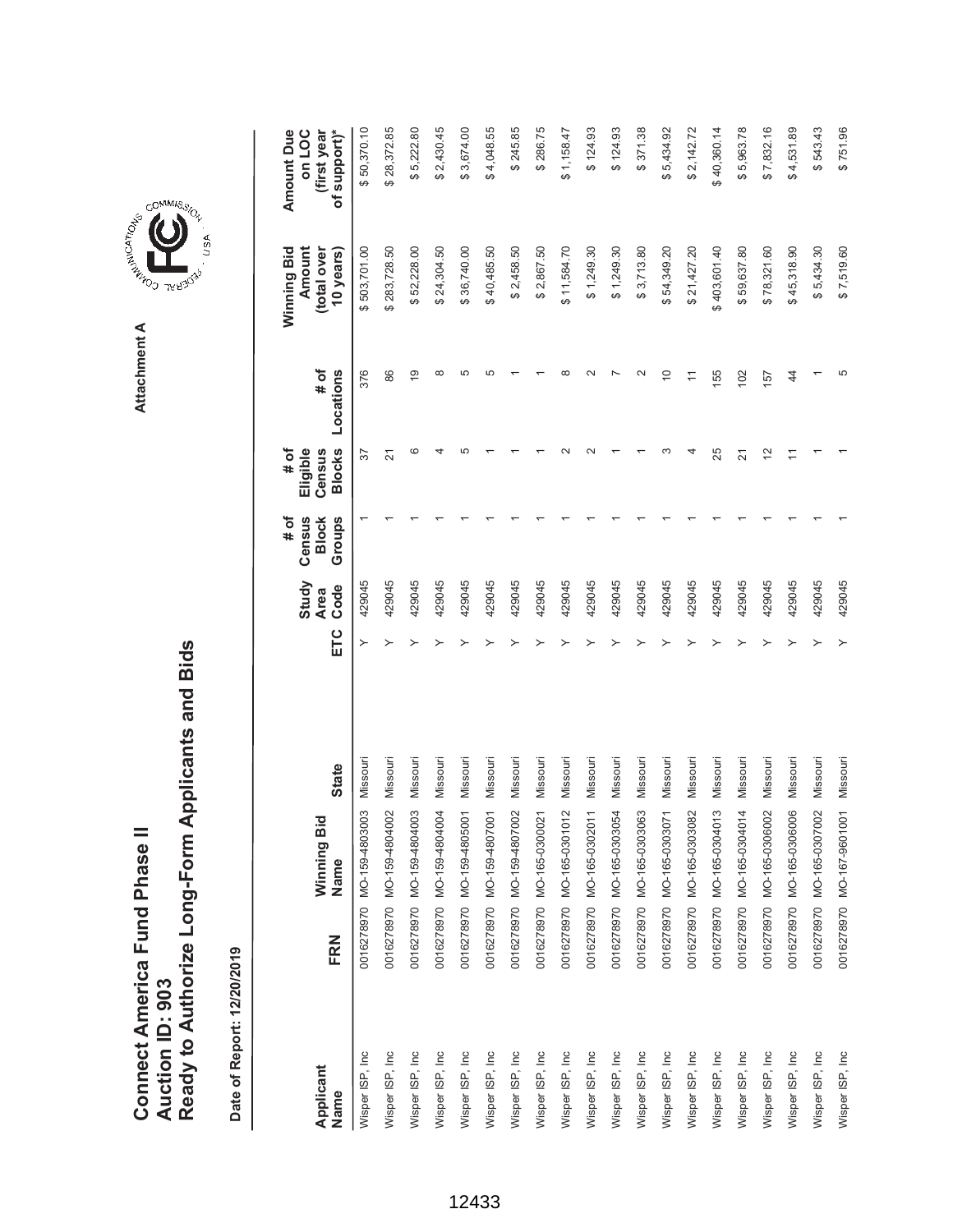COMMIS<sub>SION</sub> **AREA COMMISSION** Attachment A **Attachment A**

, USA

| Applicant        |     | Winning Bid               |              |     | Study<br><b>Area</b> | # of<br>Census<br><b>Block</b> | # of<br>Eligible<br>Census | # of           | Winning Bid<br>Amount<br>(total over | Amount Due<br>on LOC<br>(first year |
|------------------|-----|---------------------------|--------------|-----|----------------------|--------------------------------|----------------------------|----------------|--------------------------------------|-------------------------------------|
| Name             | FRN | Name                      | <b>State</b> | ETC | Code                 | Groups                         | <b>Blocks</b>              | Locations      | 10 years)                            | of support)*                        |
| Wisper ISP, Inc  |     | 0016278970 MO-167-9601002 | Missouri     | ≻   | 429045               |                                | $\sim$                     | $\sim$         | \$11,760.00                          | \$1,176.00                          |
| Wisper ISP, Inc  |     | 0016278970 MO-167-9601003 | Missouri     |     | 429045               |                                | 5                          | 30             | \$133,731.60                         | \$13,373.16                         |
| Wisper ISP, Inc. |     | 0016278970 MO-167-9602001 | Missouri     |     | 429045               |                                | ဖ                          | တ              | \$68,720.50                          | \$6,872.05                          |
| Wisper ISP, Inc. |     | 0016278970 MO-167-9602002 | Missouri     |     | 429045               |                                | 2                          | 31             | \$208,866.90                         | \$20,886.69                         |
| Wisper ISP, Inc  |     | 0016278970 MO-167-9602003 | Missouri     |     | 429045               |                                |                            | S              | \$29,456.00                          | \$2,945.60                          |
| Wisper ISP, Inc  |     | 0016278970 MO-167-9603001 | Missouri     |     | 429045               |                                |                            |                | \$335.80                             | \$33.58                             |
| Wisper ISP, Inc  |     | 0016278970 MO-167-9603003 | Missouri     |     | 429045               |                                |                            |                | \$9,816.80                           | \$981.68                            |
| Wisper ISP, Inc  |     | 0016278970 MO-167-9603004 | Missouri     |     | 429045               |                                |                            |                | \$19,633.60                          | \$1,963.36                          |
| Wisper ISP, Inc  |     | 0016278970 MO-167-9603005 | Missouri     |     | 429045               |                                |                            |                | \$6,742.40                           | \$674.24                            |
| Wisper ISP, Inc  |     | 0016278970 MO-167-9604001 | Missouri     |     | 429045               |                                |                            |                | \$15,187.20                          | \$1,518.72                          |
| Wisper ISP, Inc  |     | 0016278970 MO-167-9604002 | Missouri     |     | 429045               |                                | Ю                          | $\frac{6}{5}$  | \$46,256.40                          | \$4,625.64                          |
| Wisper ISP, Inc  |     | 0016278970 MO-167-9604004 | Missouri     |     | 429045               |                                |                            |                | \$9,816.80                           | \$981.68                            |
| Wisper ISP, Inc  |     | 0016278970 MO-167-9604005 | Missouri     |     | 429045               |                                | 5                          | œ              | \$68,120.60                          | \$6,812.06                          |
| Wisper ISP, Inc  |     | 0016278970 MO-167-9604006 | Missouri     |     | 429045               |                                | 29                         | $\overline{8}$ | \$445,945.50                         | \$44,594.55                         |
| Wisper ISP, Inc  |     | 0016278970 MO-169-4701011 | Missouri     |     | 429045               |                                |                            |                | \$22,388.80                          | \$2,238.88                          |
| Wisper ISP, Inc  |     | 0016278970 MO-169-4701012 | Missouri     |     | 429045               |                                |                            | $\overline{0}$ | \$107,313.40                         | \$10,731.34                         |
| Wisper ISP, Inc  |     | 0016278970 MO-169-4701021 | Missouri     |     | 429045               |                                |                            | $\frac{6}{1}$  | \$141,939.90                         | \$14,193.99                         |
| Wisper ISP, Inc  |     | 0016278970 MO-169-4701022 | Missouri     |     | 429045               |                                |                            |                | \$54,274.90                          | \$5,427.49                          |
| Wisper ISP, Inc. |     | 0016278970 MO-169-4701023 | Missouri     |     | 429045               |                                |                            |                | \$10,730.10                          | \$1,073.01                          |
| Wisper ISP, Inc  |     | 0016278970 MO-169-4702861 | Missouri     | ≻   | 429045               |                                |                            |                | \$58,847.30                          | \$5,884.73                          |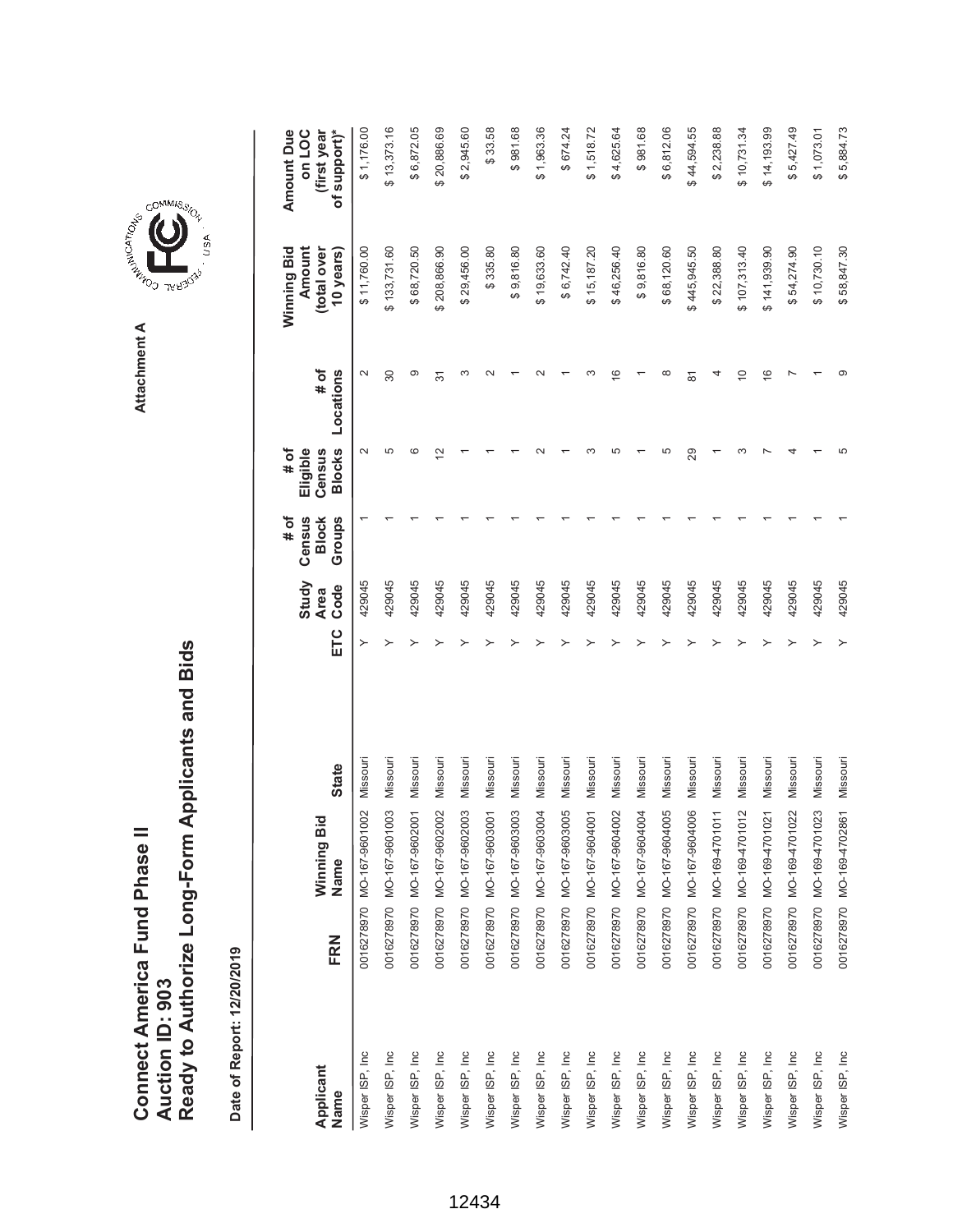| Connect America Fund Phase II | Auction ID: 903 | Ready to Authorize Long-Form Applicants and Bids |
|-------------------------------|-----------------|--------------------------------------------------|
|                               |                 |                                                  |

COMMIS<sub>SION</sub>

USA

| Applicant<br>Name | FRN | Winning Bic<br>Name           | <b>State</b> | ETC | Study<br>Code<br><b>Area</b> | # of<br>Groups<br>Census<br><b>Block</b> | <b>Blocks</b><br># of<br>Eligible<br>Census | # of<br>Locations | Winning Bid<br>Amount<br>(total over<br>10 years) | <b>Amount Due</b><br>of support)*<br>on LOC<br>(first year |
|-------------------|-----|-------------------------------|--------------|-----|------------------------------|------------------------------------------|---------------------------------------------|-------------------|---------------------------------------------------|------------------------------------------------------------|
| Wisper ISP, Inc   |     | ო<br>0016278970 MO-169-470287 | Missouri     | ≻   | 429045                       |                                          |                                             |                   | \$5,784.80                                        | \$578.48                                                   |
| Wisper ISP, Inc   |     | 0016278970 MO-169-4703901     | Missouri     |     | 429045                       |                                          |                                             |                   | \$9,816.80                                        | \$981.68                                                   |
| Wisper ISP, Inc   |     | 0016278970 MO-169-4704001     | Missouri     |     | 429045                       |                                          |                                             |                   | \$9,816.80                                        | \$981.68                                                   |
| Wisper ISP, Inc   |     | 0016278970 MO-169-4704002     | Missouri     |     | 429045                       |                                          |                                             |                   | \$979.40                                          | \$97.94                                                    |
| Wisper ISP, Inc   |     | 0016278970 MO-169-4705001     | Missouri     |     | 429045                       |                                          |                                             |                   | \$11,664.80                                       | \$1,166.48                                                 |
| Wisper ISP, Inc   |     | 0016278970 MO-169-4705003     | Missouri     |     | 429045                       |                                          | c                                           | 20                | \$79,789.30                                       | \$7,978.93                                                 |
| Wisper ISP, Inc   |     | 0016278970 MO-169-4706001     | Missouri     |     | 429045                       |                                          | $\sim$                                      | S                 | \$32,196.50                                       | \$3,219.65                                                 |
| Wisper ISP, Inc   |     | 0016278970 MO-177-0800001     | Missouri     |     | 429045                       |                                          |                                             | 549               | \$712,894.60                                      | \$71,289.46                                                |
| Wisper ISP, Inc   |     | 0016278970 MO-177-0800002     | Missouri     |     | 429045                       |                                          |                                             | $\mathbf{\Omega}$ | \$6,971.90                                        | \$697.19                                                   |
| Wisper ISP, Inc   |     | 0016278970 MO-177-0800003     | Missouri     |     | 429045                       |                                          |                                             | 98                | \$67,561.40                                       | \$6,756.14                                                 |
| Wisper ISP, Inc   |     | 0016278970 MO-177-0801001     | Missouri     |     | 429045                       |                                          | 25                                          | 132               | \$215,335.30                                      | \$21,533.53                                                |
| Wisper ISP, Inc   |     | 0016278970 MO-177-0801002     | Missouri     |     | 429045                       |                                          | တ                                           | $\overline{1}$    | \$92,392.40                                       | \$9,239.24                                                 |
| Wisper ISP, Inc   |     | 0016278970 MO-177-0801003     | Missouri     |     | 429045                       |                                          | 67                                          | 267               | \$571,457.10                                      | \$57,145.71                                                |
| Wisper ISP, Inc   |     | 0016278970 MO-177-0801004     | Missouri     |     | 429045                       |                                          |                                             | 29                | \$80,345.80                                       | \$8,034.58                                                 |
| Wisper ISP, Inc   |     | 0016278970 MO-177-0802001     | Missouri     |     | 429045                       |                                          | ო                                           | $\overline{C}$    | \$21,969.70                                       | \$2,196.97                                                 |
| Wisper ISP, Inc   |     | 0016278970 MO-177-0802002     | Missouri     |     | 429045                       |                                          | $\sim$                                      | $\infty$          | \$7,111.40                                        | \$711.14                                                   |
| Wisper ISP, Inc   |     | 0016278970 MO-177-0802003     | Missouri     |     | 429045                       |                                          | ∞                                           |                   | \$10,490.40                                       | \$1,049.04                                                 |
| Wisper ISP, Inc.  |     | 0016278970 MO-177-0802004     | Missouri     |     | 429045                       |                                          |                                             |                   | \$8,094.10                                        | \$809.41                                                   |
| Wisper ISP, Inc   |     | 0016278970 MO-177-0802005     | Missouri     |     | 429045                       |                                          |                                             |                   | \$3,642.50                                        | \$364.25                                                   |
| Wisper ISP, Inc   |     | 0016278970 MO-177-0803001     | Missouri     |     | 429045                       |                                          | 23                                          | 109               | \$108,168.30                                      | \$10,816.83                                                |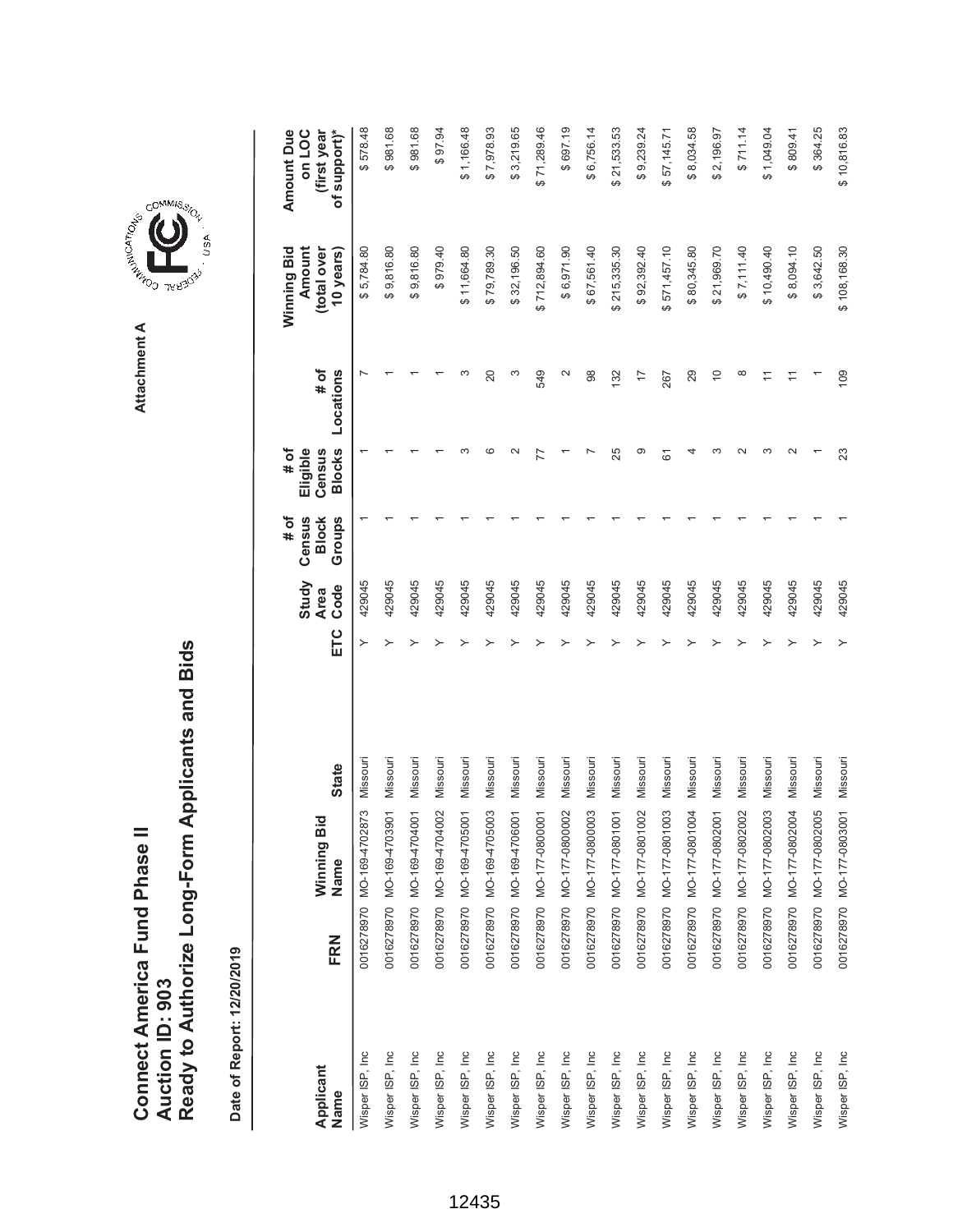|                   |     |                                            |              |     | Study               | Census<br># of         | Eligible<br># of        |                   | Winning Bid<br>Amount    | <b>Amount Due</b><br>on LOC |
|-------------------|-----|--------------------------------------------|--------------|-----|---------------------|------------------------|-------------------------|-------------------|--------------------------|-----------------------------|
| Applicant<br>Name | FRN | ਹ<br>Winning Bi<br>Name                    | <b>State</b> | ETC | Code<br><b>Area</b> | Groups<br><b>Block</b> | <b>Blocks</b><br>Census | # of<br>Locations | (total over<br>10 years) | (first year<br>of support)* |
| Wisper ISP, Inc   |     | $\approx$<br>0016278970 MO-177-08030       | Missour      | ≻   | 429045              |                        | 21                      | 141               | \$151,500.10             | \$15,150.01                 |
| Wisper ISP, Inc   |     | $\overline{0}$<br>0016278970 MO-177-08030  | Missouri     |     | 429045              |                        | 30                      | 207               | \$229,090.00             | \$22,909.00                 |
| Wisper ISP, Inc   |     | $\overline{5}$<br>0016278970 MO-177-08030  | Missouri     |     | 429045              |                        | 23                      | 100               | \$82,847.50              | \$8,284.75                  |
| Wisper ISP, Inc   |     | $\overline{0}$<br>0016278970 MO-181-87040  | Missouri     |     | 429045              |                        | $\overline{C}$          | $\overline{1}$    | \$182,430.30             | \$18,243.03                 |
| Wisper ISP, Inc   |     | $\overline{0}$<br>0016278970 MO-183-31010  | Missouri     |     | 429045              |                        | ဖ                       | $\overline{5}$    | \$79,314.20              | \$7,931.42                  |
| Wisper ISP, Inc   |     | $\overline{2}$<br>0016278970 MO-183-31060  | Missouri     |     | 429045              |                        |                         |                   | \$1,915.90               | \$191.59                    |
| Wisper ISP, Inc   |     | $\tilde{2}$<br>0016278970 MO-183-31113     | Missouri     |     | 429045              |                        |                         |                   | \$6,328.00               | \$632.80                    |
| Wisper ISP, Inc   |     | 0016278970 MO-183-3115001                  | Missouri     |     | 429045              |                        |                         | 30                | \$78,764.00              | \$7,876.40                  |
| Wisper ISP, Inc   |     | 02<br>0016278970 MO-183-31150              | Missouri     |     | 429045              |                        |                         | ∞                 | \$26,090.40              | \$2,609.04                  |
| Wisper ISP, Inc   |     | $\overline{41}$<br>0016278970 MO-183-31220 | Missouri     |     | 429045              |                        |                         |                   | \$42,926.60              | \$4,292.66                  |
| Wisper ISP, Inc   |     | $\overline{5}$<br>0016278970 MO-185-48010  | Missouri     |     | 429045              |                        |                         | 33                | \$339,195.20             | \$33,919.52                 |
| Wisper ISP, Inc   |     | $\approx$<br>0016278970 MO-185-48010       | Missouri     |     | 429045              |                        |                         | $\frac{3}{2}$     | \$57,730.40              | \$5,773.04                  |
| Wisper ISP, Inc   |     | $\overline{0}3$<br>0016278970 MO-185-48010 | Missouri     |     | 429045              |                        |                         | $\frac{8}{1}$     | \$75,753.50              | \$7,575.35                  |
| Wisper ISP, Inc   |     | $\overline{9}$<br>0016278970 MO-185-48010  | Missouri     |     | 429045              |                        |                         | $\mathbf{\Omega}$ | \$8,114.40               | \$811.44                    |
| Wisper ISP, Inc   |     | $\overline{6}$<br>0016278970 MO-185-48020  | Missouri     |     | 429045              |                        | 26                      | 79                | \$579,058.80             | \$57,905.88                 |
| Wisper ISP, Inc   |     | $\approx$<br>0016278970 MO-185-48020       | Missouri     |     | 429045              |                        | 89                      | 122               | \$999,712.30             | \$99,971.23                 |
| Wisper ISP, Inc   |     | 0016278970 MO-185-4802003                  | Missouri     |     | 429045              |                        | ∞                       | $\frac{6}{5}$     | \$166,026.00             | \$16,602.60                 |
| Wisper ISP, Inc   |     | $\overline{6}$<br>0016278970 MO-185-48030  | Missouri     |     | 429045              |                        | 45                      | 116               | \$614,927.90             | \$61,492.79                 |
| Wisper ISP, Inc   |     | $\overline{0}$<br>0016278970 MO-185-48030  | Missouri     |     | 429045              |                        | ဖ                       | $\overline{1}$    | \$89,258.40              | \$8,925.84                  |
| Wisper ISP, Inc   |     | 0016278970 MO-186-9601001                  | Missouri     |     | 429045              |                        | 35                      | 320               | \$487,272.80             | \$48,727.28                 |

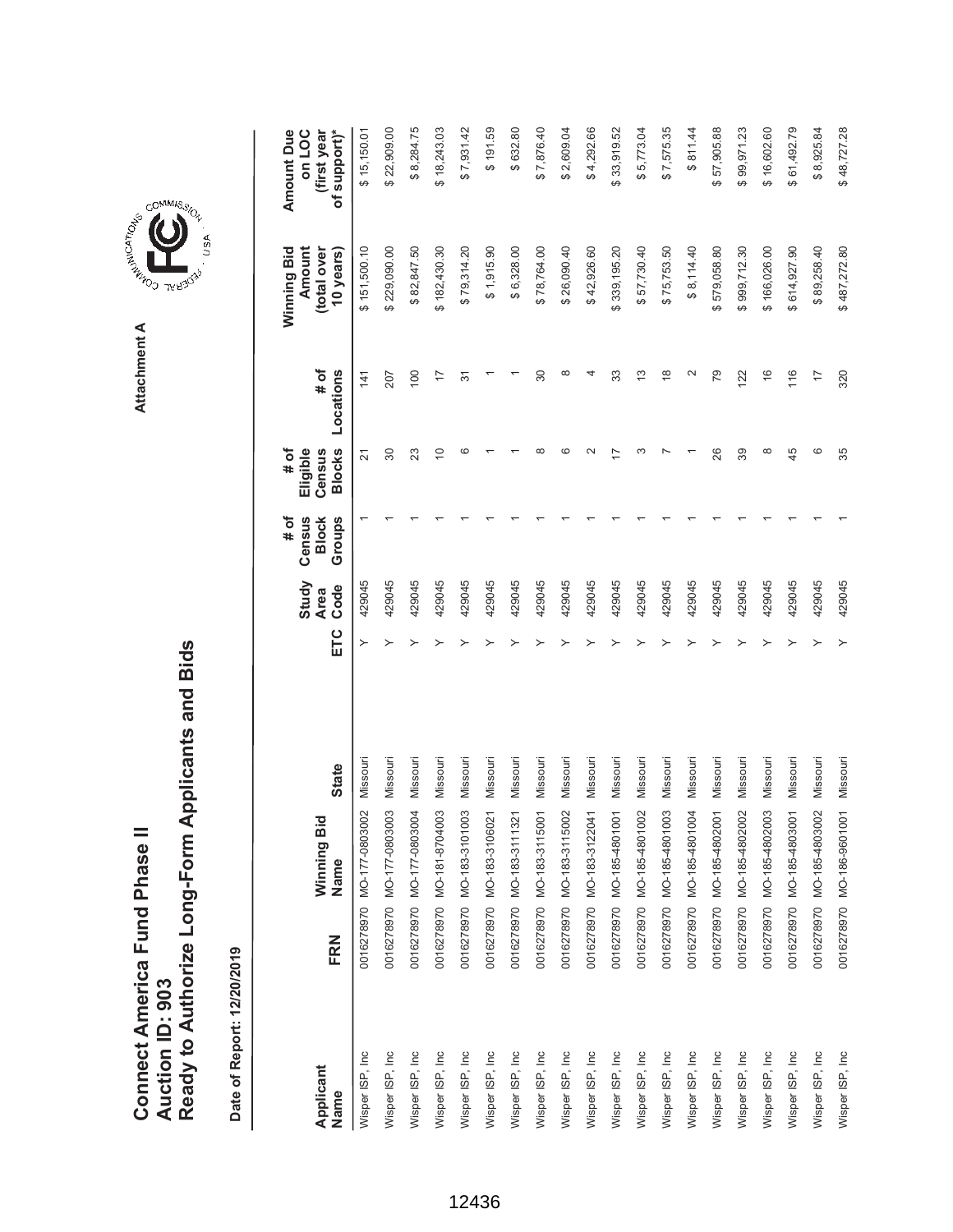**AREA COMMISSION** Attachment A **Attachment A**

COMMIS<sub>SION</sub>

, USA

| Applicant       | FRN | Winning Bic                          | <b>State</b> | ETC | Study<br><b>Area</b> | # of<br>Census<br><b>Block</b> | # of<br>Eligible<br>Census                                    | # of           | Winning Bid<br>Amount<br>(total over | <b>Amount Due</b><br>on LOC<br>(first year |
|-----------------|-----|--------------------------------------|--------------|-----|----------------------|--------------------------------|---------------------------------------------------------------|----------------|--------------------------------------|--------------------------------------------|
| Name            |     | Name                                 |              |     | Code                 | Groups                         | <b>Blocks</b>                                                 | Locations      | 10 years)                            | of support)*                               |
| Wisper ISP, Inc |     | 0016278970 MO-186-9601002            | Missouri     | ≻   | 429045               |                                | 8                                                             | 529            | \$1,276,049.60                       | \$127,604.96                               |
| Wisper ISP, Inc |     | 0016278970 MO-186-9601003            | Missouri     |     | 429045               |                                | 47                                                            | 818            | \$1,441,535.20                       | \$144,153.52                               |
| Wisper ISP, Inc |     | 0016278970 MO-186-9601004            | Missouri     |     | 429045               |                                | 13                                                            | 177            | \$363,658.40                         | \$36,365.84                                |
| Wisper ISP, Inc |     | 0016278970 MO-186-9602001            | Missouri     |     | 429045               |                                | $\scriptstyle\sim$                                            | $\overline{2}$ | \$26,196.80                          | \$2,619.68                                 |
| Wisper ISP, Inc |     | 0016278970 MO-186-9602003            | Missouri     |     | 429045               |                                |                                                               | $\frac{5}{2}$  | \$23,307.20                          | \$2,330.72                                 |
| Wisper ISP, Inc |     | 0016278970 MO-186-9602005            | Missouri     |     | 429045               |                                |                                                               | ω              | \$2,344.00                           | \$234.40                                   |
| Wisper ISP, Inc |     | 0016278970 MO-186-9603001            | Missouri     |     | 429045               |                                | 57                                                            | 231            | \$565,292.00                         | \$56,529.20                                |
| Wisper ISP, Inc |     | 0016278970 MO-186-9603002            | Missouri     |     | 429045               |                                | $\overline{4}$                                                | 362            | \$440,871.20                         | \$44,087.12                                |
| Wisper ISP, Inc |     | 0016278970 MO-186-9603003            | Missouri     |     | 429045               |                                | $\Rightarrow$                                                 | 51             | \$91,528.10                          | \$9,152.81                                 |
| Wisper ISP, Inc |     | 0016278970 MO-186-9604001            | Missouri     |     | 429045               |                                | $\overline{\infty}$                                           | 580            | \$2,511,258.40                       | \$251,125.84                               |
| Wisper ISP, Inc |     | 0016278970 MO-186-9604002            | Missouri     |     | 429045               |                                | S3                                                            | 551            | \$1,023,276.80                       | \$102,327.68                               |
| Wisper ISP, Inc |     | 0016278970 MO-186-9604003            | Missouri     |     | 429045               |                                | 22                                                            | 182            | \$470,573.60                         | \$47,057.36                                |
| Wisper ISP, Inc |     | 0016278970 MO-187-9501011            | Missouri     |     | 429045               |                                | $\overline{2}$                                                | 219            | \$397,913.60                         | \$39,791.36                                |
| Wisper ISP, Inc |     | 2<br>0016278970 MO-187-950101        | Missouri     |     | 429045               |                                | 29                                                            | 385            | \$441,505.20                         | \$44,150.52                                |
| Wisper ISP, Inc |     | $\infty$<br>0016278970 MO-187-950101 | Missouri     |     | 429045               |                                | $\stackrel{\textstyle\scriptstyle\smile}{\scriptstyle\!\sim}$ | 119            | \$199,799.60                         | \$19,979.96                                |
| Wisper ISP, Inc |     | 0016278970 MO-187-9501014            | Missouri     |     | 429045               |                                | 21                                                            | 180            | \$281,948.80                         | \$28,194.88                                |
| Wisper ISP, Inc |     | 0016278970 MO-187-9501021            | Missouri     |     | 429045               |                                | 20                                                            | 200            | \$401,055.20                         | \$40,105.52                                |
| Wisper ISP, Inc |     | 0016278970 MO-187-9501022            | Missouri     |     | 429045               |                                | 35                                                            | 433            | \$225,114.20                         | \$22,511.42                                |
| Wisper ISP, Inc |     | 0016278970 MO-187-9501023            | Missouri     |     | 429045               |                                | $\approx$                                                     | 79             | \$157,444.00                         | \$15,744.40                                |
| Wisper ISP, Inc |     | 0016278970 MO-187-9503001            | Missouri     |     | 429045               |                                |                                                               | 28             | \$27,423.20                          | \$2,742.32                                 |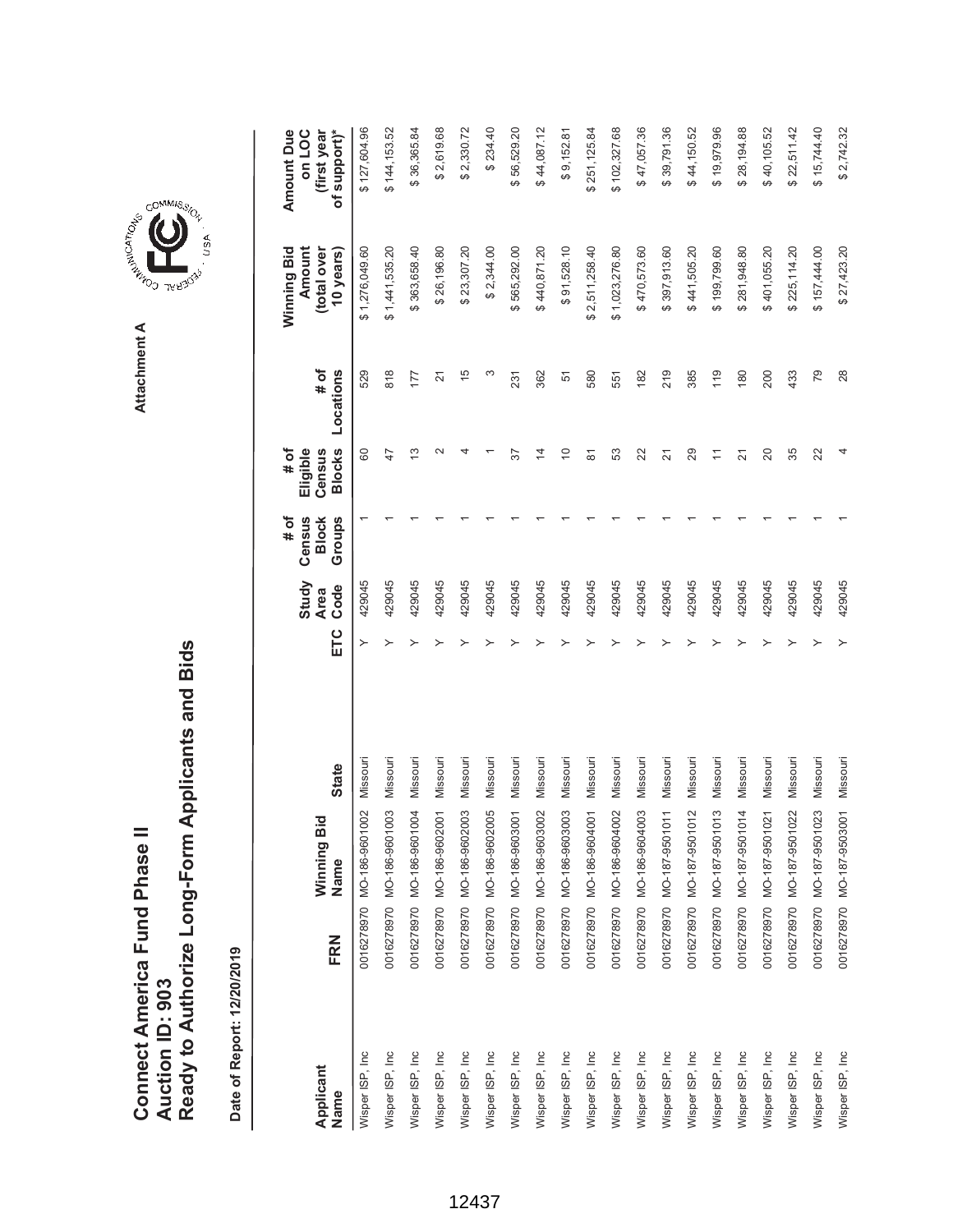Date of Report: 12/20/2019 **Date of Report: 12/20/2019**

|                   |     |                           |              |     | Study               | Census<br># of         | Eligible<br># of        |                   | Amount<br>Winning Bid    | <b>Amount Due</b><br>on LOC |
|-------------------|-----|---------------------------|--------------|-----|---------------------|------------------------|-------------------------|-------------------|--------------------------|-----------------------------|
| Applicant<br>Name | FRN | Winning Bid<br>Name       | <b>State</b> | ETC | Code<br><b>Area</b> | Groups<br><b>Block</b> | <b>Blocks</b><br>Census | # of<br>Locations | (total over<br>10 years) | of support)*<br>(first year |
| Wisper ISP, Inc   |     | 0016278970 MO-187-9504001 | Missouri     |     | 429045              |                        | S                       | 44                | \$46,760.00              | \$4,676.00                  |
| Wisper ISP, Inc   |     | 0016278970 MO-187-9504002 | Missouri     |     | 429045              |                        | $\overline{4}$          | 357               | \$661,808.00             | \$66,180.80                 |
| Wisper ISP, Inc   |     | 0016278970 MO-187-9504003 | Missouri     |     | 429045              |                        | 13                      | 66                | \$114,486.40             | \$11,448.64                 |
| Wisper ISP, Inc   |     | 0016278970 MO-187-9506001 | Missouri     |     | 429045              |                        |                         | $\frac{2}{3}$     | \$42,901.60              | \$4,290.16                  |
| Wisper ISP, Inc   |     | 0016278970 MO-187-9506002 | Missouri     |     | 429045              |                        | $\infty$                | 142               | \$428,792.00             | \$42,879.20                 |
| Wisper ISP, Inc   |     | 0016278970 MO-187-9506003 | Missouri     |     | 429045              |                        |                         | $\frac{6}{5}$     | \$39,267.20              | \$3,926.72                  |
| Wisper ISP, Inc   |     | 0016278970 MO-187-9507001 | Missouri     |     | 429045              |                        |                         | 138               | \$317,856.00             | \$31,785.60                 |
| Wisper ISP, Inc   |     | 0016278970 MO-187-9507002 | Missouri     |     | 429045              |                        |                         | 362               | \$324,535.70             | \$32,453.57                 |
| Wisper ISP, Inc   |     | 0016278970 MO-187-9507003 | Missouri     |     | 429045              |                        |                         | 46                | \$14,988.60              | \$1,498.86                  |
| Wisper ISP, Inc   |     | 0016278970 MO-187-9507004 | Missouri     |     | 429045              |                        | रू                      | 376               | \$961,027.20             | \$96,102.72                 |
| Wisper ISP, Inc   |     | 0016278970 MO-187-9507005 | Missouri     |     | 429045              |                        | 32                      | 438               | \$874,445.60             | \$87,444.56                 |
| Wisper ISP, Inc   |     | 0016278970 MO-187-9510002 | Missouri     |     | 429045              |                        | ∞                       | 77                | \$146,154.40             | \$14,615.44                 |
| Wisper ISP, Inc   |     | 0016278970 MO-189-2105011 | Missouri     |     | 429045              |                        |                         | $\overline{9}$    | \$14,352.80              | \$1,435.28                  |
| Wisper ISP, Inc   |     | 0016278970 MO-189-2109212 | Missouri     |     | 429045              |                        |                         |                   | \$29,456.00              | \$2,945.60                  |
| Wisper ISP, Inc   |     | 0016278970 MO-189-2114011 | Missouri     |     | 429045              |                        |                         |                   | \$26,426.40              | \$2,642.64                  |
| Wisper ISP, Inc   |     | 0016278970 MO-189-2151051 | Missouri     |     | 429045              |                        | œ                       | 20                | \$107,167.20             | \$10,716.72                 |
| Wisper ISP, Inc   |     | 0016278970 MO-189-2151411 | Missouri     |     | 429045              |                        |                         |                   | \$16,833.60              | \$1,683.36                  |
| Wisper ISP, Inc   |     | 0016278970 MO-189-2151431 | Missouri     |     | 429045              |                        |                         | c                 | \$22,920.80              | \$2,292.08                  |
| Wisper ISP, Inc   |     | 0016278970 MO-189-2204451 | Missouri     |     | 429045              |                        |                         |                   | \$9,884.00               | \$988.40                    |
| Wisper ISP, Inc   |     | 0016278970 MO-189-2216282 | Missouri     |     | 429045              |                        |                         |                   | \$12,079.20              | \$1,207.92                  |



, usA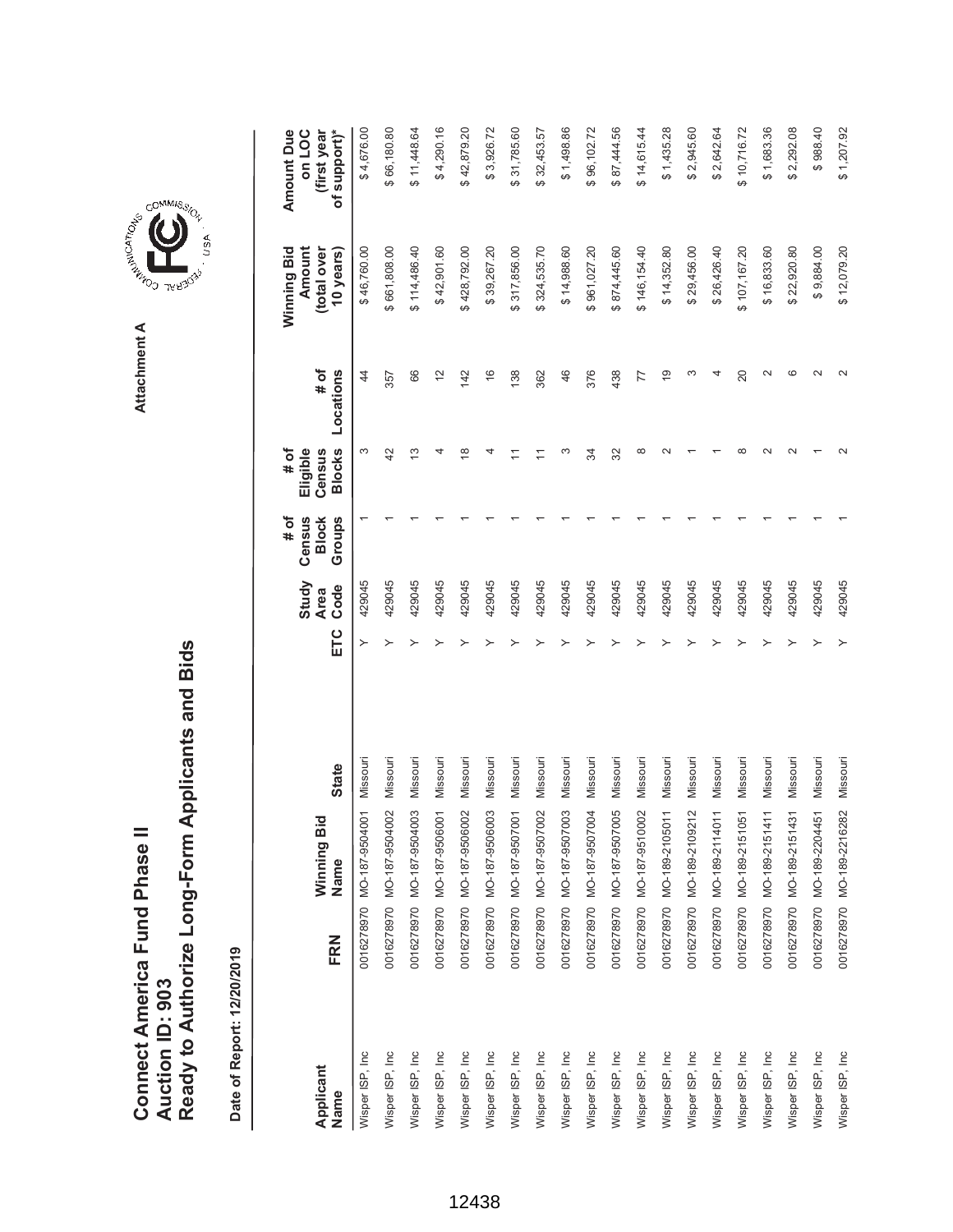Ready to Authorize Long-Form Applicants and Bids **Ready to Authorize Long-Form Applicants and Bids** Connect America Fund Phase II **Connect America Fund Phase II Auction ID: 903 Auction ID: 903**

Date of Report: 12/20/2019 **Date of Report: 12/20/2019**





GOMMIS<sub>SION</sub>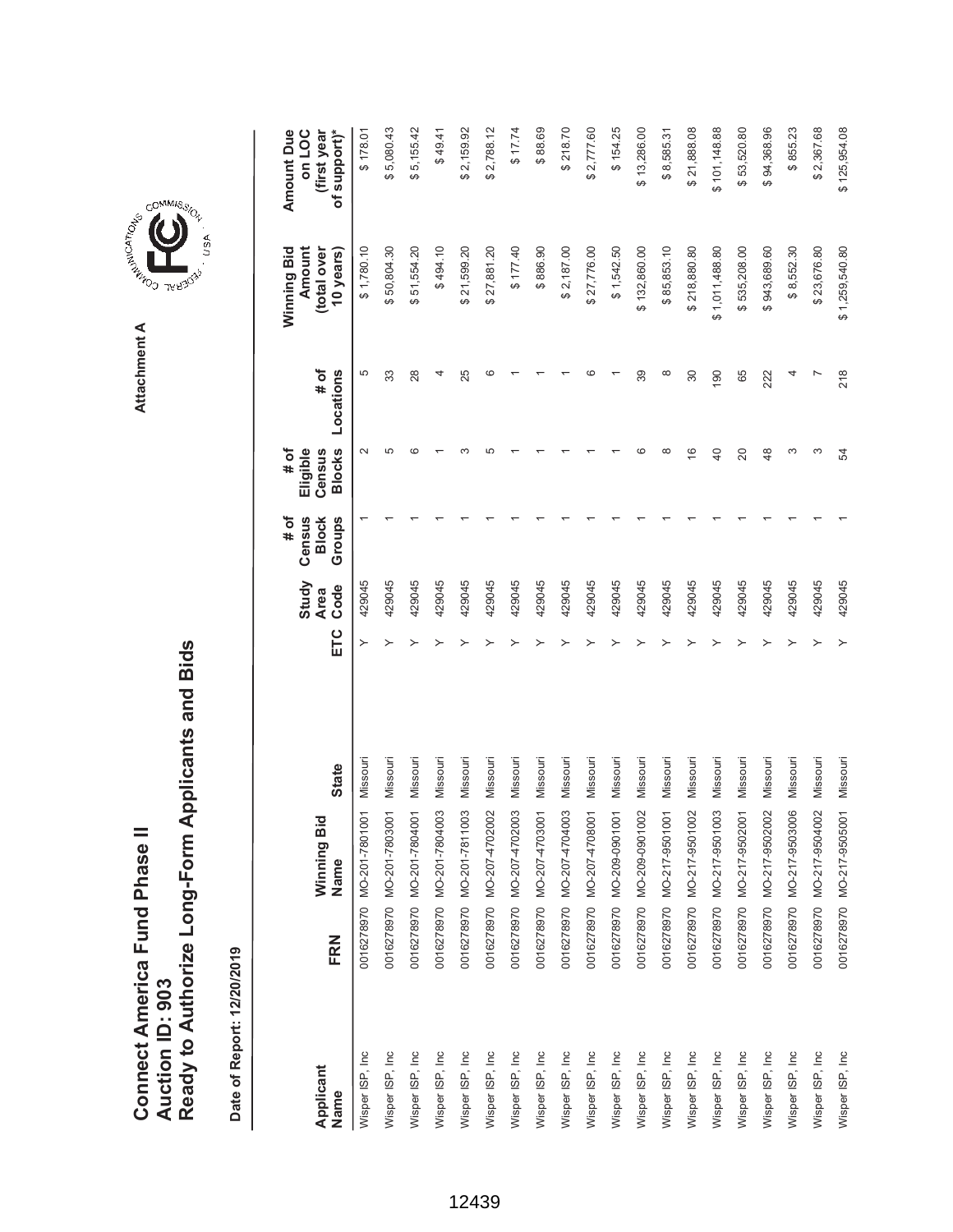|                               |                 | Ready to Authorize Long-Form Applicants and Bids |
|-------------------------------|-----------------|--------------------------------------------------|
| Connect America Fund Phase II |                 |                                                  |
|                               | Auction ID: 903 |                                                  |



GOMMIS<sub>SION</sub>

USA

| Applicant<br>Name | FRN | Winning Bid<br>Name       | <b>State</b> | ETC | Study<br>Code<br><b>Area</b> | # of<br>Groups<br>Census<br><b>Block</b> | <b>Blocks</b><br># of<br>Eligible<br>Census | # of<br>Locations  | Winning Bid<br>Amount<br>(total over<br>10 years) | <b>Amount Due</b><br>of support)*<br>on LOC<br>(first year |
|-------------------|-----|---------------------------|--------------|-----|------------------------------|------------------------------------------|---------------------------------------------|--------------------|---------------------------------------------------|------------------------------------------------------------|
|                   |     |                           |              | ≻   |                              |                                          |                                             |                    |                                                   |                                                            |
| Wisper ISP, Inc   |     | 0016278970 MO-217-9505002 | Missouri     |     | 429045                       |                                          | 27                                          | 151                | \$294,039.00                                      | \$29,403.90                                                |
| Wisper ISP, Inc   |     | 0016278970 MO-217-9506001 | Missouri     |     | 429045                       |                                          | 25                                          | 46                 | \$479,415.10                                      | \$47,941.51                                                |
| Wisper ISP, Inc   |     | 0016278970 MO-217-9506002 | Missouri     |     | 429045                       |                                          | 5                                           | $\overline{9}$     | \$203,896.60                                      | \$20,389.66                                                |
| Wisper ISP, Inc   |     | 0016278970 MO-219-8201021 | Missouri     |     | 429045                       |                                          |                                             | 28                 | \$29,764.00                                       | \$2,976.40                                                 |
| Wisper ISP, Inc   |     | 0016278970 MO-219-8201024 | Missouri     |     | 429045                       |                                          |                                             | 46                 | \$16,686.40                                       | \$1,668.64                                                 |
| Wisper ISP, Inc   |     | 0016278970 MO-219-8201031 | Missouri     |     | 429045                       |                                          |                                             |                    | \$1,271.20                                        | \$127.12                                                   |
| Wisper ISP, Inc   |     | 0016278970 MO-219-8202011 | Missouri     |     | 429045                       |                                          |                                             |                    | \$13,742.40                                       | \$1,374.24                                                 |
| Wisper ISP, Inc   |     | 0016278970 MO-219-8202022 | Missouri     |     | 429045                       |                                          | 5                                           |                    | \$53,656.70                                       | \$5,365.67                                                 |
| Wisper ISP, Inc   |     | 0016278970 MO-219-8202024 | Missouri     |     | 429045                       |                                          | 5                                           | 14                 | \$77,736.70                                       | \$7,773.67                                                 |
| Wisper ISP, Inc   |     | 0016278970 MO-219-8202025 | Missouri     |     | 429045                       |                                          | 5                                           | ဖ                  | \$64,386.80                                       | \$6,438.68                                                 |
| Wisper ISP, Inc   |     | 0016278970 MO-221-4601001 | Missouri     |     | 429045                       |                                          | 5                                           | 451                | \$1,782,877.60                                    | \$178,287.76                                               |
| Wisper ISP, Inc   |     | 0016278970 MO-221-4601002 | Missouri     |     | 429045                       |                                          | $\overline{9}$                              | 148                | \$196,885.50                                      | \$19,688.55                                                |
| Wisper ISP, Inc   |     | 0016278970 MO-221-4601003 | Missouri     |     | 429045                       |                                          | 22                                          | 182                | \$454,865.60                                      | \$45,486.56                                                |
| Wisper ISP, Inc   |     | 0016278970 MO-221-4601004 | Missouri     |     | 429045                       |                                          | ო                                           | 5                  | \$17,494.40                                       | \$1,749.44                                                 |
| Wisper ISP, Inc   |     | 0016278970 MO-221-4602001 | Missouri     |     | 429045                       |                                          | 26                                          | 165                | \$970,127.20                                      | \$97,012.72                                                |
| Wisper ISP, Inc   |     | 0016278970 MO-221-4602002 | Missouri     |     | 429045                       |                                          | 30                                          | 84                 | \$688,080.00                                      | \$68,808.00                                                |
| Wisper ISP, Inc   |     | 0016278970 MO-221-4604001 | Missouri     |     | 429045                       |                                          | R                                           | 220                | \$689,354.40                                      | \$68,935.44                                                |
| Wisper ISP, Inc.  |     | 0016278970 MO-221-4604003 | Missouri     |     | 429045                       |                                          | $\mathbf{\sim}$                             | $\scriptstyle\sim$ | \$19,633.60                                       | \$1,963.36                                                 |
| Wisper ISP, Inc   |     | 0016278970 MO-221-4605001 | Missouri     |     | 429045                       |                                          | 21                                          | 54                 | \$422,134.80                                      | \$42,213.48                                                |
| Wisper ISP, Inc   |     | 0016278970 MO-221-4605002 | Missouri     |     | 429045                       |                                          | $\frac{8}{1}$                               | 83                 | \$291,720.80                                      | \$29,172.08                                                |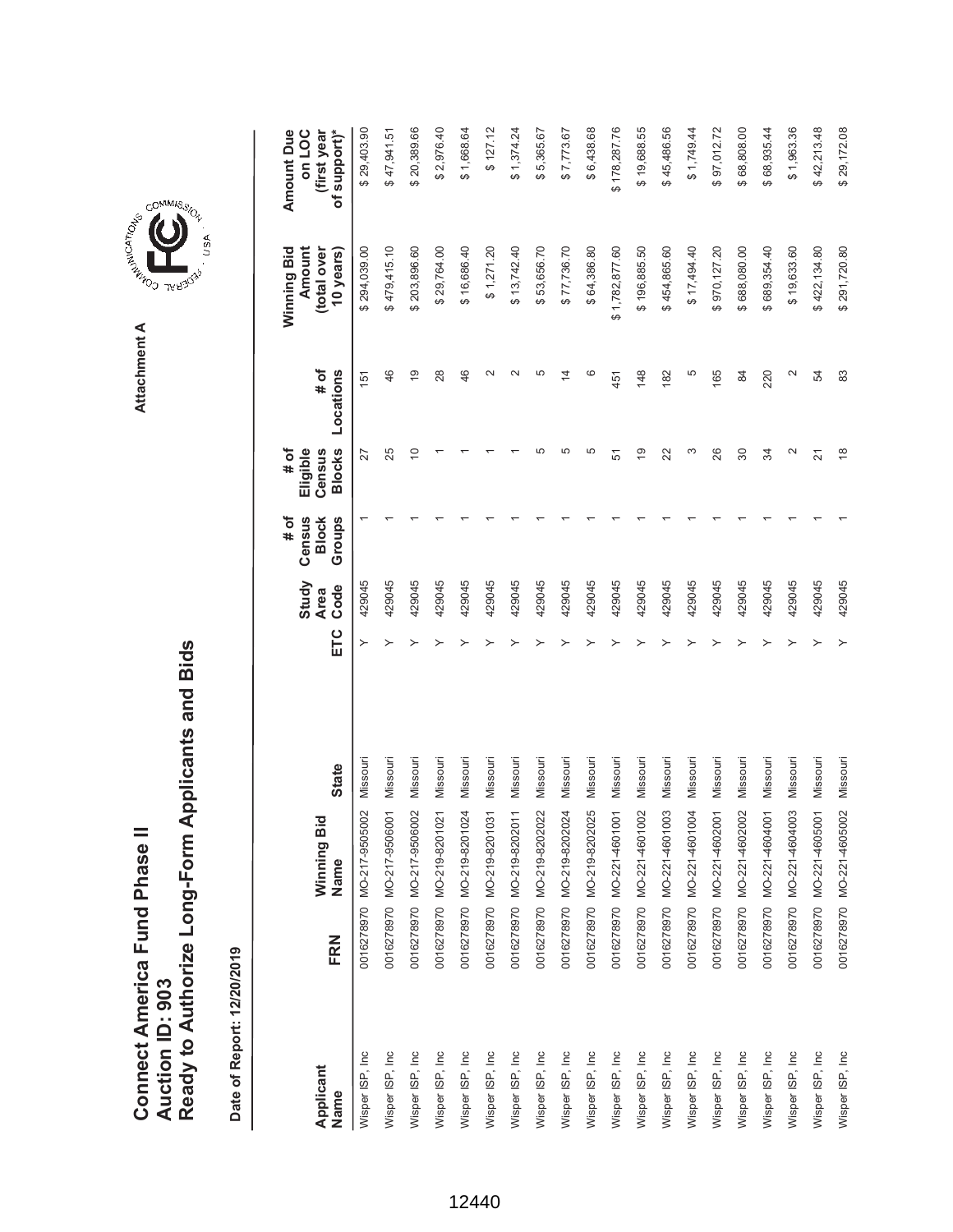Date of Report: 12/20/2019 **Date of Report: 12/20/2019**

| Applicant        |                      | ਹ<br>Winning Bi                            |              |     | Study<br><b>Area</b> | Census<br># of<br><b>Block</b> | Eligible<br># of<br>Census | # of            | Winning Bid<br>Amount<br>(total over | (first year<br><b>Amount Due</b><br>on LOC |
|------------------|----------------------|--------------------------------------------|--------------|-----|----------------------|--------------------------------|----------------------------|-----------------|--------------------------------------|--------------------------------------------|
| Name             | FRN                  | Name                                       | <b>State</b> | ETC | Code                 | Groups                         | <b>Blocks</b>              | Locations       | 10 years)                            | of support)*                               |
| Wisper ISP, Inc  |                      | $\overline{0}3$<br>0016278970 MO-221-46050 | Missour      | ≻   | 429045               |                                | $\tilde{0}$                | 136             | \$285,132.00                         | \$28,513.20                                |
| Wisper ISP, Inc  |                      | $\overline{9}$<br>0016278970 MO-221-46050  | Missouri     |     | 429045               |                                |                            | $\sim$          | \$21,460.20                          | \$2,146.02                                 |
| Wisper ISP, Inc  |                      | $\overline{6}$<br>0016278970 MO-223-69010  | Missouri     |     | 429045               |                                |                            | 62              | \$95,481.10                          | \$9,548.11                                 |
| Wisper ISP, Inc  |                      | 0016278970 MO-223-6901002                  | Missouri     |     | 429045               |                                |                            | $\infty$        | \$76,016.70                          | \$7,601.67                                 |
| Wisper ISP, Inc  |                      | $\overline{0}$<br>0016278970 MO-223-69010  | Missouri     |     | 429045               |                                | $\subseteq$                | $\overline{21}$ | \$225,356.90                         | \$22,535.69                                |
| Wisper ISP, Inc  |                      | $\overline{9}$<br>0016278970 MO-223-69010  | Missouri     |     | 429045               |                                |                            | $\frac{5}{2}$   | \$65,408.00                          | \$6,540.80                                 |
| Wisper ISP, Inc  |                      | $\overline{5}$<br>0016278970 MO-223-69020  | Missouri     |     | 429045               |                                | $\overline{\mathbf{C}}$    | 25              | \$182,252.80                         | \$18,225.28                                |
| Wisper ISP, Inc  |                      | 0016278970 MO-223-6902002                  | Missouri     |     | 429045               |                                |                            | ဖ               | \$64,386.80                          | \$6,438.68                                 |
| Wisper ISP, Inc  |                      | $\overline{9}$<br>0016278970 MO-223-69020  | Missouri     |     | 429045               |                                |                            |                 | \$42,926.60                          | \$4,292.66                                 |
| Wisper ISP, Inc  |                      | $\overline{5}$<br>0016278970 MO-223-69030  | Missouri     |     | 429045               |                                |                            |                 | \$59,068.80                          | \$5,906.88                                 |
| Wisper ISP, Inc  |                      | 03<br>0016278970 MO-223-69030              | Missouri     |     | 429045               |                                |                            | ∞               | \$494.10                             | \$49.41                                    |
| Wisper ISP, Inc  |                      | $\overline{9}$<br>0016278970 MO-223-69030  | Missouri     |     | 429045               |                                |                            | 33              | \$46,513.60                          | \$4,651.36                                 |
| Wisper ISP, Inc  |                      | $\overline{5}$<br>0016278970 MO-223-69040  | Missouri     |     | 429045               |                                |                            |                 | \$75,116.90                          | \$7,511.69                                 |
| Wisper ISP, Inc  |                      | 0016278970 MO-223-6904002                  | Missouri     |     | 429045               |                                |                            | ග               | \$96,583.30                          | \$9,658.33                                 |
| Wisper ISP, Inc  |                      | $\overline{0}$<br>0016278970 MO-223-69040  | Missouri     |     | 429045               |                                |                            | $\frac{8}{1}$   | \$187,382.20                         | \$18,738.22                                |
| Wisper ISP, Inc  |                      | $\overline{2}$<br>0016278970 MO-225-47010  | Missouri     |     | 429045               |                                | ∞                          | 24              | \$36,487.50                          | \$3,648.75                                 |
| Wisper ISP, Inc  |                      | 0016278970 MO-225-4701022                  | Missouri     |     | 429045               |                                | 12                         | $\frac{4}{1}$   | \$38,573.50                          | \$3,857.35                                 |
| Wisper ISP, Inc  | 0016278970 OK Nowata |                                            | Oklahoma     |     | 439082               |                                | 250                        | 1,144           | 3,670,474.70<br>ക                    | \$367,047.47                               |
| Wisper ISP, Inc. |                      | 0016278970 OK-035-3731001                  | Oklahoma     |     | 439082               |                                | 26                         | 96              | \$545,813.10                         | \$54,581.31                                |
| Wisper ISP, Inc  |                      | 0016278970 OK-035-3731002                  | Oklahoma     |     | 439082               |                                | 5                          | $\frac{2}{3}$   | \$92,376.00                          | \$9,237.60                                 |



## **COMMISSION**

, usA

**Attachment A**

Attachment A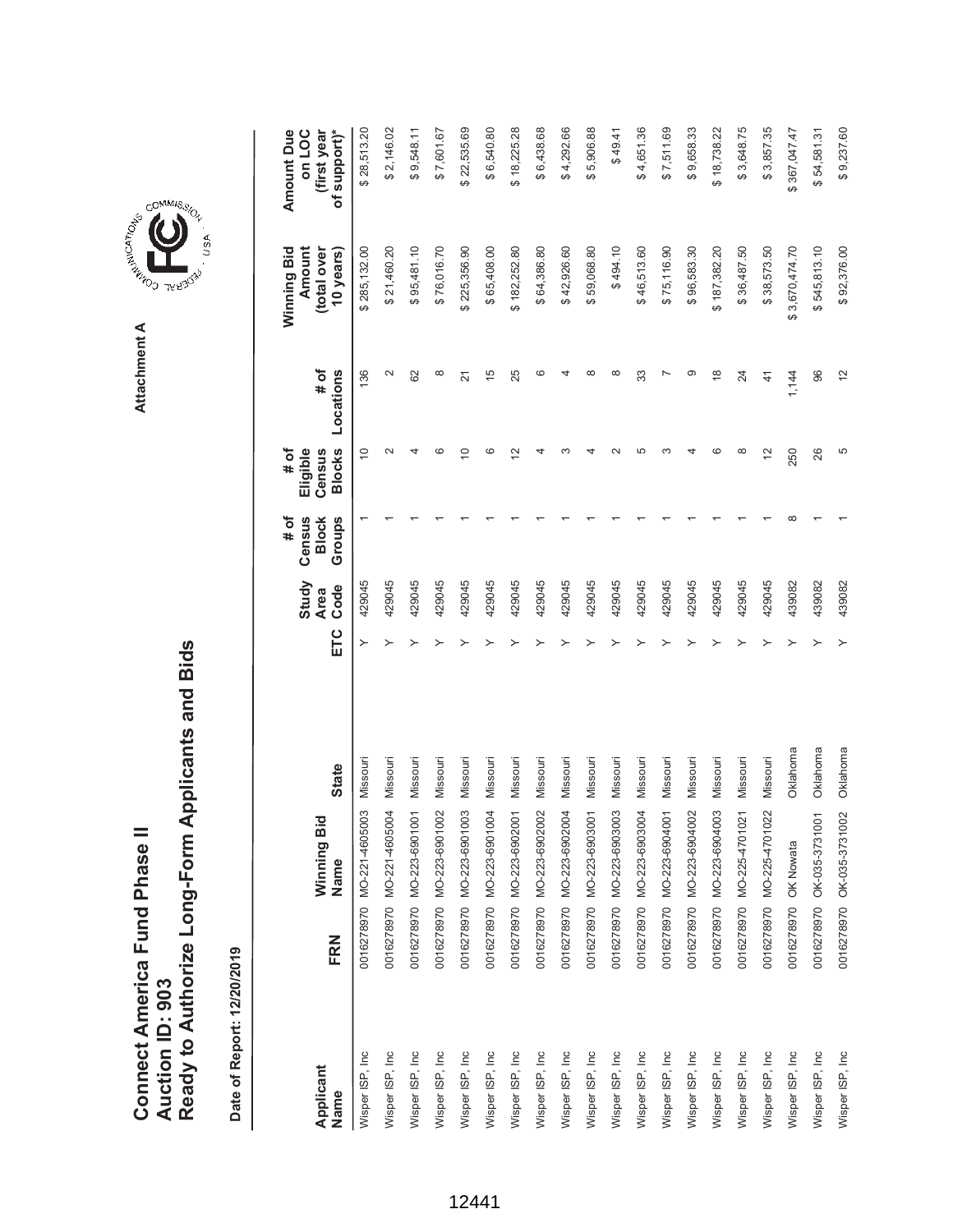Ready to Authorize Long-Form Applicants and Bids **Ready to Authorize Long-Form Applicants and Bids** Connect America Fund Phase II **Connect America Fund Phase II Auction ID: 903 Auction ID: 903**

Date of Report: 12/20/2019 **Date of Report: 12/20/2019**

\$2,554.58  $$200.20$ **ETC Ode Oode Slocks Locations Blows Blows Sears)** \$51,133.02 \$2,165.08 \$194.85 \$2,952.09 \$3,866.39 \$40,045.75  $$1,287.55$  $$1,395.90$ \$4,224.85 \$476.30 \$792.25  $$110.00$ \$1,681.68 \$4,637.36 \$3,794.55 \$1,349.70 \$1,240.25 **(first year** Wisper ISP, Inc 0016278970 OK-035-3732001 Oklahoma Y \$ 511,330.20 \$ 51,133.02 439082 1 33 117 80199470 OK-03591041 OK-020 OK-031052 OK-0320050 A 2020022 OK1022 DENENIO 2002220 OK82220100 OK82220 201 ASI 8491 Wisper ISP, Inc 0016278970 OK-035-3733001 Oklahoma Y \$ 1,948.50 \$ 194.85 439082 1 3 12 Wisper ISP, Inc 0016278970 OK-035-3733003 Oklahoma Y \$ 29,520.90 \$ 2,952.09 439082 1 3 15 Wisper ISP, Inc 0016278970 OK-035-3734001 Oklahoma Y \$ 38,663.90 \$ 3,866.39 439082 1 6 14 Wisper ISP, Inc 0016278970 OK-035-3734003 Oklahoma Y \$ 25,545.80 \$ 2,554.58 439082 1 7 14 Wisper ISP, Inc 0016278970 OK-035-3735001 Oklahoma Y \$ 400,457.50 \$ 40,045.75 439082 1 51 159 \$18,559.91 Wisper ISP, Inc 0016278970 OK-041-3756011 Oklahoma Y \$ 12,875.50 \$ 1,287.55 439082 1 1 2 Wisper ISP, Inc 0016278970 OK-041-3756012 Oklahoma Y \$ 13,959.00 \$ 1,395.90 439082 1 3 4 981678178141851 OK-04212145941 OK-041-4120 OK-041-41-375692120 DAS8223100 DAS8223100 DAS8223100 DAS8 4131 420 Wisper ISP, Inc 0016278970 OK-041-3756022 Oklahoma Y \$ 4,763.00 \$ 476.30 439082 1 2 2 2/2016/04/2010100 OK/04/2020100 OK/04/2020100 OK/04/2020100 OK/04/2020100 OK/04/2020100 OK/04/2020100 OK/04/20<br>V 7,922.50 43902/202010 OK/04/2020100 OK/04/2020100 OK/04/2020100 OK/04/2020100 OK/04/2020100 OK/04/20201010 Wisper ISP, Inc 0016278970 OK-041-3757003 Oklahoma Y \$ 2,002.00 \$ 200.20 439082 1 2 2 Wisper ISP, Inc 0016278970 OK-041-3757004 Oklahoma Y \$ 1,100.00 \$ 110.00 439082 1 1 1 Wisper ISP, Inc 0016278970 OK-041-3758011 Oklahoma Y \$ 16,816.80 \$ 1,681.68 439082 1 3 8 Wisper ISP, Inc 0016278970 OK-041-3758012 Oklahoma Y \$ 46,373.60 \$ 4,637.36 439082 1 7 14 Wisper ISP, Inc 0016278970 OK-041-3758013 Oklahoma Y \$ 37,945.50 \$ 3,794.55 439082 1 11 62 Wisper ISP, Inc 0016278970 OK-041-3758021 Oklahoma Y \$ 13,497.00 \$ 1,349.70 439082 1 4 6 921047.1 \$ 001.0104.21 \$ 001.0104.215 \$ 1 7 2800654 A 12,402.502.02.0892.691.40-24O 22,0892.691.49-25 431.46-25 43908 **Amount Due Amount Due on LOC** Wisper ISP, Inc 0016278970 OK-035-3735002 Oklahoma Y \$ 185,599.10 \$ 18,559.91 439082 1 34 150 (total over **(total over**  \$511,330.20 \$21,650.80 \$1,948.50 \$29,520.90 \$38,663.90 \$25,545.80 400,457.50 \$185,599.10 \$12,875.50 **Amount** \$13,959.00 \$42,248.50 \$4,763.00 \$7,922.50 \$2,002.00  $$1,100.00$ \$16,816.80 \$46,373.60 \$37,945.50 \$13,497.00 Winning Bid **Winning Bid 10 years)** \$12,402.50 **# of**  $\frac{5}{1}$  $\sim$  $\sim$  $\circ$  $\sim$  $\infty$  $\circ$  $\circ$ Locations  $\frac{1}{2}$  $\overline{4}$  $\overline{4}$ 59 4  $\overline{9}$  $\overline{4}$ **Locations**  $117$ 20 50 62 **Eligible # of Census Blocks**  $\infty$ က က  $\circ$  $\overline{ }$ ന  $\circ$  $\sim$  $\sim$  $\sim$ က  $\overline{a}$ ო 33 51  $\mathfrak{F}$  $\overline{a}$ **# of Groups Census Block Study** 439082 439082 **Code** 439082 439082 439082 439082 439082 439082 439082 439082 439082 439082 439082 439082 439082 439082 439082 439082 439082 439082 **Area** ETC  $\rightarrow$ Oklahoma Oklahoma Oklahoma Oklahoma Oklahoma Oklahoma Oklahoma Oklahoma Oklahoma Oklahoma Oklahoma Oklahoma Oklahoma Oklahoma Oklahoma Oklahoma Oklahoma Oklahoma Oklahoma Oklahoma **State Name State** 0016278970 OK-035-3732001 OK-035-3734003 OK-035-3735001 OK-041-3756011 OK-041-3756012 OK-041-3756021 OK-041-3756022 OK-041-3757001 OK-041-3757003 OK-041-3757004 OK-041-3758011 OK-041-3758012 OK-041-3758013 OK-041-3758021 0016278970 OK-041-3758022 OK-035-3732002 OK-035-3733001 OK-035-3733003 OK-035-3734001 OK-035-3735002 Winning Bid **Winning Bid** Name 0016278970 0016278970 0016278970 0016278970 0016278970 0016278970 0016278970 0016278970 0016278970 0016278970 0016278970 0016278970 0016278970 0016278970 0016278970 0016278970 0016278970 0016278970 FRN **Name FRN** Nisper ISP, Inc Wisper ISP, Inc. Wisper ISP, Inc. Wisper ISP, Inc. Wisper ISP, Inc. Wisper ISP, Inc. Wisper ISP, Inc. Wisper ISP, Inc. Wisper ISP, Inc. Wisper ISP, Inc. Wisper ISP, Inc. Wisper ISP, Inc. Wisper ISP, Inc Wisper ISP, Inc Wisper ISP, Inc Wisper ISP, Inc Wisper ISP, Inc Wisper ISP, Inc Wisper ISP, Inc Wisper ISP, Inc **Applicant** Name

## 12442

GOMMIS<sub>SION</sub> **COMMISSION** 

Attachment A **Attachment A**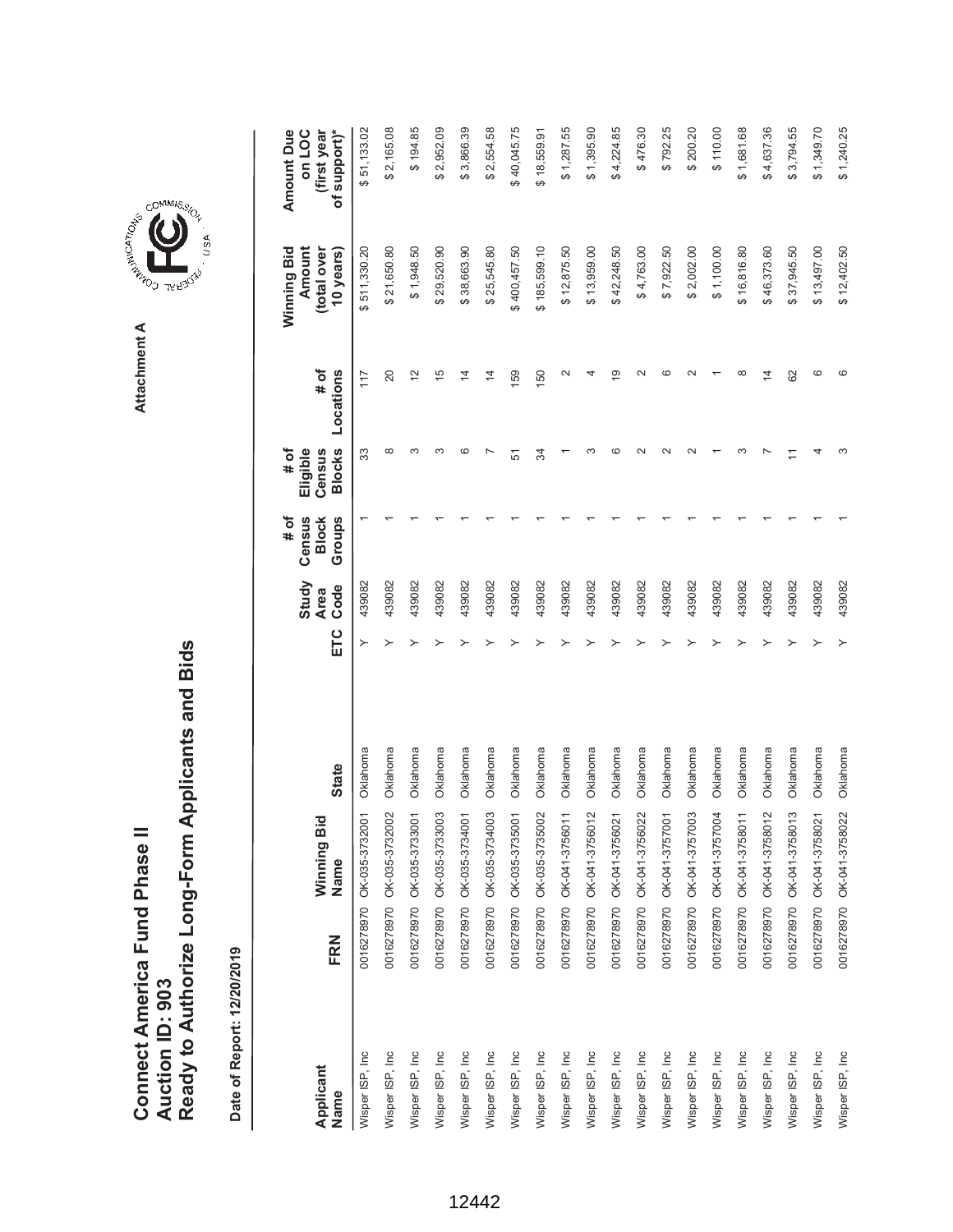**AREA COMMISSION** Attachment A **Attachment A**

COMMIS<sub>SION</sub>

ASh.

|                   |     |                           |          |     | Study               | # of<br>Census         | Eligible<br># of        |                   | Winning Bid<br>Amount    | <b>Amount Due</b><br>on LOC |
|-------------------|-----|---------------------------|----------|-----|---------------------|------------------------|-------------------------|-------------------|--------------------------|-----------------------------|
| Applicant<br>Name | FRN | Winning Bid<br>Name       | State    | ETC | Code<br><b>Area</b> | Groups<br><b>Block</b> | <b>Blocks</b><br>Census | Locations<br># of | (total over<br>10 years) | of support)*<br>(first year |
| Wisper ISP, Inc   |     | 0016278970 OK-041-3758023 | Oklahoma | ≻   | 439082              |                        |                         |                   | \$2,216.50               | \$221.65                    |
| Wisper ISP, Inc   |     | 0016278970 OK-041-3759002 | Oklahoma |     | 439082              |                        | $\overline{C}$          | 20                | \$11,649.00              | \$1,164.90                  |
| Wisper ISP, Inc   |     | 0016278970 OK-097-0407001 | Oklahoma |     | 439082              |                        |                         | 13                | \$10,157.60              | \$1,015.76                  |
| Wisper ISP, Inc   |     | 0016278970 OK-097-0407002 | Oklahoma |     | 439082              |                        | <u>ო</u>                | 58                | \$70,254.00              | \$7,025.40                  |
| Wisper ISP, Inc   |     | 0016278970 OK-097-0408001 | Oklahoma |     | 439082              |                        | $\frac{3}{2}$           | 102               | \$190,351.80             | \$19,035.18                 |
| Wisper ISP, Inc   |     | 0016278970 OK-115-5741001 | Oklahoma |     | 439082              |                        | ග                       | 27                | \$81,517.50              | \$8,151.75                  |
| Wisper ISP, Inc   |     | 0016278970 OK-115-5741002 | Oklahoma |     | 439082              |                        | $\overline{2}$          | 32                | \$89,977.50              | \$8,997.75                  |
| Wisper ISP, Inc   |     | 0016278970 OK-115-5741003 | Oklahoma |     | 439082              |                        |                         | $\frac{8}{1}$     | \$33,169.50              | \$3,316.95                  |
| Wisper ISP, Inc   |     | 0016278970 OK-115-5741004 | Oklahoma |     | 439082              |                        |                         | $\overline{0}$    | \$25,114.50              | \$2,511.45                  |
| Wisper ISP, Inc   |     | 0016278970 OK-115-5741005 | Oklahoma |     | 439082              |                        | $\overline{9}$          | 26                | \$66,811.50              | \$6,681.15                  |
| Wisper ISP, Inc   |     | 0016278970 OK-115-5742001 | Oklahoma |     | 439082              |                        | 5                       | ග                 | \$13,014.00              | \$1,301.40                  |
| Wisper ISP, Inc   |     | 0016278970 OK-115-5742002 | Oklahoma |     | 439082              |                        |                         |                   | \$3,465.00               | \$346.50                    |
| Wisper ISP, Inc   |     | 0016278970 OK-115-5743001 | Oklahoma |     | 439082              |                        |                         | $\frac{6}{5}$     | \$18,261.00              | \$1,826.10                  |
| Wisper ISP, Inc   |     | 0016278970 OK-115-5746001 | Oklahoma |     | 439082              |                        |                         | $\frac{6}{5}$     | \$52,335.00              | \$5,233.50                  |
| Wisper ISP, Inc   |     | 0016278970 OK-115-5746003 | Oklahoma |     | 439082              |                        |                         | 2                 | \$2,637.00               | \$263.70                    |
| Wisper ISP, Inc   |     | 0016278970 OK-115-5747001 | Oklahoma |     | 439082              |                        | 20                      | 50                | \$97,876.60              | \$9,787.66                  |
| Wisper ISP, Inc   |     | 0016278970 OK-115-5747003 | Oklahoma |     | 439082              |                        |                         | $\frac{2}{3}$     | \$22,567.50              | \$2,256.75                  |
| Wisper ISP, Inc   |     | 0016278970 OK-115-5748001 | Oklahoma |     | 439082              |                        | रू                      | 115               | \$228,461.30             | \$22,846.13                 |
| Wisper ISP, Inc.  |     | 0016278970 OK-115-5748002 | Oklahoma |     | 439082              |                        | ග                       | $\frac{6}{5}$     | \$18,495.00              | \$1,849.50                  |
| Wisper ISP, Inc   |     | 0016278970 OK-115-5748003 | Oklahoma |     | 439082              |                        |                         | တ                 | \$13,393.60              | \$1,339.36                  |